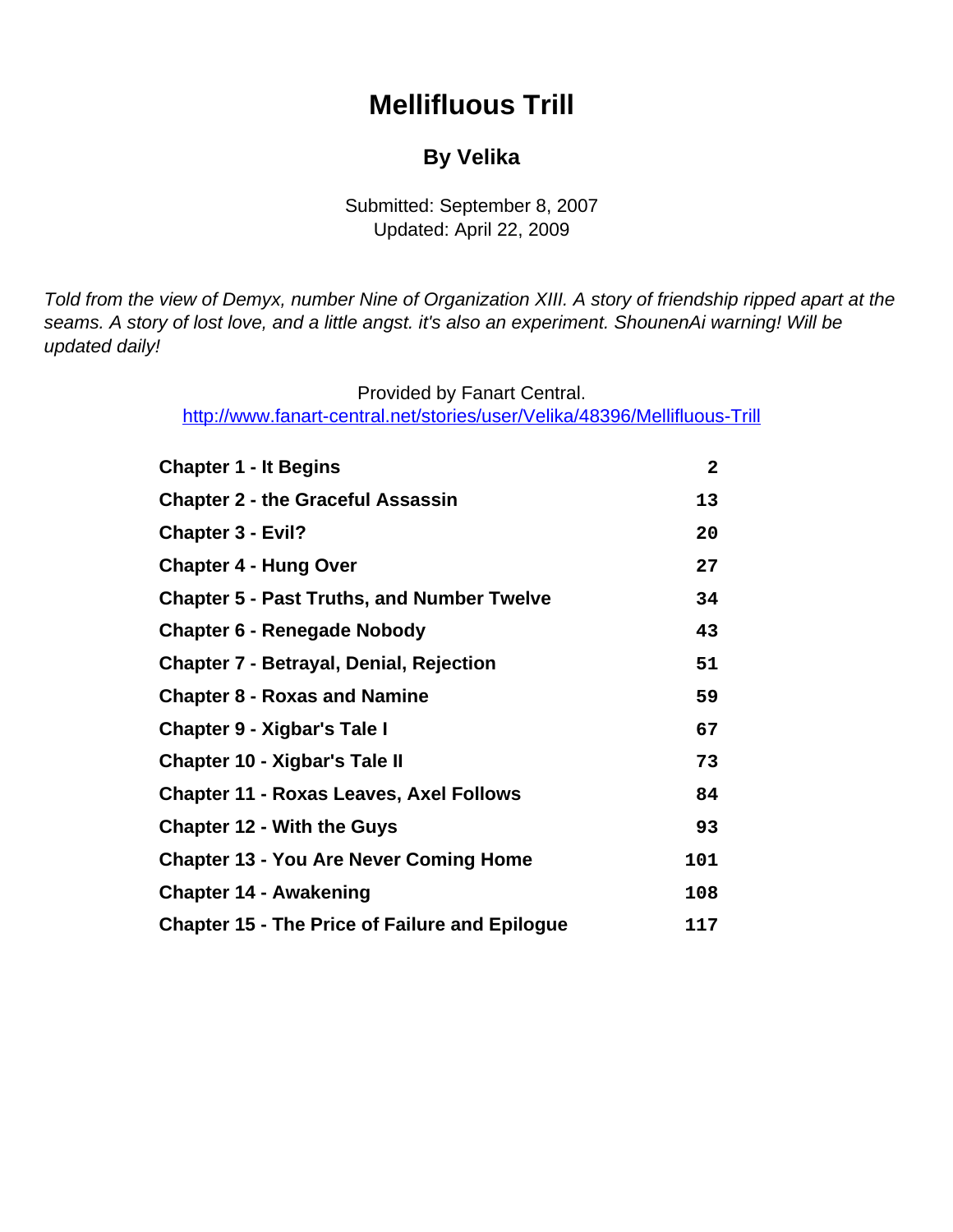## **1 - It Begins**

<span id="page-1-0"></span>DISCLAIMER: I do not own anything in this story. Organization XII belongs to Tetsuya Nomura, that lucky bastard.

WARNING: Not so much in this part, but there will be Shounen-Ai and Yaoi scenes. If you are against, DO NOT READ. ALSO! There is cursing. Lot's of it! Don't like it, don't read it! Simple as that. Enjoy!

AUTHOR'S NOTE: This is kind of like a test. I wanted to write a story revolving around Demyx. This is not at all what happened, and my information is most likely incorrect, but I'm enjoying writing this so far. Everyone knows how Axel and Roxas were obviously attached at the hip while Roxas was in the Organization. Well what about before Roxas was created? Yes, I'm starting when Luxord was created. I didn't feel the need to start with Demyx since he's tellling the story. So enjoy this part, and let me know what you think. I'll definately write more, but I need to know whether or not the viewers would want me to post more. Thanks!!

I turned my Xanga into a little journal revolving this story, my thoughts, and other things. You can find it at But please, any comments you have reguarding the story, please post here and not there. Thank you.

Mellifluous Trill

Part 1 'It Begins'

That was it. The last straw. I couldn't take it anymore. That stupid 'Zebra Head' had gone too far. I kept telling him to stop, warning him,

but he wouldn't. It was time I took this situation into my own hands

"Xigbar, I swear to God, if you grab my @\$\$ one more time, I'll shove my sitar up yours."

---

We were on a mission together. The Superior had ordered us to scope out the worlds for a new castle. I was supposed to go with Axel to find new recruits, but Xigbar insisted that I join him. I protested, but for some reason, the Superior sided with him, and now, here we are.

"Look, kid, I told you I was sorry. It's not like I'm trying to grab your @\$\$. It just kind of happens," Xigbar smiled, with a wink.

"You're so full of shoot," I sighed. "This is the last time I go on a mission with you." The world we had arrived in was dark, and barren. There were no people anywhere. The skies were full of dusty clouds, and the sky was invisible. There was no sun or moon. It was hard to tell the time of day.

"This place is perfect!" Xigbar squealed.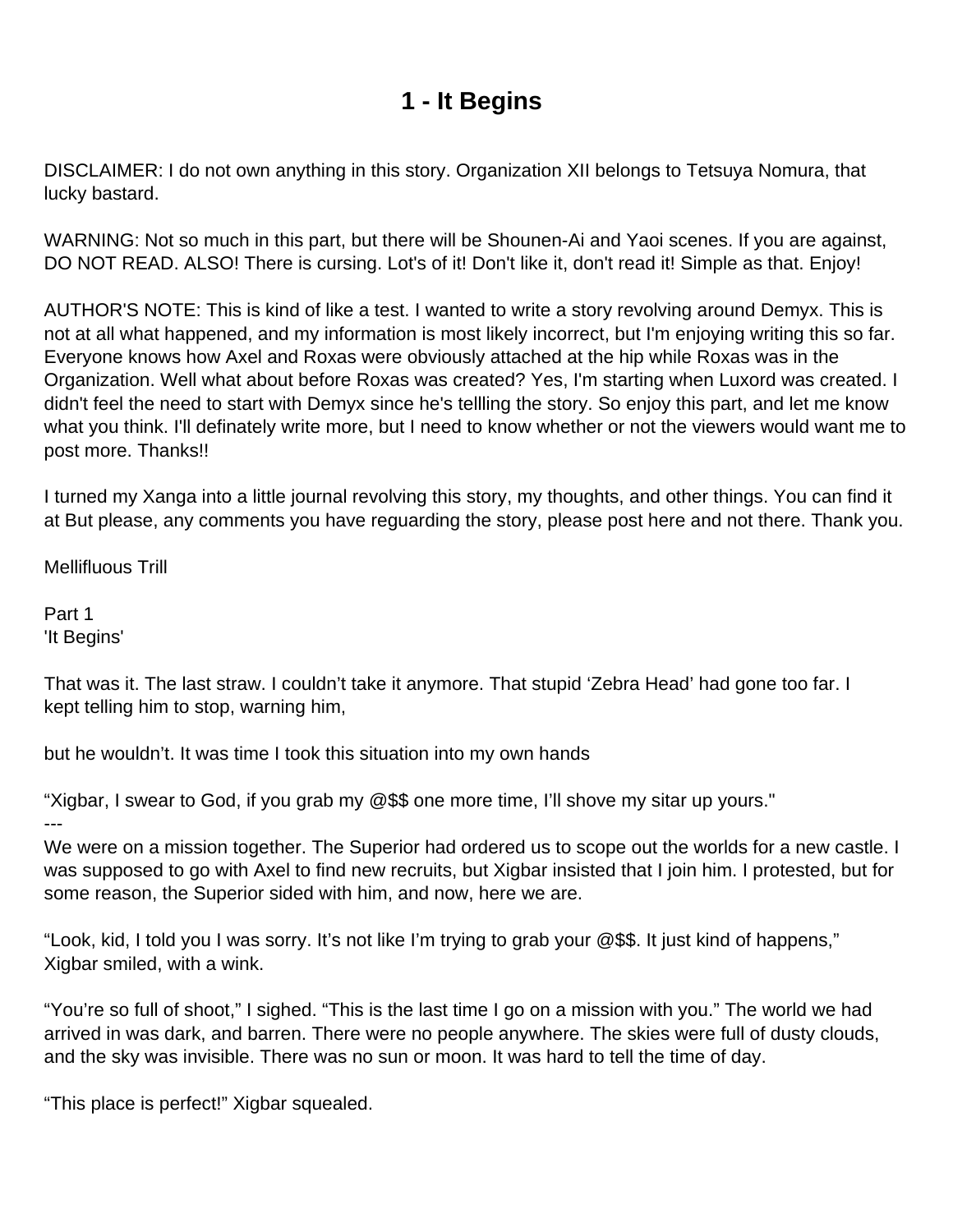"Are you sure?" I asked. "The Superior might want something a little more… Lively."

"Demyx, kid, this is Xemnas you're talking about. He'll love it here."

"If you say so…" We quickly left, and hurried back to headquarters. ---

So, I guess I should explain some things. I'm not really good at the whole 'story writing' thing. My name is Demyx. I'm number nine in a secret organization of beings called 'Nobodies'. Xemnas, or the Superior, is our leader. He created us all, made us Nobodies. Xigbar is number two. I called him a Zebra Head because he has black hair, but there's a few streaks of grey. So far, there are only nine of us, me being the last one. Xemnas wants more, though. Who knows why? We're not even supposed to exist.

Every person has different, forms, let's say. We're all made up of a body, a soul, and a heart. Everyone's heard of the Heartless, right? Heartless are exactly what they are. Heartless shadow monsters. They lack a heart of their own, so they steal hearts from others, and devour them. When someone loses their heart, a Heartless is created from their spirit, and it consumes the heart. The body that's left becomes an empty vessel and eventually fades into the darkness. That doesn't always happen, though. If the heart was strong enough, the body may become animate, and think for itself, initially becoming stronger without the heart or the spirit to hold it back. That's what we call a Nobody. And that's what we are. Spiritless bodies. We lack hearts, and emotion. We also lack our spirits which allow us to grow and age. Without either, we are stationary in time.

The first six of us were the original scientists to discover Nobodies and Heartless. They soon realized that they couldn't really live after they became what they are now. Even though they keep recruiting new people, they're still looking for a way to go back. We all are. We want our lives back. Xemnas says that we might even be able to keep our new strength and power when returning to normal. That would be great! Currently, I control water by playing my sitar. I can move water, and create clones of myself. It's pretty nifty. Imagine if I could do that as a real being!

Xemnas also says that in order to gain our hearts back, we have to know our True Names. Only he knows what our True Names are, though. When we are born as Nobodies, our entire memory of our life so far is erased, and then we awaken with a new name, and identity. Only Xemnas knows who we all were.

Well, I guess that's enough rambling for now. I'll get back to my story. ---

When we got back to the Headquarters, only a few people were there, Vexen (number four), Zexion (number six), and Saïx (number seven). Axel (number eight) and Xaldin (number three) were out scouting for new members. I could never do that. When I say scouting for new members, I don't mean that they open a shop with a banner saying "JOIN THE NOBODIES IN THEIR FIGHT FOR THEIR HEARTS" and greet people. No, it's much worse. They go world to world, eliminating them all, casting a dark shadow over each place and when everyone's dead, or a Heartless, they go to find who has become a Nobody, and bring them to Xemnas. That's how I got here. Atleast, that's what Axel tells me.

"So how did the search go?" Zexion asked me.

"Pretty well. We found a cool place. Xiggy thinks Xemnas'll love it."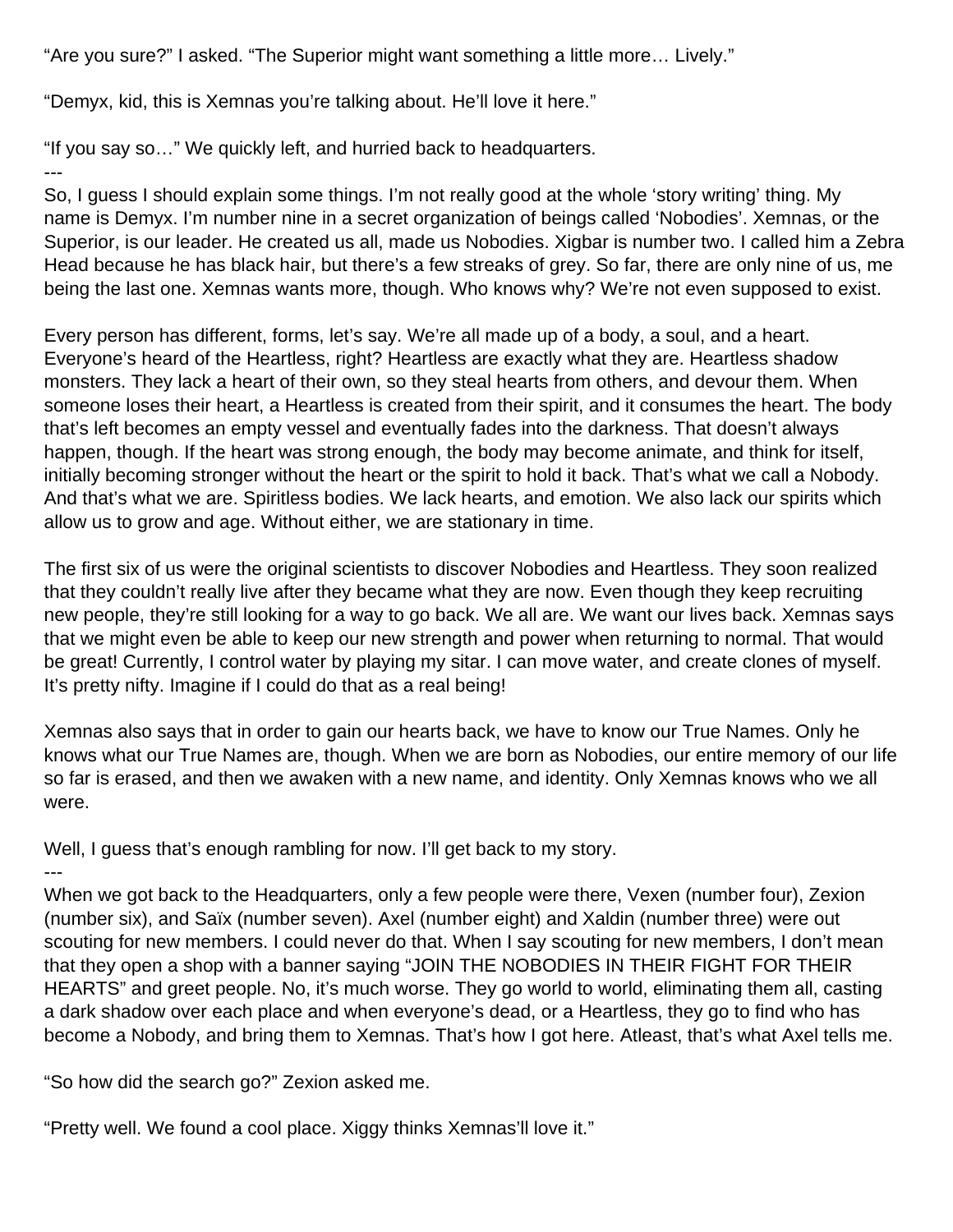"Don't call me 'Xiggy', kid." Xigbar snapped.

"Well the trip was fine, and it would have been better if Xigbar had stopped touching me!"

"I'm a touchy-feely guy, dude. I can't help it."

"Xigbar if I had a nickel for every time you felt me up, I'd have a shoot-load of nickels!"

"Guys, stop arguing. You know how Xemnas gets when we fight." Zexion cut in. Just when Xigbar opened his mouth to protest, Axel came flying in the door, an unconscious man over his shoulder.

"We got one!!" He yelled at the top of his lungs. He dropped the man onto the couch. Xaldin came in shortly after him.

"Demyx, inform master Xemnas of our arrival, would you?" He asked. I immediately said yes, and ran up the stairs. I was kind of intimidated by Xaldin. He was a big guy, and he had narrow, icy blue eyes. Plus, he had these massive sideburns that made me nervous.

The place we were currently living was old, and musty. It was an out-dated, two story house with many bedrooms. It was like an old haunted house. It was old, everything creaked, and everything was dusty.

I knocked on Xemnas' door.

"Master Xemnas," I said quietly. "Xaldin and Axel have returned with a new recruit." The door slowly opened. I backed away, as Xemnas came out of the darkened room. He was a tall, elegant man with long silvery hair. His eyes were a beautiful amber, and his skin was lightly tanned. He had a small smile across his lips.

"Very good," He grinned in a velvety voice. "And I suppose you found us a new home, Demyx?"

"Y-yes sir!" I squawked. "Xigbar and I returned not too long ago. We're all waiting for you downstairs." He nodded and I started my descent. Xemnas followed. When we got downstairs, I noticed the man on the couch began to stir. First thing Xemnas noticed when he arrived was that someone was missing.

"Where is number five?" He asked. The room grew silent.

"W-we don't know, sir," Zexion spoke up. He was small, and probably the youngest out of all of us. His voice was tiny, and it reminded me of a cat. "I haven't seen him all day. I don't think anyone has."

Xemnas sighed. "Saïx, be a dear, and go fetch number five." Saïx scared me, too. He was tall, and thin. His hair was kind of scruffy, and he had an 'X' shaped scar over his nose, and between his eyes. His ears were pointed, and so were his teeth. I thought maybe he'd been the nobody of a werewolf.

Without saying a word, Saïx grunted, and headed up the stairs. Shortly after, Lexaeus (number five) arrived.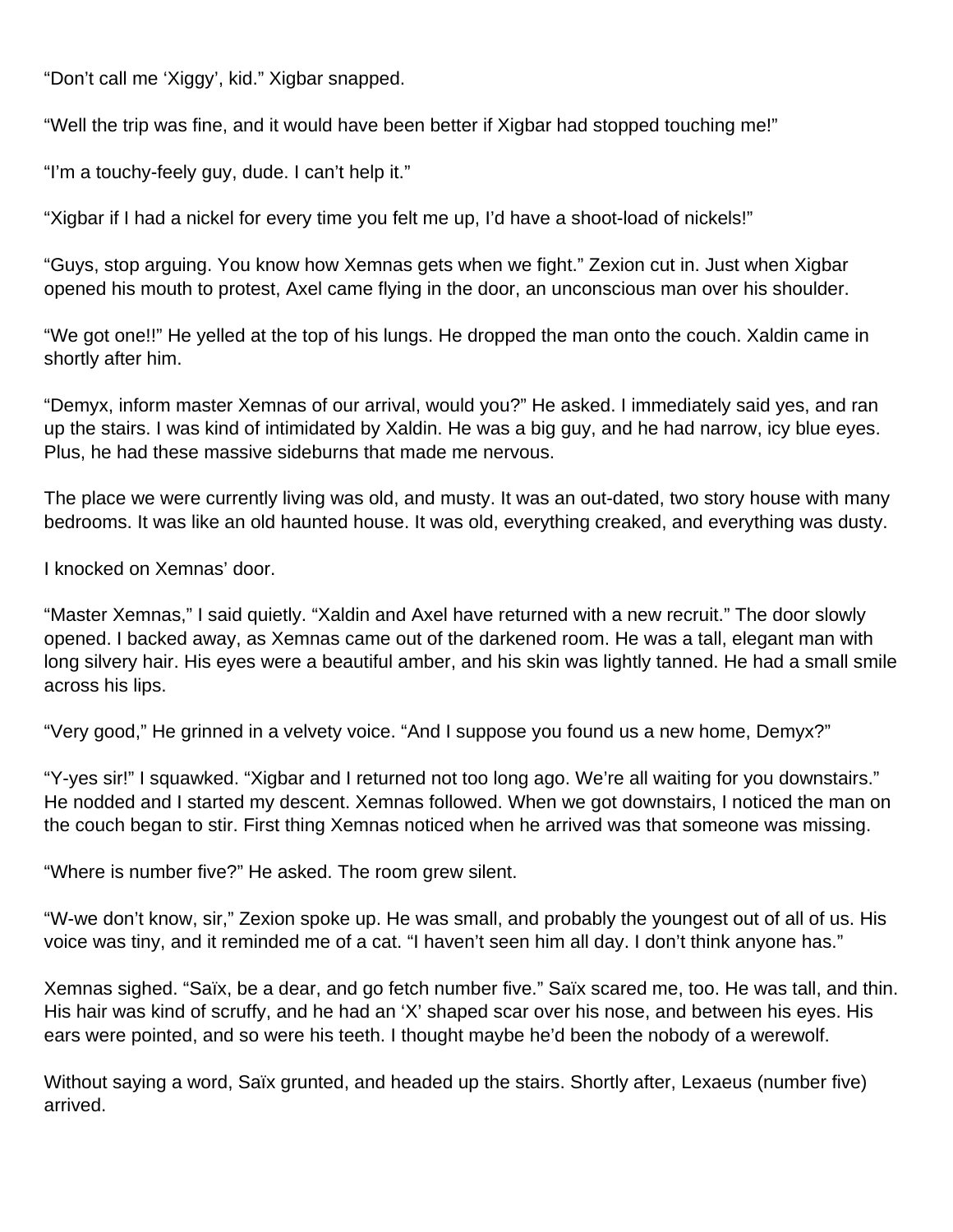"I'm very sorry, sir," Lexaeus pleaded. "I was in my room and got lost in thought." That was total bullshoot, but I didn't feel like calling him on it.

"Now that everyone is here, let us greet our newest member." He had neatly cut blonde hair, and a trimmed beard. His skin was fair. Suddenly, look of terror struck his blue eyes. In a split second, he had jumped from the couch and was cowering against the stairs, unable to move.

"WHO ARE YOU PEOPLE?! WHERE AM I?! WHAT IS THIS PLACE?! WHAT'S GOING ON!?" He shouted.

"Augh, if you don't silence yourself, I will rip you to shreds!" Saïx growled. His eyes gave a menacing glare, as he bore his teeth. The man soon shut his trap, still shivering.

"Young man, welcome to our home," Xemnas said, smiling. "You have survived a brutal test. Congratulations." He began to clap. "Be proud. We are willing to let you join us."

"W-what if I don't want to join you?" The man stammered.

"We'll have to kill ya." Axel giggled.

"K-k-kill?!"

"Silence, Axel." Xaldin spoke. "What be your name, sir?"

"W-why should I t-tell you?!" He yelled. "You kidnapped me, and now you want to be all buddy-buddy with me?"

"We never said that we were friends," Xigbar said, with a chuckle. "If you choose to join us, we need to know your name. If you want us to violently tear you apart, that's okay too. We won't need to know your name for that."

"Everyone, please stop," I said quietly. "Leave the poor guy alone. So he has a strong heart, good for him. And now he's a Nobody. Whoop-di-doo. We shouldn't force people to join the organization against their will."

"Demyx ," Axel sighed. "Shut up. We forced you to join, didn't we?"

"Not like I remember," I pouted.

"M-my name is R-rudol." The man shivered. "I don't remember anything else. All I know is I want to go home." If he had a heart, you would probably hear it echoing in the silence. His tone of voice suggested his fear.

"You want to go home?" Axel almost laughed. "Home to where?"

"M-my home world." Rudol answered.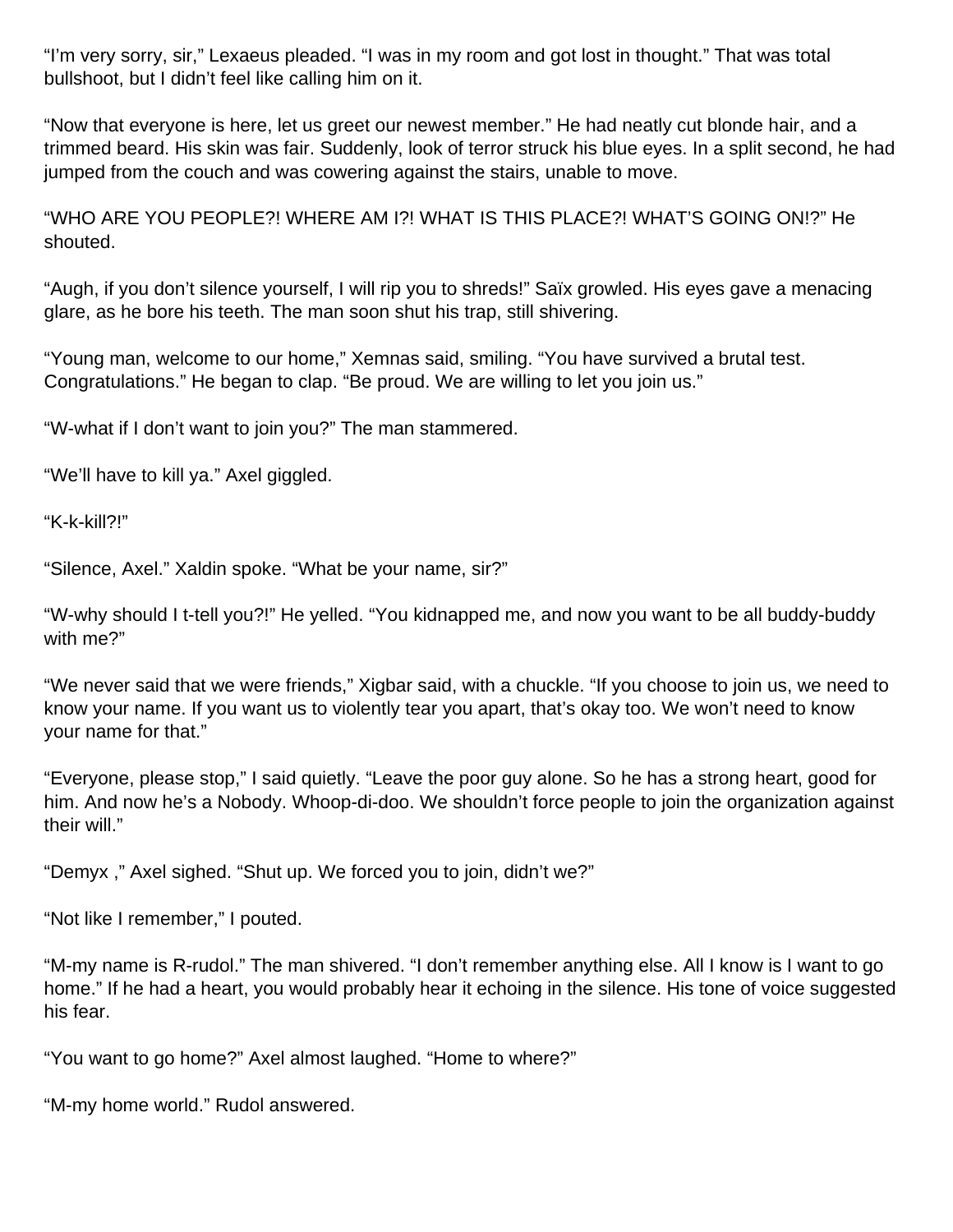"Sorry, but if we even tried to bring you back, well, let's just say you won't have much of a world to go back too." Then he let out his fiendish giggle.

"What do you mean?! What happened to my home?"

"Axel," I whispered under my breath. "you're a bastard."

"That's enough Axel." Xemnas scolded. "You are dismissed."

"But sir!"

"Now!" Axel hung his head and began his ascent up the stairs.

"Please, what happened to my world?"

"There was a terrible fire," Xaldin said quietly. "Axel and I arrived too late. We tried to put the fires out, but there was no point. We thought everyone was dead. Heartless where everywhere."

"Heartless?!" Rudol yelled. "What were the heartless doing in my home?!"

"We're unsure," Xaldin continued. "We searched the area for survivors. All we found was you. You, and a hoard of Heartless." I couldn't get mad at him. Although Xaldin was clearly lying through his teeth, he was trying his best to keep Rudol from freaking out. We all knew it was a lie. We knew that Axel started that fire and Xaldin wasn't too innocent himself. He has a tendency to stab things, and he does it with all six of his lances.

"We understand that you've lost everything but yourself," Xemnas began. "Your friends, your family. So now I give you this choice. Join us, the Organization, and gain more strength and power than you could hope to dream of. You are no longer human, my good sir. You are what we are. Nobodies. You lack a heart, and all emotion attached. Think about it. You are not really afraid of us, nor are you missing any home that might have burnt to the ground. You're True Name is Rudol, but you are no longer this man Rudol you speak of. Join us, and you will become someone new, and start over."

Xemnas wasn't much better than Xaldin. He was also better known for his long-winded speeches. This wasn't so bad. He's done a lot worse. Sure, I could protest. This wasn't right. Spewing lies just to get the poor guy to say yes. I know I wouldn't win, though, because somewhere along the line, my other agreed to these false promises, too, and so did everyone else's.

Rudol seemed amazed, and was clearly entranced by Xemnas' seductive eyes, and heavenly tone. In other words, it was a "come with me you'll be safe" kind of tone. And Rudol went for it.

"Okay. Count me in." Famous last words. Then noticing that he was naked, added, "Oh, and can I get some clothes?"

"Very good!" Xemnas almost squealed. Xemnas then, still smiling, snapped his fingers, and down Rudol went.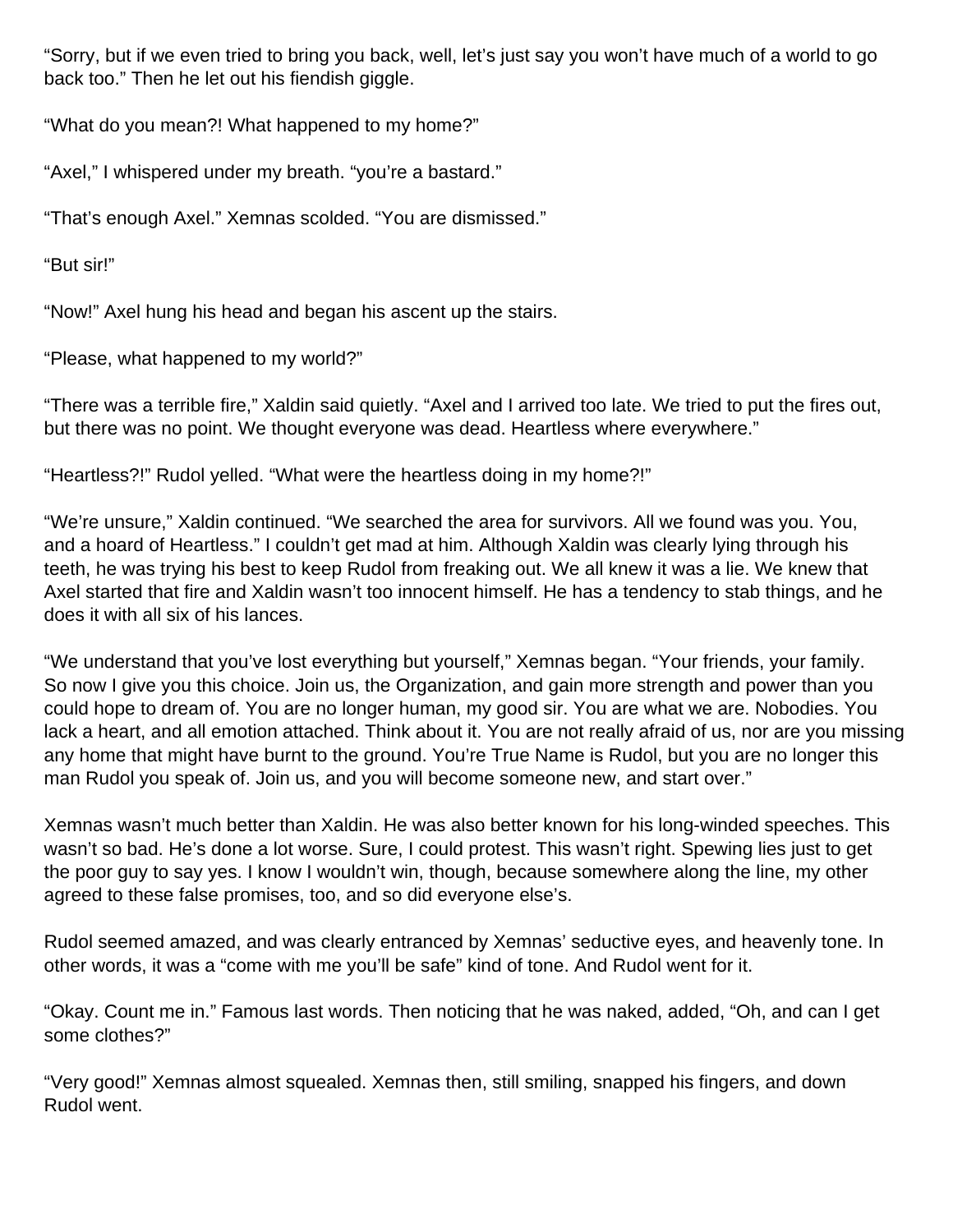Xemnas walked over to the naked body on the floor.

"Gentlemen, I present to you our tenth member. His name shall be decided when we prepare his thoughts. Xaldin, take him to the infirmary for some rest, then get him a coat."

Sorry, I'm kind of new at this story thing. I have more explaining to do, I guess. I suppose you could call us a cult. We all wear these black trench coats. When we visit other worlds, we keep our hoods up so you can't see who we are. We also wear black pants, boots and gloves. Oh, and I should explain about the names.

If you've been paying any attention at all, you've probably noticed all of our names have 'x's in them. No, it's not a coincidence. The first six members decided that they couldn't go by their original names, so they took the letters of their names and rearranged them with an 'x' in there to show that they've fallen.

Now this is just a rumor I heard, but apparently after they chose their names, being a head scientist, Xemnas realized that knowing their true names, they can regain their hearts and return back to the light. Fearing his friends leaving him, he somehow erased their memories leaving them with just their new names and knowledge of their new found abilities. It's just a rumor though. And I heard it from Axel, so who knows if it's true or not.

Believe it or not, Axel and I are great friends. It may not seem so right now, but we are. He's the closest to my age, and we have lots in common. I've been a Nobody for about a year now. A few months after I joined, Axel and I were talking and well... Let's just say our imaginations went a little wild. We ended up streaking down the halls of the house. We gave Xigbar a nosebleed when we knocked on his door. It was hilarious. We were laughing for hours. But that's a tad off topic, and possibly a story for another time.

--- Rudol, or whatever his new name is, was clearly exhausted from the struggle. When he wakes up, he won't remember anything. There will be a void of darkness, then waking up. Xemnas says he'll give him a title and announce his name after we've seen what he can do.

---

---

See? There I go again. Talking about things I haven't explained. Well, get us to it. It happens a lot. Titles. We all have a title that Xemnas gave us personally. The title, he says, describes us, like how our numbers rank us. My title is 'Melodious Nocturne'. Pretty sweet, right? So yes, we all have titles. ---

"How long do you think he'll be out?" Zexion asked Xigbar.

"Who knows?" Xigbar replied with a shrug. "In the mean time, we should do something fun."

"Like what?" I asked. Usually when Xigbar says 'fun' he means either extremely dangerous, or mischievous. Either way, I know we'll get in trouble for it. And that hasn't stopped me yet.

"I feel like messin' with someone." He chuckled. "Who's a good target?"

"How about Axel?" Lexaeus suggested. We all looked at him. Not only was this the first time he joined in any conversation, but he proposed a great idea.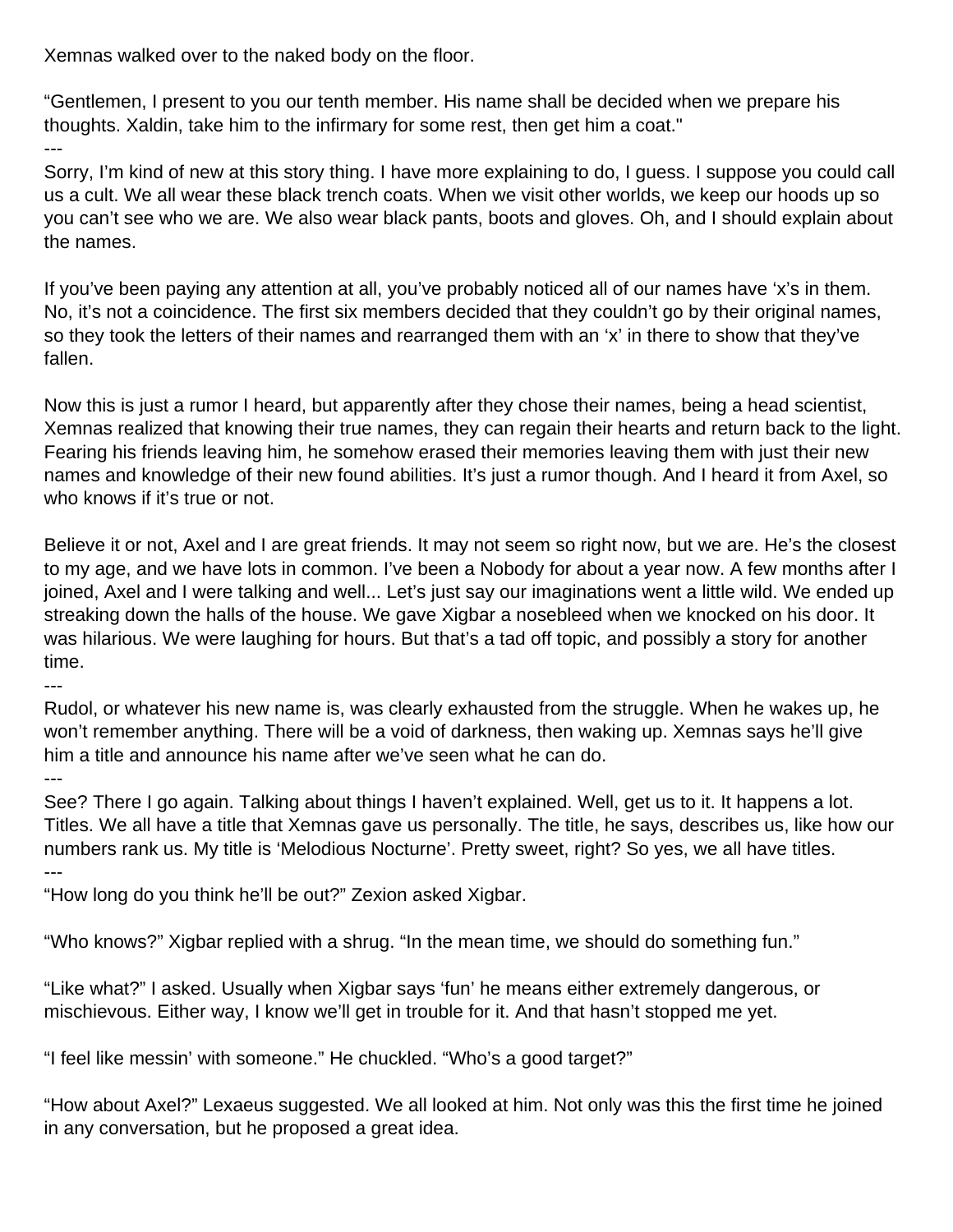"Yes! Great idea! You get a gold star for the day!" Xigbar snickered. Lexaeus gave a small smile.

"I think I'll pass, though. Pranks aren't my thing"

"Guess it's up to you, me and Zex," I smiled at Xigbar.

"But what are we going to do?" Zexion questioned. We didn't know. We just knew it had to be hilarious.

"I have an idea. The results won't show until tomorrow morning, but it should help pass the time." Xaldin joined in. "I'll give you the idea, but remember, you didn't hear it from me."

"We get it, just tell us!" Xigbar insisted.

Xaldin reached into the folds of his coat and pulled out a small, crystal vial. Inside was a bubbling, green liquid.

"What is it?" I asked. Hopefully it wasn't any kind of dye. I have a bad experience with hair dye. When I first joined, Axel had actually put hair dye in my gel. When I went to gel my hair, it turned bright green. It took months to wash it out.

"Demyx, you were not here when this stuff was used on me." Xaldin smiled. Xigbar smiled too. "Xigbar, if you recall, you placed this nasty green liquid into my aftershave. I'll have you know I took years to grow my facial hair and in one instant, it was all gone." Hearing this come from big, scary Xaldin made me just about die laughing. I was on the ground for a good ten minutes before I recovered my breath.

"Ahem, anyway," Xaldin began again, slightly annoyed. "I entrust this to you, Demyx. Use it wisely." He handed me the vial and walked away. I looked at it and grinned a silly grin. I looked to Xigbar who smiled, too. Then to Zexion who simply said:

"Shampoo."

"I don't think so," Xemnas boomed, standing at the top of the stairs. "Destroy the formula or I will destroy you. We don't have time for prank wars." Sighing heavily, I looked to Xigbar. He nodded, and I threw the vial into the air. Xigbar pulled out a large gun, and shot it. It shattered into billions of tiny crystal shards, the liquid splashing onto the rotted wood floor.

Some time went by and Rudol finally woke up from his minor coma. Xemnas led him into the foyer where the rest of us were waiting. Axel had come back downstairs.

"Everyone, the name we have chosen for our new member is Luxord.." Xemnas smiled, gesturing at the blonde. "Everyone please introduce yourselves, and keep in order." Xigbar was first.

"Nice to meet ya, dude. Name's Xigbar, the Freeshooter. I'm number two." He gave a little wave, then sat back down onto the couch.

"I am Xaldin, the Whirlwind Lancer. Number Three. Just stay out of my way."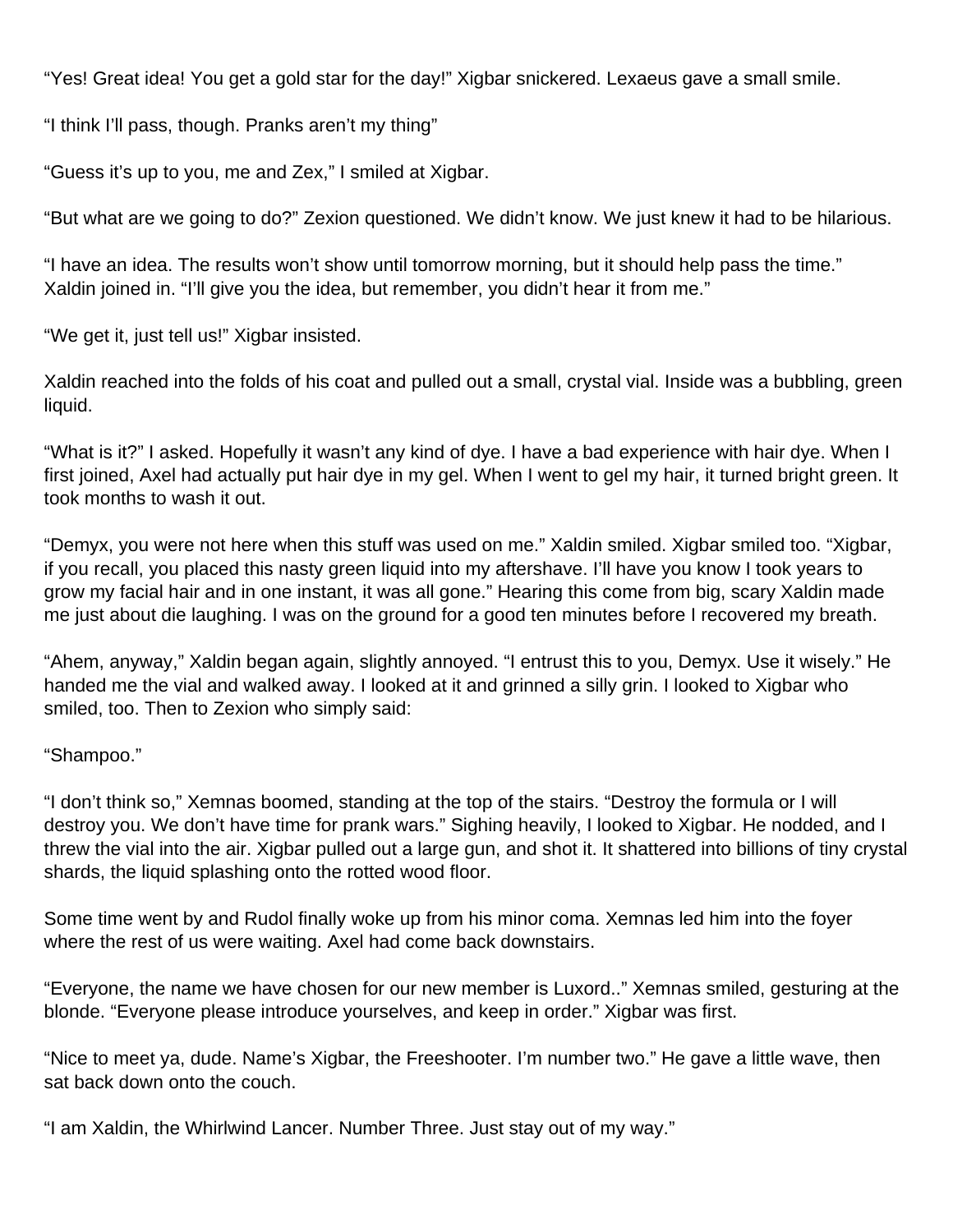"They call me Vexen. I am number four, the Chilly Academic. I'm a strict scientist, so keep away from my lab."

"I'm Lexaeus, the Silent Hero. Number Five"

"The Cloaked Schemer. Number Six"

"Tell him your name" Xemnas cut in.

"… Zexion."

"My name is Saïx. I am the Luna Diviner. I am number seven. Don't get on my bad side."

"You guys are boring!" Axel yelled. "Well, Luxord, was it? The name's Axel. Got it memorized? I'm number seven. I'm also known as the Flurry of Dancing Flames. Burn baby!" Extending his palm, he shot what looked like a fireball whizzing through the air, right past Luxord. His eyes grew wide, dodging the flame. I looked over to Xemnas who just had his hand to his temples, shaking his head. Then it got quiet. I forgot that it was my turn to speak.

"Well, um," I hated speaking in front of them all. "I'm Demyx, the Melodious Nocturne. Number nine." I smiled. He didn't.

"Well everyone," Xemnas spoke. "I'm pleased to announce that Number ten here controls the element of luck through cards and dice. Luxord." They stood face to face. "I hereby name you the Gambler of Fate!"

"Thank you, Master Xemnas." Luxord replied. This was the first time I heard him speak since the freak-out. He seemed calmer, and a lot more well mannered.

"I'm truely grateful for you allowing me to join you." Luxord said kindly, with a bow. "I can feel this strength coursing through my muscles, my bones, my entire being."

Another member of our ghastly Organization. I guess I can't complain. I love these guys. ---

Yup, you guessed it. Explanation time. As you should already know by now, Nobodies cannot feel any emotion what so ever. However, we still remember what it was like to feel these emotions. Although we cannot feel, or give love, lets say, we still act like we do, and can because we do in fact lack a heart. It's like that empty void in your chest that emo kids talk about. It's really there for us. We have a need to be loved, or even cared for. We don't even know why. So, we agreed to care for each other.

Now I know what you're thinking. In this world we live in today, there's only one word that comes to mind when discussing this topic. 'Gay'. For the record, you could say we do not have a preference when it comes to sex. Because we're Nobodies, we don't really think of ourselves as men anymore, although, technically, that's what we are. We're creatures that live between the light and the dark who aren't meant to be.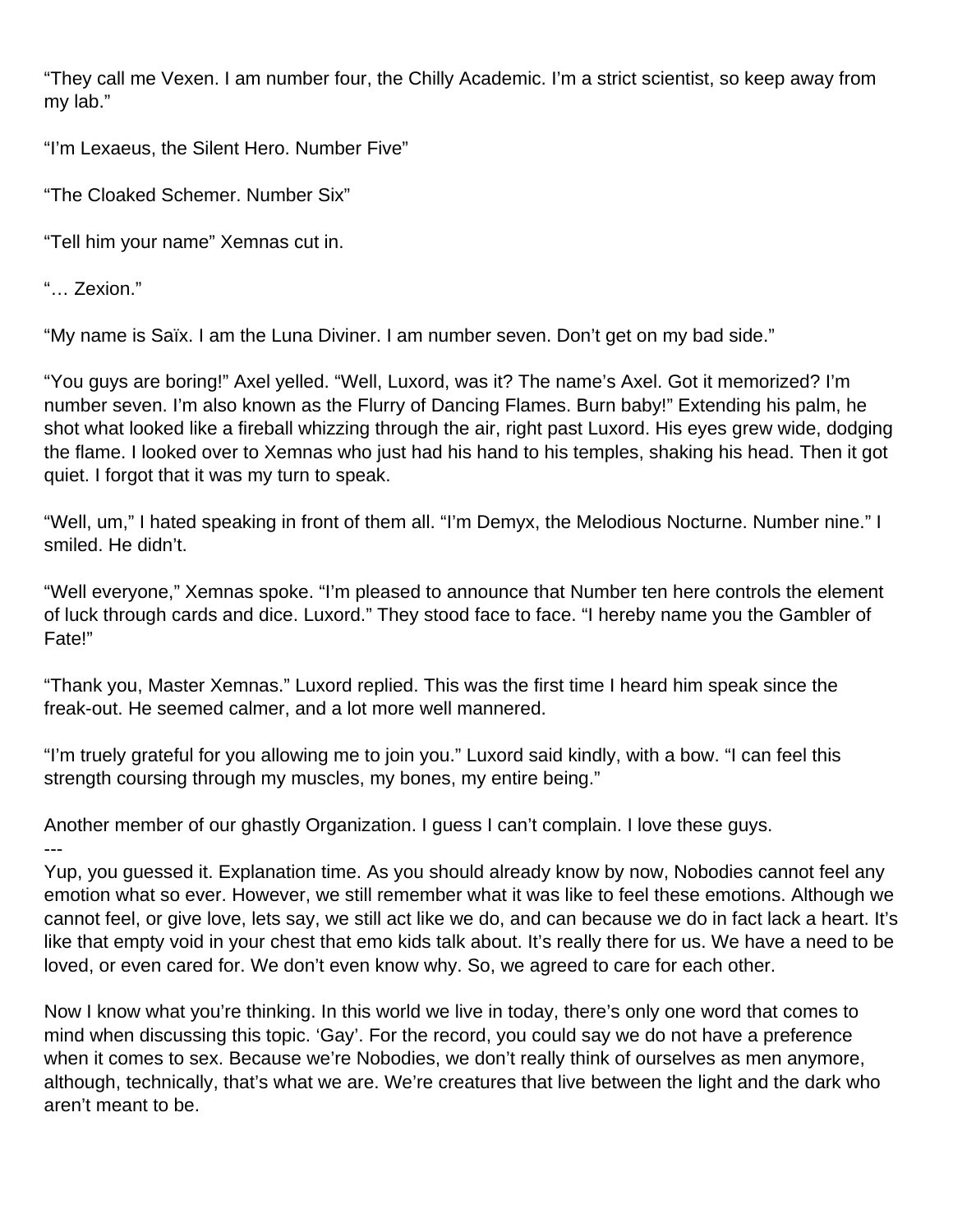It's not like we go out and get married to another Nobody. No, this is all there is. Just the ten of us. We can't have any sort of relationship with a normal person, so we form temporary relationships with each other. And in case you were wondering, that's why Xigbar was grabbing my @\$\$ a while back. It's like his way of saying 'I'm marking you to be mine next.' I've kind of been with Axel for a while, big surprise there, so Xigbar's been trying his best to intervene. Later on, it's going to sound like the Organization is just one big Soap Opera. All the shoot that happens between all of us is just ridiculous. Before even starting this story, you should know that the most members we'll ever have is thirteen. If you don't then why the hell are you reading this? ---

It was time to move. Xemnas visited the barren wasteland that Xigbar and I declared as our new home. We all packed up what little belongings we had and left for our new home. I'm not really sure what happened, because I was the last to arrive, but there was a HUGE castle there that wasn't when I first visited the area. Xemnas must have done it. We all chose our respective rooms. My room was a standard size. It had a bed, a computer, a closet and a bathroom. It also had a large window. Now, when I say large, I mean MASSIVE! This window, or maybe I should just call it a gap in the wall, was about half the wall wide, and was the entire height of my room, except for a little sill that was about 3 feet from the ground. No kind of safety either. I could fall out and die, and no one would ever know.

All the rooms were really far from one another. Xemnas split us into two groups. Five and Five. Each of the five had a half of the castle. Obviously, I was in the second half. Xemnas liked to keep everything in order. But we had our own hallway, our own wing that had two common rooms, and a kitchen. There was the same in the other wing. And this was just the upper levels of this massive castle. Downstairs there was all kinds of crazy crap. I usually stayed in my room. I loved to sit in my window, playing my sitar. The strange thing about this world was it was never night or day. It was just dark. Like and endless night kind of. There was a city below the castle that looks like it was abandoned years ago. The view from my window was beautiful. It was dark, but it was a nice, calm dark. After some time I decided I was tired.

My bed was looking mighty comfortable. I unzipped my coat, slid off my boots, and climbed into bed. I often slept in my pants. They were tight, but they were roomy at the same time. I didn't even bother to wash all the gel out of my hair. That'll probably be a mess in the morning. Contemplating cleaning my hair or not, I drifted into a very sound sleep...

There was a knock at my door, but I didn't hear it. Soon the pounding woke me from my dreams.

"Who the hell is it?" I grumbled. I don't like to be woken up for no reason.

"It's me, open up." It was Axel. I opened the door a crack so I could peek my eye out at him.

"Yes?"

"Let me in, I want to talk to you." Reluctantly, I opened the door.

"Have a seat," I mumbled as Axel made himself comfortable on my bed. I sat at my window.

"Are you mad at me?" He asked sweetly.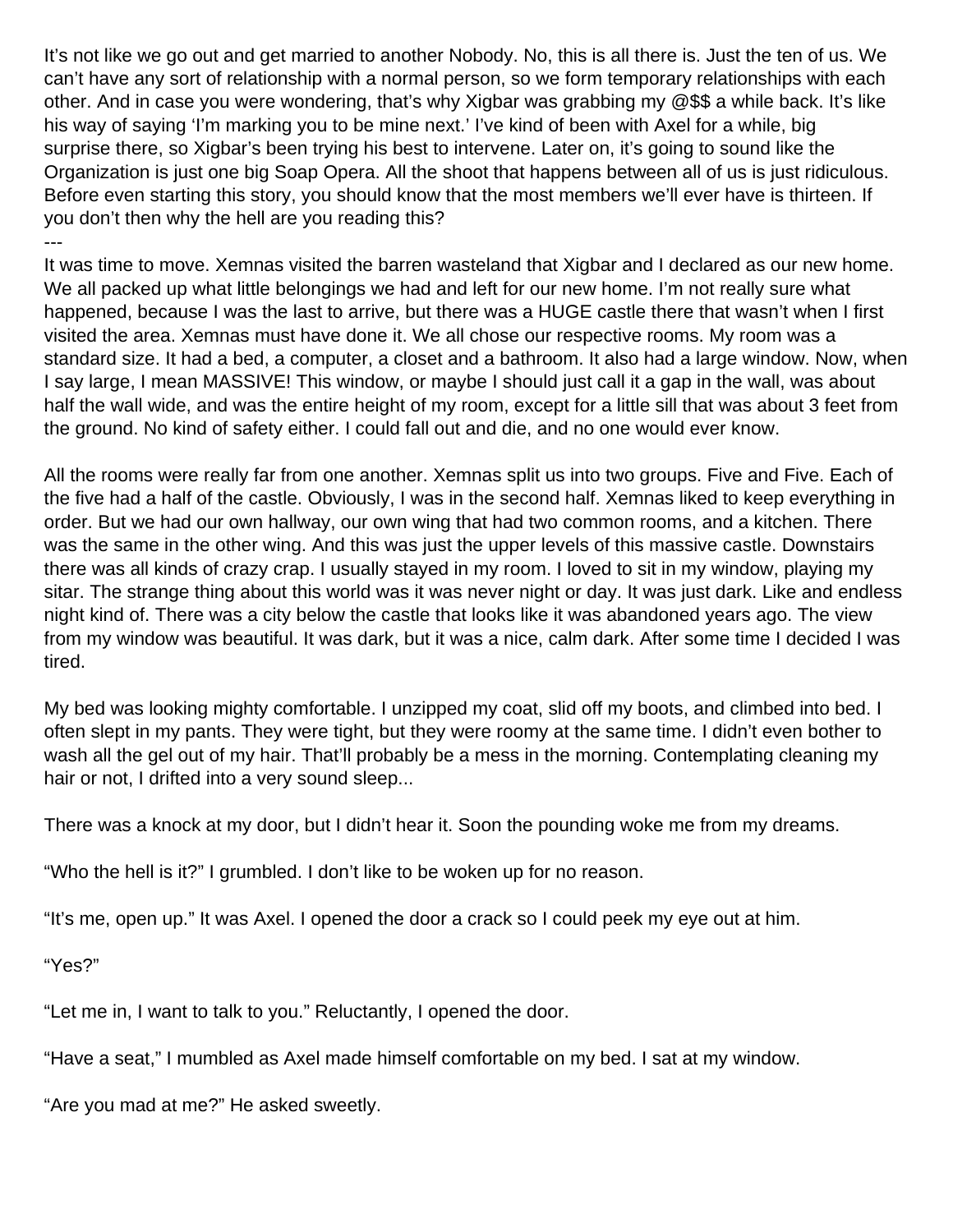"Now, why would you think that?" I almost laughed.

"Could be that enormous attitude you just dog slapped me with." Axel had a great sense of humor. He always said the right things that just made you want to laugh forever. It was hard not to crack a smile at that.

"Look, Axel, I'm really tired, and it's late. Can we discuss this tomorrow?"

"Nope!" He stood up and walked over to me, sitting down on the opposite side of the window sill. He crossed his legs.

"What's the matter? You can talk to me, you know."

"It's nothing." He started scooting closer to me.

"If you're mad about what I was saying earlier, I'm sorry. I'm a mean guy. I can't help it. It's who I am, and I'm sorry I got you upset."

"You shouldn't apologize to me. Apologize to Rudol!"

"Goddamn it, Demyx, you can't be so sensitive. Stop playing around. I know you don't really care about what I said. Drop the act. You're not fooling anyone." Did I mention how smart he was? Yes, I was pretending to be mad and upset when I technically couldn't. I didn't feel anything. None of us did.

"You know me too well," I cracked a smile, then slid over to him. We sat together on the window sill, facing outwards, watching the stars and the eternally dark sky. Before I knew it, his arm was around my waist, and I was leaning on his shoulder.

"Xemnas wants me to look for members again tomorrow. Would you like to join me? It's actually quite fun."

"I'll have to go just to put out all the fires you'll start."

"You'll just end up drowning them all."

"What's wrong with that?" I chuckled. Axel started to laugh.

"I love you, loser" He whispered. He gave me a tight hug, then got up. "I'll meet you first thing in the morning, got it?" I nodded, and with that, he was gone. I got up and lay back on my bed, hoping to whatever Gods watched over us that nothing would ever come between us.

Then there was a second knock at the door.

"Who is it this time?" I called.

"Yo, kid, open up. Let's go party, or something."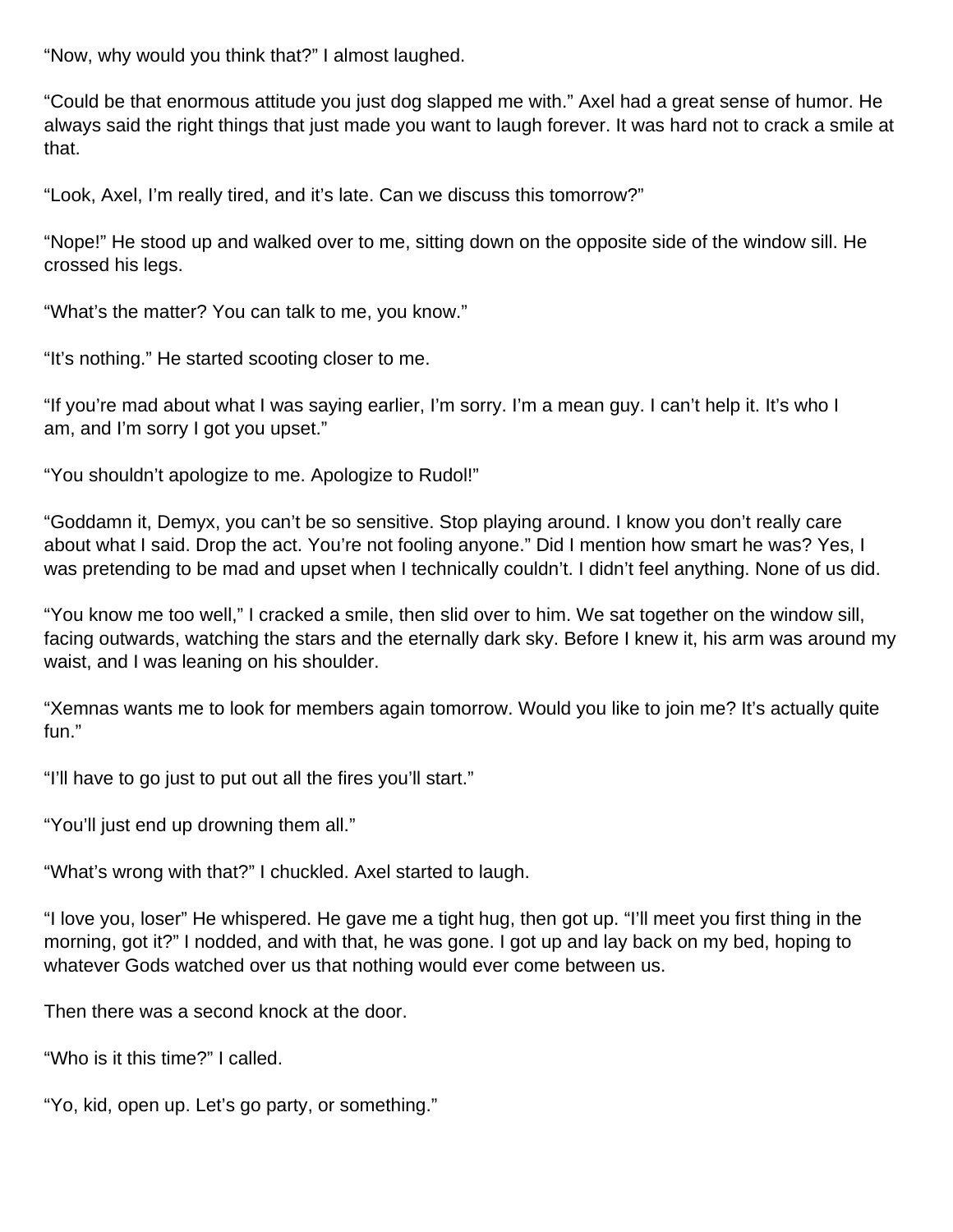"Augh, come on, Xigbar, I'm tired!"

"Get your skinny @\$\$ out here or I'll have Xaldin break down the door." I rolled over and put my head under my pillow.

"Go away!! Come back tomorrow!" The knocking had ceased, and before I knew it, I was drifting away into my dreams.

It was the first night in a brand new bed, in a brand new home. Everything was clean, and tidy. I woke up quite refreshed, yet a tad worried. I had just woken up from a strange dream involving Axel, and a giant key. Someone was holding it, then whisked Axel away and I never saw him again. I hate when I have dreams like this. They're kind of annoying. And I've been having a lot of dreams involving a giant key lately. I'm getting mad. Not even a few nights ago I had a dream where I had the crap beaten out of me with this key. I woke up, and I was so mad. I told Axel and Xigbar about the dreams. They just laughed in my face and told me not to worry about it. I guess we'll see what happens.

After I got out of bed, I entered my bathroom and took a long hot shower. I hadn't showered for days, as gross as that sounds. I spent about an hour on my hair. I like my hair, so shut up. I spent about a half hour blow drying it, then another half hour styling it. Hair gel is my best friend.

When I finally finished, I slipped on my coat, and found Axel waiting outside my door.

"Ready?"

I nodded. He took my hand, and we left.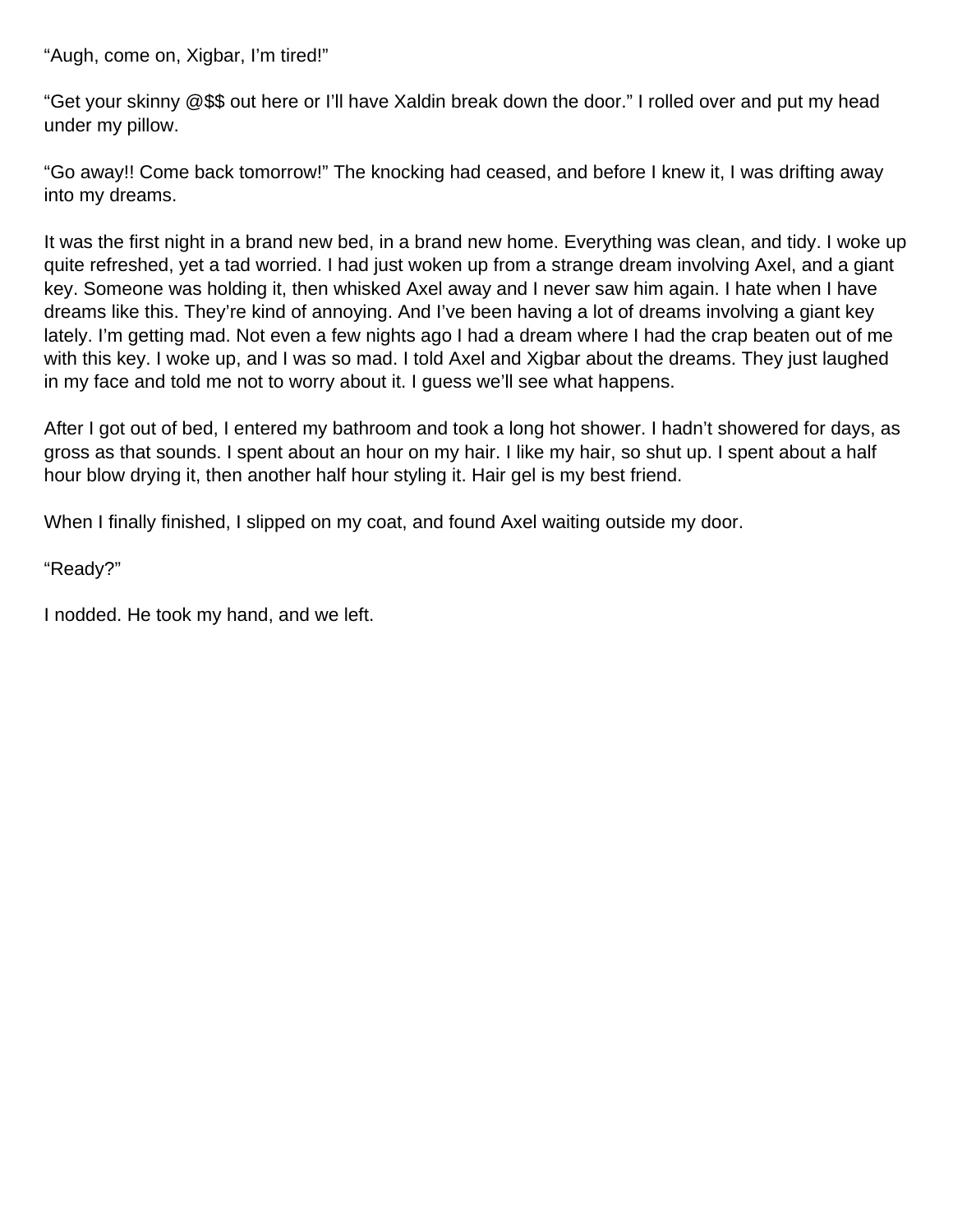## **2 - the Graceful Assassin**

<span id="page-12-0"></span>DISCLAIMER: I do not own Kingdom Hearts. Tetsuya Nomura does.

AUTHOR'S NOTE: Just letting you all know, I know what the next chapters will contain, but I still don't know where I'm going with this story. Hopefully some kind of plot will develop along the way XD. Guess who Umarali is the True Name of :D I still have one more Nobody after him, and then we shall get to the good stuff, I promise!

I turned my Xanga into a little journal revolving this story, my thoughts, and other things. You can find it at But please, any comments you have reguarding the story, please post here and not there. Thank you.

Enjoy!

PART 2 'The Graceful Assassin'

I wanted to take a vessel, but Axel insisted on transporting through what I like to call 'Shadow Doors'. I never really understood what they were, or how they worked, but entering them brought us to a dimension where we could chose where we wanted to end up. We entered this strange realm, and Axel pulled a small piece of paper from his pocket.

"Xemnas gave us coordinates of where he wants us to strike next." He stated. He put out his hand. "So, according to this, we should end up in some city somewhere." I nodded, and we walked through to a new shadow door, and entered. There was a bright light that caused me to squint. It was blinding! I had to cover my eyes. Thankfully, Axel grabbed my other hand, otherwise I would have gotten lost. When the light faded, we were in a thick, green jungle. The trees were massive, and extended to the skies. There was lush grass and beautiful pink, orange, and blue flowers all over. It was extremely hot, and wearing heavy, black leather coats didn't help much.

"Well this is just great!" Axel yelled. "We're in the middle of a freaking jungle!"

"Calm down. Let me see that sheet." But before he heard me, he balled the paper up in his hand, and set it ablaze.

"Axel!" I yelled. "What's the matter with you?! Now, how are we supposed to find this place?!" The heat was already starting to take it's toll. "Forget it. Let's look around. Maybe this place is closer than we think."

We walked for what seemed like days, although it was only a few hours. By this point, we had both taken off our coats. They were too much of a bother to carry, so we left them behind. We could always get new ones. We heard lots of rustling, but it wasn't coming from us, and there were no animals to be seen.

"Just a little further…" Axel mumbled. His voice was becoming faint. I started to realize he was in trouble.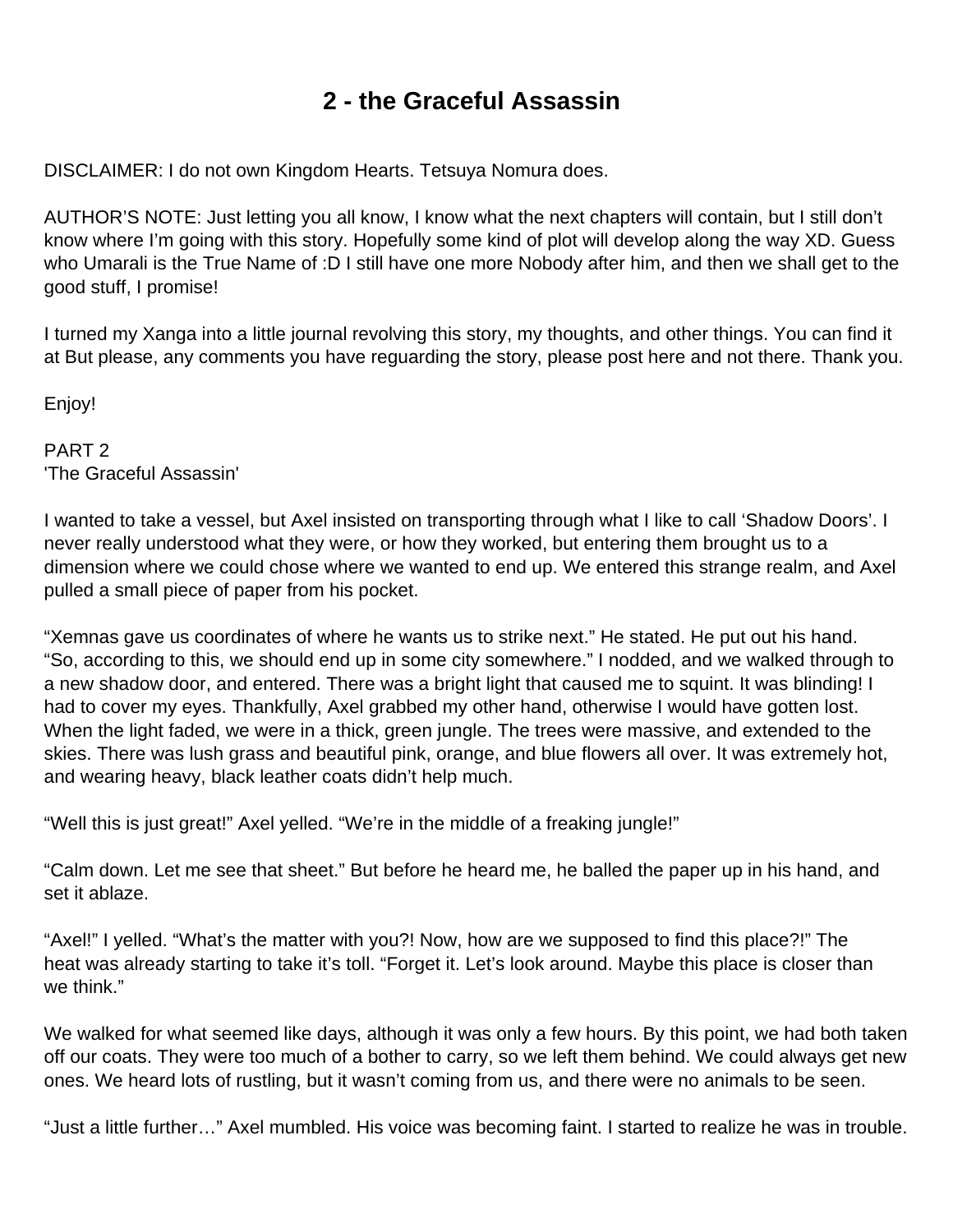Before I could say anything, he collapsed.

"Axel! Axel!" I cried. I rushed over to him and lifted him up. "Come on, wake up!" He didn't move. I started to panic. He was burning! What was I supposed to do? I needed to save him, but how? Wait! My sitar! I stood up and concentrated hard. Light blue bubbles began to flow all around me and flowed together in long shape. Then, the bubbles splashed, and popped, revealing my beautiful blue and gold sitar that I love so very much. Grasping it in my hands, I began to play. The humidity began to condense and it started to lightly rain. I knew it! There was so much water in the air, that I was able to make rain! Setting the sitar down, I held out my hands, cupped, and caught a good amount of water. I leaned Axel's head forward, and began to feed him the water. By this time, it was pouring rain. He was still hot, and I got kind of worried, but then he started to twitch, and stir. He opened his eyes to see me sitting over him.

"What's going on?" He asked in a weakened voice. "Why is it raining?"

"Are you alright? You scared me half to death!" I shouted. "Next time you think you're dehydrated, tell me! I can create water, you know!" Axel gave a silly smile.

"I thought I could take the heat," he laughed. He opened his mouth to say more, but then the rustling came again. This time we both looked to the bushes. Looking harder, I saw two piercing blue eyes behind the massive leaves.

"There!" I shouted. The eyes widened, then disappeared. The rustling turned to shuffling as our visitor was fleeing. "After it!" We both stood and began to chase our unknown visitor. Through the thick grass, and the large trees. It was just a blur of green until we arrived at a small village. In the center of the jungle, no less!

"What is this place?" Axel asked. "Is this the place we were supposed to go?"

"Well, even if it's not, let's torch the place anyway." Axel grinned.

"Bad idea," I reminded him. "There are trees and plants everywhere. If this place burns, so does everything else. Let's just 'look' first, not 'kill' first this time." Realizing he was defeated, Axel started walking through the bushes. I thought it would be best to befriend these people. We were hot, tired, and needed a good rest. Hopefully whoever lived in this place would let us stay for at least one night. At the sight of us, the villagers quickly entered their huts, and hid away. I didn't think we were that intimidating, but we were outsiders. The largest hut, I guessed, was where their leader was. Maybe reasoning with him would get us a room for the night.

Two large muscled guards stood at the entrance of the larger hut. Only one of them spoke to us.

"Who are you?"

"We are but simple travelers who have lost our way." Axel pleaded, innocently. "Please, would you grant us some food, and a place to stay just for one night?" The guard thought on this, then opened the flap to the hut, telling us to enter. It was dark. The only light came from three little candles on the floor. A large, round, bald man sat at the large throne in the center of the little hut. Next to him was a tall young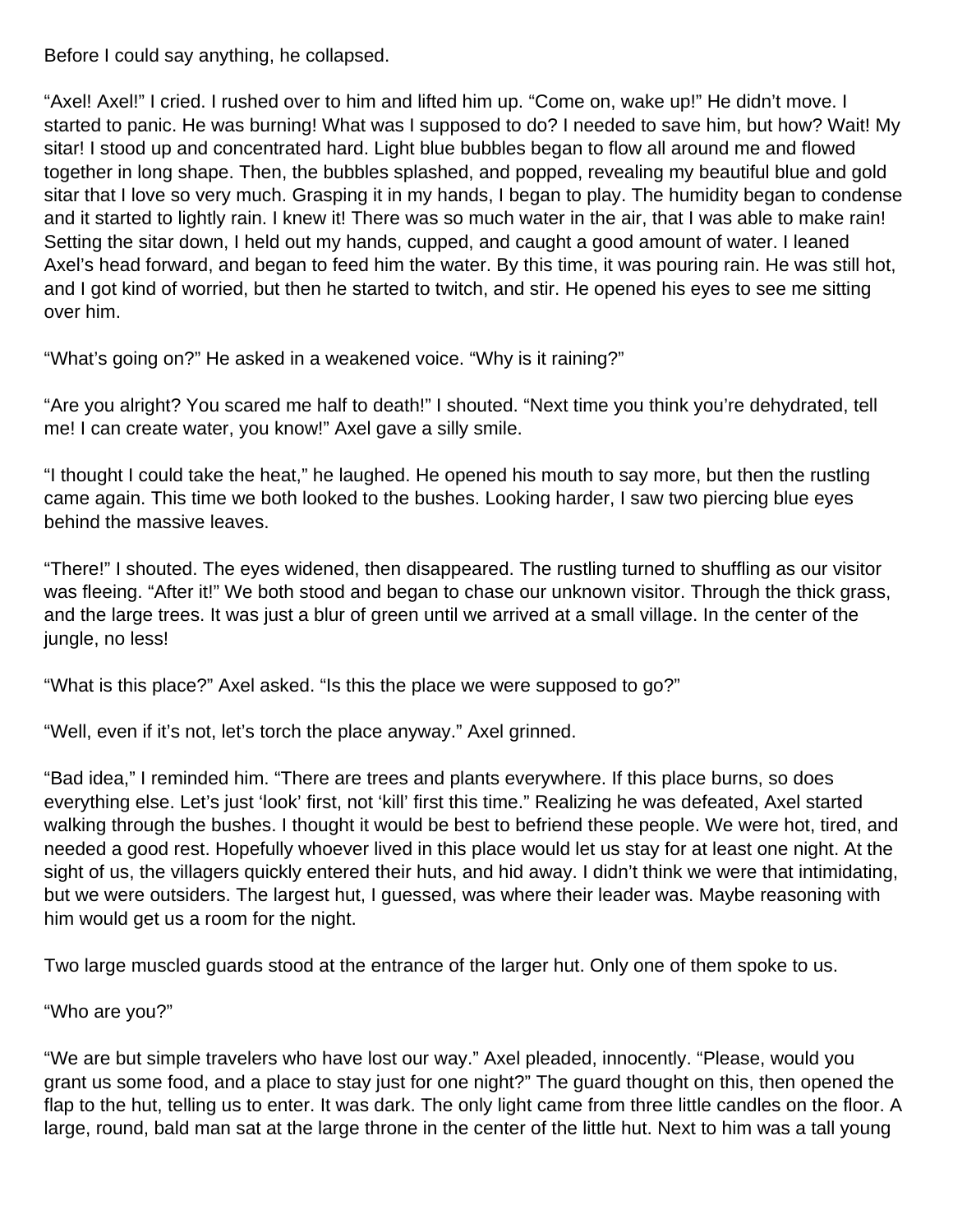man with silky, black hair, and piercing blue eyes…

"Axel," I whispered. "That's the one who was watching us!"

"Speak, travelers!" The fat man roared. "What is your business here in our humble village."

"Please," I asked sweetly. "We've been traveling for quite some time. We have run out of food, and water. We would like to ask hospitality of you, just for one night. We'll do anything." The fat man thought on this for quite some time, every so often leaning to the tall man and whispering something. Axel was beginning to get impatient. He began to tap his foot, and cross his arms. I kept having to elbow him to get him to stop.

Finally, the fat man spoke up.

"Guests, I welcome you to our village. We are a peaceful people. You may stay with us for as long as you need. We just kindly ask that you pull your own weight, as we all do." We bowed, and thanked him, then he continued. "My name is Drulo. I am mastef of this village. This is my son," He pointed to the tall man. "Umarali. He will show you around. Unfortunately, we have no extra huts, so you will stay with Umarali." Umarali stepped forward. He had a kind face, and a serene smile. He led us out of the hut, into the heart of the village.

We were introduced to many people who's names I've long forgotten. They didn't matter. I needed to get Axel alone so we could talk, but if we were to stay in Umarali's hut, then we probably wouldn't have any alone time. I wanted to make sure Axel wasn't about to blow this place to hell.

"…And that's the end of our little tour," Umarali grinned. "I hope you both enjoy your stay." We smiled, and thanked him. He pointed next to the large hut to one just a tad smaller. "That is my home. That is where you will be staying. Please join my father and I for dinner tonight." We smiled, and he turned to leave. I looked at Axel.

"It's really nice here! We should tell Xemnas to move here instead," I chucked.

"It's nice, but it's got to go." Axel said, monotonous.

"…Excuse me?"

"This whole time I've been getting strong vibes from our buddy Umarali. I think he's the one we're supposed to bring back. And you know what that means."

"Axel, no, these people have done nothing to deserve any kind of brutal death." I protested. "Besides, we can't burn it, remember? The whole jungle will catch."

"You think I care about some lousy jungle?"

"Axel!"

"You can't stop me, Demyx." He began to walk toward Drulo's hut.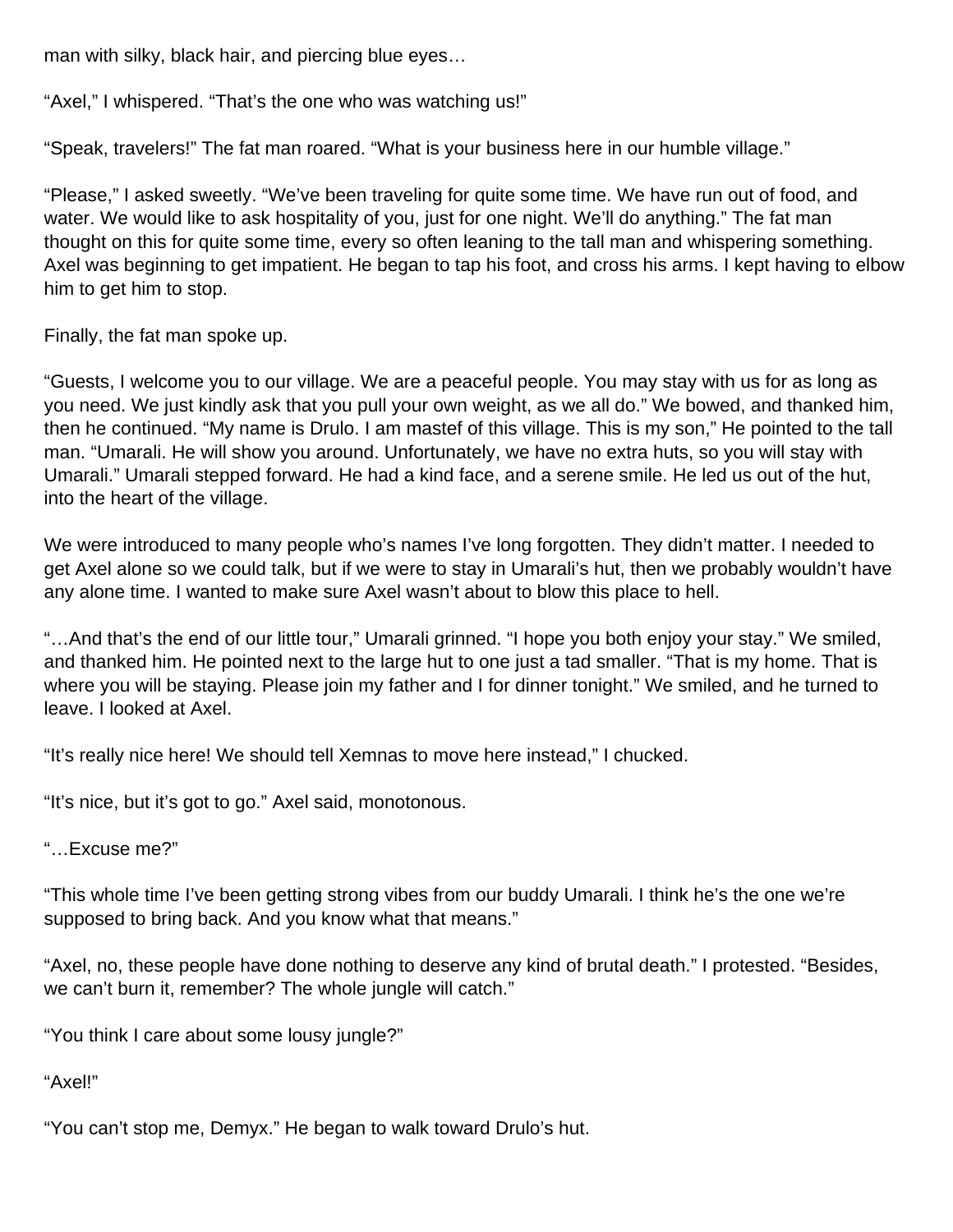"Axel, stop!" I chased after him. "You cannot do this! I won't let you do this!" I jumped in his way. "At least not until we've ate, and rested." He began to calm down. "I know we've only spent one day in that new castle, but when's the next time we're going to get a chance to spend a night in a beautiful jungle village together?"

"Damn it, Demyx." He sighed in defeat. "Fine. We'll stay tonight. But tomorrow…" I smiled.

"Fine, tomorrow. And we'll bring Umarali back if his heart is as strong as you think it is." I agreed. The sun was starting to set, so we entered Drulo's hut for dinner. ---

It was a feast! Goose, boar, and all kinds of vegetables I've never heard of, and colors I've never seen.

"This meal we have presented here," Drulo began. "This glorious food, we must thank our glorious Gods." He sat in the head chair. "Enjoy!"

That was probably the most I've ever eaten… Ever. And it was the best meal I've ever had ever. I somewhat began to feel guilty. Here these people were, giving us an awesome meal, and a place to sleep, and we were going to kill them.

Later that night, Axel and I were in Umarali's hut. I was tired, but too ashamed to sleep. I didn't really want to hurt anyone, especially after all the hospitality they gave. Axel and I talked about it for a long time, and then Umarali entered.

"I've prepared beds for you," He smiled. They weren't really beds, but cots of straw, and animal hides. I didn't care though. I was tired.

"Thank you, Umarali" I beamed. "We really appreciate all that you and your father are doing for us." Umarali closed the flap to the hut, then swiftly spun around to face us. His normal smile, and kind eyes, turned to a look of hatred and disgust.

"As you've probably realized by now," he began. "It was I who spied on you earlier today." This didn't sound good, although I wasn't sure why. We hadn't done anything wrong. "You are creatures of the dark! I saw that black magic you used to make it rain!" I looked to Axel who was just as clueless. Then his look softened. "You must teach me this magic of yours. Although this jungle is humid, water is hard to come by more and more these days. Please, Demyx," He got on his knees. "I promise not to reveal your evil ways. Please teach me." Well, this was new! Now, we were evil black mages? This was too funny. I could see Axel was doing his best not to burst out laughing.

"Uhh, Umarali," I said, trying so very hard not to even smile. "We're not black mages. And that wasn't black magic." I would have continued, but he wouldn't have understood. He stood up.

"If it wasn't dark magic, then what was it?" He asked.

"It's… Hard to explain," Axel finally chimed in. "It's best we go to sleep now. We can better explain it tomorrow, after we sleep." More bullshoot from Axel. He was right, though. We needed the sleep. Umarali finally backed off, and we all passed out.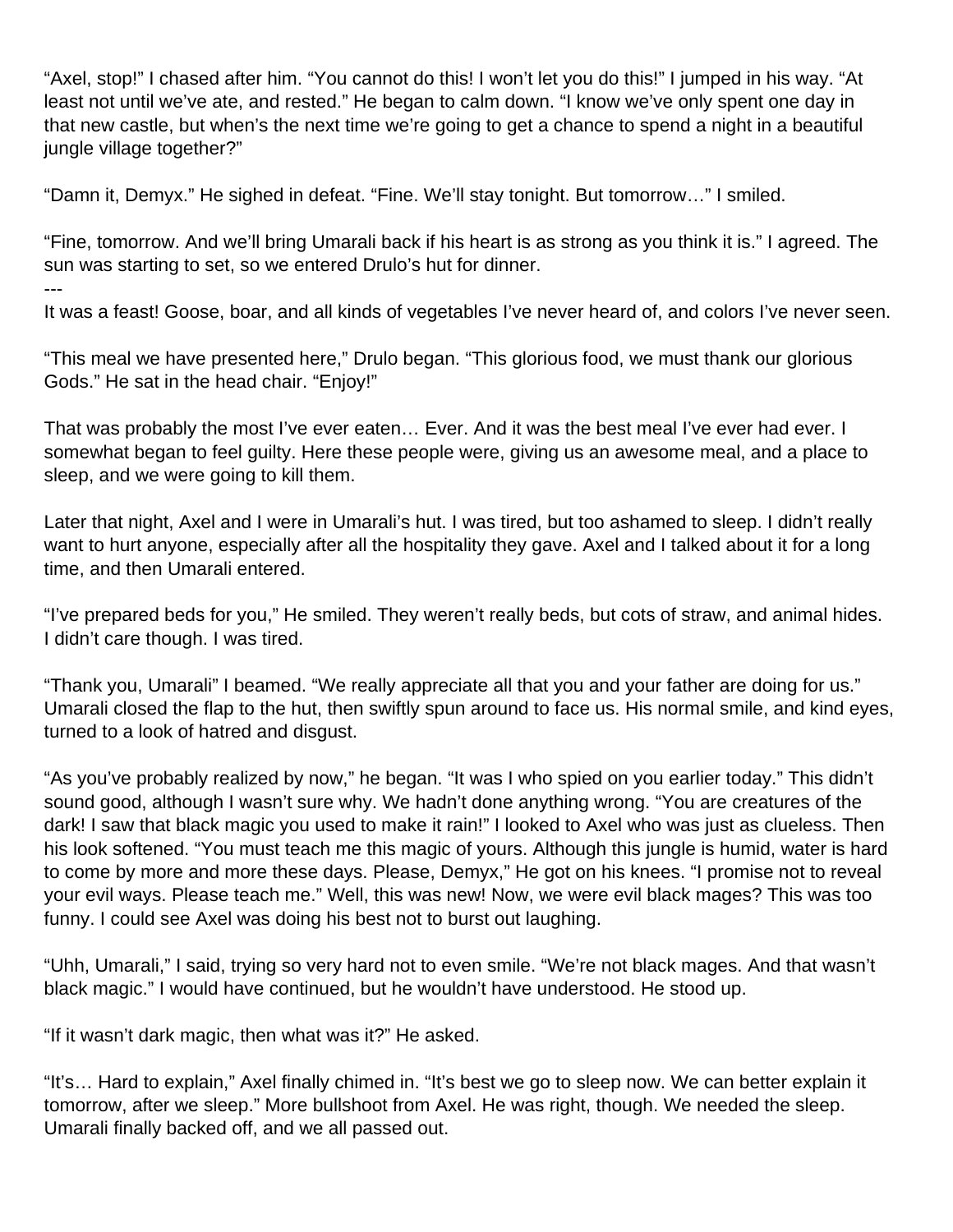I just couldn't sleep. I tried to, but I woke up in frenzy. Although I don't feel, sometimes I believe I still have a human conscience. Xigbar says it's because I haven't given up all my humanity, or something like that. He always says that I haven't been a Nobody for very long. He's always telling me that over time, I'll stop feeling things like guilt.

And I was guilty. A whole generation of people lived here, and today is their day of reckoning. Was it the guilt that kept me awake that night? Maybe. I don't really know for sure. It could also be the dreams. They were vibrant that night. So real, and I swore I was dead. It was an awful feeling. It was like seeing into the future. Was that how I was destined to die? At the hands of a merciless, key-wielding killer? And why would he take Axel? Was he going to kill the others? I had decided right then I was to tell Xemnas, privately, about these dreams. He'd be the least likely to poke fun, and criticize me. He'd also try to give advice, or his opinion on the meanings. Yes, Xemnas would know.

I left the hut and walked past the village boundaries. It was almost sunrise. It had been too long since I saw the sun rise. I remember it being a beautiful, and awesome sight. Unfortunately I knew that after this peaceful sunrise would come the blazing fires that burnt this poor place to the ground. Didn't let it bother me, though. I was too entranced by the sun lighting up the morning sky.

That's when I heard it. The first of the screams. Axel was awake. I feared for these people, yet did nothing to help. I just calmly walked back to the hut. Drulo's was the first to be set ablaze. The fat man was no where to be seen, so I figured he was dead already. People screaming, burning to death, babies crying. Chaos. And I saw Axel. Axel with his bright red chakram in each hand.

"Come on, Dem, join the fun!" He shouted in a crazed voice. Then he proceeded to slash, and burn. I couldn't move. I wasn't afraid, but I was. I wanted to help these people, but I couldn't, and I wanted to join Axel, but I couldn't. I was useless.

Suddenly, I felt tugging on my legs, and before I knew it, I was on the ground. Pinning me down was none other than Umarali. And he was pissed.

"How could you!" He yelled in my face. "That man, that MONSTER! Why don't you stop him? We trusted you! And now.." He let me up. "Now it's all gone." And he was right. Nothing but flames now stood where the village once was. Lifeless bodies where everywhere, scorched, and smoldering. From the smoke, Axel's silhouette was seen, marching toward us.

"You men are demons!" Umarali screamed. "You are not men!"

---

"No," Axel grinned, smoke clearing. "We are Nobodies. We are the shadows of men we once were. Empty shells." A hoard of Heartless materialized at his feet. "And so are you." Before he could protest, the Heartless were attacking, and had him down. I couldn't watch. They were consuming his heart. I just could do nothing but look away. When the Heartless dispersed, I saw that Axel was right in his instincts. Umarali indeed had a strong heart, and now, he was a Nobody.

The man out cold was no longer the black-haired beauty, but a light skinned man with mauve locks. It was a most drastic change. I couldn't believe what I saw. And Axel, of course, said it was normal.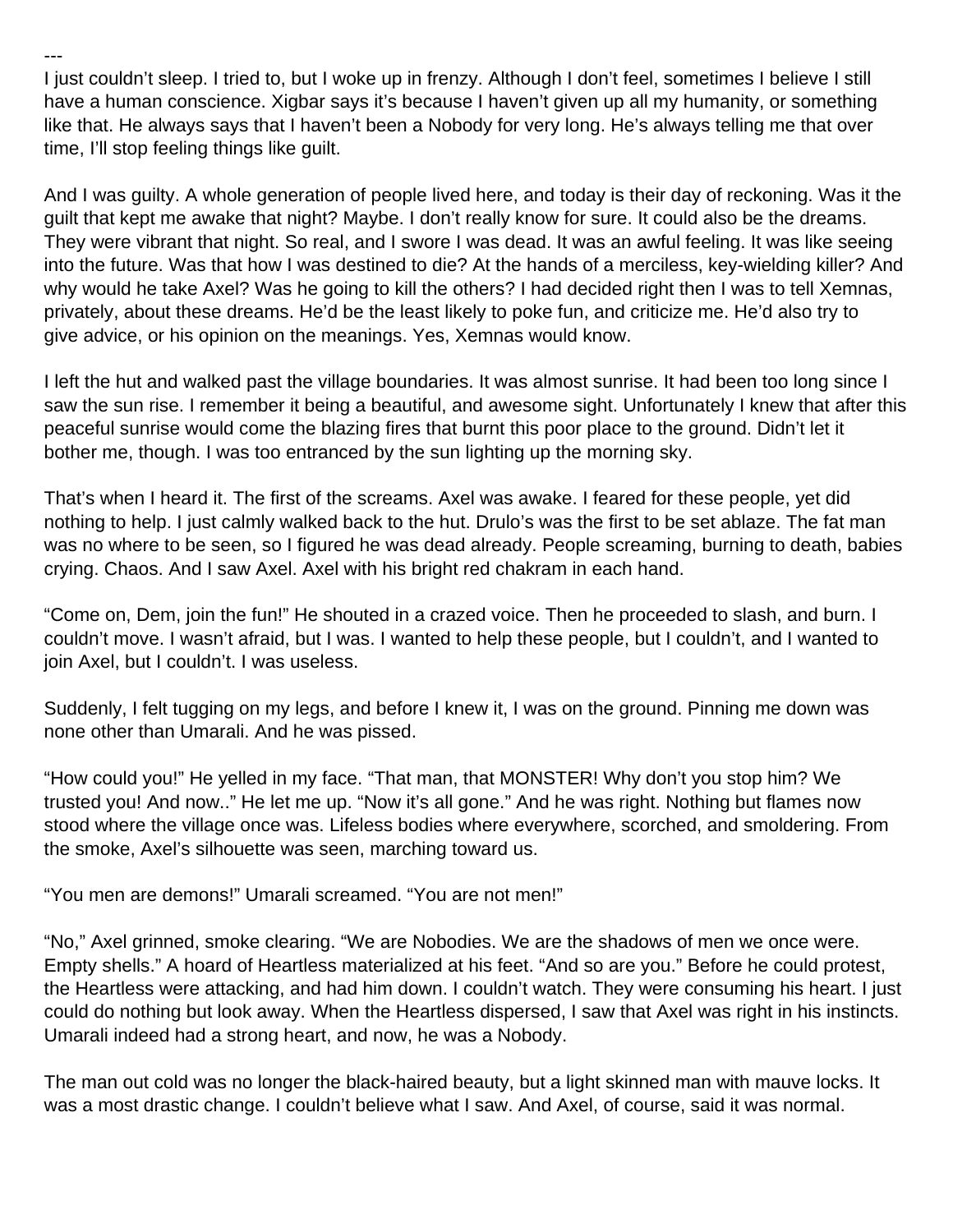"Let's get out of here," I pleaded. I didn't want to be in the steamy jungle any longer. The pain seemed to great, even though there was no pain at all. Axel grabbed the body, and we left the ruins of the village. ---

We're not bad people, although by all that's happened so far, you probably think otherwise. We've been rejected by the light, and the darkness. We walk between, you could say. We are not good nor evil. We just are. We do what we think is right whether it really is good or bad. The events of that day made me realize that I was definitely a good person when I was whole. My conscience was screaming my name the whole time, or so I thought. I still felt the pain of guilt. And it hurt.

---

"Are we evil?" I asked after a few minutes.

"Evil? Who knows. We just do what Xemnas tells us to."

"But what if he's evil?"

"He's not evil. He's a great guy, and a wonderful leader."

"But what if this is wrong? I feel like this is wrong!"

"Xigbar is right, you need to let go of your conscience."

"But I can't! I tried to think differently, but I can't. It hurts too much. Why can't I rid myself of this guilt?" We had stopped walking. Axel had placed Umarali's lifeless body on the ground of the Realm.

"Demyx, you've been acting so weird lately. Is everything okay?" No, I wanted to say, I'm not okay. I haven't been lately. Let's just leave the Organization. This isn't right. I can feel it in that empty gap in my chest. I had said nothing. There was a terrible silence between us, and I couldn't bear it.

"It's nothing," I said finally, in a hushed tone. "Let's just get back to the castle." Axel sighed, nodded, and we were on our way once more. We entered the Shadow Door that led to our new home. ---

Why was I feeling so emotional? God, I do this every time! Of course I'm not like that now, but I was a whiny dog. Everyone always told me that, and I never believed them, but I sure do now.

My humanity. I felt like I'd never lose it. I felt like I'd never get over these simple feelings that my body pretended to feel. I hated it. I wanted to be indifferent, and apathetic. I didn't want to feel anymore.

Oh, and by the way, incase you were wondering, dear reader, we did get lost that day. We weren't supposed to attack a village. We were really supposed to find a city. I think Axel got the coordinates wrong, not like I'd be able to check since he destroyed them. And this proves to be a big issue, but I'll discuss this much later.

---

When we arrived at the castle, we were greeted by Vexen, Xaldin, and Xigbar. They saw that we had accomplished our mission, and hurried to inform Xemnas. I had a bad feeling about all of this, but I didn't let it get to me. I was starting to learn to shrug it off. Of course, the one time I shrug of a bad feeling, it comes back to bite me in the @\$\$.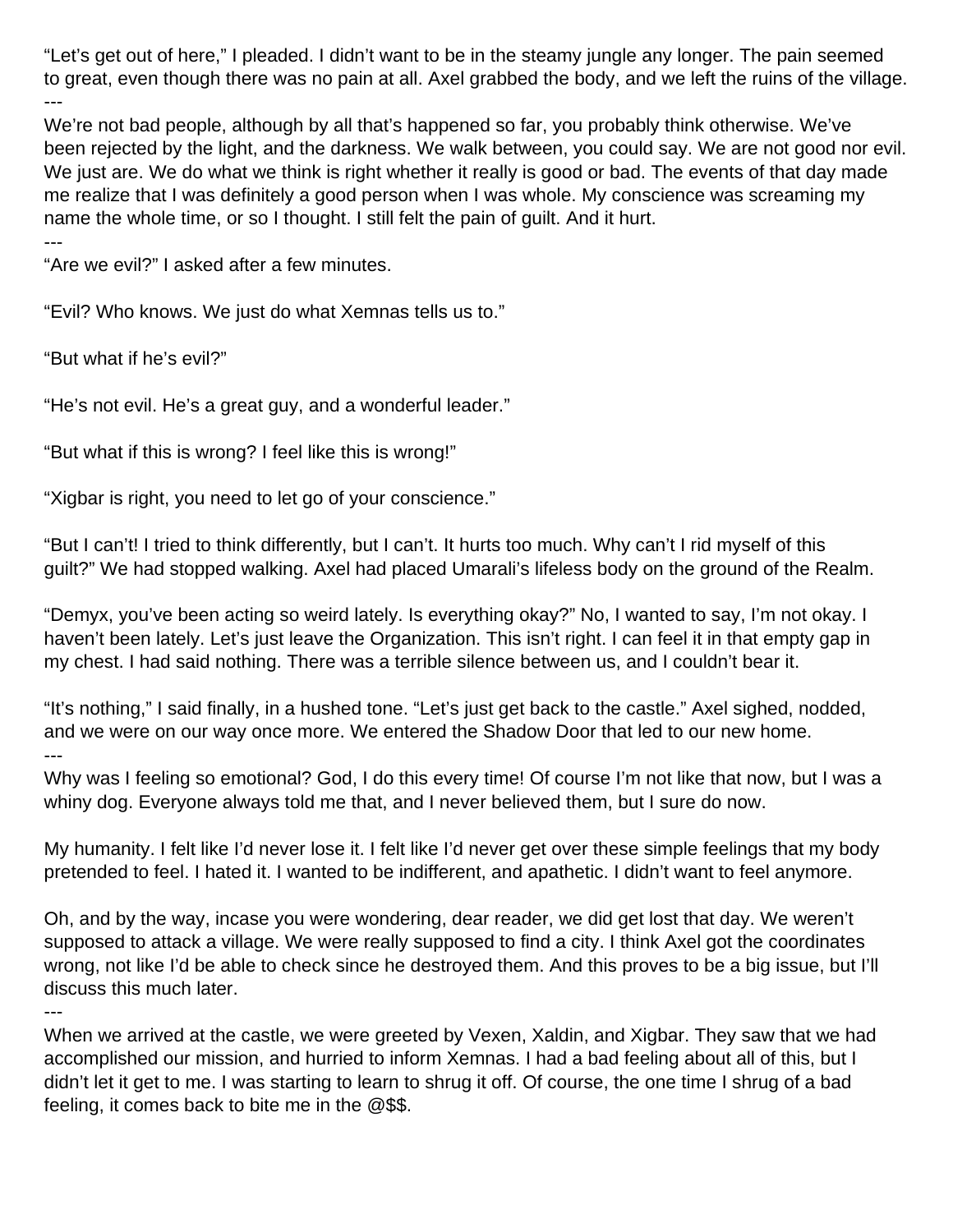Xemnas had appeared and we presented Umarali's body to him. He said nothing. I could sense the confusion in his expression. Something was wrong, and I had a feeling it was our fault.

"This is not the heart I sensed when I sent you two out." Xemnas said, lowly. "Where did you find this man?"

"Well, sir," Axel spoke timidly. "We got a little lost, and we stumbled across a small village. This was the only man to survive." Xemnas was still not pleased.

"Well, I suppose if his heart was strong enough, then he shall join us, too. Did you happen to catch his name?"

"His name was Umarali. He was the prince of the village."

"There is something amiss here, but we shall not let it ruin our plans. I shall present him when he awakens." He took the body, and carried him away.

"Axel…" I had that bad feeling again. I tried to shrug it off, but this time it only got worse. "What do you think he meant, 'amiss'? Does it really matter that much if we get someone different than who we wanted?"

"Xemnas is a perfectionist." Axel almost laughed. "He chose us because he felt that we were perfect beings. Many people have strong hearts, but are not truly 'perfect' or balanced. Umarali's heart could have been out of balance. You saw that look he gave us when he thought we used magic. He was afraid, yet he wanted it so bad. " I nodded.

"I was told that when a darkened heart is released, the nobody becomes a vile creature" Xigbar cut in. "A monster almost. They don't keep their original, human shape. Xemnas doesn't want to create monsters, at least, not yet. Since that guy you brought in still was human, I guess it's not all that bad."

"But what if he's human now, but becomes a monster later!" I cried. Now, I knew why Xemnas was cautious.

"It doesn't work that way, kid. Yeah, we can be tainted by darkness, but it's not likely. The light banished us, and the darkness has no heart to enter. It'll turn out okay. Xemnas is just paranoid." ---

Oh crap, I forgot to mention something. Xemnas senses the strong hearts. He doesn't know exactly where it comes from, but he tries his best to give us a close estimate. In the year I've known him, he seemed very careful, and planned everything out. Everything had to be perfect, and he wanted us all to be safe. We weren't even sure if we could die, but he didn't want to take any chances.

Nowadays, it's as if he's the complete opposite of what he was. He's willing to sacrifice us all just to get what he wants. And he has. And those monsters Xigbar talked about? Yeah well there's thousands of them now. And they're just as dangerous as the Heartless. It proved to me that as time goes on for us, we lose our human selves more and more. Xemnas is a perfect example. But before I go into details about the present, I must finish telling you of the past.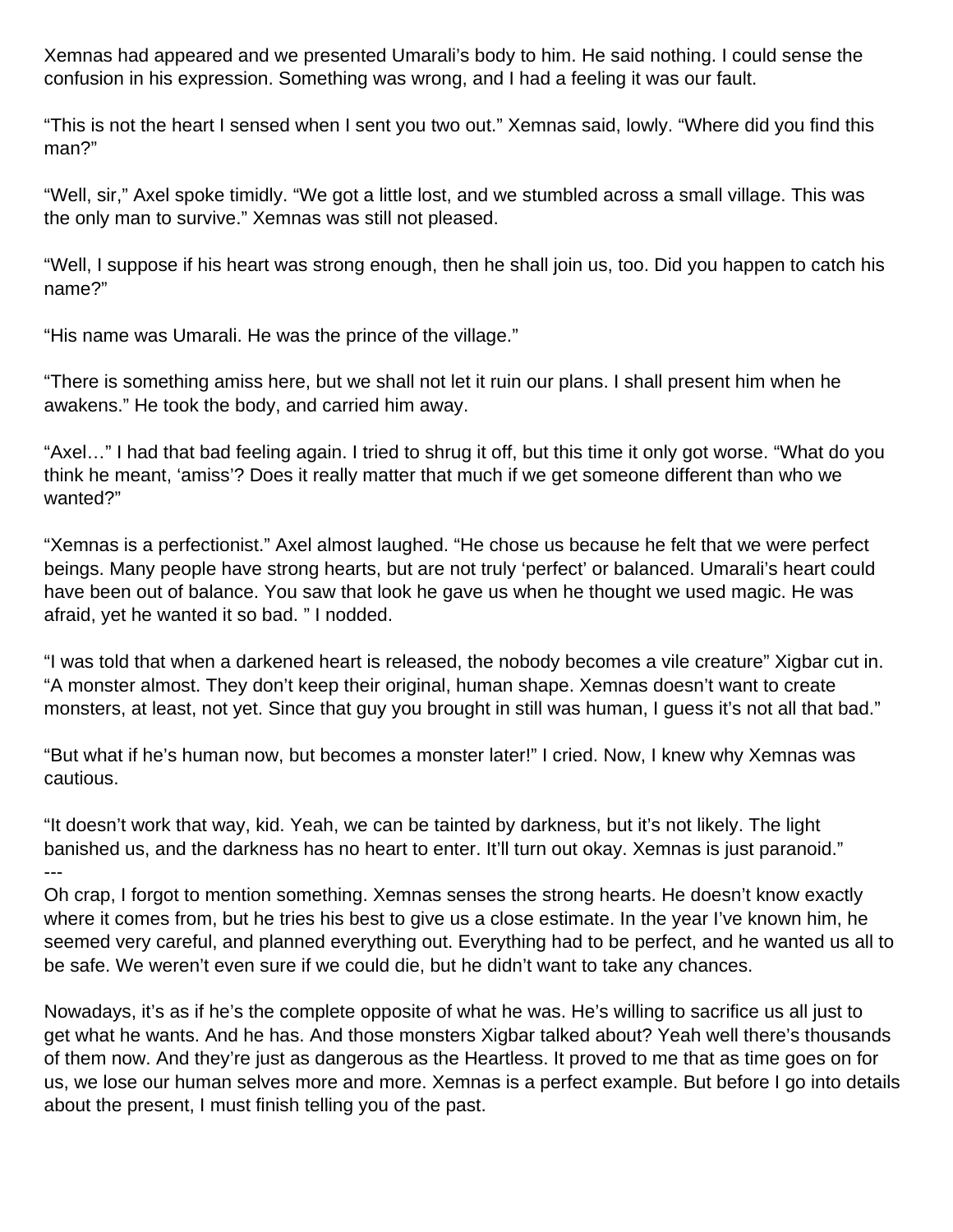### **3 - Evil?**

### <span id="page-19-0"></span>AUTHOR'S NOTE: Thesaurus(dot)Com is my best friend :D

DISCLAIMER: I do not own Organization XIII

I turned my Xanga into a little journal revolving this story, my thoughts, and other things. You can find it at But please, any comments you have reguarding the story, please post here and not there. Thank you.

PART 3 'Evil?'

Vexen turned away from us. He started mumbling something that was inaudible to me, but I did see Axel roll his eyes.

"Come now, old man" he grinned. "What's the worst that can happen?"

"I'm not mad about that," Vexen said, almost turning around. "We grow. The madness that started with six is now at eleven."

"Madness? What are you talking about."

"Us, you fool! This group of organized Nobodies that we are here. Eleven members. How many more atrocities is that madman going to generate!?" He stomped his right foot, then turned to face Axel. "I love Xemnas, I really do, but I think we are taking this too far. He has told no one what his true plans are. Why does he need more of us? What is he thinking? We should have stopped after six, no. We should have stopped before this ever happened. We should have never gone against Master Ansem's wishes!"

---

Vexen was known for his mini tantrums. If going by our true ages, he was the eldest of us all. He was one of the original scientists who created Nobodies. He seemed to me to be the only one who resented the change. This is all what I heard from Xigbar, so some of this may be stretched a bit from the truth.

The original six scientists were led by a man named Xehanort, the man who Xemnas is a Nobody of. They were all assistant scientists under this apparent scientific genius named Ansem the Wise. Xehanort wanted to experiment on people's hearts, and the darkness, but Ansem the Wise forbid it. Xehanort, and the other assistants began the experiments without the wise Ansem's knowledge. If Ansem would have known, he would have ended it all, probably arrested Xehanort for conducting illegal experiments, and then none of us would have ever been. We would still have our hearts, and would have lived normal lives.

Zexion told me that one scientist spoke out against Xehanort. He pleaded with him to make him stop, but he wouldn't listen. He tried to talk to Ansem about it, but he was too late. Xehanort knew he'd go to their superior, and took them both as his hostages. The scientist who spoke out was the first to fall victim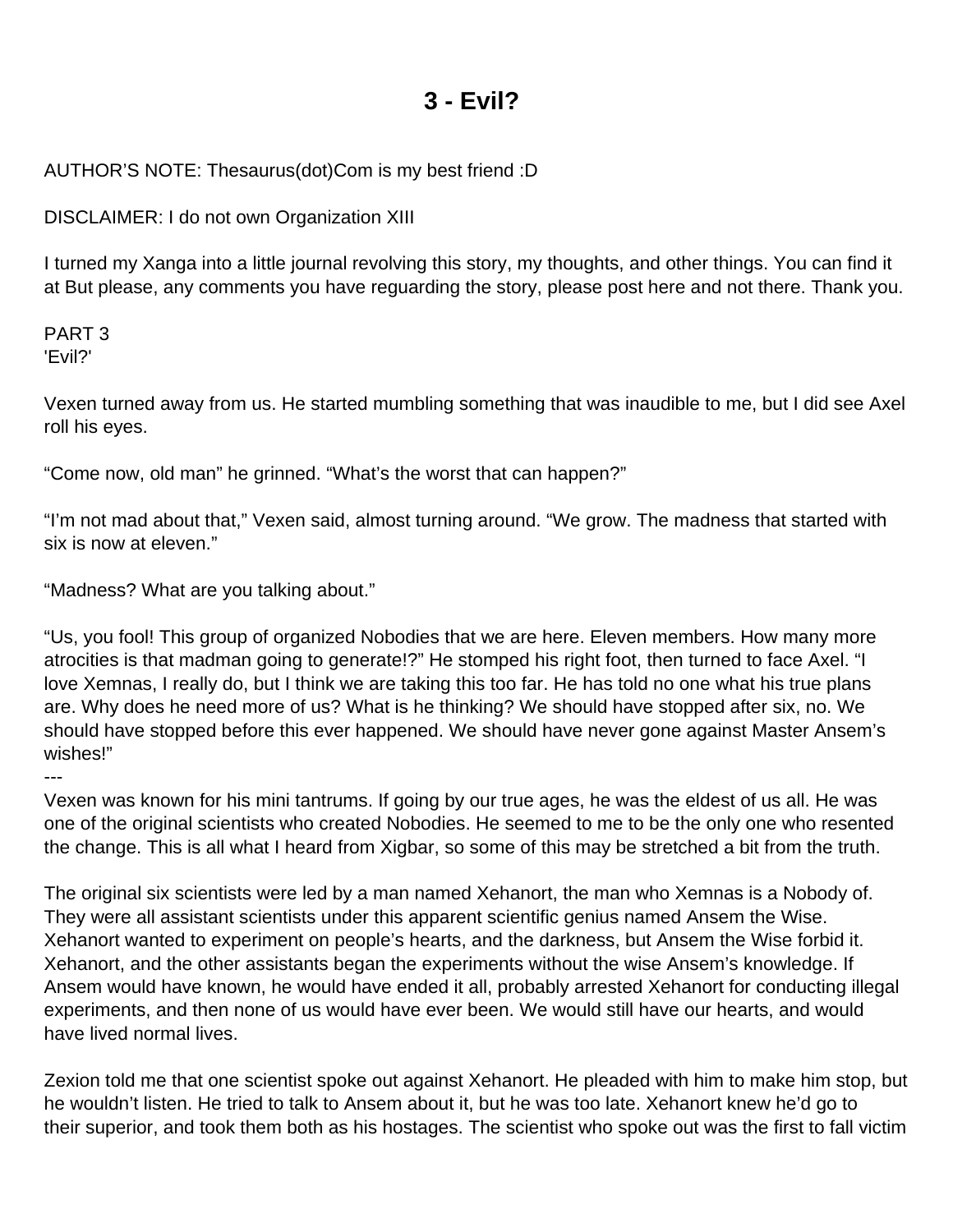to the Heartless that Xehanort generated from the darkness. Zexion didn't ever tell me who the scientist who spoke out was, but I assumed it was Vexen. We don't know what happened to Ansem the Wise. Xemnas does not believe he became a Heartless, and he definitely does not have a Nobody. I wish I knew more about these stories people tell me than just the bare facts, but the only way to do that is to talk to Xemnas about it and I have a feeling that he probably wouldn't welcome my curiosity. ---

We said nothing. Vexen was furious, but we all assumed he'd get over it. He always did.

"You amateurs." He barked. "You had no idea what you were getting into, but we did! We had the choice. And we condemned ourselves to Hell. Xemnas didn't give you a choice. He just took you from your lives and made you monsters against your will."

"Vexen… We like what we've become," I tried to argue. "We are stronger, and faster, and have more power than we could ever dream of. And we owe that thanks to Xemnas. Without him, we would never be."

"That's what I'm saying!" He fired back. "Without him, none of us would be. And the worlds would be a better place without us! We are monstrous creatures of nothingness. We shouldn't exist. Every Nobody that our ludicrous lord creates must break some kind of law somewhere!" He was starting to lose himself. Any moment now, I was half expecting Xemnas to appear and slap some sense into him. I have to say right now that I agree with everything Vexen said, I just didn't dare say it myself. It's treason, you could say.

"He should give them a choice…" He spoke softly. "Their true selves would not want this for their bodies. This is madness…" He trailed off, and walked away.

"He gets crazier and crazier by the day," Xigbar noted. "It's gonna be a damn shame when he gets locked up for eternity." He walked to my side. "What's up kid?"

"I really don't like what Vexen said," I deemed. "It bothers me. I mean, after all you've told me about everything… " I looked to Axel who just sighed and looked away. "Xigbar, are we evil?" I was expecting exactly this:

'"Hah!" Xigbar shouted. "Evil, of course not! Why would you ever think that?"

"Because we kill people for no reason!" I yelled back. "It's wrong isn't it?"

"Nope! Perfectly normal." We had a good laugh, then got over the topic.'

But no, that's not how it went. For once, Xigbar really stopped and thought about my question. If there's one thing for him to be serious about, I'm glad it's this.

"Evil? Hmm… I actually never really thought about it. We do seem to kill a lot of people… But that's because Xemnas orders us to."

"From what I've gathered from your stories, Xehanort seemed pretty nuts. Do you think Xemnas is the same?"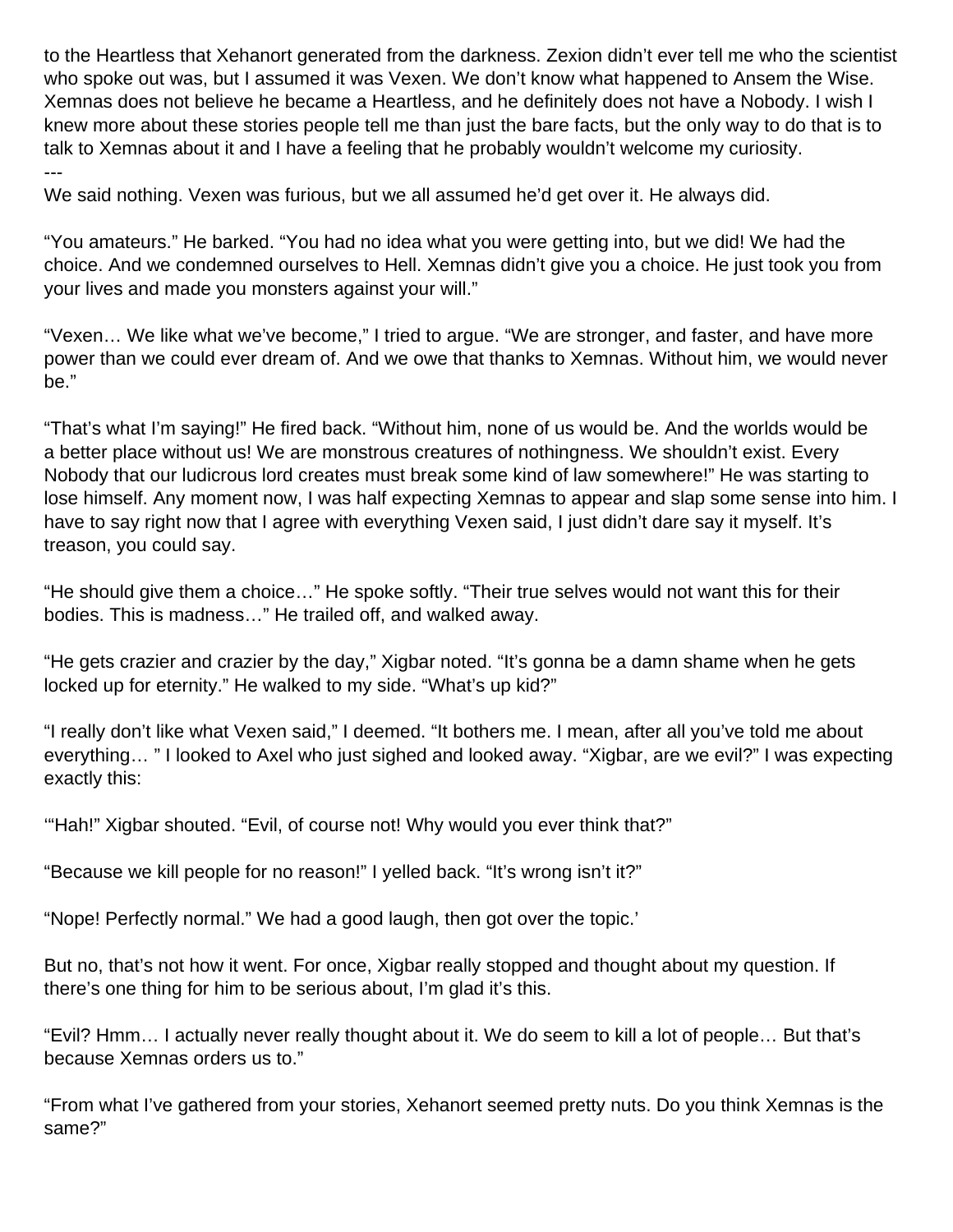"Who can be sure? I don't know if we're evil or not, but one thing's for sure."

"What's that?"

"We're freaking amazing at what we do!" Good ol' Xigbar.Before we could continue, Axel grabbed my arm.

"C'mon, Demyx, let's go spar… or something." Being pulled away, I waved to Xigbar, whose smile faded at the sight of Axel. Pulling me down the hall way, Axel seemed mad about something.

"Axel, let go," I whined. "What's the matter?"

"Xigbar's the matter." He grunted.

"What do you have against Xigbar?"

"What do you have for Xigbar?"

"What?"

"Exactly."

"Axel." I pulled back, forcing us to stop. Now I was getting mad.

"I don't like the way he talks to you."

"Do I sense a hint of jealousy?" I cocked an eyebrow.

"It's not a laughing matter, Demyx. I'm quite serious."

"You're unbelievable!" I threw my hands up. "This is like a bad Lifetime movie!" Frustrated with it all, I started to walk back. "Xigbar's my friend. It's not like I'm going to go run off with him and completely forget about you. I don't plan to succumb to his wants. Yeah we know, he wants me, but he's not going to get me, so get over yourself, and chill the frack out." When Axel didn't say anything, I knew it was my cue to leave. And I did. And It felt AMAZING. It was my first time really standing up for myself, and I think I did a good job. Axel was way to worried about me 'leaving him'. Why wasn't I worried about him 'leaving me'? Maybe I didn't think he would. Maybe I thought I could live without him. I never really thought about it, actually, so who really knows?

I came back to see Xigbar yelling up a storm to Xaldin, who I could tell didn't give a shoot. He looked over to me.

"Well, what the hell was that about?!" Xigbar howled. I shrugged my shoulders. I didn't want to talk about it.

"Just leave it alone…"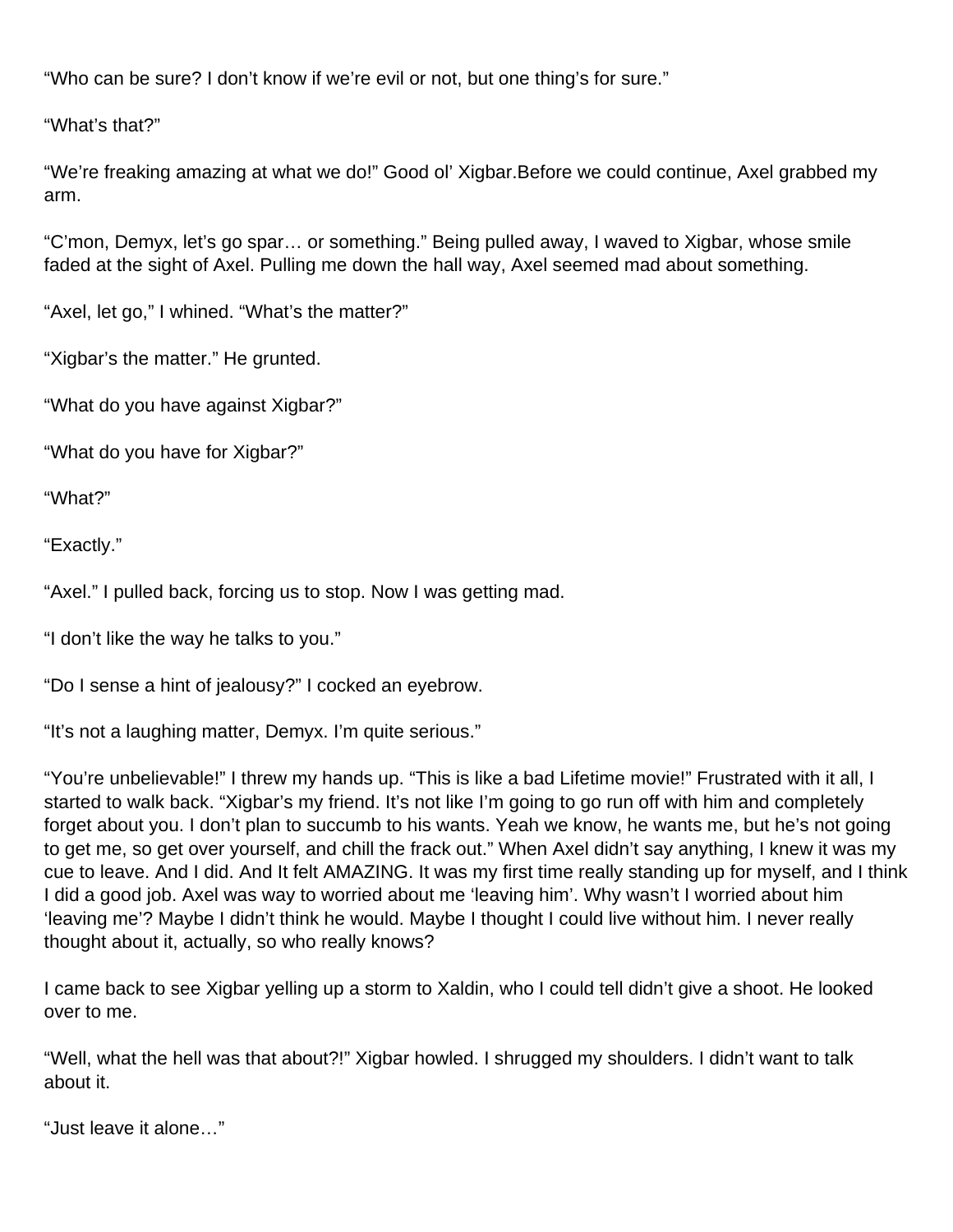"No, I'm pissed off!!" He stomped over to me. "Who the hell does he think he is? Does he think he controls you?! That's fracked up!"

"Xigbar please calm-"

"That jerk! Ugh!! I'm gonna go find him and we're gonna have a little chat." At this point, it was nearly useless to talk him out of it.

"Xigbar-"

"That bastard .Who does he think he is."

"Xigbar, I-"

"He doesn't own you! You make your own desicions!"

"Xigbar-"

"Man, if I wouldn't get in trouble I'd-"

"XIGBAR!!"

"WHA-AT!?"

"SHUT UP!"Startled, he finally shut his mouth. Now it was my turn. "You're right. He doesn't own me, and he knows it. He's just afraid. He'll get over it. I already set things straight. Now let's put all this behind us, and go meet our new member."

---

Wait a sec. Pause, rewind. "I already set things straight. Now let's put all this behind us, and go meet our new member." Oh noes! Could that be me taking charge? You damn right it is. Too bad that didn't really happen. I can only stand up for myself once a month, sorry guys. Here's how that really went.

--- "XIGBAR!!"

"WHA-AT!?"

"SHUT UP!" He stared blankly at me. "It's not worth getting upset over..."

"To hell with that! I'm about to shove one of Xaldin's lances up his tight @\$\$!"

"HEY! Leave me out of this!" Xaldin called from the corner.

"Gentlemen, please join us on the roof." Saïx called. Startled the crap out of me. It was finally time to meet the newest abomination-I-mean-member. We were the last ones to arrive. I always hated going on the roof. For starters, it was because we were in this unnecessarily large castle. It towered over the abandoned city below. Also, it was kind of creepy because there was no sky, just swirling shadows, and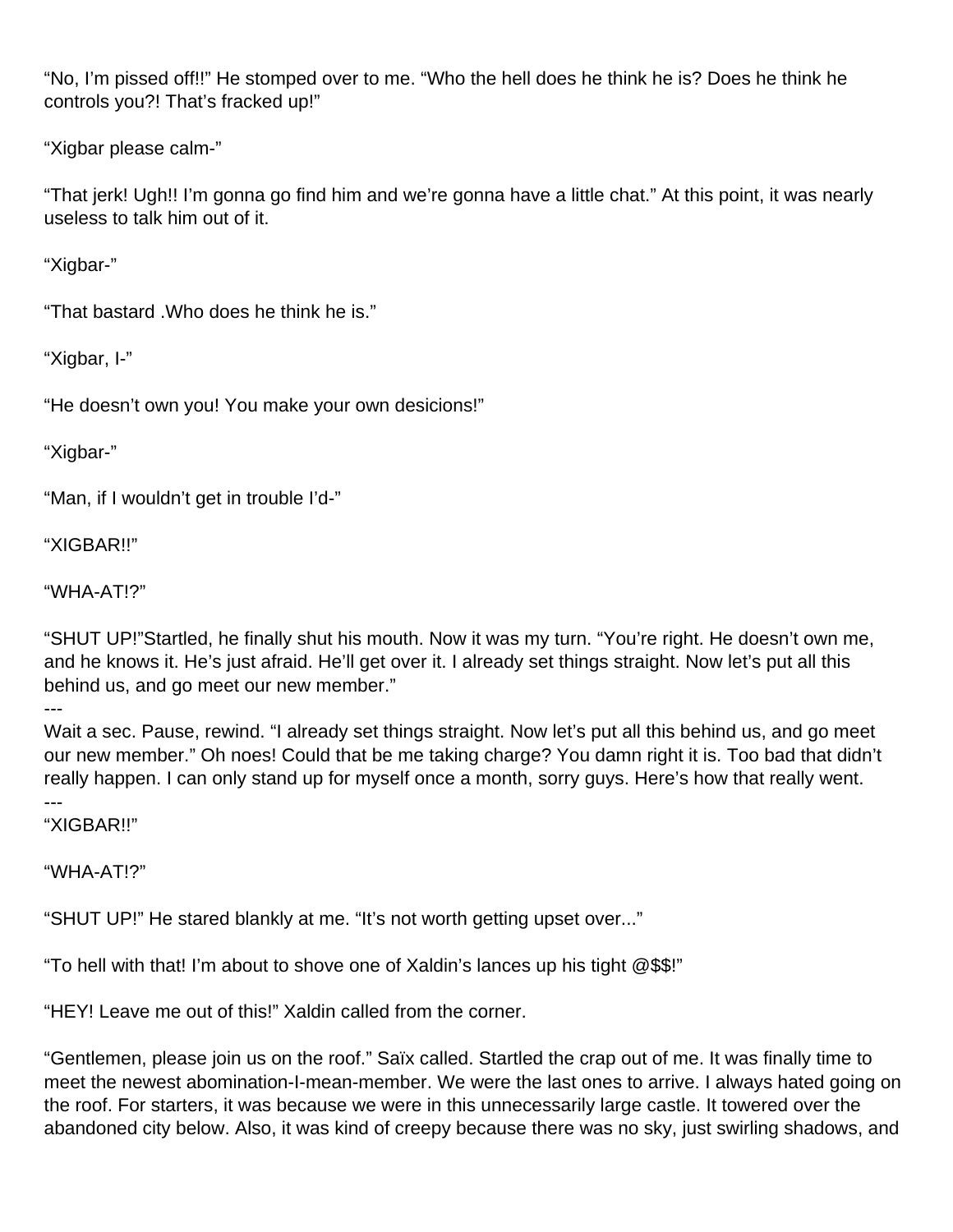dark purple clouds. No sun, no moon. Just nothingness. Kinda creepy. Xemnas stood by the balcony with what appeared to be Umarali's Nobody. He was tall and elegant, like Xemnas, and his hair was aloof and fluffy. In some light it looked pink, but it was really a reddish-brown. Luxord was even present. He was still sort of training, and honing his battle skills. Our new friend here would probably join him soon.

"Now that everyone has arrived," Xemnas smirked. "I introduce you all to Number Eleven, Marluxia." How...Feminine. Matched his hair, I suppose. "Marluxia here controls the element of Flowers." ---

Pause. Rewind. "Marluxia here controls the element of Flowers." Flowers. Don't tell me you're not laughing. Come on, flowers! Marluxia controls flowers! Him and his pink hair! That just about did it for me. I had to turn around so they didn't see me laughing. I couldn't even look at Axel or Xigbar, although I really wanted to, to see their reactions. When I had finally regained my composure, I realized neither one of them was laughing. Were they still pissed off from before?

We did our introductions, like we did for Luxord. Xemnas didn't have a room for either of them prepared, apparently. I had no idea of this, but Luxord was currently sharing a room with Xaldin. Poor guy. And now they needed Marluxia to room with someone for at least a week. Boy, did I feel bad for the sucker that ended up with a roommate.

"Demyx," Xemnas called. shoot. "Demyx, would you be so kind as to have Marluxia stay with you for a few days?"

"Uhh, Sure, why not?"

"Splendid!"

Well this was great. I had a jealous 'boyfriend', a horny best friend, and now a flaming roommate. This day was getting better and better by the minute! Actually, I guess that's how I felt at the time, but living with Marluxia for a week wasn't so bad. He didn't talk much, and kind of kept to himself. I figured he was shy. I tried to talk to him, but he would just kind of smile and nod, not really listening. He took a great interest in Zexion, though. Zexion, of course, wanted nothing to do with him. The only reason he would stop by was to see me. Me and him were kind of close. We were just buddies. It was a different kind of relationship than with Axel or Xigbar. We were just friends. It came to the point where Zexion didn't feel comfortable visiting me in my room. So, I had a chat with Marluxia.

"Hey, buddy, can I talk to you for a sec?"

"Sure!" He beamed. He was starting to get over his shyness. Personally, I wished he was still shy.

"Well, I've noticed you've taken a liking to Zexion."

"Oh you have? I think he's just a great guy. You guys are so close! I wish I had a close friend."

"You'll make close friends. And the friends you make here, are here forever. We all stick together. Do you think you could do me a favor?"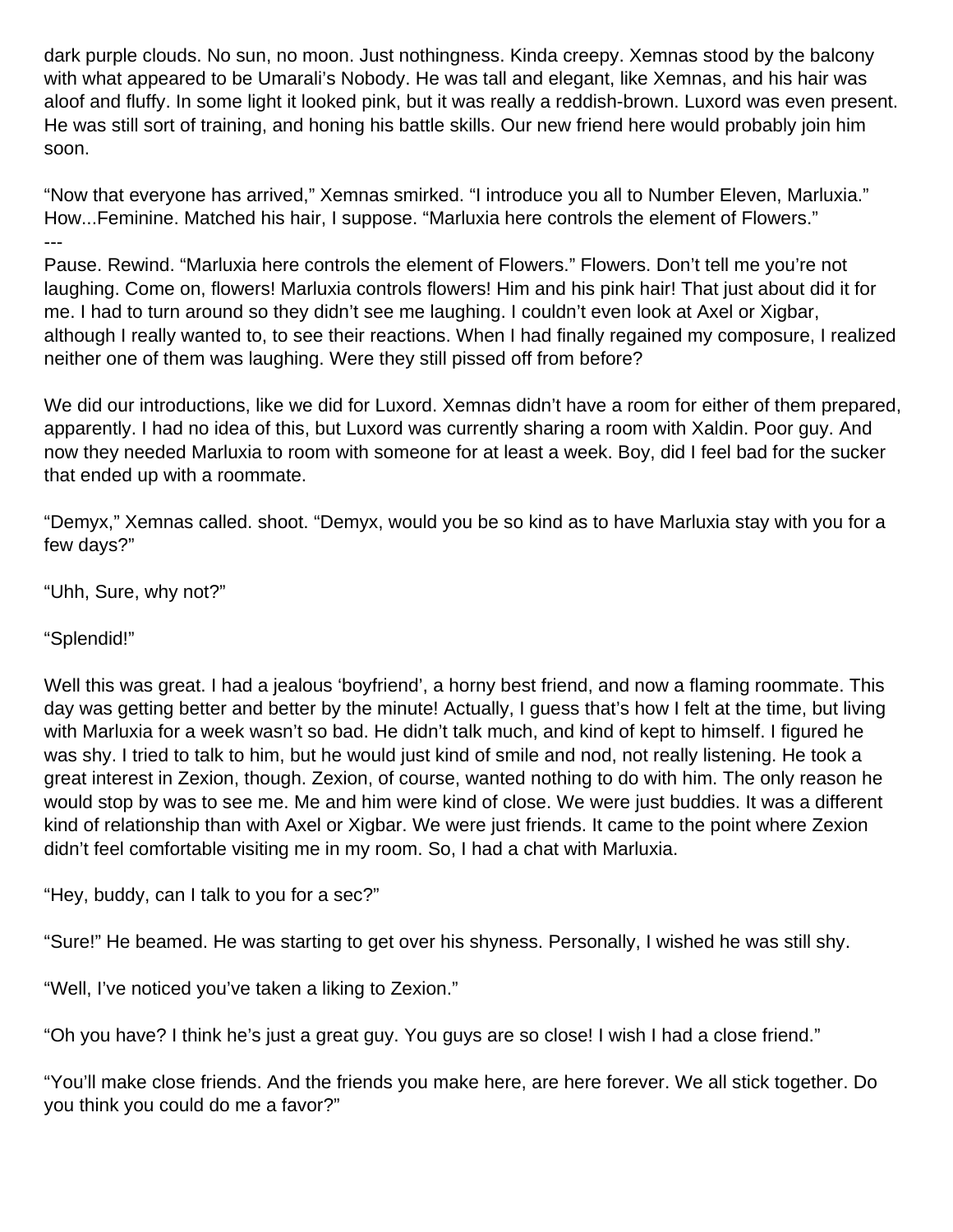"Sure, Demie, anything!" Oh, the nicknames. Pretty self explanatory.

"Ehrm... Do you think you could back off of Zex for a while? He's kind of uncomfortable around you."

"Do you think he's afraid of me?"

"I don't know, I haven't asked him. Just tone it down a little, 'kay?" He solemnly nodded. I could sense his sadness.

"Oh, Demie. I forgot to tell you. Xemnas said he feels good leadership skills in me. He wants me to stay with him for a while, so I'll be moving out tomorrow afternoon."

"Leadership skills?"

"I don't know," he shrugged. Then he winked. "But you'll be welcome in my room any time." I half smiled, half groaned.

Then there was a knock at the door. I was thanking the space around me for an interruption. It was Axel.

"Oh, thank you Axel!" I sighed, falling into his arms. "Glad you're here."

"Well damn, I see that." He laughed. He waved to Marluxia.

"Hiya, Axe!" Marluxia beamed. I motioned to the corridor, and we began to walk.

"He's kind of scary." Axel remarked. I could only chuckle.

"He means well."

"Demyx, I had a talk with Xigbar." The smile fell right off my face and my step halted.

"What?"

"No, don't worry. We worked everything out. It's okay. He promised he would leave you alone."

"Axel, he's my friend!"

"No, you misunderstand. I mean he'll stop trying to take you from me. I told him how I felt about you, and he accepts it." He gave a 'thumbs-up'. "We're cool now."

"Oh good." I was relieved. "I always kind of hoped the three of us could just hang out and not have any kind of conflict."

"Actually, we were gonna go out tonight. The three of us. That is, if you want to join. We were gonna go find a bar, and drink the night away."

"Oh, I'm so game!"He lifted my hand to his mouth, and softly kissed my glove. I blushed, then he took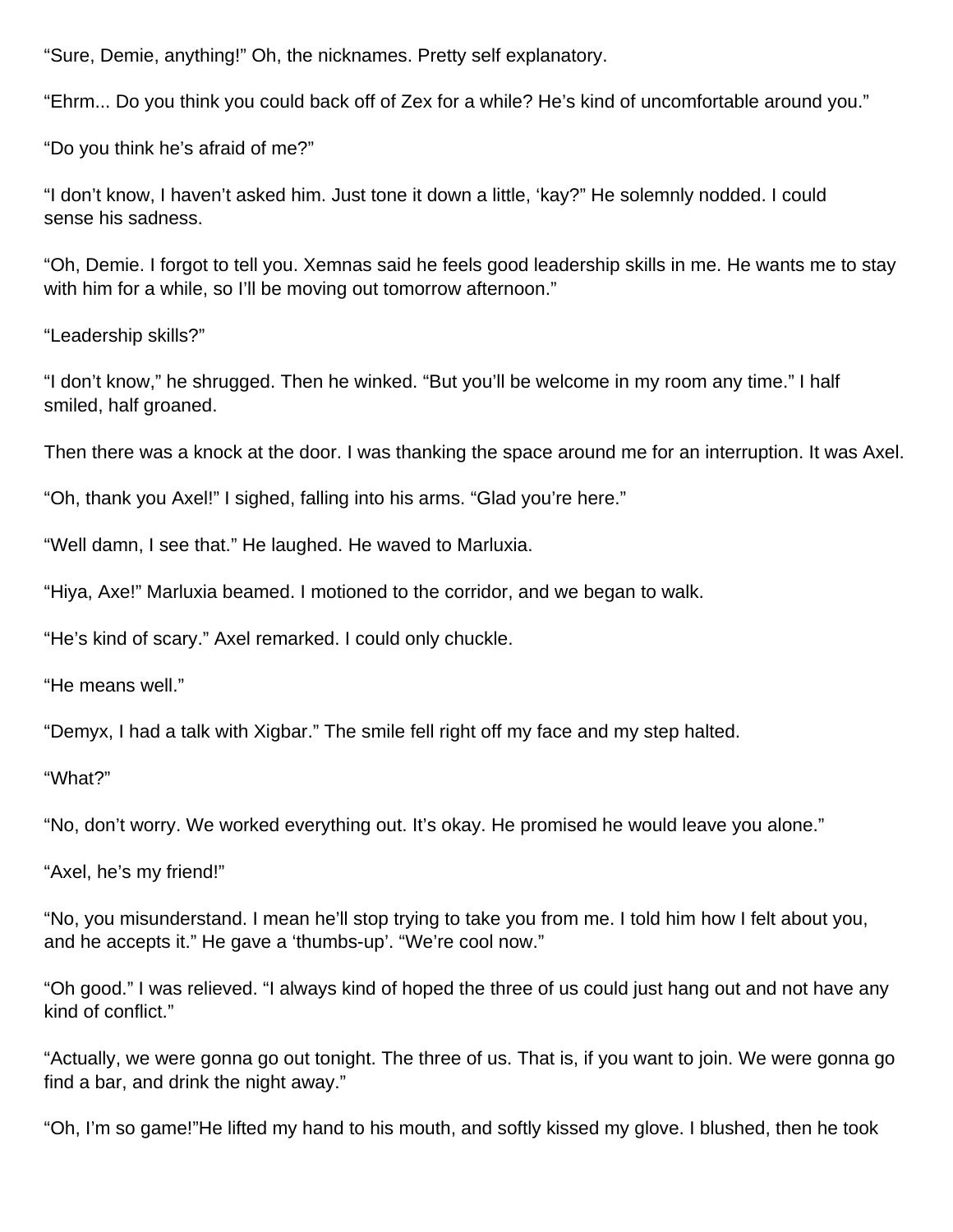my arm, and led me to Xigbar's room. He knocked, and said, "You ready?" The door opened in a fury.

"Ready when you are!"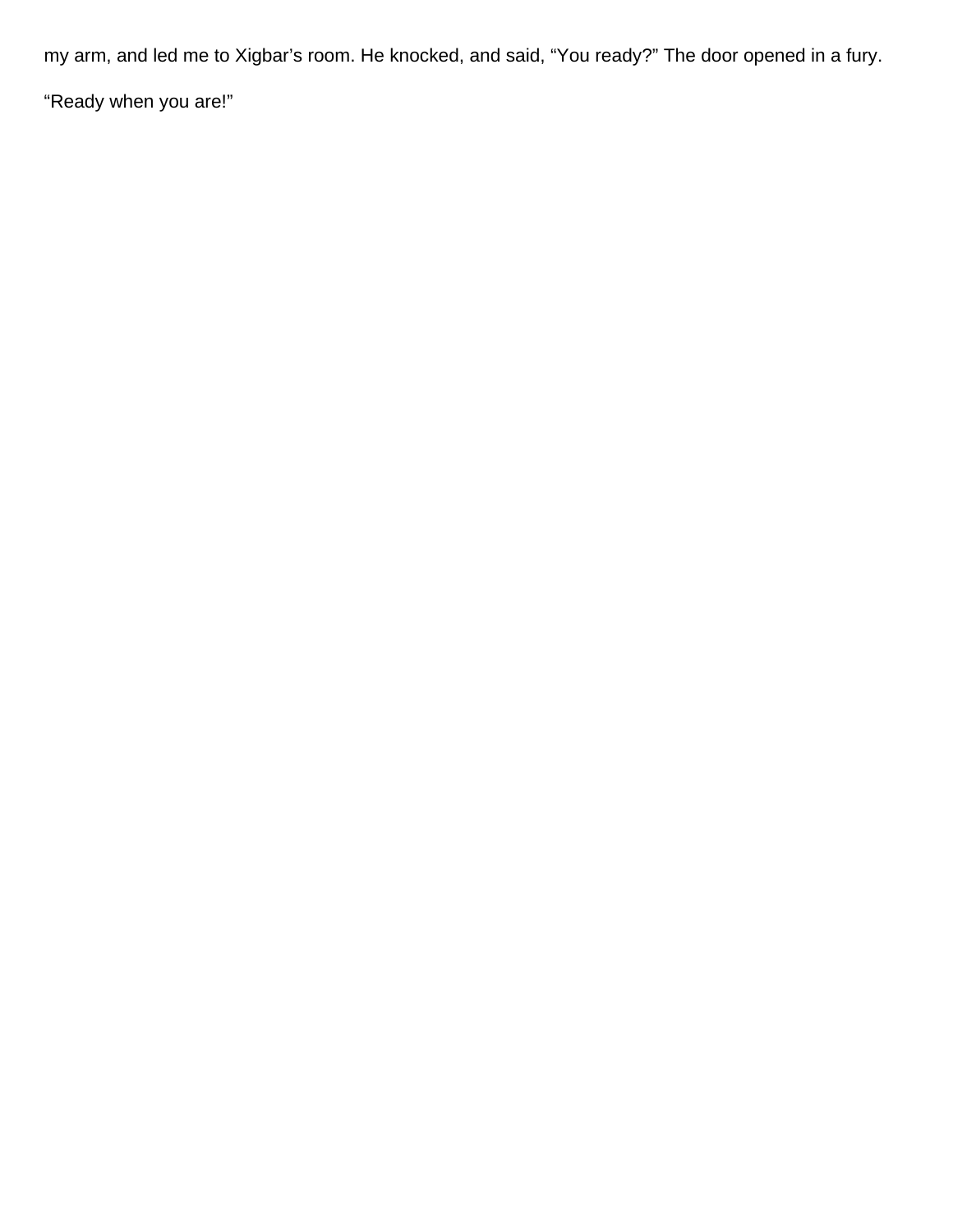## **4 - Hung Over**

<span id="page-26-0"></span>DISCLAIMER: I don't own the characters, blah blah blah, Tetsuya Nomura does, blah blah blah. You get the idea.

AUTHOR'S NOTE: Well, this chapter got off to a silly start, but it gets pretty important toward the end. Originally, I just wanted to have a kind of 'filler' chapter where I could do stupid stuff and have it be funny. Then I figured "hey good opportunity for plot development-sort-of!" So here you go.

I turned my Xanga into a little journal revolving this story, my thoughts, and other things. You can find it at But please, any comments you have reguarding the story, please post here and not there. Thank you.

PART 4 'Hung Over'

The next morning, I felt like my head had been severed by a dulled knife, and put on a stick for all to poke and prod. I had no memory of the events that took place the night before, nor did I really know where I was until I sat up. Sitting up was a bad idea, and my head throbbed more with each movement. I tried to look around the dark room. It wasn't my room; that I knew for sure. I tried to stand, but it made me nauseous, so I lay back down on the bed.

"Ughh," I groaned. "What happened last night?" I was alone in the room, so no one answered. At least, I thought I was alone. Soon I heard groaning coming from under me.

"Ahhrgh."

"Who's there?" I whined. I couldn't talk too loudly. My own voice made me sick.

"What the fu-uck…" the voice groaned. I couldn't recognize it. I looked to see where it was coming from, but I saw no one in the shadows. Then I realized it was under me. As much as I dreaded it, I leaned over and poked my head upside down, under the bed. I saw red hair, a black coat, and a very sick Axel.

"Glad I'm not the only one hung over," I sighed, somewhat relieved.

"Yeah, Demyx, frack you." He said back. I sat back up on the bed. Well that solved one problem. But where was Xigbar?

As if on cue, the bathroom door opened wide. Thick, white steam came pouring out of the gap in the wall. A silhouette of a man came walking through the fog. When the steam cleared, there stood Xigbar. Naked. Well, he had a towel, but that was it. His lengthy, black and grey hair was down, and sopping. I saw all the scars and scratches all over his toned body. And I finally saw his right eye. I think I forgot to mention that Xigbar wore a black eye patch over his right eye. Like I said, not good at story-telling. I always leave out important details. Anyway, his right eye was sealed shut with a small scar running over it. I was tempted to ask, but I figured it was best to leave that for another time.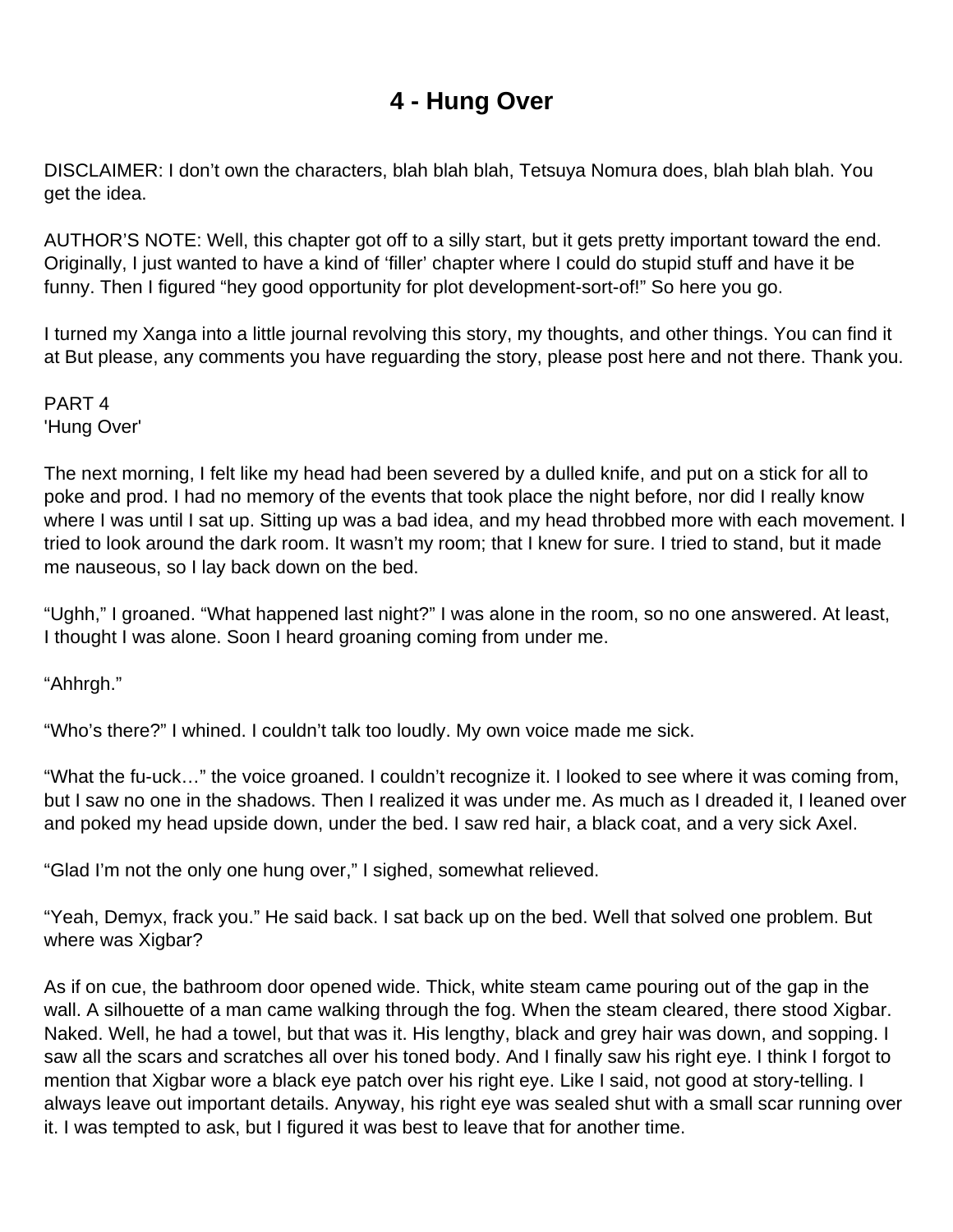"Can I help you?" He asked me, sarcastically. I realized I was staring.

"Nngh" I groaned some more. "Why are we in your room?" As I saw him begin to smile, I began to notice a small, sharp pain in my backside. My eyes widened and my jaw dropped. I started to panic.

"Oh god," I cried. "Please tell me we didn't!" Then he laughed. I panicked more "Oh god! We did, didn't we?!" Horrified with myself, I crawled under the blanket.

"Demyx, kid, chill." Xigbar smirked. He couldn't control his laughter. "It's not what you think!"

"Is that why you wanted me drunk last night?!"

"Dem, listen to me! You fell last night. At the bar. You and Axel tumbled down the stairs. I had to carry you BOTH back here. Both your doors were locked so I brought you all the way over here. Let me tell you though, your reaction right now; priceless. Times I wish I had a camera, dude." I felt my aching head get hot. I was blushing bad.

"One more question," I asked, laying back down. "Why is Axel under the bed?"

"..Wait he's still here? He was definitely on the bed before." We heard a groan, then we both started laughing. Xigbar laughed so hard his towel started to loosen.

"Whoops" He said, mildly embarrassed. "Gotta go get dressed. Make yourselves at home." He hopped back into the bathroom and shut the door. I lay back down on the bed. My head was killing me, but I couldn't help but smile. I closed my eyes and tried to drift back into sleep…

A hand grabbed my ankle. I jumped so high I almost hit the ceiling. I also happened to screech like a little girl. Of course, it was Axel. He was crawling out from under the bed.

"DON'T DO THAT!" I shouted.

"Please don't yell," Axel complained. He crawled onto the bed, and lay next to me.

"What happened last night?" I asked. Maybe he'd remember more than me.

"I remember loud music," he said. "and lights. And you and Xigbar. We were dancing I think. Then all I remember is falling. We were leaving, and Xigbar went ahead to make sure no one saw us. I think we both tried to go down the stairs together and we tripped over each other. Then the next thing I knew, I was on my face, and you were on top of me."

"Jeez, I don't remember any of that. Did I drink more than you?"

"Christ, Demyx you were wasted! I'm surprised you remember anything at all, and you're not huddled over the toilet! You were gone way before I was." I wasn't glad to hear that, although it sure explained a lot.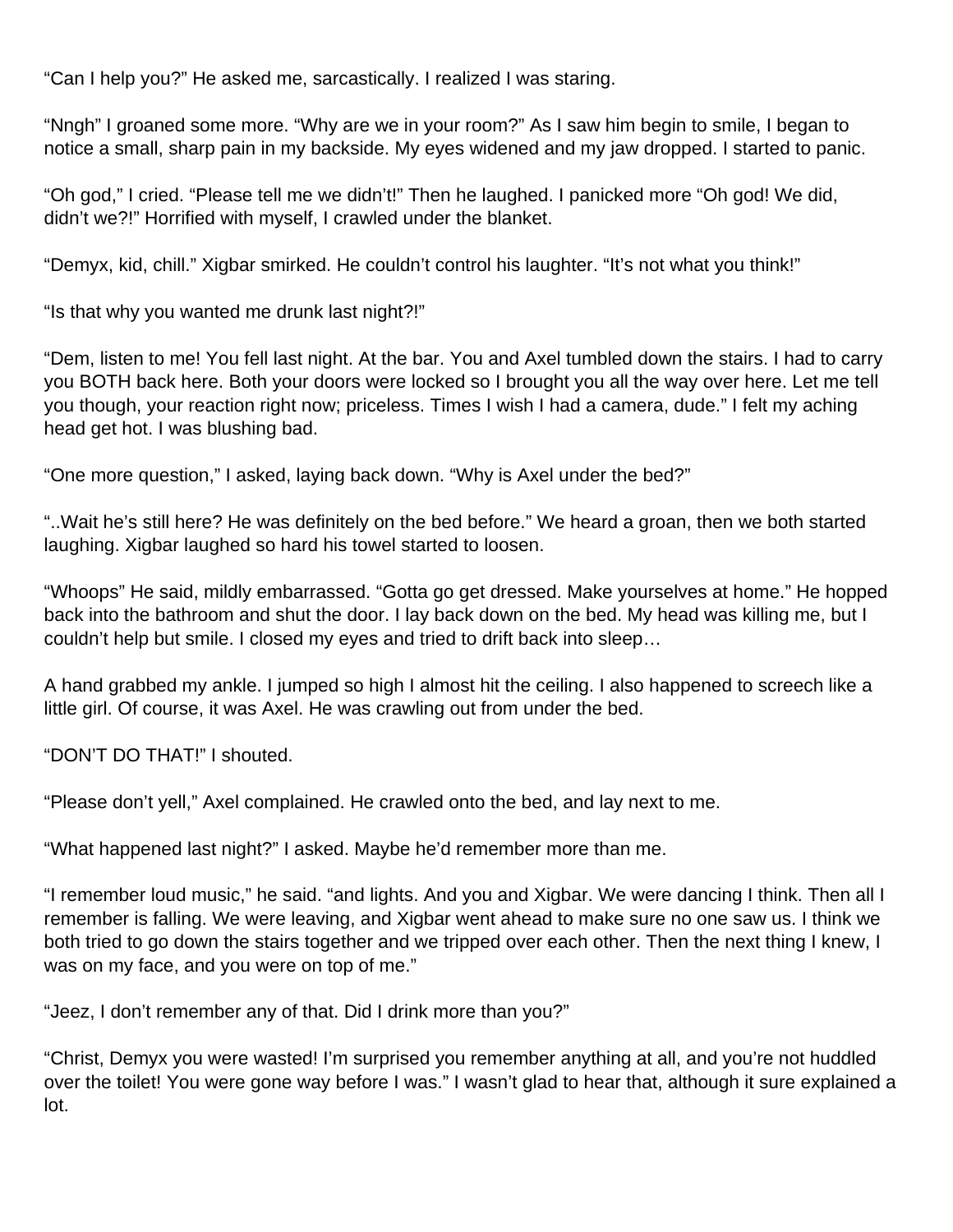Xigbar finally came out of the bathroom. He hadn't changed much except that he was wearing black pants, his eye patch, and his hair was dry. He grabbed a hair tie from his computer desk, and tied it back.

"Good morning, Axel," he smiled. I don't think he was hung over at all.

"Mugh," Axel whined. "How come you're so cheerful?"

"Because between the two of you, more alcohol was consumed than I've ever drank in my entire life time, and I'm a drunken idiot!" More laughter.

"Grr do you have to laugh so loud?" I complained.

"Yes, I do" he grinned big. "Today's gonna be so much fun!"

"Go away," Axel moaned, burying his head in the pillow.

"I would except you two are currently occupying my bed." Axel whipped his head back, flames in his eyes.

"I am NOT moving until I FEEL BETTER!" He shouted. Xigbar sighed.

"Come on, Demyx, let's go cure this nasty hangover." I stood up, the world was spinning. I almost lost my balance, but Xigbar grabbed me. He walked me to the kitchen. Saïx was there, drinking coffee. He was wearing a light blue robe that matched his hair, which was messier than usual.

"Good morning, Saïx!" Xigbar beamed. "And how are you this fine morning?"

"Not as good as you, I see," he mumbled. That was probably the most I've ever heard Saïx speak in my presence. He soon finished his cup and grabbed the pot, and walked out. I guessed he was bringing it to Xemnas. Saïx was like his personal servant. Although Saïx always grunted, or sighed, he always did what Xemnas told him. I sense blackmail. Or maybe Saïx WAS the Nobody of a werewolf. I really obedient werewolf.

Xigbar began to file though the cabinets tossing almost everything out of them. He grabbed a few bottles, then a giant glass and filled it with ice and water. He gave me the bottles. They read 'multi-vitamins', 'dura-lax', and 'Xigbar's Special Hangover Medicine'. I could understand the vitamins, and maybe his hangover stuff, but…

"What's the Dura-Lax for?" I asked. There was no way I was about to take a laxative.

"Chill, little dude, it's not for you." He answered in a hushed voice. Probably going to pull another prank. I also noticed he grabbed a huge bucket and filled that with ice water too.

"Dare I ask what the bucket is for?"

"You'll see," He simply said. I knew that tone, though. He asked me to take the vitamins and drink the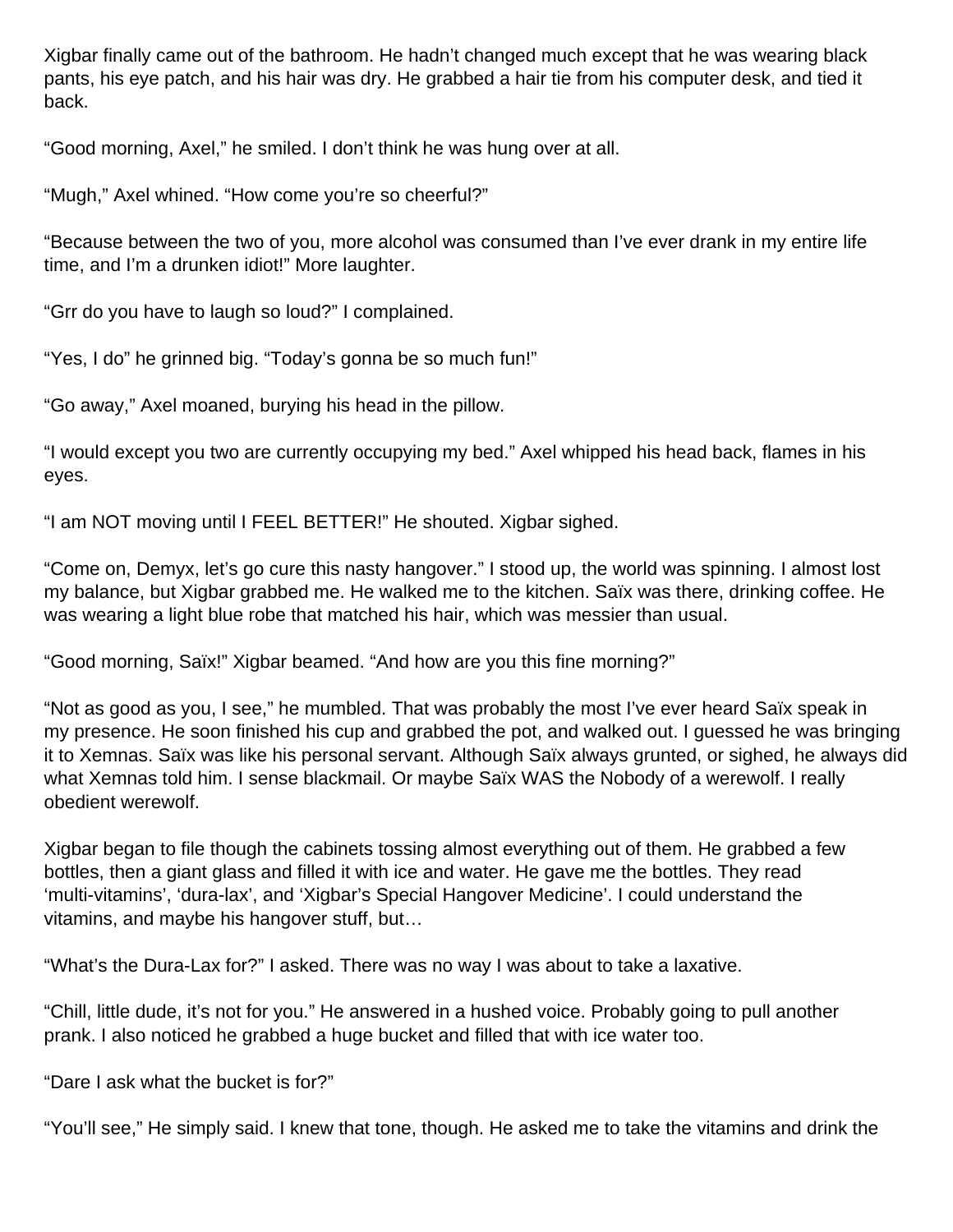water.

"What's in the other bottle?"

"My super secret hangover remedy! I already took it this morning, and look at me now!" I looked inside the bottle. The pills inside were humongous! And they didn't really look safe.

"Are you sure?" I asked. Maybe there was another way.

"They work wonders. I only give them to people I like." He winked.

"Didn't you tell Axel you'd stop that?"

"Speaking of Axel," he said, changing the subject. "If you want to see a good show, take the pills, then join me in my bedroom." And he left. I was left with vitamins, laxatives, and these weird pills that I KNOW had to be illegal somewhere. Might as well give it a try.

I took two of the multi vitamins, swallowed them, then took one of Xigbar's. Before I put it in my mouth I examined it carefully. I was scared. Even though he used to be a scientist, I still don't trust the pill. But I took it anyway. Down it went, and I washed it down with ice water. The cold water made my head throb. As soon as the pill was down, my world began to spin. Everything in the kitchen became distorted, and I lost my balance. I'm pretty sure I fell onto the table, knocking it over. Everything began to hurt. My head, my chest, my arms, legs, everything. Things were still spinning, and then I blacked out. I don't know how long I was out, but when I woke up, I was still on the kitchen floor. The table was knocked over, and the pill bottles had spilled. The glass of water was shattered all over the floor. What had happened was not a dream. I stood up, and surprisingly I was fine. No bruises, no cuts, no throbbing headache. Whatever he gave me did the trick. I walked toward the door, then I remembered I knocked everything over. I turned around to begin to clean up when I saw that everything was in order. No broken glass, no spilled pills, no flipped table. And my hangover was gone.

I stumbled into Xigbar's bedroom to see him suffocating Axel under the ice water in the bucket.

"WHAT THE frack ARE YOU DOING?!" I screamed, charging at him. He lifted Axel's head out of the water, and braced himself for my attack. I landed on top of him.

"First you try to kill me, now Axel?! You're a sick man!"

"Demyx, calm down! I was giving Axel a hangover treatment." I looked over to Axel who was gasping for air.

"Damn, that really works!" He shouted. I was confused. I got off of Xigbar and waited for an explanation.

"The ice water treatment." He stated in a teacher-like voice. "A very common way to rid yourself of a hangover. You keep the alcoholic under the water until they have sense enough to jerk their head up. Plus, the cold water will tone down the headache. It hurts, but it works!"

"Well… Okay, but what the hell was that stuff you gave me?! I thought I was going to die!"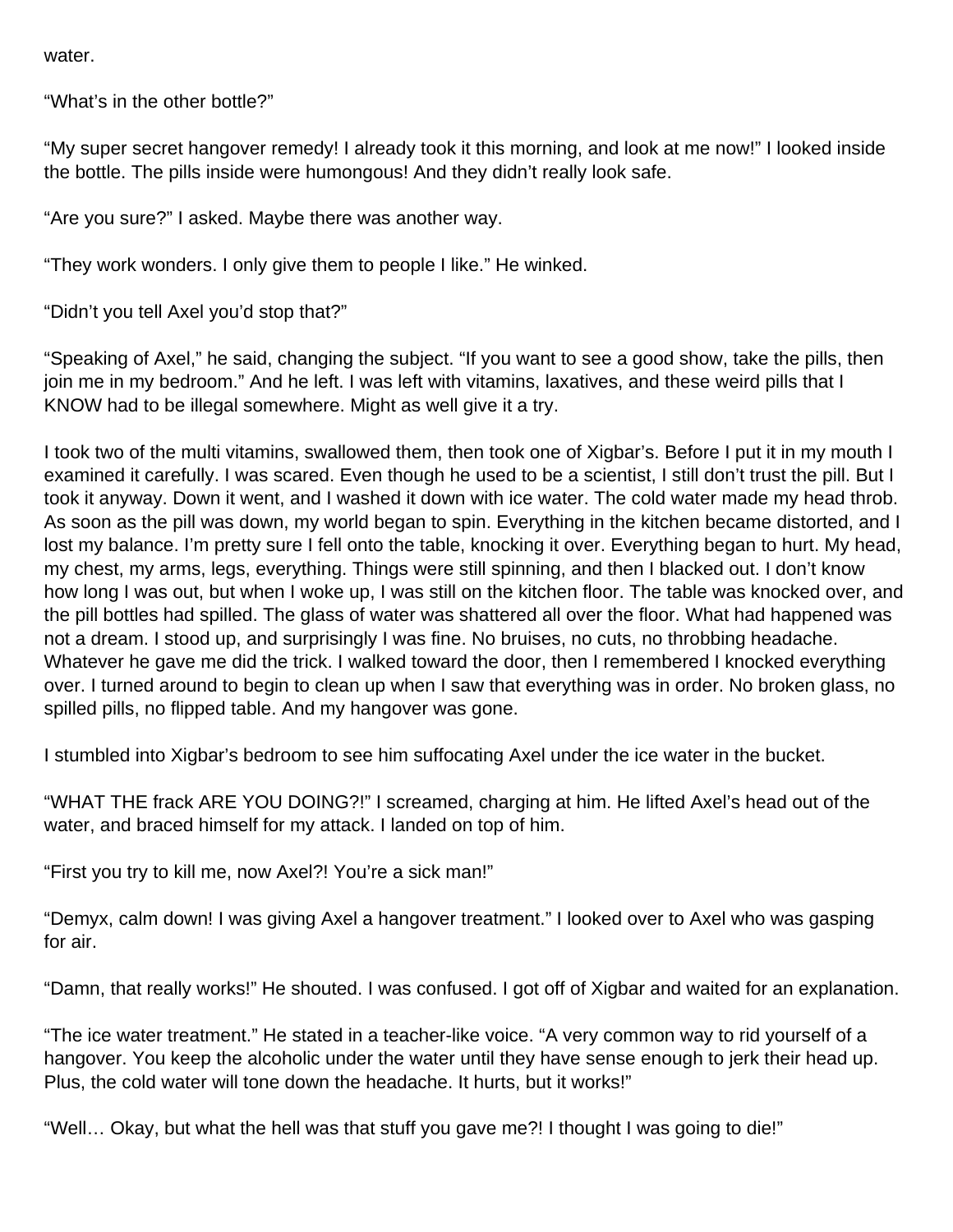"Isn't it great? I invented it! It's a special hallucinogen drug that takes your mind off the pain. It only really works in the first few minutes. After that, not only is the hangover gone, but you're not really trippin' out either. I'm a genius."

"You gave me drugs?! I could get addicted!"

"It's not an addictive drug. I told you, I invented it." I was very confused, and flustered. Although I ached no more, thanks to Xigbar's drug, I still wanted to just go to my room and sleep.

"Well, I guess, thanks, Xiggy," Axel smiled.

"No problem," Xigbar said back.

"We'll see you later," I told him. And then Axel and I left. We had to get back to our side of the castle, and we weren't entirely sure how to do that.

"Let's go on an adventure!" Axel grinned. I smiled back, and we walked down the hall. We soon heard noises coming from Xemnas' room. Noises I don't even wish to describe. Sounds I thought I'd never have to hear. Axel heard it too. We soon crept up to the door and placed our ears against it. There was definitely two people in there. We heard voices, and what sounded like shuffling.

"Marluxia, do it now! Let me have it!"

"No! I'm not ready yet!"

"Then I'll make you ready!"

"No, please-"

"Yes!"

"Ohh! Ahh!"

"I don't think you can handle this!"

"No, I'm ready!" Then we heard Marluxia scream.

"Oh goddamn it, Marluxia. You got that shoot everywhere! It's all over me!" I nodded at Axel, and he slowly opened the door. We weren't too sure what we were going to find. And then as the door creaked open, there they were, stark naked, on Xemnas' bed. Looking away in disgust, I regret ever opening that door.

---

Just kidding. That's just what was going through my head at the time. What I was expecting to see. Good thing my imagination is wilder than real life. Really good thing. Turns out that when we opened the doors, both Axel and I had a sneezing fit, and I'll tell you why.

---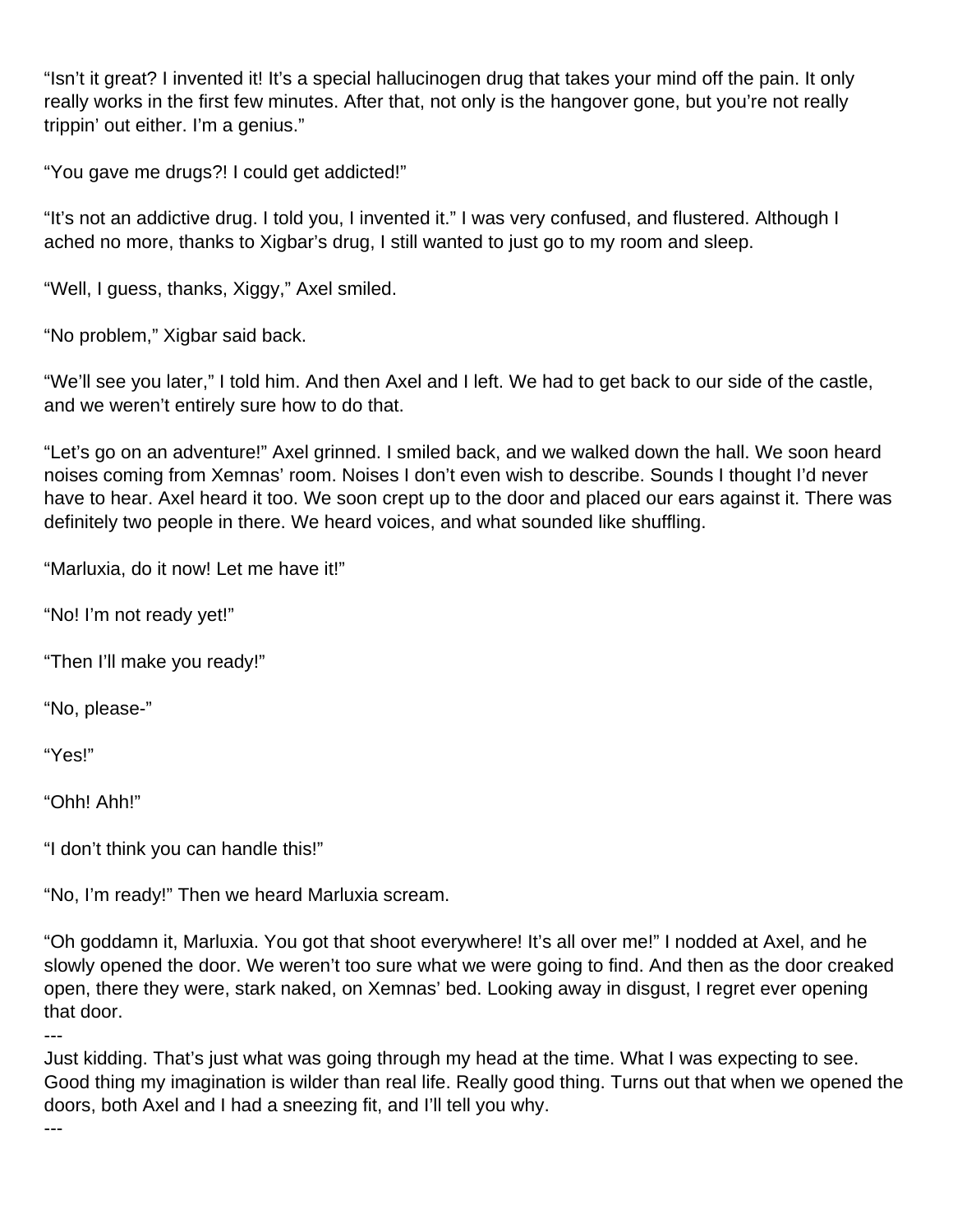As soon as the door opened, pink and orange pollen flew through the doors. The stuff was everywhere! We could barely see the two figures standing in the haze. Marluxia was the first one I could see clearly. He was wielding a large pink and green scythe. He was breathing pretty heavily. He looked over at us and waved, like he always did.

"Hey, Demie!!"

The next figure I saw was Xemnas. He was hunched over on one knee, also breathing heavily. The pollen finally settled, and there were little, pink flower petals everywhere, mostly surrounding Marluxia.

"Very good," Xemnas stated. "You're learning fast. If you keep advancing at this pace, I shall definitely have a place for you in our next project." Marluxia bowed.

"Thank you, Master Xemnas" He said, and started to walk toward us. "Whatcha guys doin'?"

"We were trying to find a way back to the other side of the castle." I said. "We've lived here only a few days. We don't really know our way around."

"Well, you don't expect me to know, do you?" Marluxia snickered.

"It's not like we were asking you," Axel cut in.

"Aw, Axel, don't be like that."

"I'm out of here." Axel left the room. Xemnas walked over to us.

"I trust you two are doing well," He smiled at me. Xemnas always had a calming aura about him. When he was near, you just knew everything wrong would be set right, and when he spoke, it was like a confirmation.

"Yes, sir." I smiled back. "We're just a little lost."

"Well, you should hopefully learn your way before your next assignment. You'll have plenty of time. Vexen, Zexion, and I are conducting a series of experiments on Heartless. It should take some time."

"More experiments?"

"We want to see if we can somehow alter ourselves with the help of the Heartless."

"Alter?"

"It is hard to explain, young Demyx."

"Oh, well, I'm sure whatever you guys do will help us. We need to get going. Have a great rest of the day!" I smiled, and waved, and left. I found Axel outside the room. We closed the door, keeping it open just a crack. We began to walk away, when Xemnas started talking again, this time to Marluxia. We couldn't pass up this opportunity to eavesdrop again.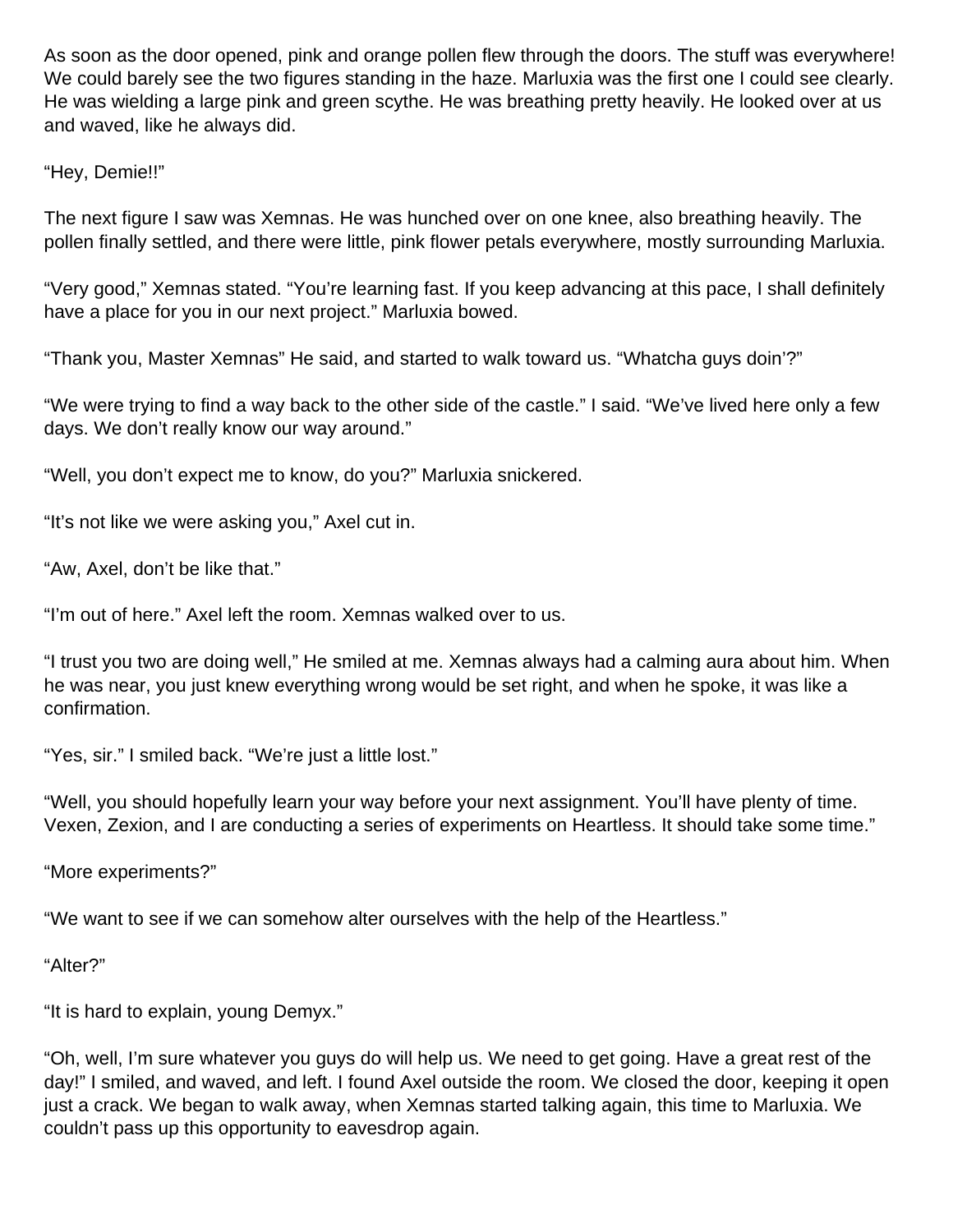"You didn't mention the Key Bearer." Marluxia noted.

"I felt no need. Besides, he's not hurting us, he's greatly helping us. For every Heartless he slays, the more hearts we gain. I will explain my plans to the rest of them when the time is right. " They had stopped talking, and were probably going to leave. We quickly raced to the end of the hall so we wouldn't be seen.

"What do you think he meant by 'for every Heartless he slays, the more hearts we gain.'?" Axel whispered to me.

"I don't know. Who's this 'Key Bearer' person they were talking about?" I asked back.

"No clue. Let's get out of here."

He took my hand and we scurried off into the depths of the corridor.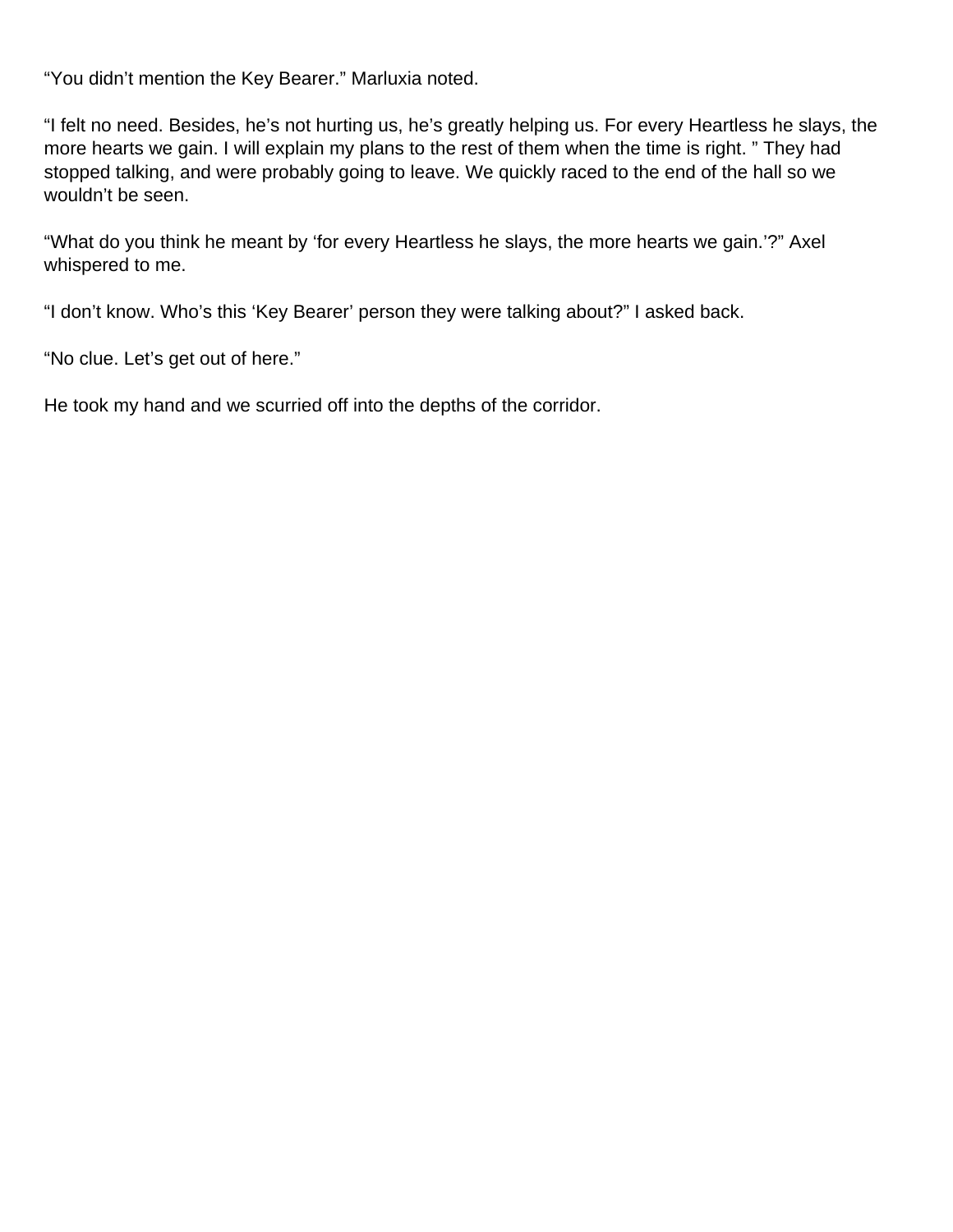## **5 - Past Truths, and Number Twelve**

<span id="page-33-0"></span>DISCLAIMER: Must I? Ugh, fine. I do not own Xemnas (Princess Mansex), Xigbar (Xiggy the Pirate), Xaldin (Sideburns of DOOM), Vexen (Hojo's defect brother), Lexaeus (Steroid Man), Zexion (Emo Kid), Saix (Fluffy McRAWR), Axel (Mr. BURN EVERYTHING), Demyx (Mullet of Sexiness), Luxord (Strip Poker Champion of the Universe), Marluxia (Flower Power!), or Larxene (PMS 24/7!). I do, however own the names Rudol, Umarali, and Relena.

I turned my Xanga into a little journal revolving this story, my thoughts, and other things. You can find it at But please, any comments you have reguarding the story, please post here and not there. Thank you.

#### PART 5

'Past Truths, and Number Twelve'

A few months passed before anything really exciting happened. About 5 months, to be exact. Xemnas, Xigbar, Xaldin, Vexen, Lexaeus, and Zexion locked themselves in their laboratory every day to do more weird experiments on the Heartless. We rarely saw them emerge from the murky lab. I only saw Xigbar about once every few weeks. So really, Axel and I had the castle to ourselves. Saïx, Luxord, and Marluxia pretty much just kept to themselves in their respective rooms. Once in a while, Luxord would call a group game of Strip Poker, but that wasn't too often. It was usually me or Marluxia who'd end up naked in the end. Luxord cheated somehow, and Axel was just lucky.

It also gave Axel and I more time to get close. We weren't really able to be together with all the missions, and activities Xemnas had us do, and Xigbar was always trying to get between us. We started sleeping in the same room, usually mine. We'd sit at my window every night, and gaze into the cloudless, starless, nothingness that was our sky. It was so soothing to just watch the shadows swirl around in the air. Although I didn't have a heart, I felt like being with him gave me the heart I needed. It's hard to explain. I felt completed around him. He made me feel like I still had a heart and I loved every second of it.

During this time, Axel and I would go on mini adventures to other worlds. We had nothing better to do, so we thought, 'why not?' We'd leave, and be gone for days at a time. No, we didn't kill anyone this time. We just sort of visited, saw how the people were living their lives, and move on. We couldn't live, so it was fun to see other people live. Our lives were anything but normal, so we often forgot what it was like to be normal. Axel and I agreed that if and when we got our hearts back, we would definitely live together. I told him we should get a big house, and have Xigbar and Zexion live with us, too. He said he'd think about it. He said as long as we got away from Saïx, we'd be golden.

So, let's speed up to 5 months later. We were lounging on the couch, Axel and I, just taking a little nap. I was on top of him, and he had his arms wrapped around my waist. We heard a loud 'BANG!', then a 'FOOM!', 'CRASH!' something glass broke, and finally, 'XIGBAR, WHAT THE HELL!?' The vents were pouring smoke into every inch of the castle. The labs were in the basement, so it all rose to where we were pretty fast. We jerked awake, and tumbled off the couch at the loud noises.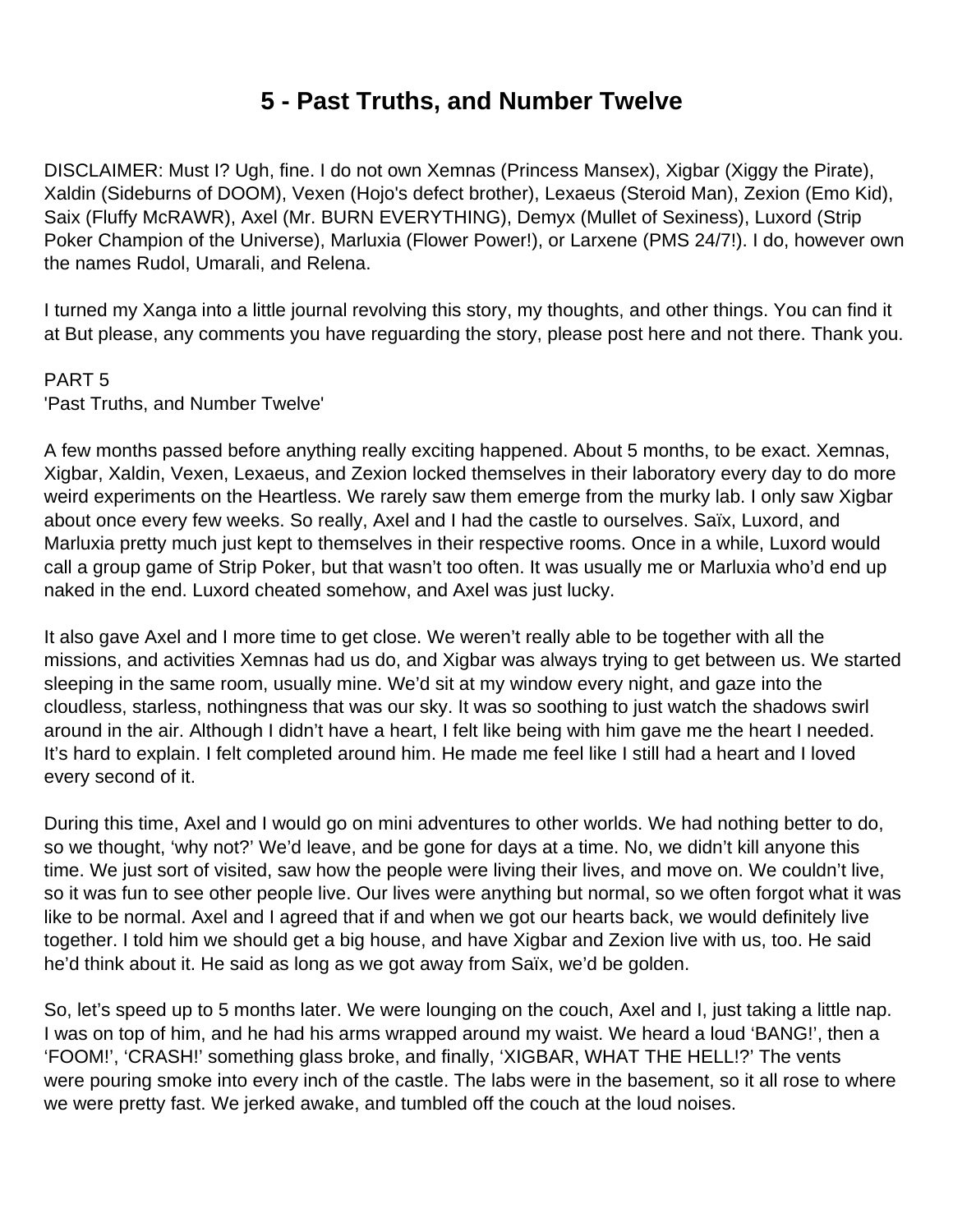"What the hell just happened?" Axel groaned, rubbing his eyes.

"I'm not sure, but it involves explosions, and Xigbar." I replied. He rolled his eyes, and we both stood up. We raced down the corridors, down the stairs, down, down, down, to the main floor of the castle. We quickly stopped to catch our breaths when we saw Saïx, and Marluxia running towards us. We looked at each other then we all looked at the door leading to the stairs that led to the lab.

"Well, it's not going to open itself," Marluxia noted, going for the knob. Before he could turn it, the door opened. It was Xaldin, white lab coat covered in dust, and debris, hunched over, coughing. Smoke rose from the door, flowing toward us. Xaldin looked up in shock, seeing us all there.

"Leave!" he shouted. "Get out of here now! We have a slight problem down below."

"Then we should help," Marluxia cried. "We don't want anyone getting hurt."

"If you want to help, go ahead." He gestured to the stairs. I looked at Marluxia, who nodded. I wanted to help, too. We both ran to the door. He went down first. I looked to Axel, who nodded, and we descended down the stairs as quickly as possible, trying hard not to breathe in the smoke. Whatever happened, we'll have to ask about later.

When we got to the labs, I saw how really huge it was. I had never really been down there. It was the entire basement of the castle. And the castle was unnaturally large. Nothing was on fire, so we couldn't see where the smoke was coming from. Then we started hearing arguing. We ran over to where we heard the voices. It was Xemnas and Xigbar. Xemnas was obviously scolding him for something. And Xigbar was using his, 'It's not my fault, don't blame me!' tone.

"Why'd you have to do that!?"

"I didn't do anything!!"

"You ruined the whole experiment!"

"It was an accident!!"

"YOU SHOT THE TEST TUBES!"

"I WAS BORED!"

"GUYS!" I screamed. "What the hell happened?" It was then I felt slithering across my leather boots. I felt lots of movement at my feet, and it was giving me chills. I looked down to see little black and white creatures. They didn't look solid, and they moved around like liquid. They had glowing yellow eyes, but they weren't Heartless. I don't know what they were. I screeched so loud, I'm surprised the glass hadn't shattered.

"You let the experiment loose, and now, we put the others in jeopardy." It was then, I noticed, that the others were gone. Xaldin was upstairs, but aside from Axel, Marluxia and I, the only people down here were Xemnas and Xigbar.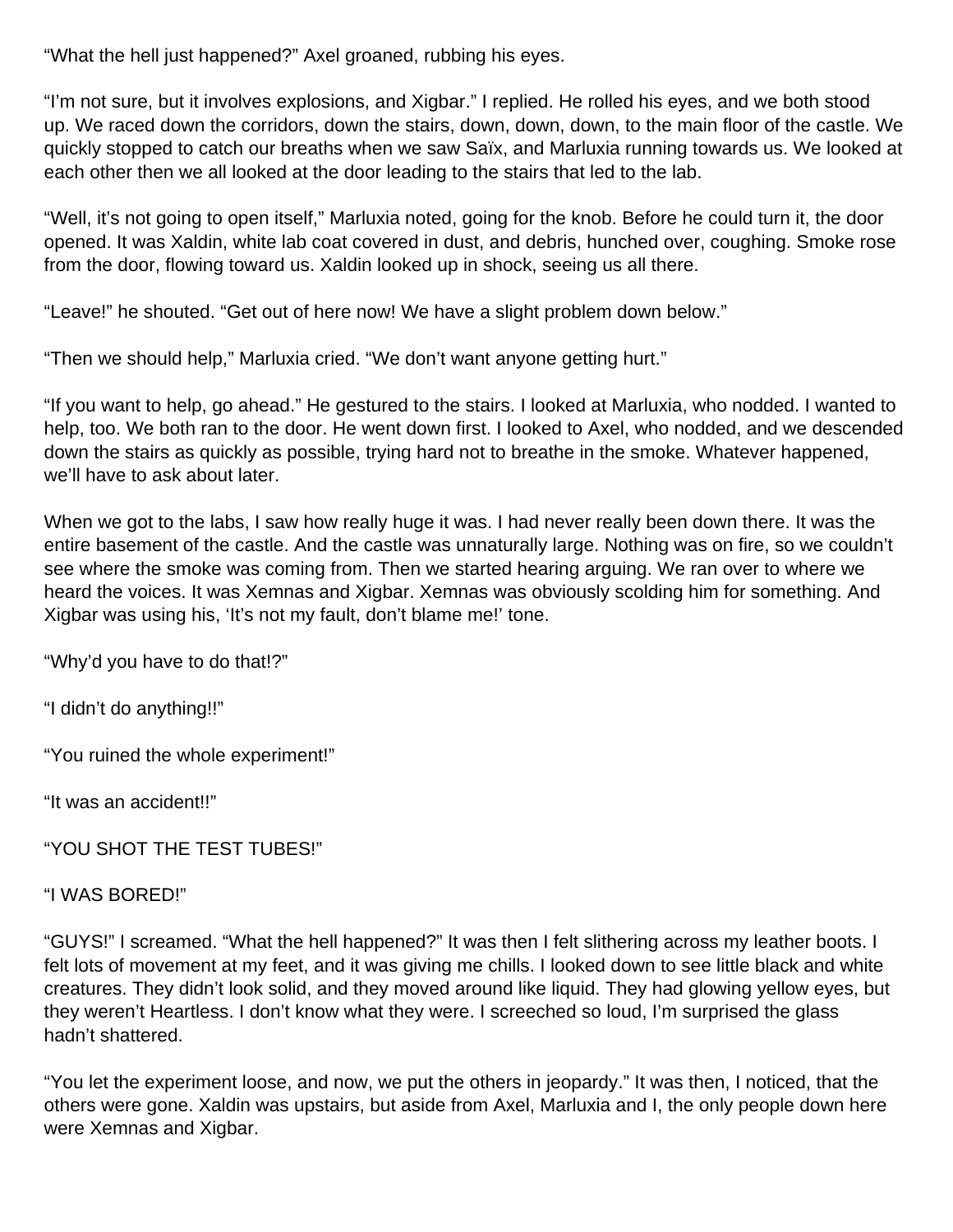"Where are the others?" I asked. It was like they didn't hear me. They just kept on arguing.

"That's it! You're banned from the labs until further notice!" Xemnas shouted. I don't think I've ever seen him so angry. His eyes might as well been flames. He was clenching his teeth, his hands were balled into fists, and he was shaking. Furious!

"But Xemnas I-"

"No excuses!" I thought I felt the ground shake. "Five months, we worked on this. And now we have to start over."

"Most of that time was trying and failing stuff anyway!" Xigbar argued back. "At least now you know what you're doing!"

"No excuses!! It will still take time to make another one!" I felt very out of place. I don't think neither Axel nor I were supposed to be hearing this. The slithery thing at my feet had disappeared. Who knew where it was now, whatever it was.

"Xemnas!" Axel screeched.

"What, Axel?!" Xemnas spat back, finally paying attention to us.

"What happened?" Xemnas took a few deep breaths to calm himself down. He flipped his silver locks out of his eyes.

"We were trying to use the power of the Heartless for more useful purposes." Xemnas said, his tone much smoother, and calmer than the last. "As Nobodies, we have special abilities that are unique. What if we were able to harness the power, and strength of the Heartless, and have the unique abilities of a Nobody. Maybe we're just fooling ourselves." He let out a deep sigh. "Well, we're probably going to take a break for a few weeks. Besides, there's someone I've been meaning to draft into our little club." He showed a little smirk. I knew that meant trouble, and I wanted nothing to do with it this time.

"Axel, I assume you'll want to retrieve our 12th member?"

"Of course, Master Xemnas." Then Axel looked at me. "And Demyx will join me."

"Oh no I won't," I said, shaking my head. "You're gonna have to find a replacement."

"I could always force you, you know?"

"Just try it," I said, waving my hands, walking up the stairs. I was expecting an attack, but it never came. I made it to my room in one piece. Where had Axel gone? Did he go by himself? I sat at my window when suddenly, there was a knock.

"Come in," I shouted. The door opened to show my young colleague, Zexion. His indigo-violet hair was especially messy. "Is everything okay?"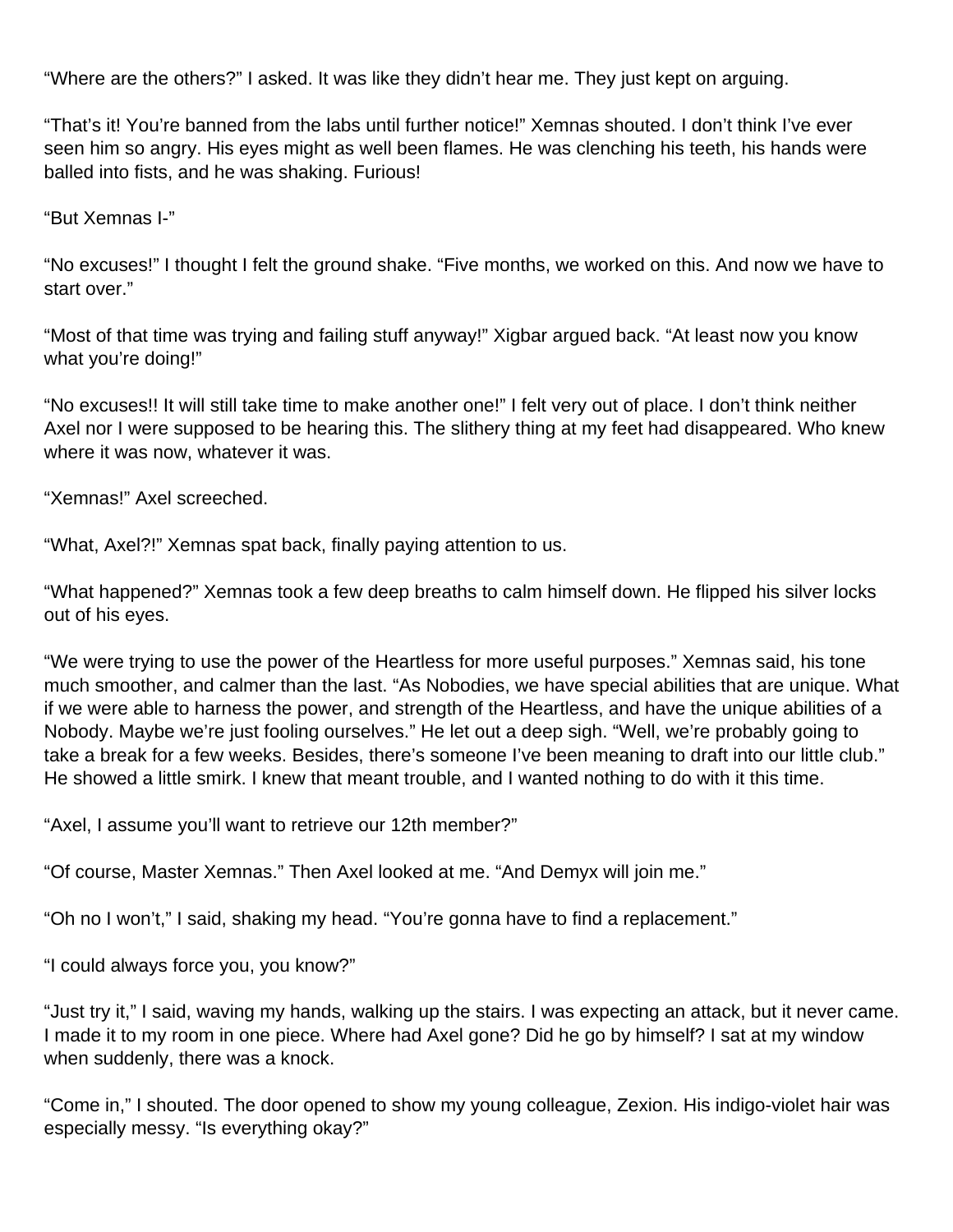"I-I just wanted someone to talk to." he whispered. "I was here an hour ago, but you weren't. I thought I'd come back just to check."

"Well, come on in, buddy." I smiled. "Have a seat," I patted my bed, sitting down myself. He showed a small grin, then walked to my bed. He softly sat beside me, staring off into space. "So what's the matter?"

"Well, I'll be honest. I've felt kind of stressed lately, and the person I normally talk to has been kind of... Distant lately." Zexion sighed. I could hear the attempted sadness in his voice.

"You mean Lexaeus?" I questioned.

"Yeah... Ever since we started the experiments, everyone's been kind of... Weird."

"I haven't really seen anyone since you started. "

"Xemnas has this thing about keeping everything on the 'low-down', especially these experiments."

"What exactly are you guys doing anyway? Xemnas said something about combining Heartless and Nobody power."

"Well, I really shouldn't say anything, but it's actually what I came here to talk about." I smiled.

"Well, I'm here to listen."

"Thank you, Demyx." And then he began...

---

"It's not really these experiments that are getting to me, but the history we have with experiments. As you know, before I became a Nobody, I was one of the six scientists to create Nobodies. Those projects we had back then, I knew, were a bad idea. And I had a bad feeling about these as well.

"All those years ago... I was the one who objected. I was the one who went against Xemnas. I was the one who warned Ansem the Wise, but I was still too late. I've wanted so badly to tell someone, but I wasn't sure who I could trust. I trust you, Demyx. You're probably the only friend I have left. Please listen to me, and tell no one what I'm about to say.

"Xemnas, or Xehanort, as he was called before, was the newest assistant scientist to our master, Ansem the Wise. We had found him outside our headquarters, Radiant Garden. He had no memory of where he came from, or who he was. All he knew was the name 'Xehanort.'. Incidently, unscrambled, it says 'No Heart' with an 'X'. He had a heart, like the rest of us, but that was just something Dilan and I figured out. Dilan is Xaldin's True name.

"After only being with us a few months, he wanted to already start his own projects. He wanted to tamper with the heart, and see where darkness came from. We knew roughly that the darkness in one's heart created Heartless. They, of course, weren't named Heartless at the time. Xehanort named them. He begged Ansem to do these experiments, but Ansem knew better. He knew there would be a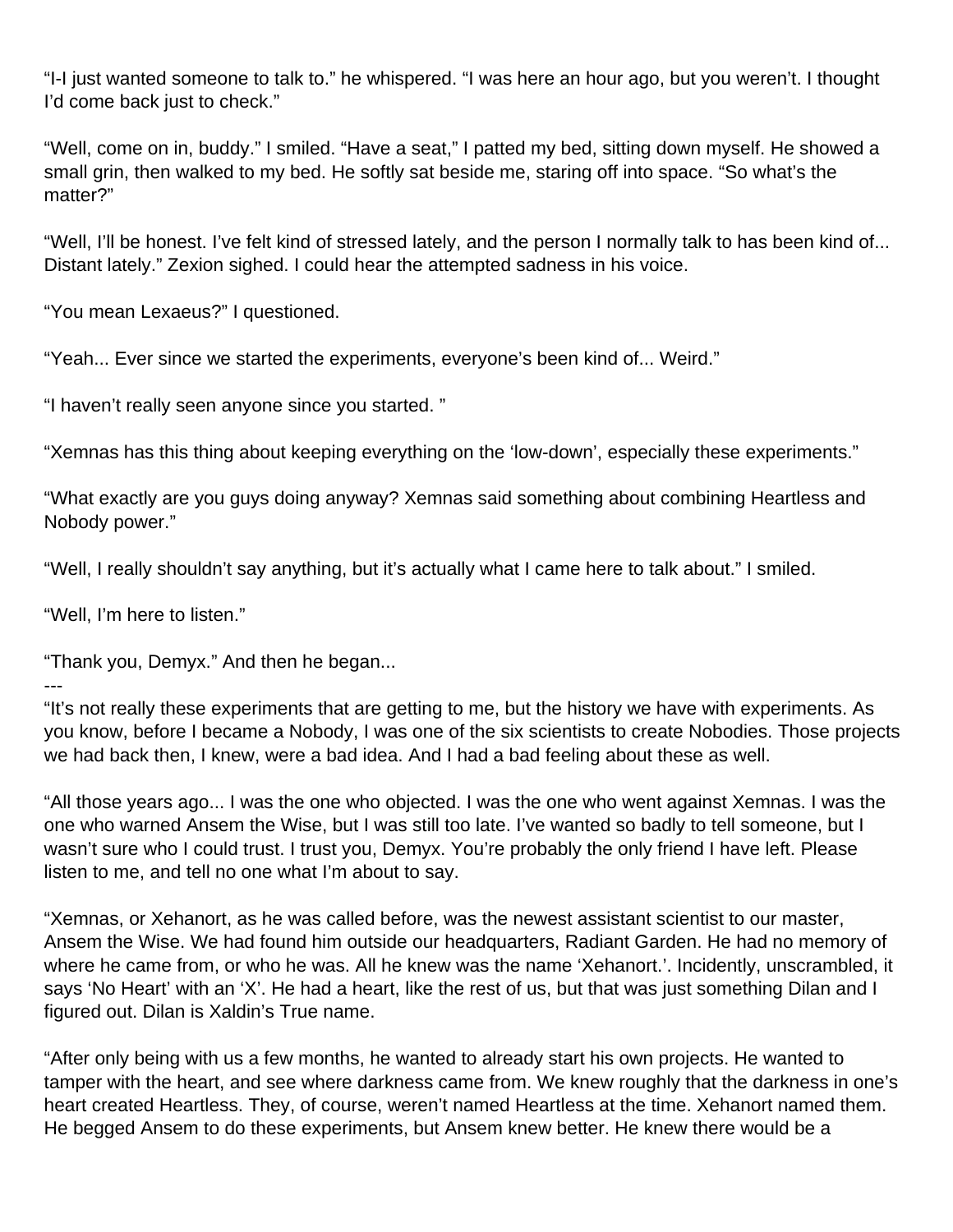disastrous outcome.

"Xehanort didn't listen, of course. Without Ansem's knowledge, we all sort of turned against him, aiding Xehanort in his quest to harness the power of darkness. In doing so, we created the very first Heartless. And then they began to multiply. The darkness was growing inside each of us, and without us knowing, the Heartless were slowly chewing away at our souls. Finally, one day, Xehanort decided for us to cross over into the 'world of darkness'. That's when I knew we had to stop. We were going too far. I quickly tried to tell Ansem what was going on. I managed to tell him everything, but before we could do anything about it, Xehanort captured us, locking us away. Before I knew it, Xehanort was forcing me to go first. None of the others would help. They were all consumed by their greed for power.

"There was no way I could escape my fate. Xehanort already had a hoard of his new found monsters waiting for me. I didn't bother fighting it. I just let oblivion come. Before I knew it, I awakened in a strange place. It wasn't dark, nor was it light. It was just there. I thought maybe I was dead. Purgatory maybe? Who knows how long I was there. It felt like hours, days, forever, really. Then, out of nowhere, more people started arriving. And before I knew it, there we all were. There was something different about each of us, but here we were. The only person missing was Ansem the Wise. Who knows what happened to him.

"Before we realized what happened to us, we all turned to Xehanort, who I guess is now our present day Xemnas. He looked upset, and somewhat panicky. I don't think he meant for whatever happened to us to happen. Frankly, I don't think he knew just what would happen. Jerk.

"Somehow, that murky nothingness cleared, and we were back in the lab. Almost everything was destroyed, Ansem was no where to be found, and Heartless where everywhere. There was one man we saw, but I'm not even sure if he was a man. He looked like a middle product of Xemnas and Xehanort. His eyes glowed amber, and he had long white hair. He was unconscious when we arrived, so we just left him.

"After we ran some tests, we figured out that we were just bodies. We realized that our hearts had been devoured by Heartless that were born from our bodiless souls. Xemnas told us that from that point on, he would dedicate all his time to finding a way for us to go back the way we came, but lately, all he's been doing is creating more of us. And these new experiments. He's making more, horrible creatures, although he is on to something. He says that those with strong hearts aren't the only ones who leave Nobodies behind. He says that only the strong ones are the ones that keep their human shape. He's fixed on finding out what happens to the others. I just don't think this is right. We have no purpose, and we shouldn't exist. What's the point in all this?"

---

I was truly fascinated by what he had to say. None of this I knew, and I don't think I was supposed to hear it either. He was confiding it all in me, and I had to do my best to keep my mouth shut. I was simply stunned by what went on. I had no idea that this was how we were created. Out of hate, and greed. Then, he had more to say.

---

"I'm sorry, Demyx, but I'm not finished yet. There's just a little more. Of course, we didn't accept what we were. Especially not Xigbar. He took it the worst. He would yell about how he was a monster, and then he'd turn around and say things like 'I am too normal! What do you mean I can't live anymore?'. I felt so bad, but I blamed Xemnas for everything. Eventually, Xigbar got fed up and left. He traveled for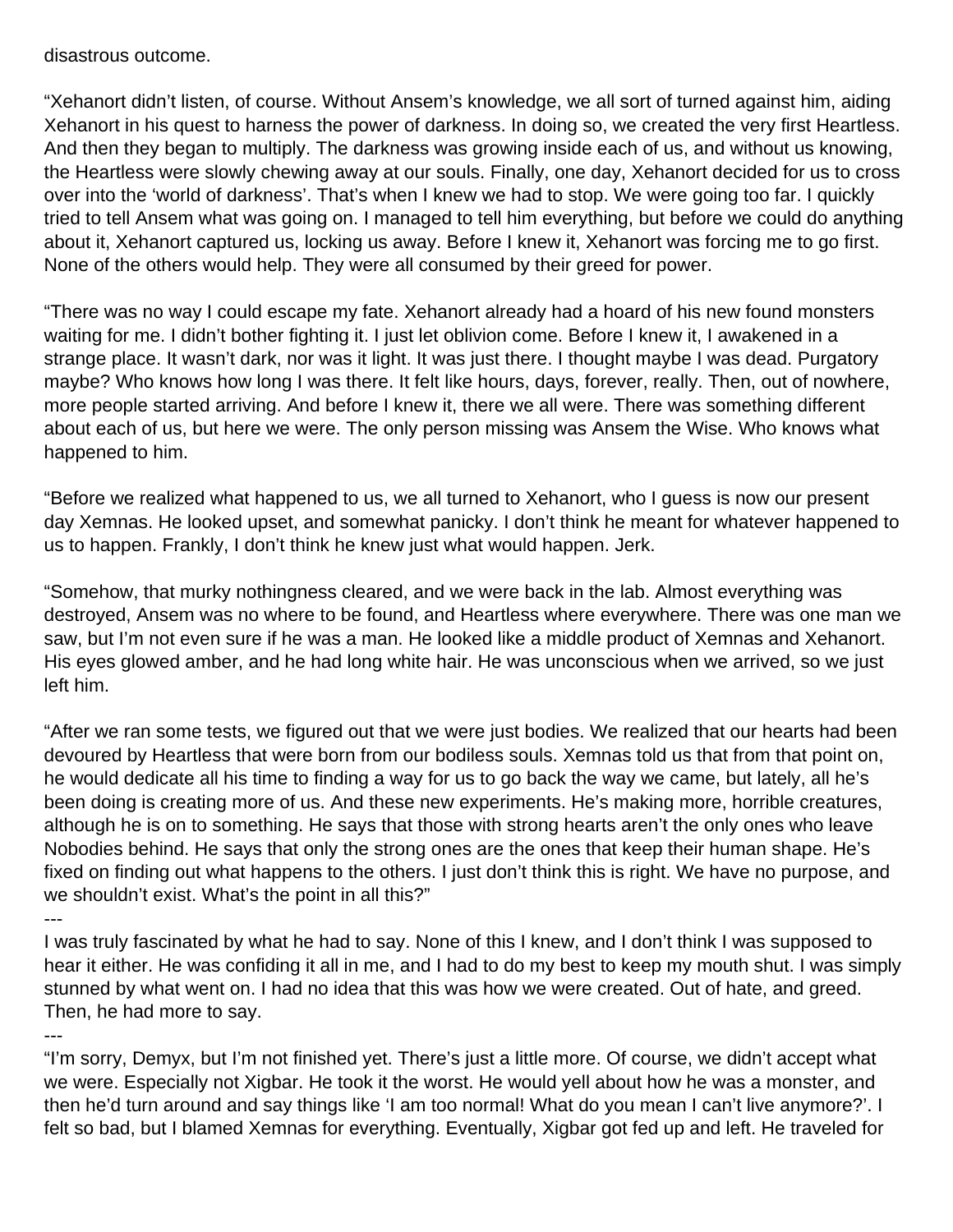years to other worlds. He came back, bruised, scratched, and bleeding with Saïx, and also with-" ---

A knock at my door.

"Go away," I yelled. "I'm busy!"

"Axel's back with a girl! You have to see this!" My jaw dropped. Zexion had already stopped talking, and refused to say anymore.

"I'm sorry, Demyx, but I've said too much anyway. If you wish to know more, ask Xigbar." He then stood up. "We should see what all the commotion is about." I nodded, and followed him out the door.

We got to the foyer, and everyone else was already there. And Axel was indeed holding a woman. She had short, blonde hair, and was wrapped in what looked like a bed sheet. Axel handed her to Xemnas.

"Her name was Relena." He said. Xemnas nodded.

"Our first female member. This is quite surprising" Xaldin noted.

"Imagine. A woman with a heart strong enough to-"

"Anything is possible," Vexen said, cutting Axel off. "Actually, I'd wager that more women then men have strong hearts. Men are too easily persuaded to do evil things. Women are pure and simple creatures."

"You speak like they're another species!" Xigbar joked.

"I must note this!"

"Everything's an experiment to you!" Xigbar laughed harder.

"Enough!" Xemnas called. There was something different about him, but I couldn't really place what it was. "Everyone shall remain here until the girl awakens." He nodded at Saïx, then to Vexen, and the three of them left. Xemnas didn't seem as kind and giving as he was five months ago. No, something was definitely amiss; I just wasn't sure what it was. I was kind of still wondering about what Zexion told me, but I was too timid to speak up about it. I promised I would keep the secret, so I did.

Marluxia sat on the couch and crossed his legs. His eyes were blank, and he looked lost in thought. Axel joined him on the cushioned seat. I just kind of stood there, waiting like everyone else. Then, Marluxia looked up.

"Gentlemen," He spoke loud enough for us to hear, but quiet enough so no one else would. "Please come here, there is much I wish to say." We crowded around the old couch. "Have any of you heard of Xemnas' plans? He told me, I'm not sure why, but he refuses to tell anyone else. He tells me he trusts me, even though I've been here for the least time. I'm not supposed to say anything, but you all have a right to know.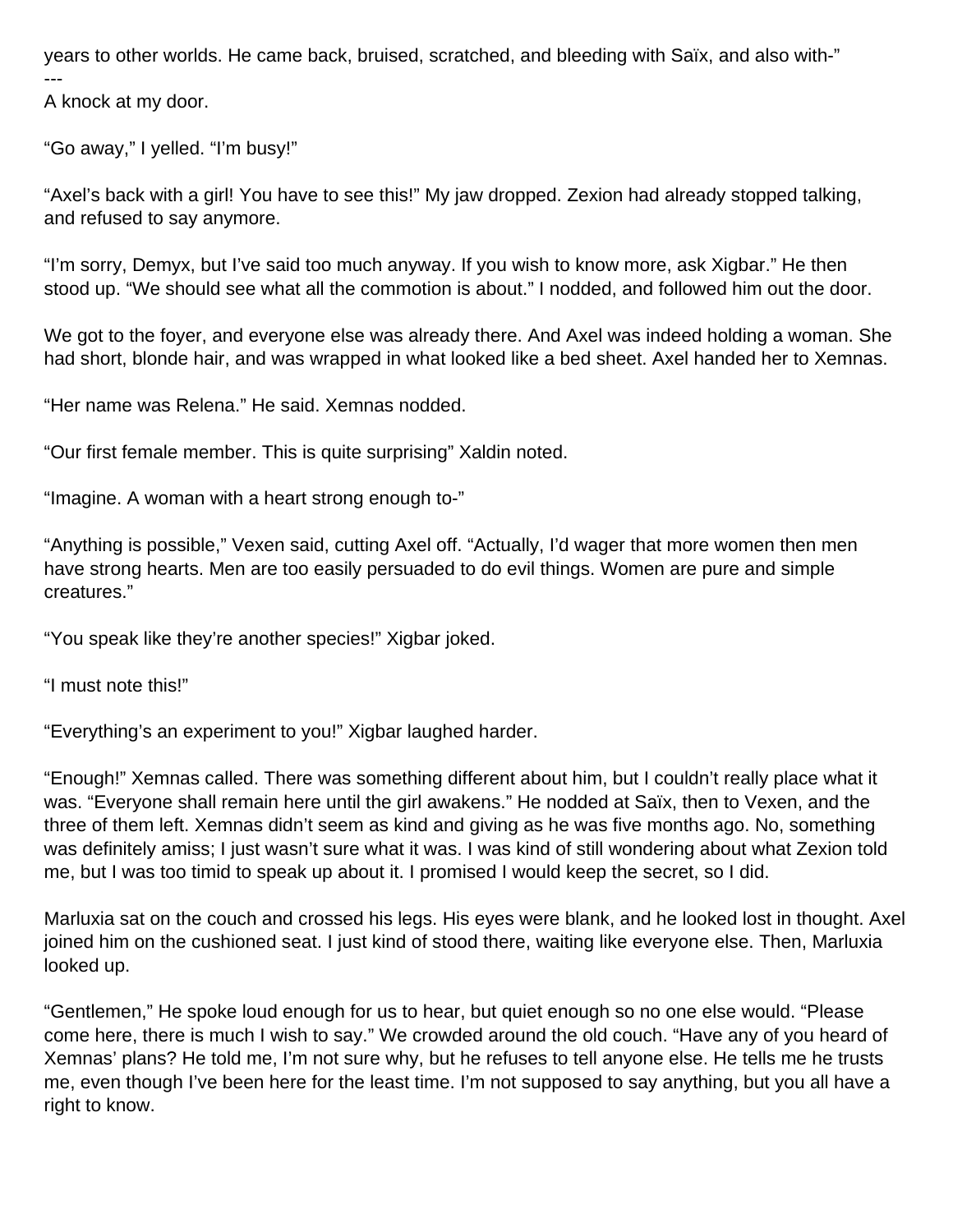"Xemnas is planning on giving us back our hearts. He has said he's finally found a way for this to occur. As joyous as I was, there was a darker side to his plan. Not only does he want to give us our hearts, but he wants us to assimilate with hundreds of thousands of other hearts. He wants to collect the hearts released by Heartless and then take their power. Not only would he gain his original heart back, and become human once more, but he'll also gain the powers and strength of the millions of other hearts he absorbs. I don't like this at all.

"Of course, this means killing more Heartless, which isn't necessarily a bad thing. The bad thing is that he wants to create more Heartless just so he can kill them. The more Heartless, the more hearts. But that means killing more innocent people, and I simply do not agree with that." He crossed his arms. "I'd like to hear what you all have to say about this."

"He wants to destroy the Heartless and release their captive hearts…" Axel pondered. "It sounds simple enough, but it doesn't add up. No one's been able to destroy Heartless. They disappear. Once they've devoured a heart, it's gone forever."

"Wrong again," Xigbar smiled, waving a finger at Axel. "During those five months in the lab, we didn't always stay in the lab. Xemnas set us out to scout other worlds to see if we could find what he calls 'the Key Bearer'. I dunno who this guy is, but apparently he has the power to kill Heartless, and release the captive heart. Xemnas wants to use this guy for his plans."

"Well, this 'Key Bearer' person," I cut in. "He probably wouldn't work for us unless we made him a Nobody."

"Right, so what are we waiting for?" Axel grinned.

"Don't even try it," Xaldin snapped. "The Key Bearer is who he is because of his extremely strong heart, and strong ties to the light. If he ever fell into darkness, or became a Nobody, he would obviously lose his heart, and therefore be unable to release captive ones." We all took this into consideration.

"Have you met this Key Bearer?" I asked.

"Xemnas has. He found him at Radiant Garden, or what's left of it, that castle where Ansem the Wise lived." Zexion said softly. "He said that he met him, and tested his strength. He is indeed the Key Bearer, for he wields the Keyblade, a marvelous weapon, if I do say so myself."

"The.. Keyblade?" I was slightly confused.

"Yeah," Xigbar answered. "It's a giant key that this kid uses as a sword. It has lots of cool powers that we don't really know a lot about. And he's apparently the destined one to master the Keyblade. We have to get him on our side somehow."

"Um hello?" Marluxia cried, waving his arms. "I'm glad you listened to the first half of my speech, but did you hear the part about more killing?! We don't want this to happen, do we?!"

"Marluxia," I said to him. "You and me both want to stop the killing, but think of it this way. If we get our hearts, and are able to live again, we won't have to kill anymore!"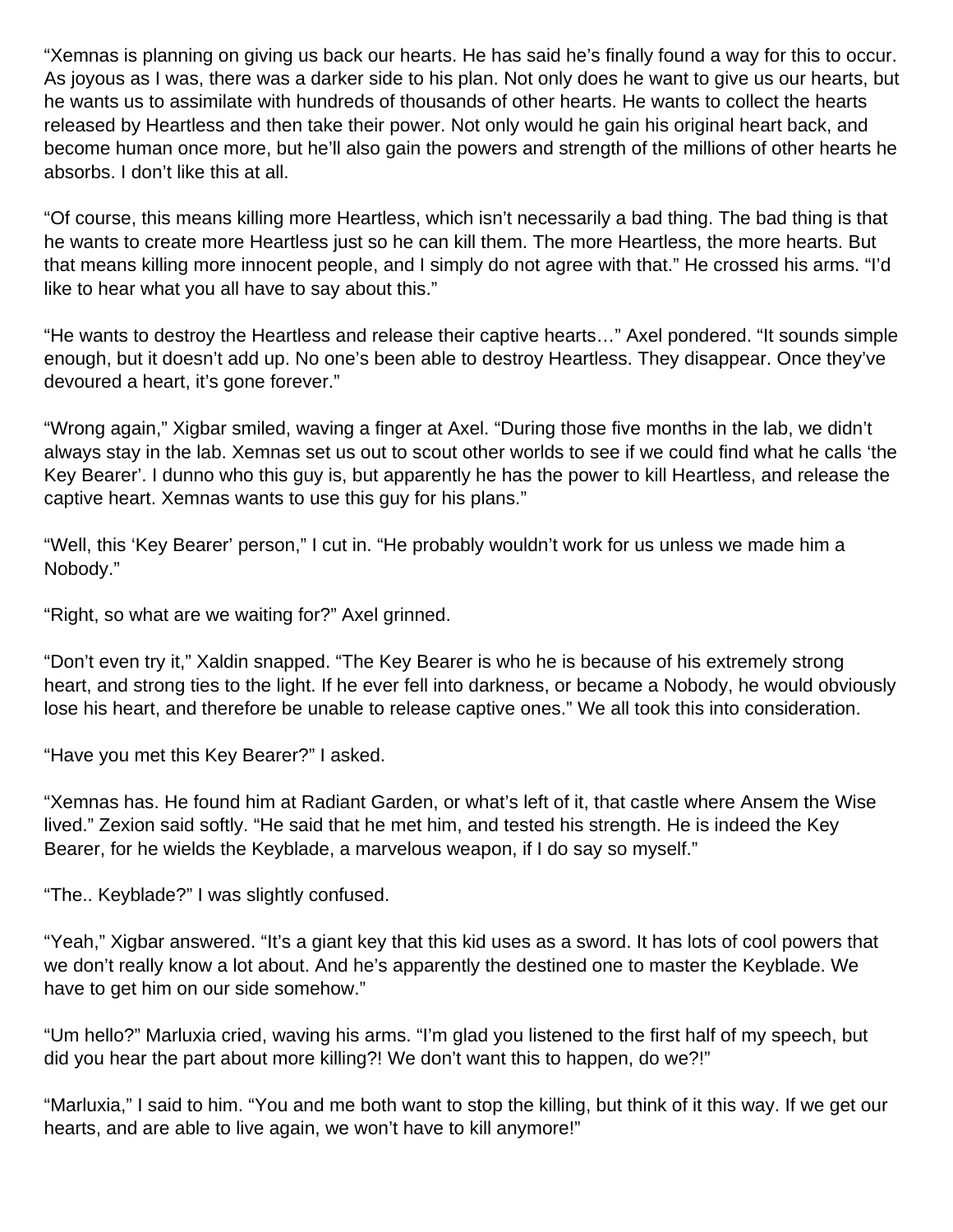#### "But Xemnas-"

"When he gets his heart back, he'll not want to absorb all the others anymore. He'll finally be satisfied. We all will be. And then we can let the hearts go back to their original bodies."

"I hope you're right…" Marluxia sighed. "He's been getting kind of power-hungry lately."

"Well, in any case, we need that Key Bearer."

"Wait, Xemnas doesn't know I've told you all. Please keep this secret until he's ready to tell you." We all agreed.

Before we knew it, Xemnas was back with the blonde girl. He had gotten her a fitting, black leather coat. She was a little shorter than me, and had blue eyes. She was kind of pretty, but there was something odd about her.

"Everyone, this is number 12. Larxene, the 'Savage Nymph'. She controls the element of thunder." She smiled and showed us her weapon, or weapons I should say. In each hand, she held three yellow and blue knives. She winked at Xaldin, who surprisingly, quickly looked away, blushing furiously. I didn't know we could blush.

"Something the matter, number three?" Xemnas said, monotonous, eyebrow cocked. Xaldin quickly regained his composure, and crossed his arms.

"No, Master Xemnas." He grumbled.

"Good. Make Larxene feel at home. I'll be cleaning what's left of our precious laboratory." And with that, he stormed off.

"Wasn't my fault.." Xigbar mumbled under his breath.

"Well, Larxene," I smiled, extending my hand. "Welcome to the Organization! You're room is down the hall from mine. Care to let me show you around?" I winked. This was the first time I was encountering a woman as a Nobody. Something told me that my True self was a lady-killer. And I could feel the icy glares from Axel and Xigbar from across the room. I didn't care, though. To my surprise, Larxene refused my offer. Her glare was the coldest of all.

"Sorry, boy, but I'd like a real man to show me around," She waltzed to Xaldin, who tried his best to ignore her. He kept making faces at Xigbar, who kept mouthing words. Finally, Xaldin looked at her. She was standing right in front of him, arms behind her back, her big beautiful eyes staring him down.

"A big, strong man, that is," She giggled. Xaldin made a face of disgust, and began to walk.

"If you must, then come along, quickly," he growled. I had such an urge to follow them, but I did not. It had been a long day, and a long five months. Now that we knew Xemnas' true plans, Things were about to get a lot more exciting for all of us. This 'Key Bearer' was the key to it all. Now all we needed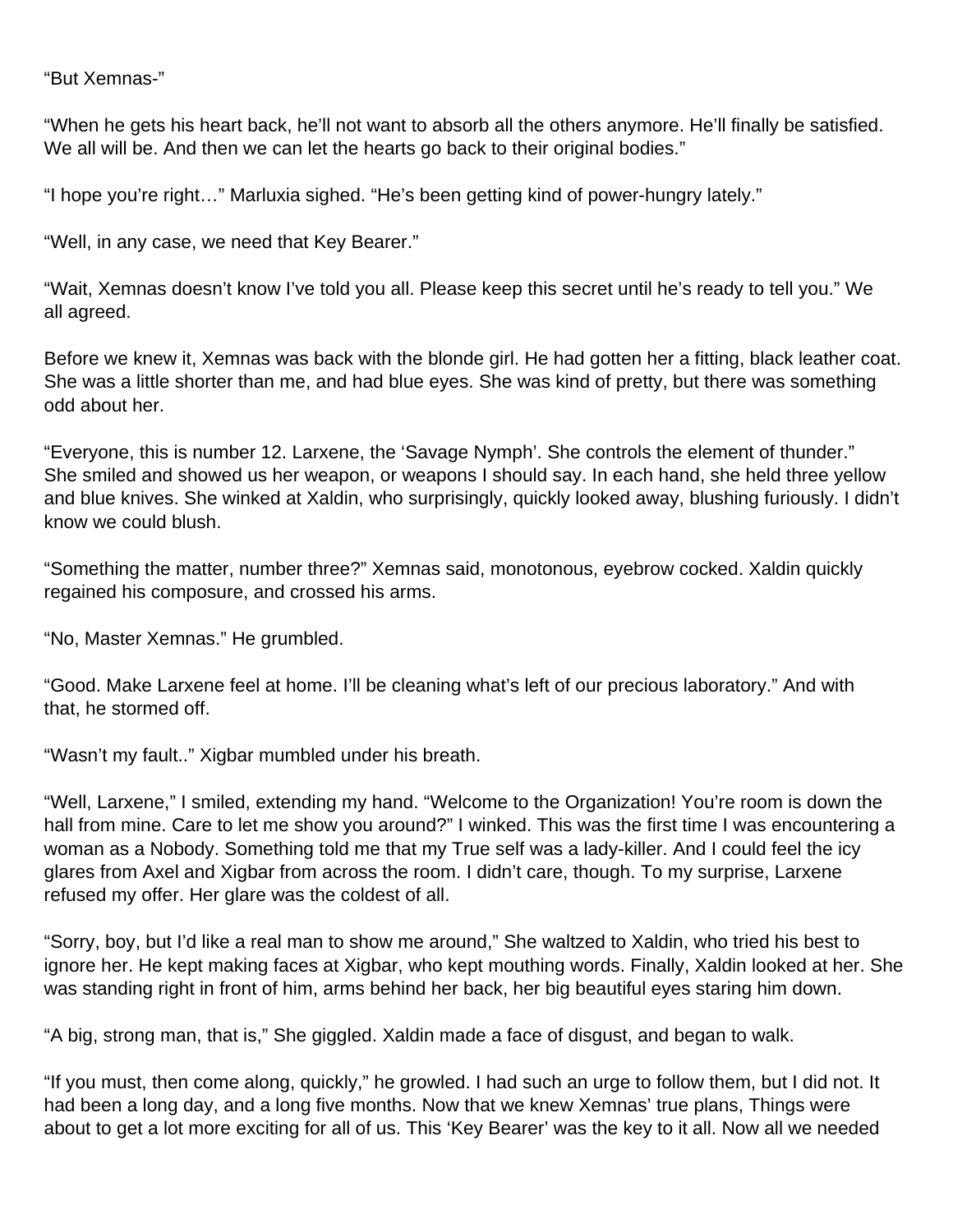was him on our side. Then nothing will stop us from regaining our lost hearts!

AUTHOR'S NOTE: Sorry to all of you who have to endure my absolute LOVE for XaldinxLarxene fluff. I can't help it, really I can't. It's an unhealthy obsession, much like the rest of this story. Sorry this chapter was so long. Now that I've introduced the 'Key Bearer' (hmm I wonder who that could be!) The story should move a little faster. It's actually going to have to. Demyx is about to get a very unpleasant surprise, and his name begins with an 'R' :D See you in the next chapter!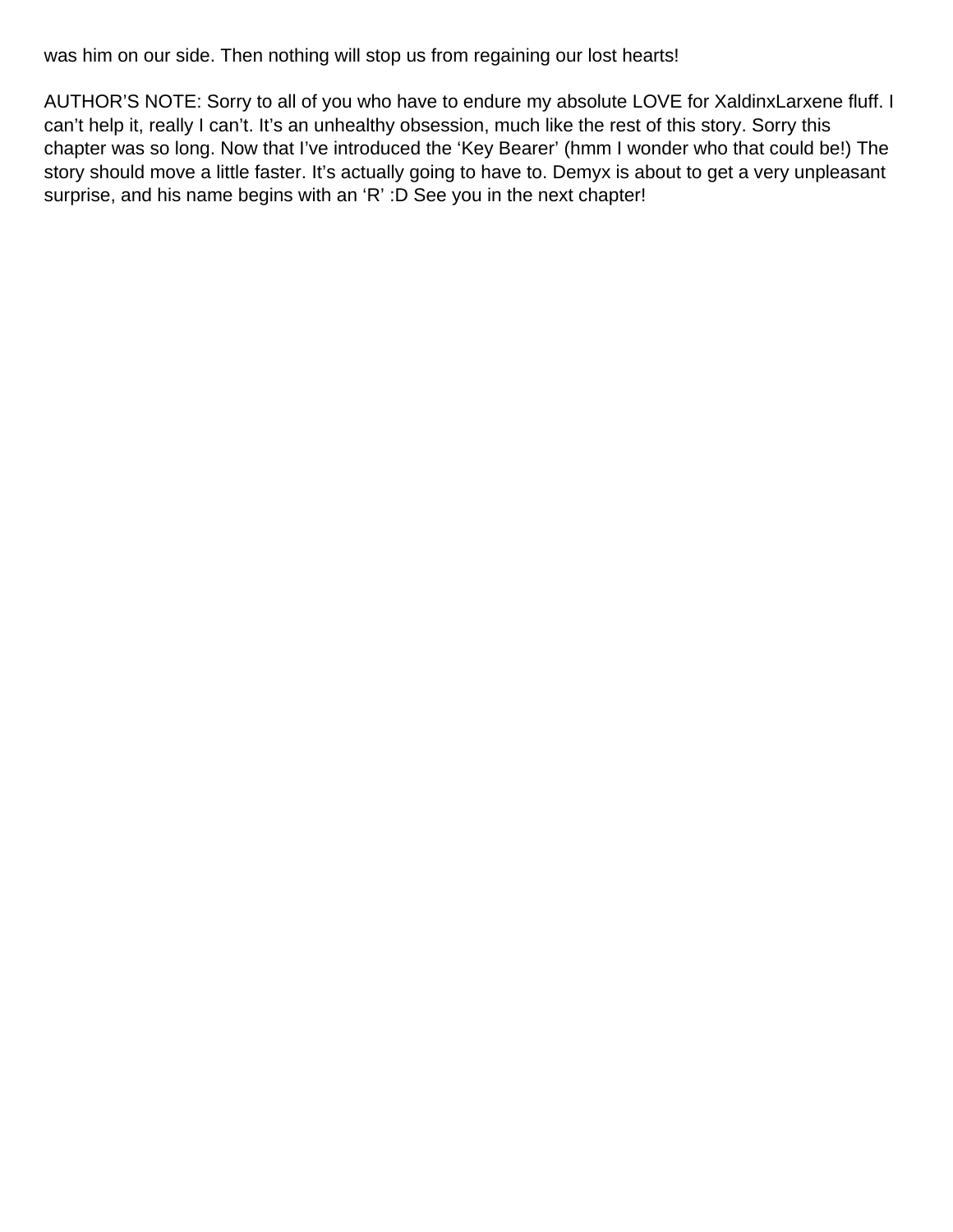# **6 - Renegade Nobody**

DISCLAIMER: I don't own any Kingdom Hearts characters.

I turned my Xanga into a little journal revolving around this story, my thoughts, and other things. You can find me at Xanga(dot)com(slash)Velika, But please, any comments you have reguarding the story, please post here and not there. Thank you.

AUTHOR'S NOTE: Finally!! Sorry this took so long. I didn't work on it at all during my winter break (which was probably the worst winter break in this history of winter breaks.) But yeah. Now the story's starting to pick up. Look for chapter 7 coming soon. This is the first of the spoiler chapters. If you haven't started the second game, or haven't beaten the first game, this chapter might ruin some things for you. Please, if you're worried about spoilers, but want to keep reading, then PLAY THE GAMES! IT'S TOTALLY WORTH IT!

NO, I'M NOT AN ADDICT! XD

READ ON!

PART 6 'Renegade Nobody'

I wanted to know who this Key Bearer was. The suspense was killing me! Just a few hours ago Xemnas met the guy. He even fought him! He was our only hope. I was trying to imagine the Keyblade we were told about; a long key-shaped sword. Amazing. I'd kill to see one. Everyone was talking about it; the monsters, the Key Bearer, and Xemnas' encounter with him. Gossiping was fun, I guess. We rarely cared about the outside world, but the truth was, we never really knew much about it. Zexion and I were chatting about it when Saïx came running from Xemnas' bedroom.

"Everyone, listen up!" Saïx exclaimed. "Master Xemnas just received a vision of a renegade Nobody acting on his own. We certainly didn't create him. He's in the abandoned city below. Your assignment; bring him to the castle. Go, now!" He then sped back into the room.

The rest of us huddled together and tried to come up with a plan. The plan was that we would split up in teams of three and four and search all areas of the city. The teams were Team Blaze, which consisted of Axel, Zexion and myself, Team Gale, Xaldin, Larxene and Xigbar, and Team Floret, Marluxia, Lexaeus, Luxord, and Vexen. We hurried down the stairs and corridors out the main entrance. The entrance led us to a cliff just beyond the abandoned city. We hurried down the mountain trail into the city. Large rocks and stone turned to high buildings, and flashing lights. There was a huge tower in the center of the square, and there were other large buildings surrounding it. The tall tower had a screen at the top, placed in the side of the building, and it was flashing white noise.

To our surprise, as we walked through the square, about to split up, huge hoards of large Heartless rose from the ground, and circled us in.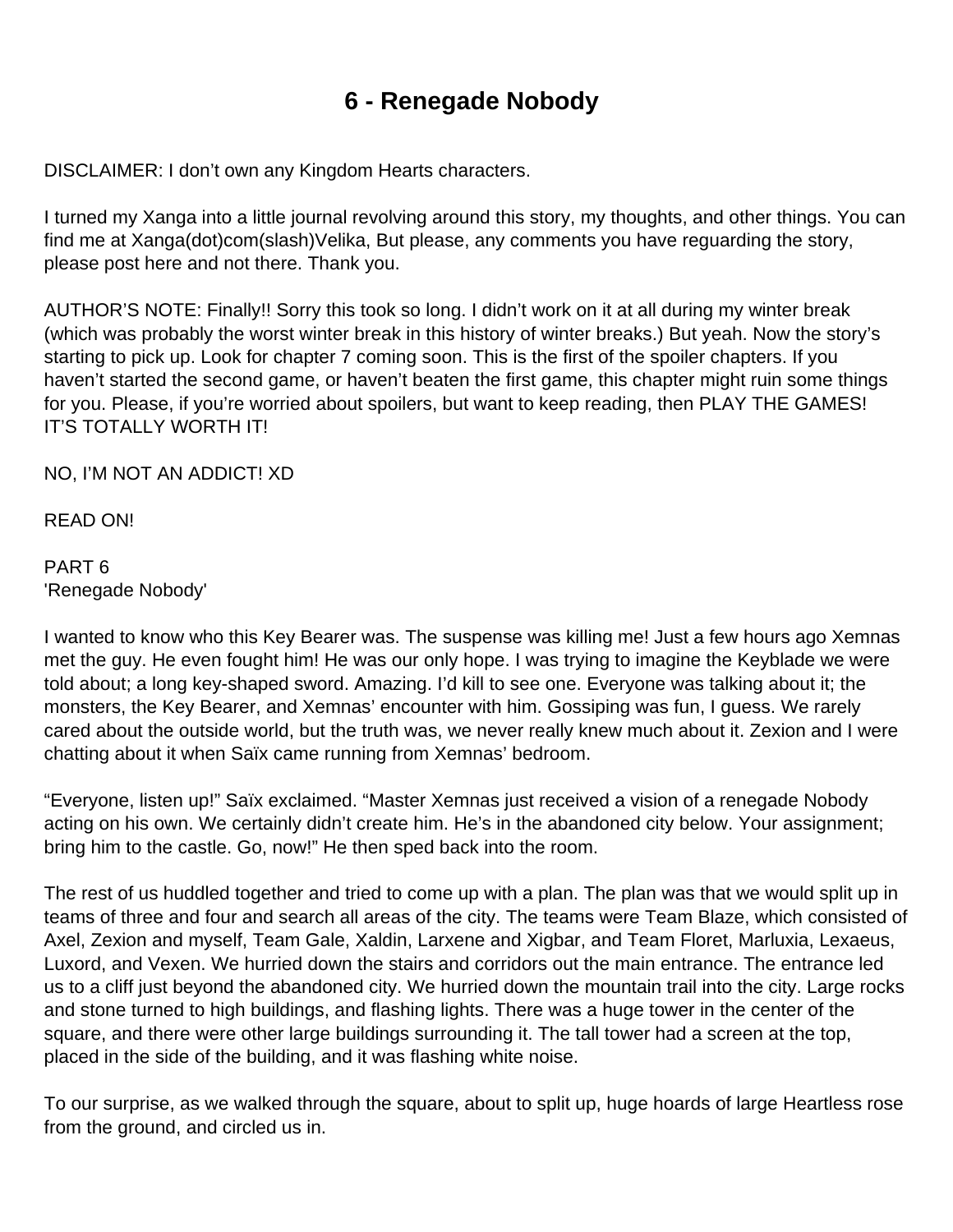"Marly and I will handle them," Luxord called. "The rest of you start searching!" We started to run as we left Marluxia and Luxord to face the giant shadows. We then split into our groups and went our separate ways. We ran down a dark alley way. It seemed to go on forever! We just ran, and ran, and ran…

A scream. It came from the other side of our alley, where we entered. We had come too far to go back.

"I'll go," Zexion volunteered, and before I could protest, he ran back.

"Damn it, we have to stick together," Axel cursed.

"Don't worry about him," I said back. "Let's just continue. We need to find this guy!" We started to run again.

"It's so weird" Axel mentioned. "If we didn't search him out, how did he become a Nobody?"

"I guess we'll find out when we-"

"Stop!" Axel stopped short, pushing me into a corner, and hid himself.

"Why are we hiding?" I whispered.

"Shh! Look!" I looked up. We had come to a larger opening between buildings. There was someone there, but it was hard to see him. He looked like just a little kid. He was wearing a trash bag as an outfit. He had blonde hair that looked even more uncontrollable than Axel's.

"Someone actually lives here?" I asked. Before Axel could answer, the boy shot around, glaring at us. He had heard me, and now he saw us. His eyes were bright blue, and he had a boyish, round face. Axel stood up, out of the shadows.

"Kid, what are you doing here?" he asked. He began to walk toward him. "you shouldn't be out here all alone. Where's your family?"

"Who are you?" The boy asked. "Answer me!"

"It's best you keep your voice down," Axel scowled. "The others might hear you and they're not as kind as we are."

"My name.. Is.. I can't remember my name," the boy cried. He clenched his fists. His hands began to glow, and then out of nowhere, two large swords appeared in each hand. He slashed them down, and pointed one at Axel.

"Stay away from me!" He shouted. It was then I got a better look at the swords. They were each different, yet the same. One was white, one was black. The only similarities they had were the shape. The swords extended to about the same length, and at the end, a design shot up from the blade much like the teeth of a key…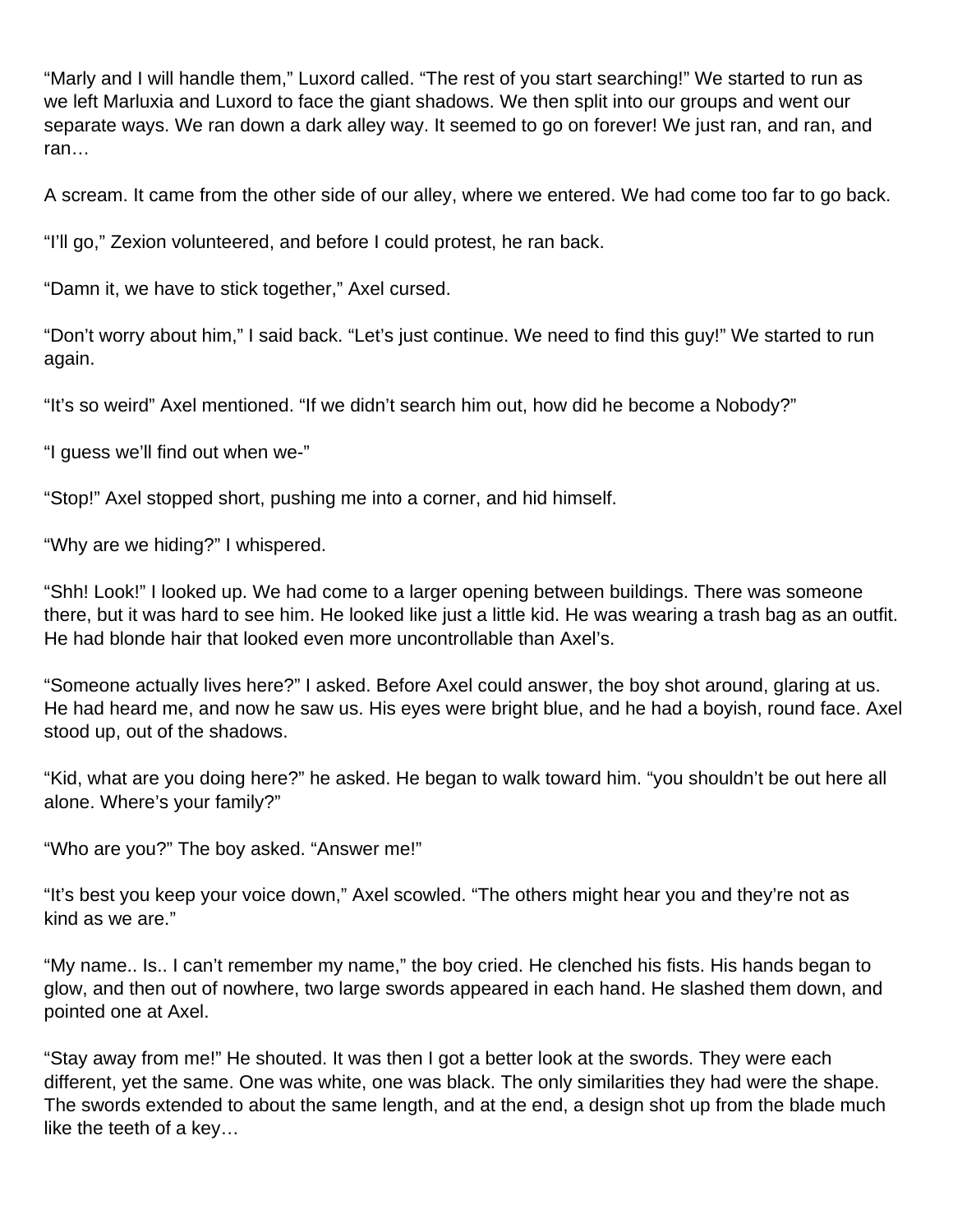"Keyblades!" I shouted. Axel looked at me in horror.

"The Key Bearer?!" Axel cried, looking back at the boy.

"No, there's something different about him. I can't feel his heart."

"The Nobody! Demyx, come here and help me!" I started to stand, and then the last thing I remember was a Keyblade to the face. I think it was thrown, but I really don't remember.

I woke up who knows how much later to the sounds of clanging metal. I opened my eyes to a dark sky, and a pounding headache. I sat up to see Axel and the boy fighting. I guess I wasn't out too long. And then I saw everyone else. Everyone had heard the noises, and was now watching them fight. Xaldin, being as impatient as he was, stepped behind the key-wielding child and hit him in the back of his head with a spear, knocking him out cold.

"I coulda had 'im" Axel said softly, panting.

"Of course, Axel. Let's bring him back to the castle." Larxene laughed. I tried to get up too, but I couldn't move. I was in so much pain. I just lied there. Axel had picked up the kid and already left. Xigbar found me in the corner.

"What're you doin', kid?" He chuckled.

"I think I'm just going to stay here for a while. I hurt. Bad." I managed a smile. He shook his head, then bent down.

"I'm gonna regret this…" He sighed. He grabbed me by my shoulders, and placed a hand under my knees. Next thing I knew, he was carrying me. He carried me all the way through the city, up to the castle, and to my bedroom. He placed me on my bed.

"You'll be fine in the morning. I'll keep ya posted on the Keyblade kid." I thanked him, and he left. Now, that I was alone, and resting, my mind began to wander. Who was that kid? Was he really the Key Bearer? But he was a Nobody. Does that mean he can't help us get our hearts back? This kid seemed like a jerk though. He couldn't have been the same kid Xemnas fought. My thoughts were interrupted by voices outside my door.

"Team Floret hasn't returned yet." The first voice said.

"Do you think they know we found the Nobody?" The second voice said.

"Who knows? Maybe the found something else."

"I guess we'll find out." And they were gone. Then I heard shouting. I guess the team returned. More voices.

"…Another Nobody? Xemnas said there was only one!"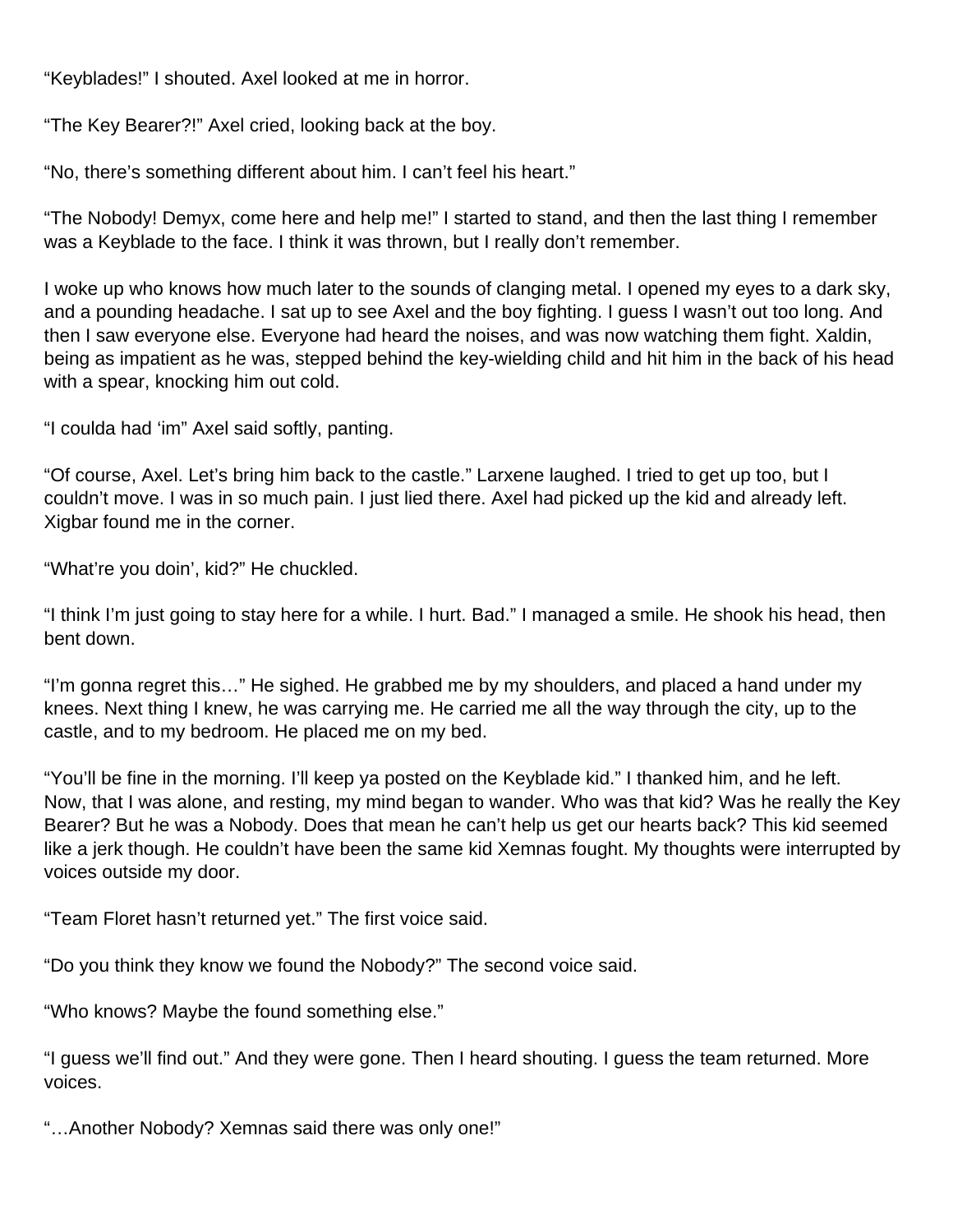"This one's a girl too!"

"Just what we need. I think Larxene's enough estrogen for one castle."

"She's just a little girl though. Xemnas is with the two kids now."

"Where did they come from?"

"I don't know. And the one kid has two Keyblades."

"But he's not the kid Xemnas tested. I'm so confused…"

"Me too, buddy." I wanted so badly to see what was going on, but I was tired, and in pain. I passed out instead.

I awakened to the sound of my own screaming. It had been a while since I had either nightmare, and this time, they were connected. One nightmare. First, some kid with a Keyblade comes and takes Axel away, then another kid with a Keyblade comes and kills me. I knew it was two different kids because one was a blonde, and one was a brunet. Then it hit me. The blonde Keyblade kid. The kid we found. They're the same! Why would I dream for months about a person who I had never even met until yesterday?

I sat up on my bed. I looked to my small table to find a glass of water, and a letter. I took the envelope, and ripped it open. It read:

#### Dear Demyx,

---

I do hope you are feeling better.(Who could this be?) You don't know what kind of hell I went through after bringing you up here. (Oh, Xigbar.) Axel sure let me have it. But the weird thing is, ever since we brought that new kid here, Axel refuses to leave his side until he wakes up. It's... Odd. He says he doesn't know why. What a nice guy, eh? Hope you wake up soon!

Love,

Xigbar

Now, what the hell? He wrote me a letter? It's dated for...Tomorrow? Wait, how long have I been out? Frustrated as all hell, I got up, and walked to my window. My head was still pounding, but maybe the fresh air would do me some good. I summoned my sitar, and began to pluck at the thin strings. I wasn't even paying attention to what I was playing. Soon, a haunting, yet soothing melody came from the instrument. It flowed so beautifully. The water in the cup began to swirl and soon, was flying around my room. It took the form of a man, dancing. It was small, but it made me smile. I knew I had to write this down. This melodious tune had to be saved. But what would I call it? I'll figure that out later. I put the sitar down, then decided to leave my room.

I was still in my coat, pants and boots, and my hair was a mess, but I didn't care at this point. I was out for days, and I needed to catch up on what was going on. I left my room and quickly walked to the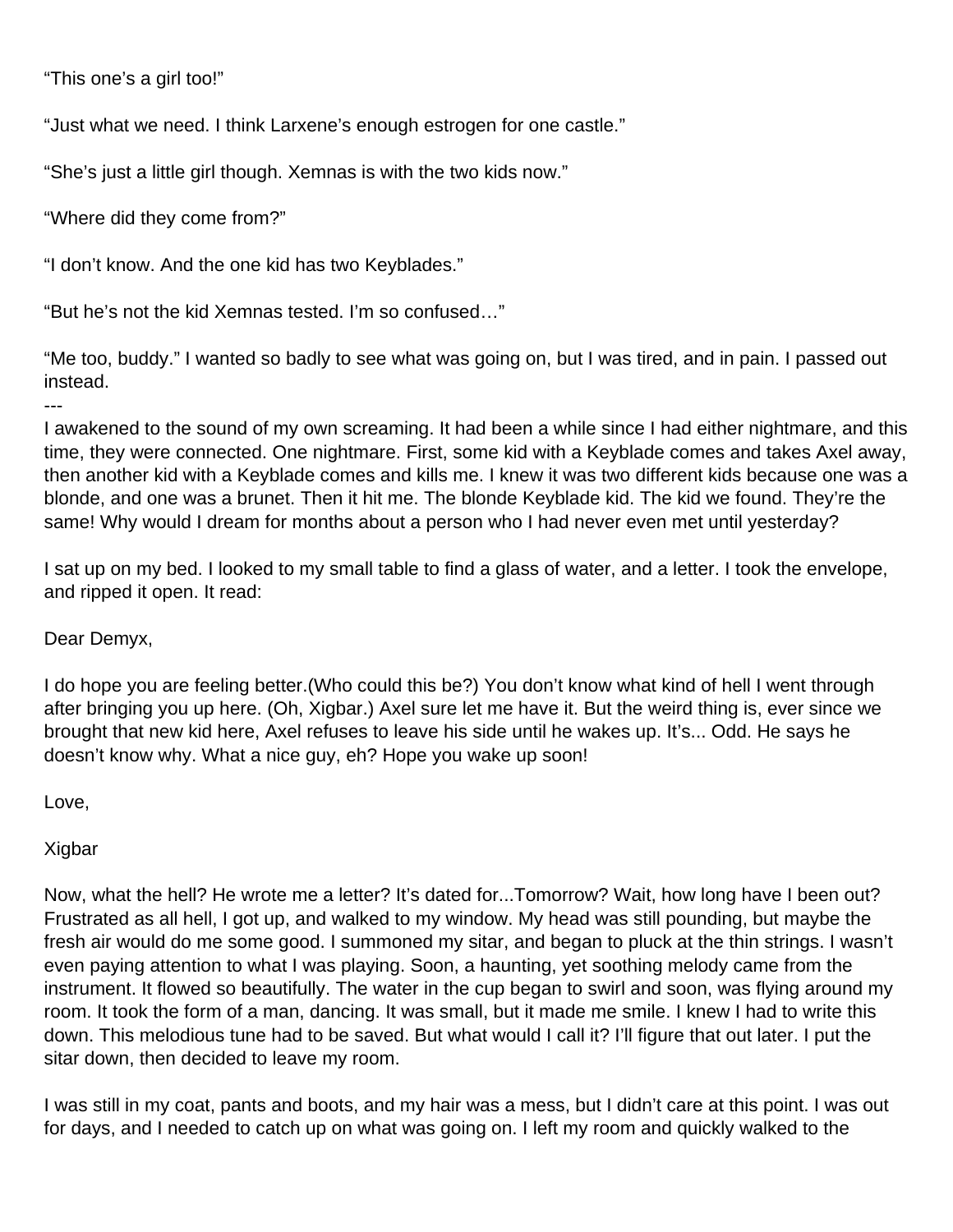infirmary. I looked through the glass to see Axel and Xemnas. I then opened the large steel door. The blonde children were lying on a small medical bed. The boy, they had given him a black coat, but the girl wore a white dress. It was strange, but I could feel strong emotion coming from them both, although they were unconscious, and were, in fact, Nobodies. I didn't like the fact that my nightmare involved the blonde boy. I hated it. Xemnas always told me to never believe in my dreams. He told me they were just images, and thoughts all jumbled up inside my head. I believed him until I started having nightmares. How could I dream about this kid without meeting him first?

I walked to the bed to get a closer look. Axel and Xemnas turned to me after hearing the door shut.

"Good morning," Axel smiled.

"Glad to see you have awakened." Xemnas greeted me.

"What's going on?" I asked.

"We've been running tests on the children," Xemnas stated, flipping through his notes. "They are the youngest Nobodies I have seen. And the young girl is showing intense mental activity."

"What does that mean?"

"It means," Axel cut in. "We could potentially use these kids to help us achieve our goal. Look at this." He snatched the notebook from Xemnas and opened up to a page about the boy. "Although we all remember what it was like to have a heart, this boy shows signs of still having his!"

"Wouldn't that mean he's not a Nobody?"

"That's just it. We've run a bunch of tests. He has no heart, but his heart is still alive somewhere."

"…You've lost me."

"I shall explain it then." Xemnas said, pushing Axel aside. "Nobodies are created when the heart leaves the body and becomes a Heartless, correct?" I nodded my head. "Although this boy's heart has been lost, it did not become a heartless, at least, not for very long. Somehow, the heart is still inside a body somewhere. It's hard to explain, but I plan on finding out what happened."

"I don't get it…"

"I shall explain more when I know more, Demyx. I believe this boy to be somehow connected with the current events of the Key Bearer at Radiant Garden." He extended his hand to Axel, who gave him back the notebook. "I will not be gone for very long. Keep the children here until I return." Extending his palm, he opened a dark door, entered it, and was gone. Now it was just me, and Axel. This was the first time we were really alone since before Xigbar blew up the labs. I inched toward him and hugged him tight, wrapping my arms around his shoulders. I could feel him curve into my grasp, and it seemed we melted into each other.

"I was kind of worried about you," Axel whispered into my ear. "I didn't realize how badly you were hurt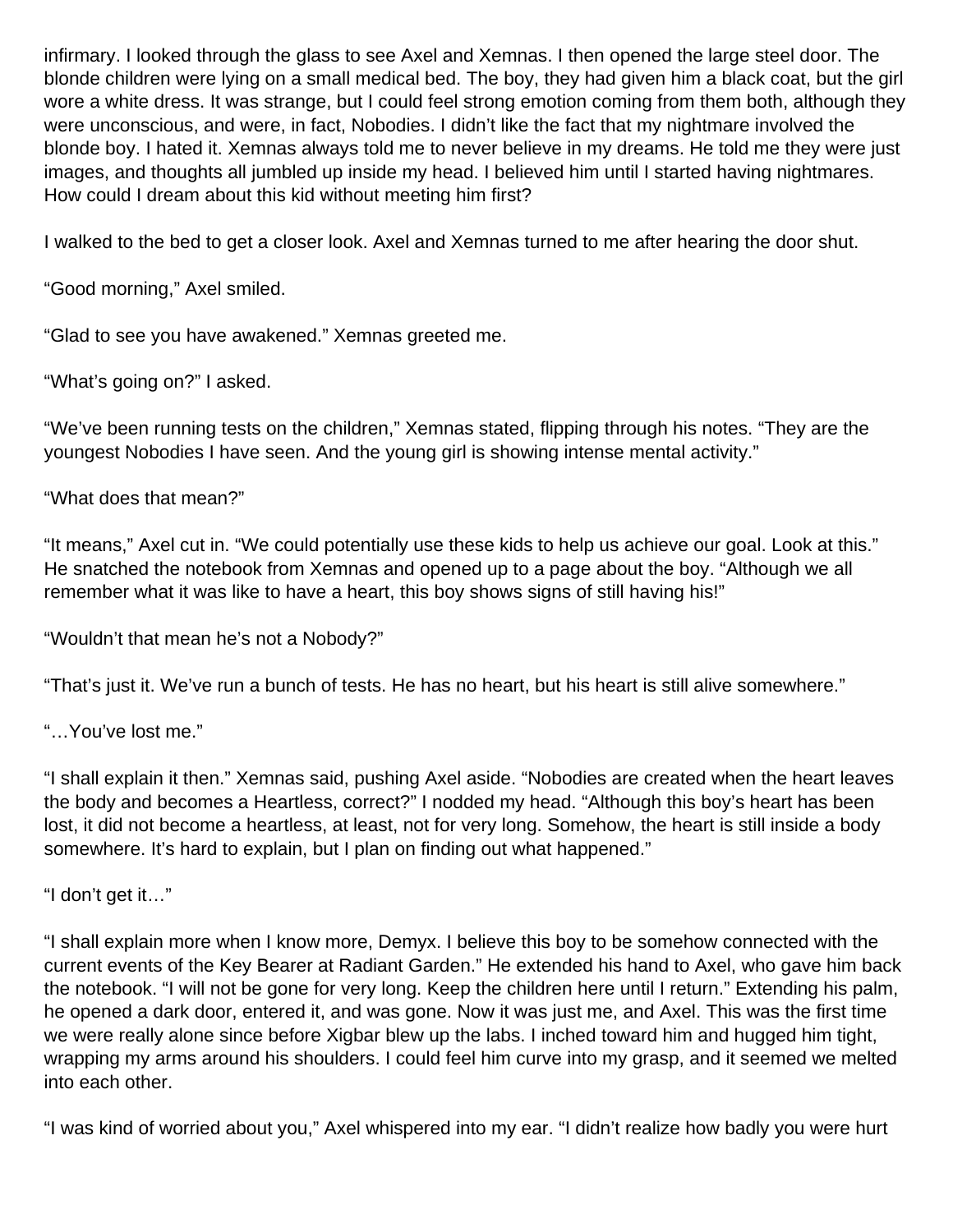until I saw Xigbar carrying you. Are you sure you're all right?"

"I think so," I grinned, pulling away. "Then again, this could all be a dream, and I have a concussion." I saw him flourish into laugher. I chuckled some too until I felt his grip tighten and pull me close once more. Puzzled, I gazed into his emerald eyes.

"Axel...?"

"Shh." He whispered. "You'll wake the children." He leaned in close. A frozen shock came over me as I was unable to move. Before I knew it, my eyes were closed, and I felt the soft touch of his lips against mine. I became constricted by this feeling of excitement, surprise, and that pulling at my chest where my heart should be. My mind shouted "don't stop!" as we held tighter, pulled closer, and embraced a much deeper kiss.

"I told you to watch the children, not 'make-out' for them," Xemnas said, returning. We quickly split, startled, and flushed. I was too shaken to say anything.

"Xemnas-er sir!" Axel stammered.

"Spare me the details." Xemnas smirked. "We have more pressing matters at hand."

---

At Radiant Garden

Xemnas plowed through the dark door to the run-down castle at Radiant Garden. He quickly pulled his hood up to mask his identity. He began to venture into the castle when he heard shouts and yells. He quickly hid himself. Whizzing past him came two children, a dog, and a duck. They sped quickly out of the castle, and into their small ship. Xemnas recognized the boy.

"The Key Bearer!" He looked back at the castle. When the ship had taken off, Xemnas quickly ran to the castle, dodging the hoards of Heartless. He entered the castle, climbed the stairs, all the way up to the center room. There were large containment chambers lined against the wall, a huge Heartless emblem on the floor. He quickly climbed the stairs to see a tall man with long, white hair, and tanned skin. The man quickly looked at Xemnas.

"And who might you be?" He laughed.

"You may not know me, but I know you." Xemnas smiled, pulling down his hood.

"You… You look familiar."

"Don't worry yourself about it. Tell me. What happened to the Key Bearer?" The white haired man smiled.

"I don't have anything to hide," he grinned, his golden eyes glaring. "I had created a marvelous weapon," he began. "I called it a Dark Keyblade. It had the power to release the heart from within a person. I had been searching for seven princesses. That was the only way, I thought, to bring me to Kingdom Hearts, and the door to Darkness. One princess had hid her heart within the Key Bearer. Then,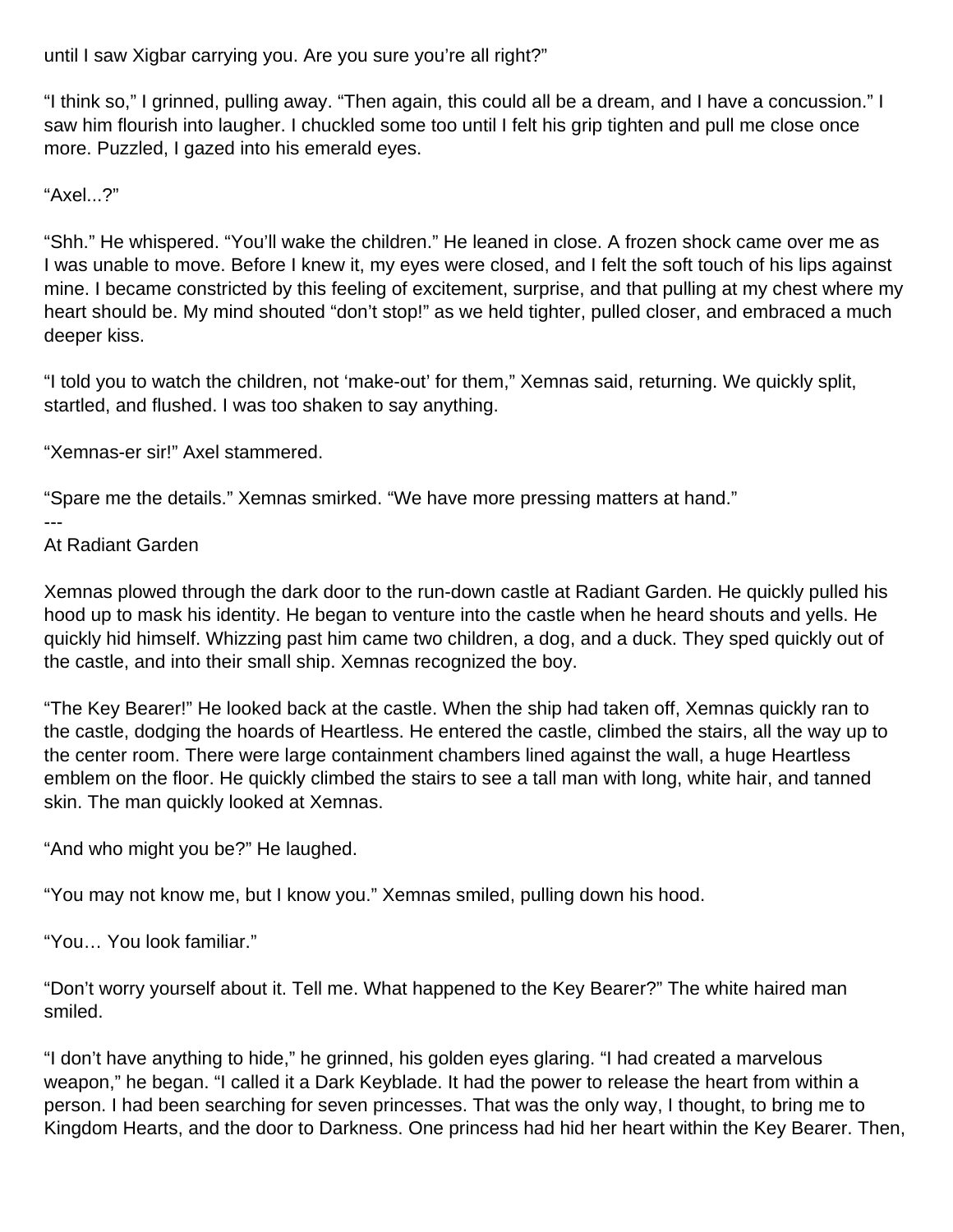things took a strange twist. The boy, Sora, used my Dark Keyblade to release both his and her hearts. And the boy was gone. The rest escaped." Xemnas thought about this. If the Key Bearer had disappeared, why was he running with the rest of them? Was he brought back? Then it hit him. The blonde boy was the Key Bearer's Nobody. And somehow, he wasn't sure, was brought back.

"Thank you, my good Heartless," Xemnas smiled.

"Excuse me?"

"You are the Heartless of a man named Xehanort, are you not?"

"I am no Heartless!" The white haired man raged.

"Oh, so do you go by a new name now?"

"You say you know me, yet you do not. I am Ansem, the seeker of Darkness." Xemnas laughed to himself.

"Poor, mislead Heartless. The man named Ansem died years ago. No matter. You shall meet your end soon enough." With a smile, and a wave, Xemnas opened a dark door, and left for home.

---

"…And that's my theory." Xemnas stated, telling us what he had witnessed.

"Must have been weird meeting the Heartless version of yourself," Axel laughed. "Sometimes I wish I could meet my Heartless, and maybe even my True self."

"Don't we all," I agreed.

"I also have a theory about the girl. Xehanort's Heartless said that she hid her heart within him. When he released his heart, he must've released hers as well. She must be the Nobody of the girl."

"It kind of makes sense since they both appeared at the same time." I noted.

"But I wonder why they appeared here, instead of where the incident happened."

"Who really knows…?" We stood there for a long time just thinking, watching the sleeping children.

Suddenly, the scanners began to alarm, the screens began to jump to life, and the boy with the blonde hair awakened. His eyes were bright , and almost seemed to glow. We had all ran to the bed, but were now backing away. The boy sat up. I got a better look at him. His blonde hair was shaggy and curled up, and his eyes were a deep blue. He was pale, and was just as confused as the rest of us. He looked around, and stared each of us down. The look in his eye cried that he was not a happy camper.

"Boy," Xemnas said slowly. "We will not harm you. Tell us. What is your name?"

"Wha-what's going on?" The boy croaked, placing his head in his hands. "How.. How did I get here? Who are you?"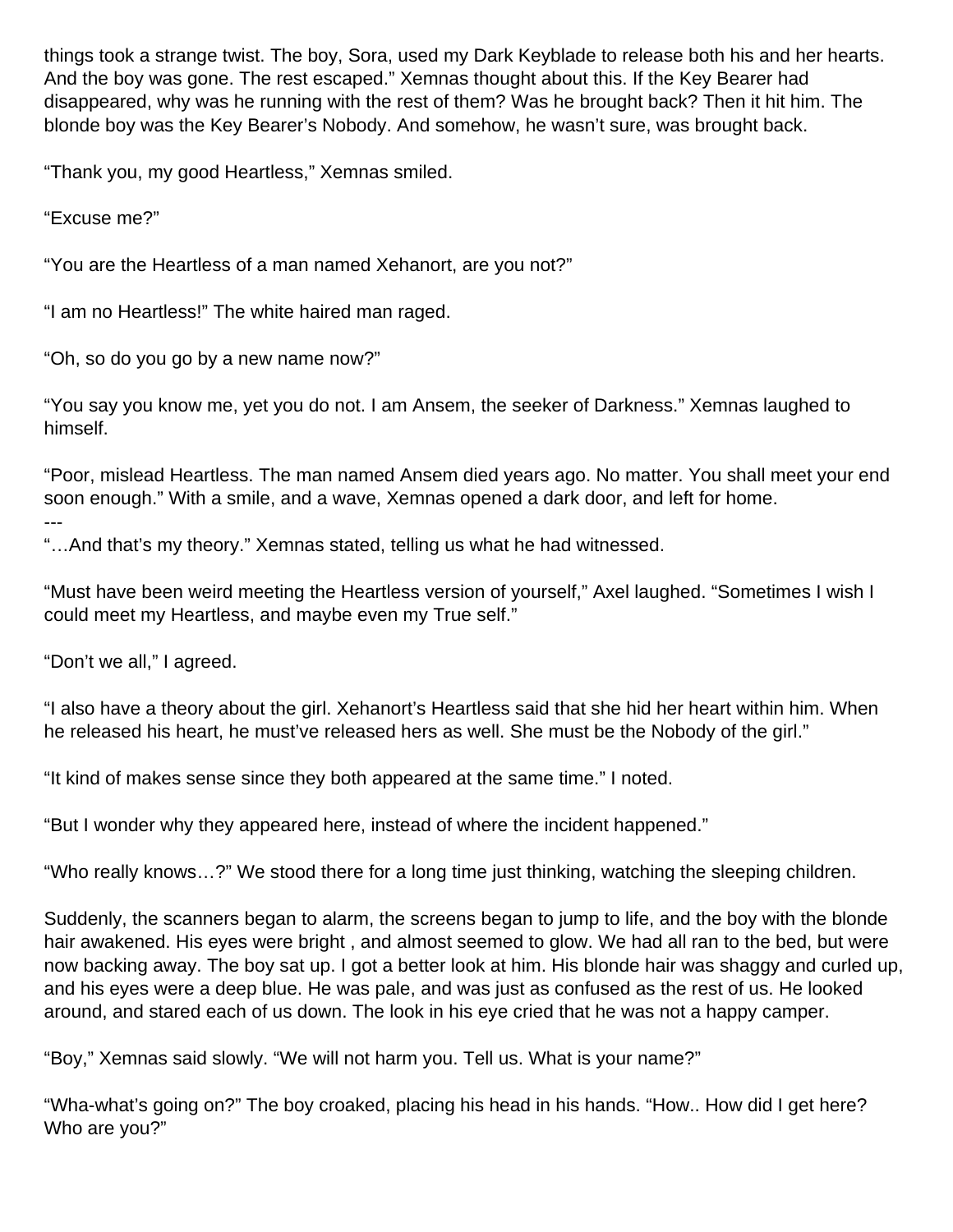"Please. We can help you more if you help us. What is your name?"

"...I don't.."

"Please try to think."

"...My name?" We listened intently. He was silent for a long time. He looked at the girl next to him. He took one last look around the room, and focused his attention back on Xemnas.

"Sora."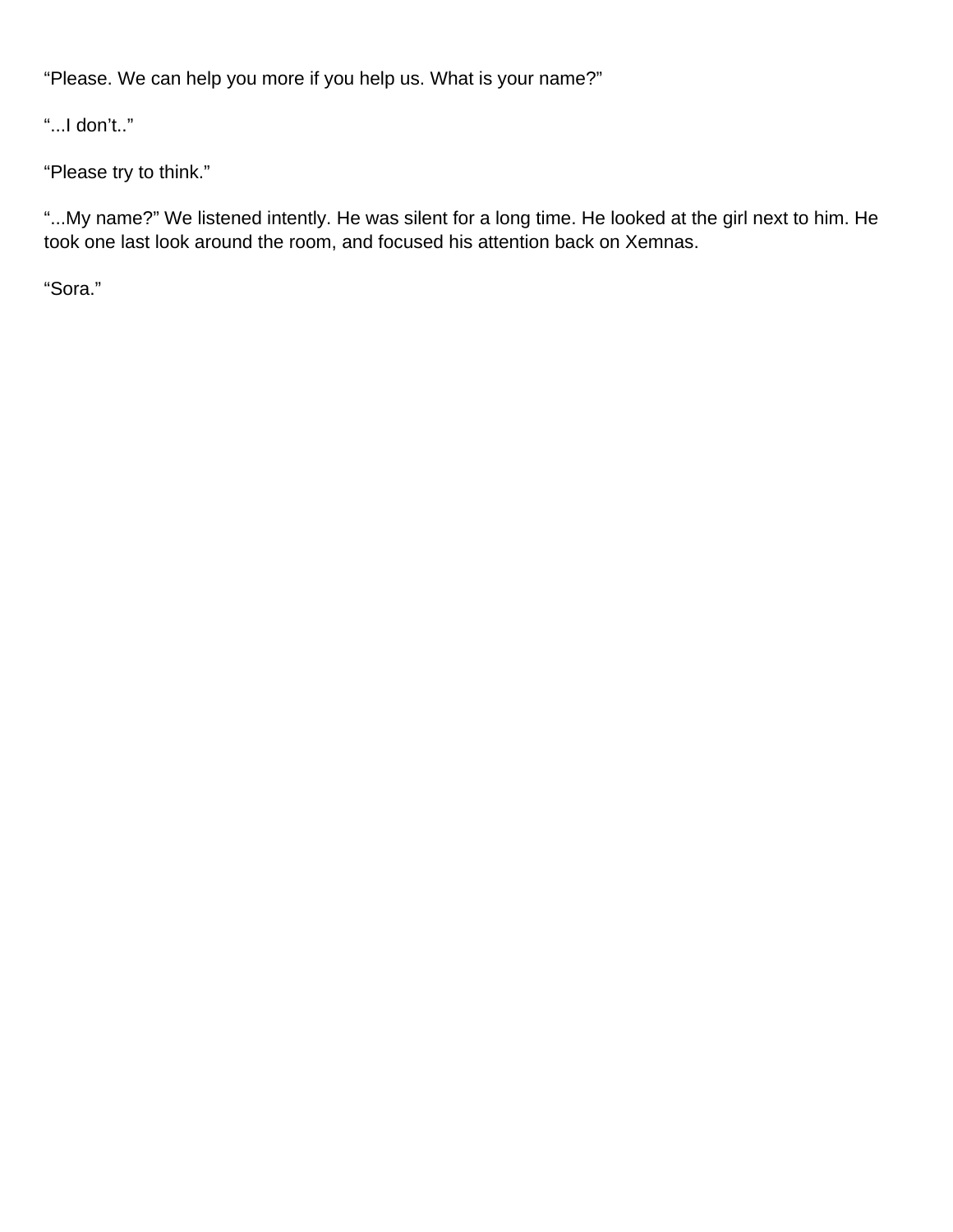# **7 - Betrayal, Denial, Rejection**

DISCLAIMER: I do not own Kingdom Hearts.

AUTHOR'S NOTE: I have a really strong feeling that not a lot of people are going to like this chapter. I'm not sure why. It's just a gut feeling I guess. And for those of you who haven't realized it yet, I'm trying really hard to keep the storyline inside the original KH2 storyline. So yeah... I hope you like this chapter. It moves a little quickly. If you don't like it, I'm sorry to disappoint. Don't flame me, please, because if you don't like it, I honestly don't want to hear you dog about it. Thanks!

WARNING: Shounen-Ai warning! If you're not into boy/boy love, then why the hell are you reading this story:D

PART 7 'Betrayal, Denial, Rejection'

A few days went by. Xemnas initiated the new kid. His new name was Roxas, number Thirteen, and he was named the 'Key of Destiny'. Xemnas knew something about Roxas that he wouldn't share with the rest of us. I felt it every time he was near. I could just feel that there was something wrong.

Roxas felt very out of place. Although he was immediately accepted (Vexen told him as a joke that knocking me out was his initiation test), He just didn't flow with the rest of us. I figured it was because of his whole heart situation. Xemnas told Axel and I, but told us to keep quiet about it. I figured he told Saïx, as well. Honestly, I didn't know what the big deal was. It made him special, and crucial to our plans. We wanted our hearts back, and we needed the Key Bearer. How lucky for us that the Key Bearer has a Nobody!

Roxas usually hung out with Axel and I. He didn't talk much at first, but after a while, he began to come out of his shell. And the three of us started to become great friends. He was really a nice kid, and he knew how to have a good time, even for a teenager.

Oh, I should probably mention the girl in white. She woke up not to long after Roxas did. She told us her name was Namine, and refused to alter it in any way. It was almost like she knew what was going on, and refused to accept it. She wouldn't take a black coat, or a title. She was about 9 years old. Xemnas told her that he wanted to test her skills, and she refused that also. She said that she knew her skills, and he had no right to dig into her personal business like that. Defeated, Xemnas just sent her to Larxene's room. I remember Xaldin commenting, "It's bad enough we have one moody woman on our hands."

"Namine is quite different from Larxene. From any of us. She already knows everything I've tried to explain." Xemnas sighed, perplexed. "She's hiding something, and if she doesn't present herself soon, I may have to force it out of her."

Good for her, rebelling against the system. Xemnas wasn't too pleased, though. I wonder how he plans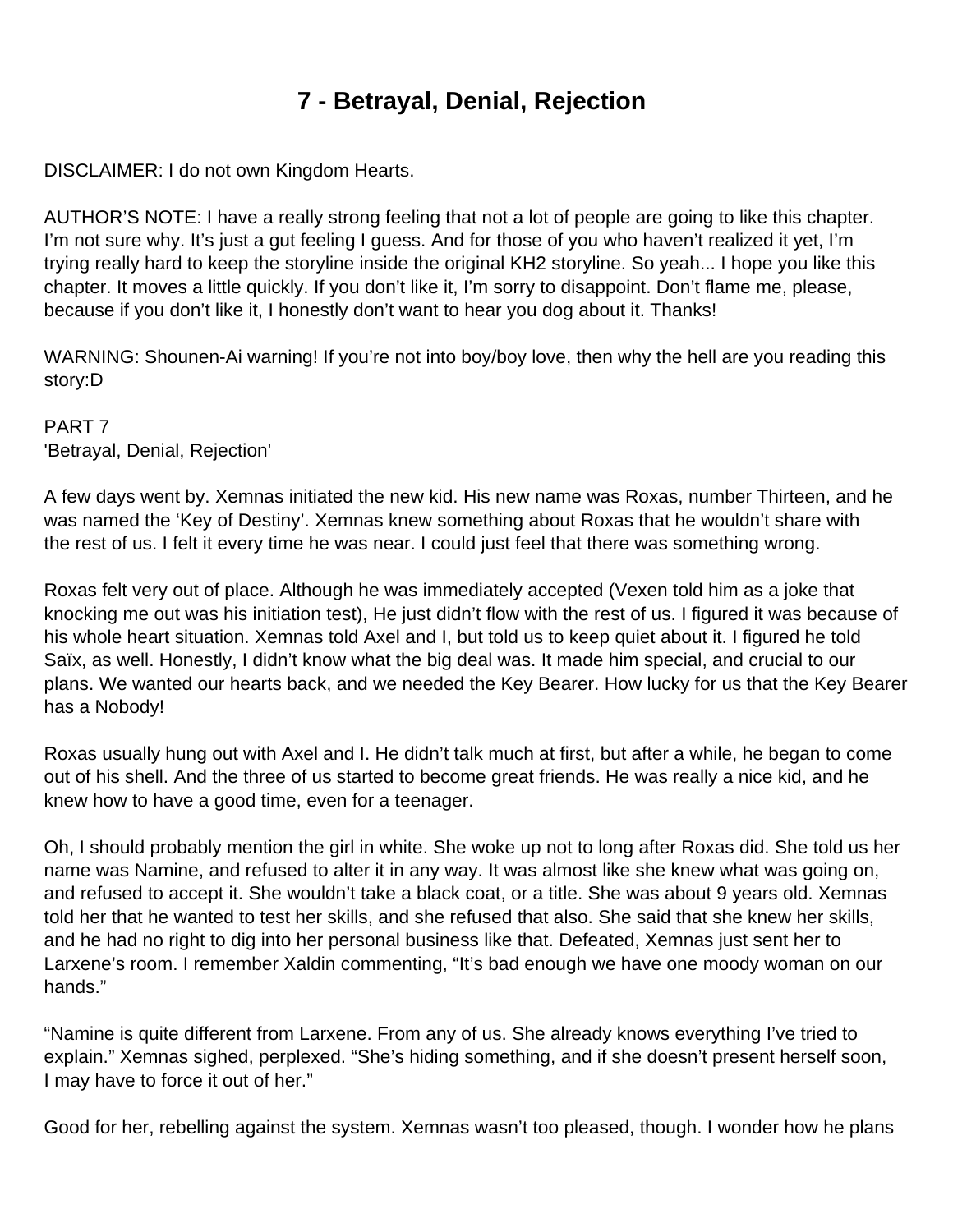to force it out of her. The only person she would talk to after that was Roxas. Who knows why? I didn't think much of it, though.

Ever since, Xemnas, Saïx, and Marluxia sat in the lab, and discussed plans, or something like that. I don't really know. They never told me anything. I just hung out with Axel and Roxas, and that's all that mattered to me. Being with friends. Being with Axel. Then, of course, entered Xigbar.

"Heyo, boys!" He said, marching up to us. We had been playing an amusing game of Egyptian Ratscrew with Luxord, and I was winning.

"Hey Xiggy," Axel waved.

"Yo, Zebra," I grinned, picking up a pile of cards I had won. Roxas said nothing.

"Care to be dealt in?" Luxord offered.

"Nah, cards ain't my thing." Xigbar said. He suddenly turned to Roxas. "What, no greeting for your superior?"

"…" Roxas just stared at the cards on the table. "Dem, it's your turn."

"Whatever, little dude." Xigbar rolled his eyes (er, eye, I guess, since he only has one.) "Have you guys heard the news yet?"

"News about what?" Luxord asked.

"Xemnas is forming all sorts of weird plans," He grinned big. "He says he knows how to capture the Key Bearer! But that's all he's told me"

"..Because you have a big mouth." Roxas muttered.

"What was that, short-stack?"

 $"$ 

"Listen, small-fry, we respect our elders around here."

"As far as I'm concerned, you're a delusional child." I couldn't help but laugh a little. Roxas was defiantly winning this verbal war. It was when Xigbar reached for his guns, Axel and I jumped in. Luxord just wanted to see a fight.

"Put 'em away, Xig," Axel warned, rising from his chair. "You don't wanna shoot the new kid, now do ya?"

"Oh, believe me, Axel, I'd LOVE to, but I can't for Xemnas' sake." Xigbar scowled, mumbling as he walked away.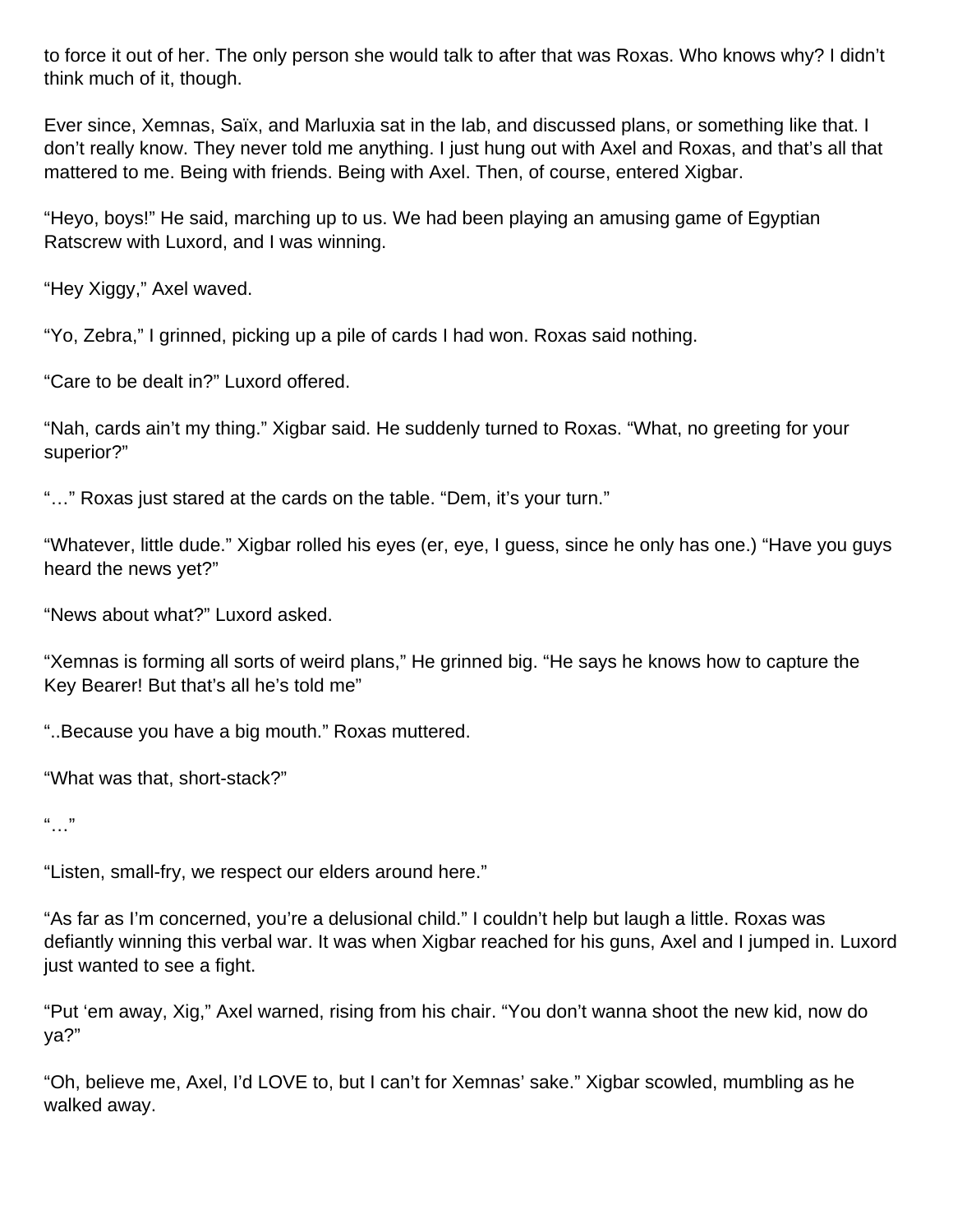"I don't think he likes you," I noted.

"I don't care." Roxas scoffed, turning his head.

"Man, you're adorable!" Axel jeered, locking Roxas in a hug. I chuckled, yet slightly confused. "Hey, me and Roxas going to go kill some Heartless. Wanna join?"

"Eh, not really. You two have fun" I smiled, standing up. Axel shrugged, and I left the room.

The next two weeks were strange. I saw less and less of Axel as the days went on. Soon, I didn't see him at all. I spent my days alone. And it hurt. Every time I tried to seek out Axel for any reason, he was either 'busy' or 'didn't have time'. I started to get annoyed. We were inseparable for so long. Even if he was 'busy', he'd usually want some company. He always told me how lonely he gets. And when I saw him around the castle, he was usually with Roxas. I didn't have a problem with the kid, not at all, but I wanted to know what was going on. I didn't mind if they were close friends. I'm not the jealous type. I just wanted to have some time with Axel, too.

One night later, I sat alone in my room, continuing that melody I started. I sat at my window, feeling the breeze on my face, in my hair. So very relaxing, soothing, calming. Then a fist abruptly knocked on my door.

"Who is it?" I called, slightly irritated.

"Who do you think?" It was Xigbar. And he didn't sound too happy. My sitar dissolved into steam as I stood up. I opened the door to see Xaldin there with him. Both of them had their hair down, Xaldin in a navy blue robe, Xigbar in his boxers.

"Can we come in?" Xigbar asked. I looked at my clock. 2AM.

"What could you two possibly want this late?" I opened the door, and they came in, Xaldin closing the door behind him.

"We need to talk." Xigbar said sternly, placing his hands on my shoulders.

"...What about?"

"Axel and Roxas."

"Xigbar, I really-"

"No, you don't get it. Let me explain-"

"Xigbar, I'd really appreciate-"

"Demyx stop and listen to me."

"They're just friends, guys. Axel doesn't get new friends often. He's just excit-"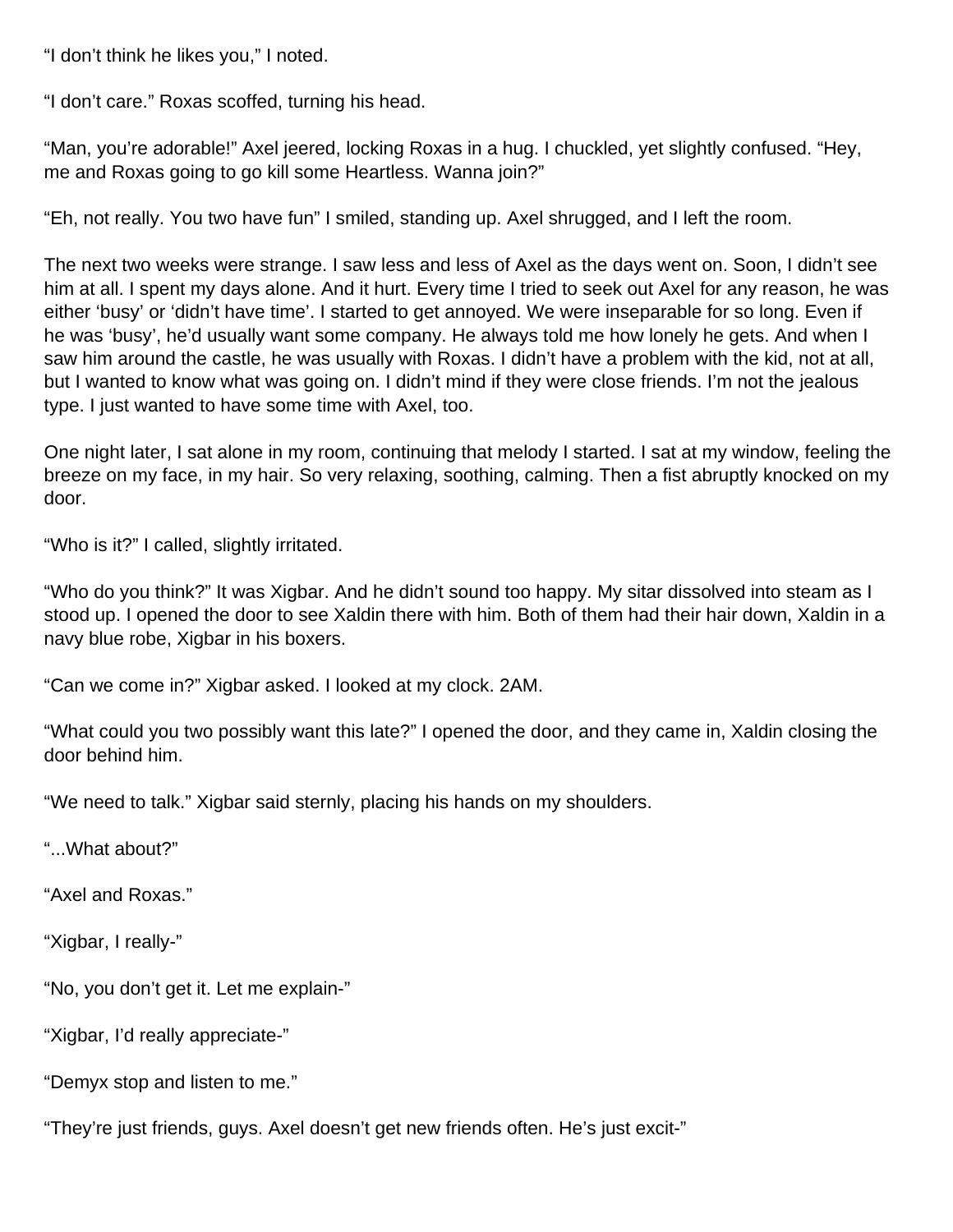"Demyx!" Xaldin boomed. His voice much deeper than either mine, or Xigbar's. We both jerked our heads and stared at him. "Either you're delusional, in denial, or just plain stupid. Can you not see what is going on here?" I shook my head.

"We're worried because we know how much you love Axel," Xigbar sighed, in a softer voice. "We're afraid that if you weren't told, you'd never find out."

"Guys, I think you're just paranoid. Axel is-"

"Axel is in his room right now with Roxas, the door; locked." Xaldin growled, crossing his arms.

"...Well it is 2 in the morning, guys! Obviously they're.. They're sleeping. " I fought back. "Roxas doesn't have a room yet. And Axel is just a good friend."

"You're starting to doubt your own thoughts, aren't you?" Xigbar nearly cracked a smile. "The other day, after I handed you you're assignments, I saw Axel and Roxas together walking down the hall. Axel took his hand. I saw Roxas protest, but Axel wouldn't listen. Then, just a few minutes ago. The reason why I thought you should know. We were playing poker in Luxord's room. The door was cracked, and we heard shouts, and yells. I peeked my head out to see a very angry Roxas being carried by what looked like a very smug Axel. Axel refused to put him down, and they entered Axel's room, locking the door. I knew that look in his eyes... Demyx?" I left the room. I was more angry than anything. Why would Xigbar say something like that? I knew he was after me, but this was ridiculous. What a jerk thing to do. I planned on marching down to Axel's room and having him do something about Xigbar. I was tired of dealing with his bullshoot.

And there was his room. The door was made of steel, and had a symbol of a large 'A' surrounded in flames. I knocked on his door. No answer. He was probably sleeping. This was awful. I tried to open his door, but it was indeed locked. I started to get suspicious, but I wouldn't let that get the best of me. Xigbar was lying. It was time to prove it.

Just as I was summoning my sitar, Zexion appeared at the staircase entrance to our hallway. Beside him was Xigbar and Xaldin. I began to play a sweet melody, and water formed around me. Using my notes, I commanded it to enter the room through the cracks, and unlock the door.

"Demyx, stop!" Zexion called, running up to me, Xigbar and Xaldin right behind him.

"Zex? It's like 2 in the morning."

"I know. Listen. These guys speak the truth. I was with them"

"Oh for frack's sake, not you too." I was really getting mad now. Zexion was probably my best friend aside from Axel. He wouldn't lie to me, would he?

"Demyx, you won't be pleased with what you'd see in that room."

"Yeah, not only is Axel committing some kind of juvenile rape, but he's breaking whatever bond you two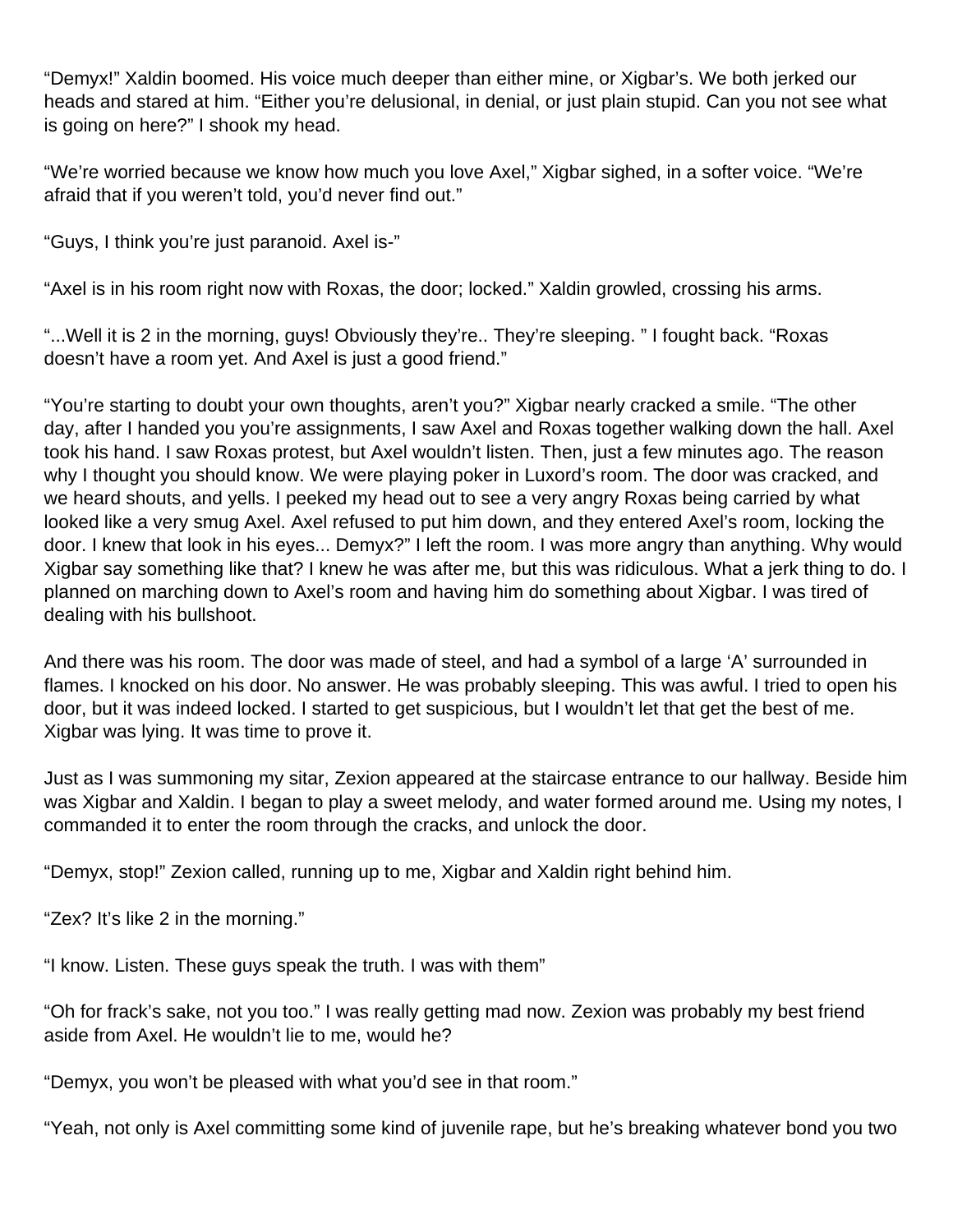had when you were 'together'. You hear me?" I stopped the water from opening the door. Somehow I knew they were right. I was afraid to admit it, but I knew it. I tried to deny the thoughts, but I couldn't any longer. I said nothing.

"...Dem? Are you all right?" Zexion asked. I didn't speak, nor did I move. Just stood there, gathering thoughts, and assessing what was around me. Nodding my head, I opened a dark shadowy portal beneath my feet.

"Demyx, wait!" I don't know who called out to me, but I had slipped down, and closed the door behind me. I flew through the darkness, not caring where I'd end up. I just wanted it to stop, to end. Not my life, of course, oh no. I just wanted to stop the shouting, the drama, the pain. Even if I knew they were right, I didn't want to hear it any longer. I didn't care where I ended up. I flowed through the darkness until I felt like landing. And then I did. Soon, I felt wet, and was drenched. I opened my eyes to see I was floating in a dimly lit ocean that led to nowhere. Strange dark rock formations rose from the sea, and the sand was black. I swam to shore to find that it was closed off, and secluded. I was alone on this dark beach. There was a soft wind. For a place built from darkness, it had a calm, serene glow. I felt at peace here. The sound of the waves, the flow of the wind. I sat on a rock, and thought for a long time. All I could think about was Axel. Axel. His spiked red hair, his shimmering green eyes, his smooth, pale skin. I shook my head. After all that, why can't I stop thinking about him? It seems he has chosen Roxas, a child he's known for 2 weeks, over me, a friend and love for more than a year. Why do I feel this pain if I cannot feel? The throbbing pain of disappointment, and rejection was swelling in my chest, where my heart should be. Betrayal. I must speak with Roxas. I need to set things straight.

I must have passed out at some point, because I woke up, covered in dark sand, and several feet from the rock I had been sitting on. I decided that was enough pouting. I couldn't become an emotional wreck over this. For once, I had to stand up for myself. And I had to do it now. I left the dark beach through a dark door that led to my bedroom. I quickly left, and ran to Axel's door. It was late in the morning, he had to be awake by now. I pounded on the door. No answer, and the door was still locked. I began to pound harder, yelling "Axel, wake up. I need to talk to you. Axel, open your door!" Then I heard footsteps, noisy shuffling, and a lock turn. There was some whispering, though I couldn't make out what was being said. The door opened and there was Axel. He had dark rings under his eyes, his undershirt was ruffled, and wrongly buttoned, and his boxers were falling off his @\$\$.

"Oh, good morning, Demyx." He smiled, trying to fix his hair, which was a ball of red mess.

"Have a rough night?" I scowled, crossing my arms. He had nowhere to hide, and I wasn't letting him leave until all my questions had been answered.

"I didn't get much sleep last night. What's up?"

"I just wanted to see how you were. I was looking for you yesterday."

"Yeah, sorry. I was busy."

"Doing what?"

"Doing..? Well..."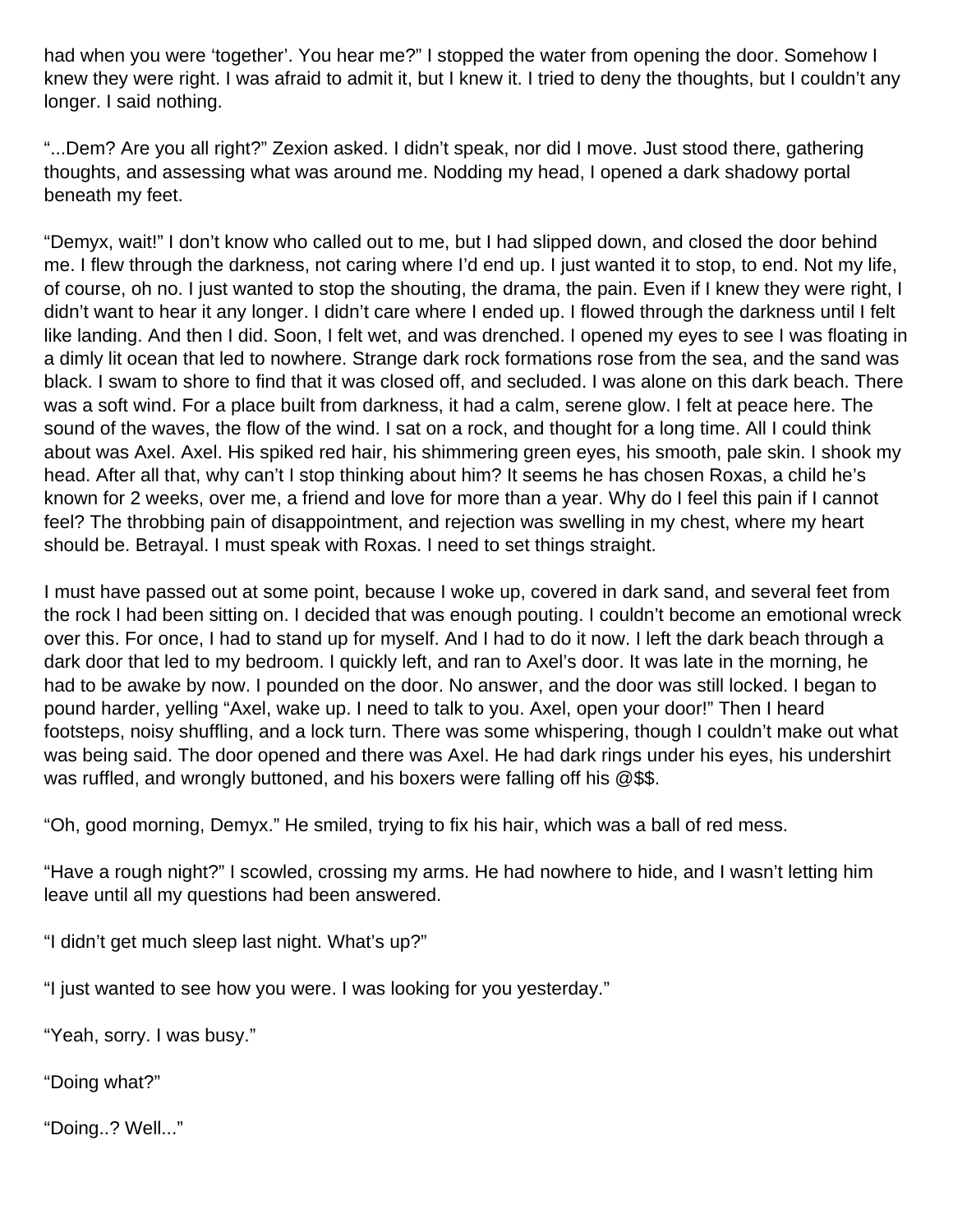#### "Roxas?"

"What?" He suddenly straightened up, shocked at the mention of Roxas' name. "Of course not!"

"Oh really?" I said, stepping toward the door. It was only open a crack. I tried pushing it open a tad more, against Axel's wish. He immediately stepped out.

"What do you want, Demyx?" his voice filled with frustration.

"Axel, I miss you." I gripped him tight. "I haven't seen you lately. I miss being with you."

"I'm sorry, but I've had a lot to do," he said, immediately breaking my grasp, and stepping back into his room.

"What is there to do? Our only jobs are to do what Xemnas tells us, and he hasn't handed any assignments out lately. So what exactly have you been busy with?" I tried opening the door again. I caught the sight of a small, black boot next to Axel's bed. Before I could look twice, a small hand grabbed the boot, and shuffled away.

"Are you done?" Axel asked, glaring. Before he could say another word, my fist had collided with his nose. And he went down like a tree. I swung the door open wide to see Roxas, nearly naked, collecting his clothes. He froze in fear when he saw me at the door. He looked at Axel, then at me. He was cornered. Axel began to squirm, and sat up.

"What the hell, Demyx?" he yelled. "What the frack are you doing?!" I took hold of his shoulders as he stood, and kneed him hard in the gut. He went down for a second time. I lunged at Roxas, taking him down.

"Now, you're going to be a good boy, and answer all of my questions, or I'll snap your neck." ---

What a fantasy I was lost in. I wish that happened. Then maybe, I wouldn't be in the situation I am in now. But here's what really happened.

"What is there to do? Our only jobs are to do what Xemnas tells us, and he hasn't handed any assignments out lately. So what exactly have you been busy with?" Axel pushed me away from the door frame.

"What does it matter to you? Go away." Then slammed the door in my face. Something was dreadfully wrong. Now, I'm not stupid, or a drama queen, as many of you might think at this point. Axel was different. He had never been like this as long as I've known him. Axel was fine until he showed up. Roxas. This was all his fault. I didn't even want to talk to him anymore. I probably should have, but I was too angry to care at this point. I stormed away from his room, down the hall, and down the stairs. Anger turned to hatred, to sadness, and I began to cry. It wasn't a loud, childish cry, but more of a secluded, rage-filled cry. And the tears wouldn't stop. I walked to the other side of the castle, of the Wing stairs, and through the halls on the other side. I stopped in front of Xigbar's door. Another steel door with a carving of a Gun with a 'II' behind it. I couldn't speak at this point, I was so overwhelmed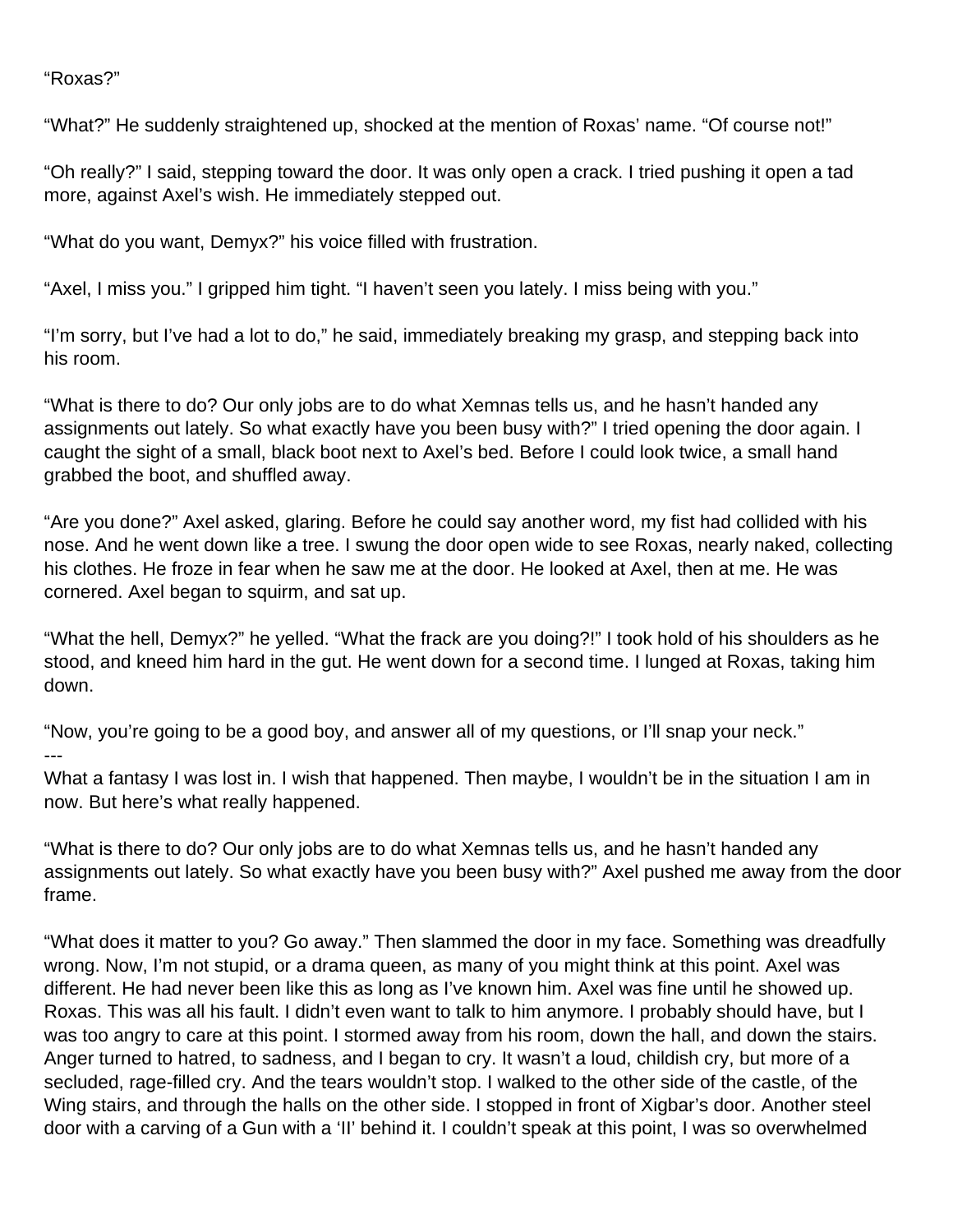with these emotions. I didn't understand it. We don't have emotions!

I knocked hard on his door. It opened in a fury. He was wearing pants, and his boots, his hair tied in a lose pony tail. I couldn't say anything, choking on my tears. He quickly rushed me into his room, closing the door behind him.

"Demyx! We were looking everywhere for you!" He took my hands, and I felt the concern in his voice. "Are you all right?"

"Am I all right?" I found the strength to speak. "You see me now, how I'm so consumed by false emotions and you ask if I'm all right? Yes! Everything is fracking amazing right now, how are you?" I threw my hands up, emphasizing my sarcasm.

"I'm only trying to help." Xigbar sighed. "Have a seat, and let's talk."

"I'm sick of talking. All I've been doing is talking, and it's getting me nowhere. I'm finished talking. It's time to act upon the talk."

"Dem, what are you talking about?" I could no longer speak. I started to cry hard once more. I felt like I was going to collapse, and backed into a wall. Xigbar quickly ran to my aid, but I pushed him away. I was a wreck.

"Xigbar..." I sighed, between sobs.

"What is it, Demyx?"

"I'm sorry."

"Sorry for what?"

"I didn't believe you. I called you a liar, and thought you were just jealous. I should've believed you. You're one of my closest friends, and I don't know what I would do without you." Then came more tears. Xigbar, unsure of what to do, took me in his arms, and held me tightly. I grabbed him tightly, quietly sobbing into his chest.

"This rush of emotion you're having... I don't understand it either" He told me. "Shh.. Calm down. I'm here." He rubbed my back in a soothing motion. I was tired of standing there, against the wall. We began to sink to the floor. He softly pushed me away from him, and stared into my bloodshot eyes. He pulled my wet face close to his.

"He may not love you anymore, but I sure do." He put his mouth to mine. I was alarmed, but I didn't stop him. This was a whole new level of unwanted, unreal emotion. And it forced me into a horrible round of indecision, caught between right and wrong, go and stop, yes and no. My mind started racing, shouting, 'No, stop!', and then 'Don't stop!', but it was no use. I wouldn't break away. I was too broken by this point to pull from him.

He pulled me closer, breaking what little space between us there was. I knew I had to stop this before it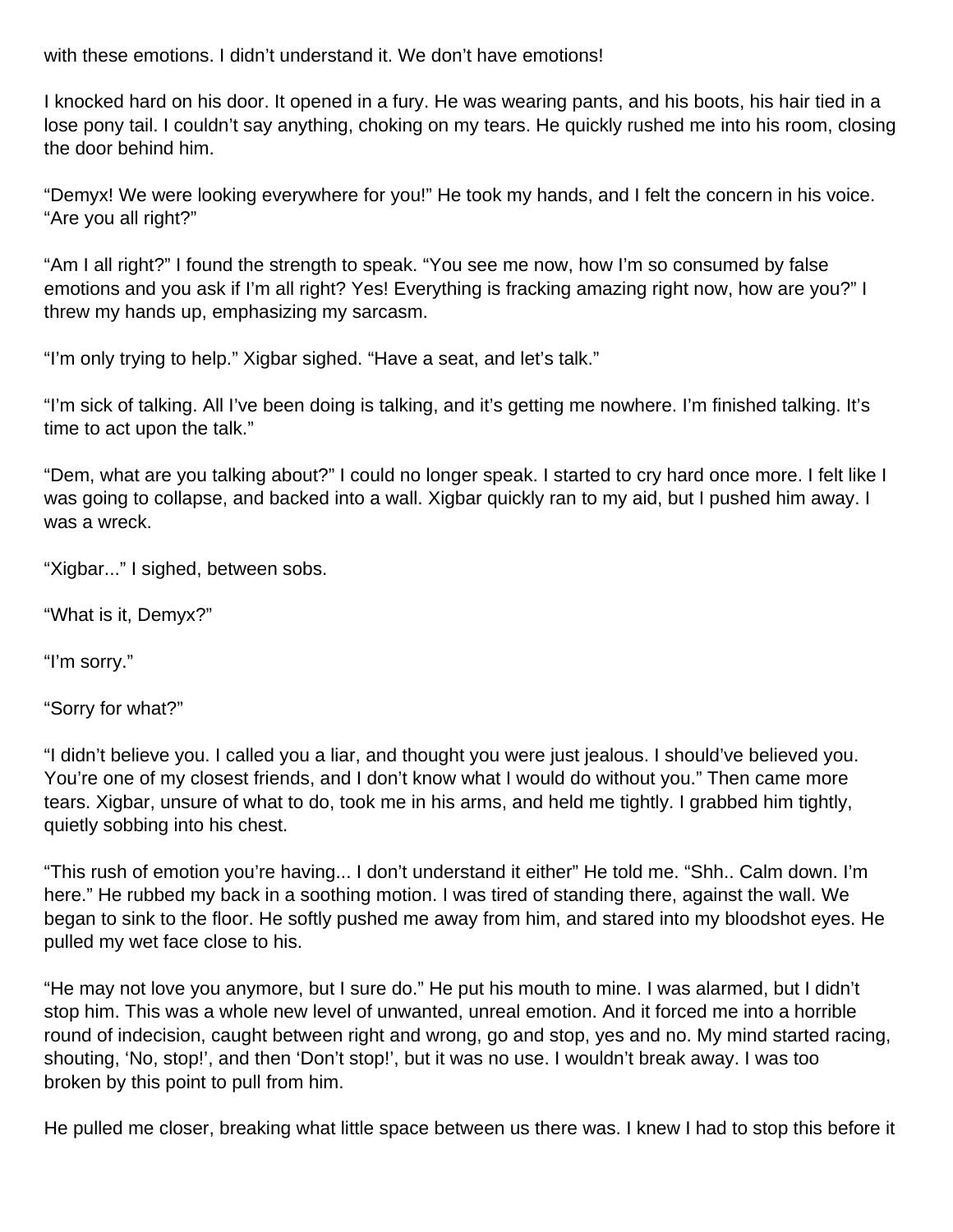got too far. Placing my hands on his bare chest, I started to push. He was holding me tightly, but realized my wishes, and let go. Our lips separated slowly. While I was able to speak, I did.

"Please… Stop." I gasped. As cheesy as it sounds, he left me literally breathless. "Xigbar… I can't…" He sighed and nodded his head, smiling down at me.

"If you keep crying, you'll exhaust yourself." He helped me to my feet, then hugged me tightly. "No matter what happens, I'll still be here for you." I tried to thank him, but I couldn't speak. He was so kind to me, so caring, and I felt balanced with him. At that moment, Axel had stopped flooding my mind. My thoughts were blank.

Xigbar took my hand, and led me to the door. It was still the middle of the day.

"I'm not gonna leave you alone until I know you're okay." He said, opening the door. I was breathing normally again, and my sobs had ceased. My eyes were still red, but were dry. "I don't know what happened, so I hope you will tell me later." We began to walk down the hall. During our walk, I told him about how I confronted Axel, and I blamed Roxas. My reasoning included the fact that Axel had completely changed in the time that Roxas arrived. He listened carefully, and intently to everything I had said.

"I feel like I should talk to Xemnas about it," I sighed. "He seems like he knows more about Roxas than he's letting us believe."

"That might be true," He replied. "Xemnas knows a lot more than we do. It's best not to jump to any conclusions. And we can't be entirely sure that Roxas has anything to do with it. " I nodded. He put his arm around me. "Let's go talk to Xemnas."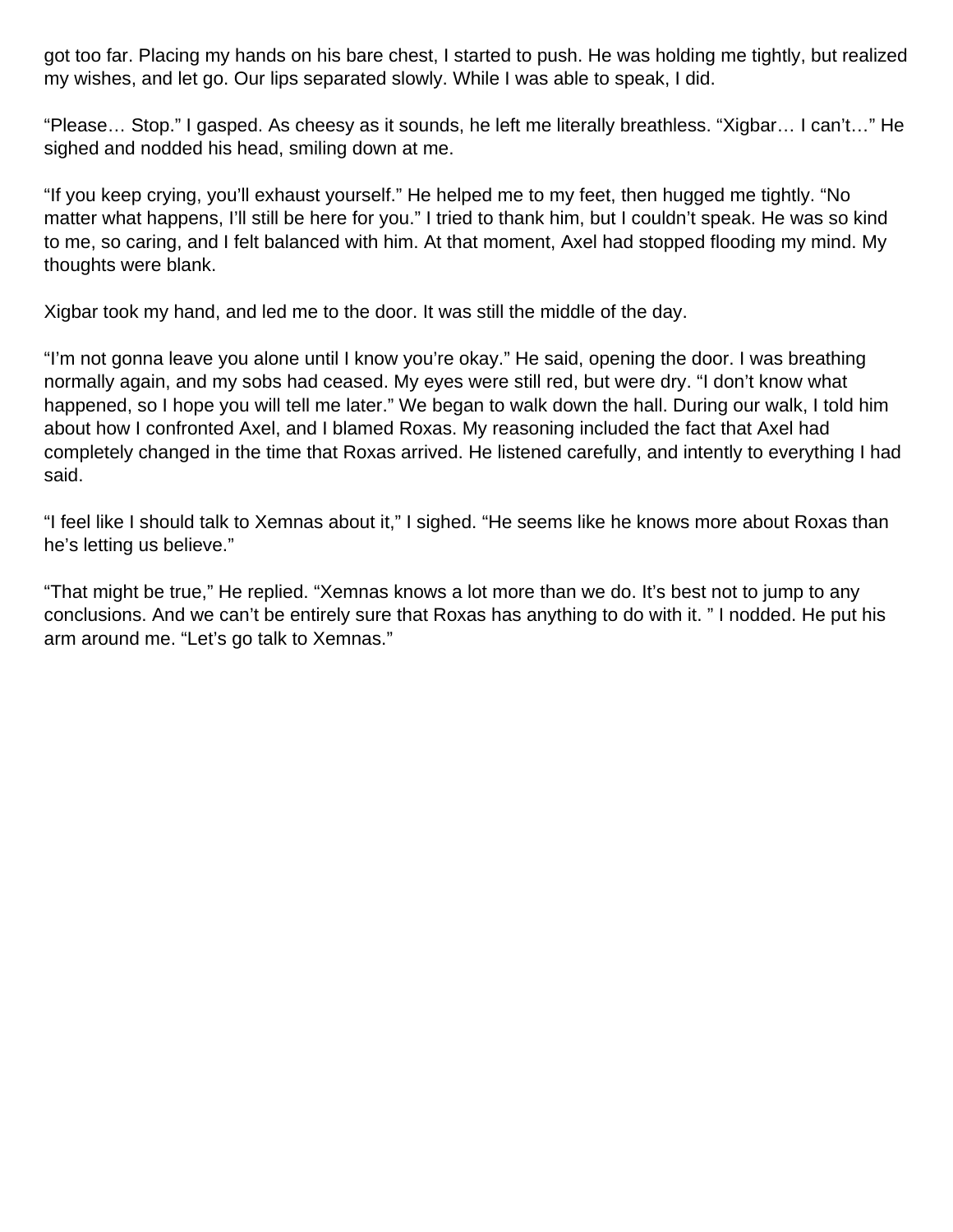## **8 - Roxas and Namine**

AUTHOR'S NOTE: All of you who have reached 'The World that Never Was' in Kingdom Hearts 2 will notice I changed the layout of the castle. In the game, there's really nowhere that they actually live in the castle. You just fight them there. I make it so they live there, obviously.

My Xanga is a journal regarding my FF account. You can find it at xanga(dot)com(slash)velika

I placed a poll on my Xanga, but I'll post it here.

SHOULD I GIVE MY CHAPTERS TITLES?

YES OR NO?

Onward!

PART 8 'Roxas and Naminé'

We immediately headed for Xemnas' room. We weren't sure where he was, but his bedroom was always a good place to start. I'm not sure if I mentioned this before, but Xemnas had a whole level to himself. A whole floor! He made us share hallways and wings with the other guys, but he had a floor to himself. There was a balcony that towered over our common room, and the only way to get to the roof was ascending a staircase that was somewhere on his floor.

So, I've probably confused you about the layout of our castle. If you go beyond the abandoned city, you'll find a passage through the rock that will lead you to the front entrance. There's no real door, just a large arc that leads you into the foyer, the central point of the castle. On the left wall, there is a large door which leads below to our labs. The laboratories stretch to the entire perimeter of the castle, and go well below ground. To the right are large double doors that led just above to our common room. Straight ahead was a large opening that led deeper into the castle. The infirmary was there, but right after the entrance. The rest of the castle was past that. I had only been there once, and I don't remember it so well.

In the common room, there were chairs, tables, couches, and a large television that no one used. On the center wall, there was a large staircase leading up, and splitting. Going up and left or right would lead to our North and South wings, where our bedrooms are, and continuing upward would leave you to Xemnas' floor. There was so much more to this castle, but I hadn't had time to explore it.

We raced up the stairs, me following Xigbar. We reached Xemnas' floor. It was like a mini-apartment. He had his own kitchen, his own common room, his own bedroom. It was actually pretty nice. I guess that's what you get when you're the leader of a bunch of nothings. We searched everywhere, but there was no sign of him. He wasn't here.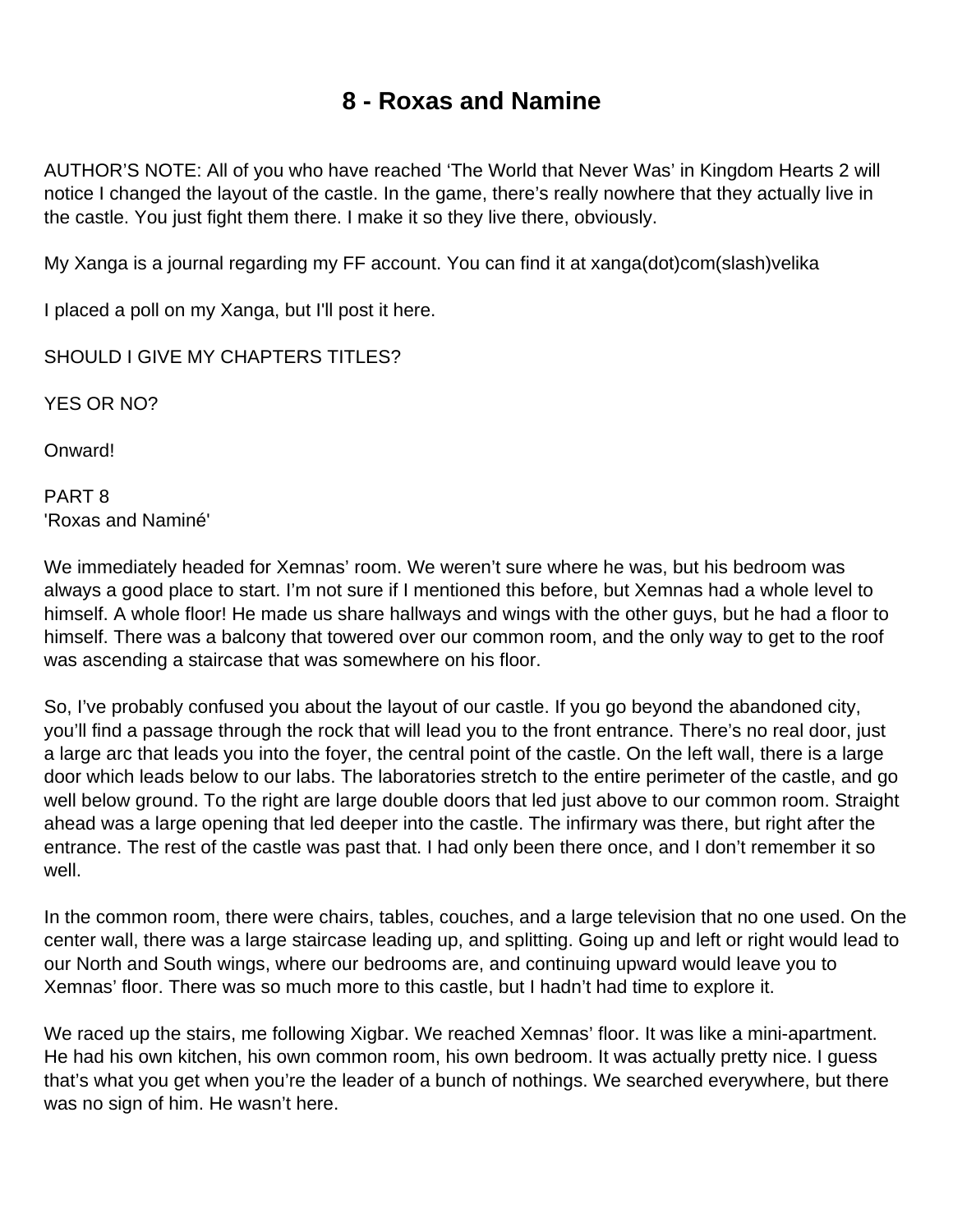"If he's not here, he could be anywhere," I whined.

"He might be in the labs." Xigbar noted.

"All the way down there?!"

"I'll race ya!" And with that, he sped down the stairs. I wasn't in the mood to race, but I did anyway. I swiftly followed him down every stair. I began to pass him, but then he miraculously sped up, and left me in the dust.

We reached the lab door, panting hard, doubled over, trying to catch our breaths. Xigbar slapped me on the back.

"Didn't know… I could run… so fast… Did ya?" He chuckled between breaths.

"You…cheated…" I staggered.

"You're just… jealous…"

"Hey guys, what are you doing?" It was Marluxia. He jogged lightly down the steps, and toward us. "Why are you out of breath?"

"We were racing," Xigbar beamed, straightening up. "What's up?"

"Nothing really. I was just bored. Everyone else seems busy. I thought I'd go down to the labs and bug Vexen."

"You know Vexen hates you, right?" I reminded him. Vexen wasn't too fond of us neophytes, especially Marluxia. I'm not really sure why.

"He doesn't hate me! He just has a hard time expressing his true feelings!" Marluxia giggled.

"No, dude, he hates you." Xigbar laughed. "Xemnas gives you more respect, apparently. Vexen hates you because you're rank is lower." Marluxia shrugged.

"I still love to bother him. It gives me a rush when we fight. I can't get enough. I love that old man."

"Well, when you end up as a popsicle, don't say we didn't warn you." I notified him. "The Chilly Academic doesn't take kindly to people he hates. And he hates a lot of people." Marluxia just shrugged it off.

"Care to join me?" He elbowed Xigbar in the chest.

"Actually, we're looking for Xemmy. Have you seen him?"

"I think he's in the infirmary with Naminé."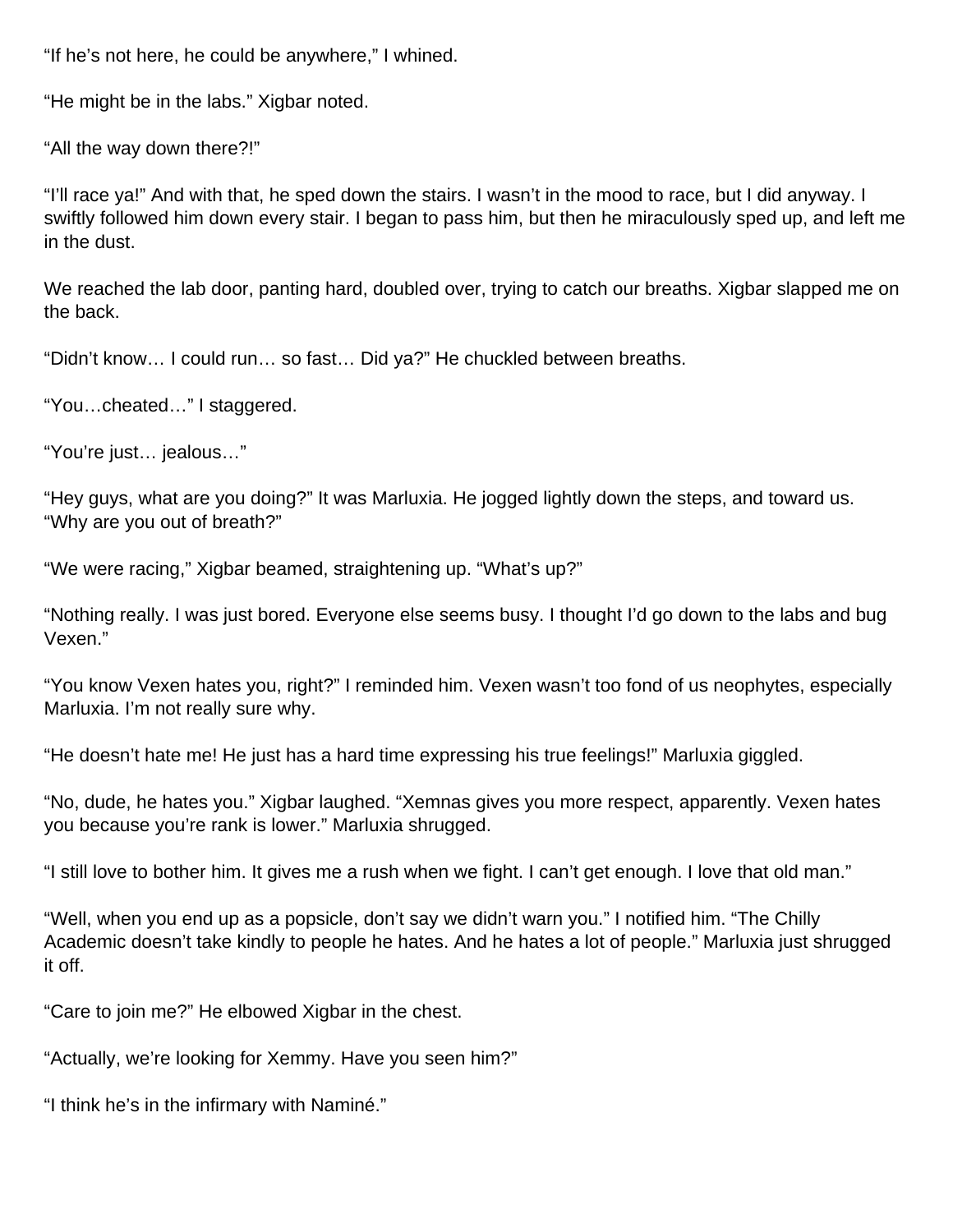"Ah, okay. Thanks." Xigbar smiled, waving. We started to walk away as Marluxia ventered into the Lab.

"Oh, Marly." I shouted, catching his attention. "Have fun." He gave a 'thumbs up' and descended. We hurried to the infirmary to indeed see Xemnas and Naminé battling it out, verbally, of course. And I think Naminé was winning. We slowly opened the door.

"Your power is great! Why will you not accept what you are, and assist us!" Xemnas roared.

"I'm not a normal Nobody!" Naminé fought back. "I was created differently."

"Yes, I realize that. But your powers are much different that the powers we have. You must help us!"

"I refuse! What you're doing is wrong! I won't help you!" She stomped her foot.

"I'll make you!" he growled, pointing a finger.

"You wouldn't dare!"she snapped back, crossing her arms.

"I am lord of this castle, and King of the Nobodies. You shall obey me. You must, or so help me…" He clenched his fist, raising it in a threatening pose. I almost jumped out into the way.

"You wouldn't hit me! I'm just a child! And you're too much of a gentleman!" I could have sworn that he was about to explode in a rage and attack her, but he didn't. It was kind of funny to see Xemnas losing an argument with a nine-year-old.

"Naminé…" His tone changed dramatically. "Please. You could be very useful to us. Just...Think about it." He then looked up to see us standing there. Shocked, and mildly embarrassed, he asked Naminé to leave. She did so without a sound.

"So… How long have you been standing there, boys?" Xemnas asked, feeling humiliated.

"Don't worry about it, boss" Xigbar grinned. "We'll keep quiet on one condition."

"Oh, lord…" Xemnas groaned. "What do you want?"

"Tell us what you know about Roxas." I chimed in. "Not just what you told us before. I know there's more that you won't let out." Xemnas stared at me for a long time. I could tell he was trying to gather thoughts, wondering what to say.

"Demyx… I'm sorry, I can't-"

"Please sir!" I stepped close to him. "This is important." Sighing deeply, he agreed. He gestured for us to sit down. We sat on the bed, and he pulled up a chair.

"As you both already know, both Roxas and Naminé are special Nobodies," Xemnas began. "They both suffer the fact that their True Selves' hearts have not been devoured by Heartless, and faded into darkness. This causes a strange reaction within them, and others around them. It's hard to explain, but I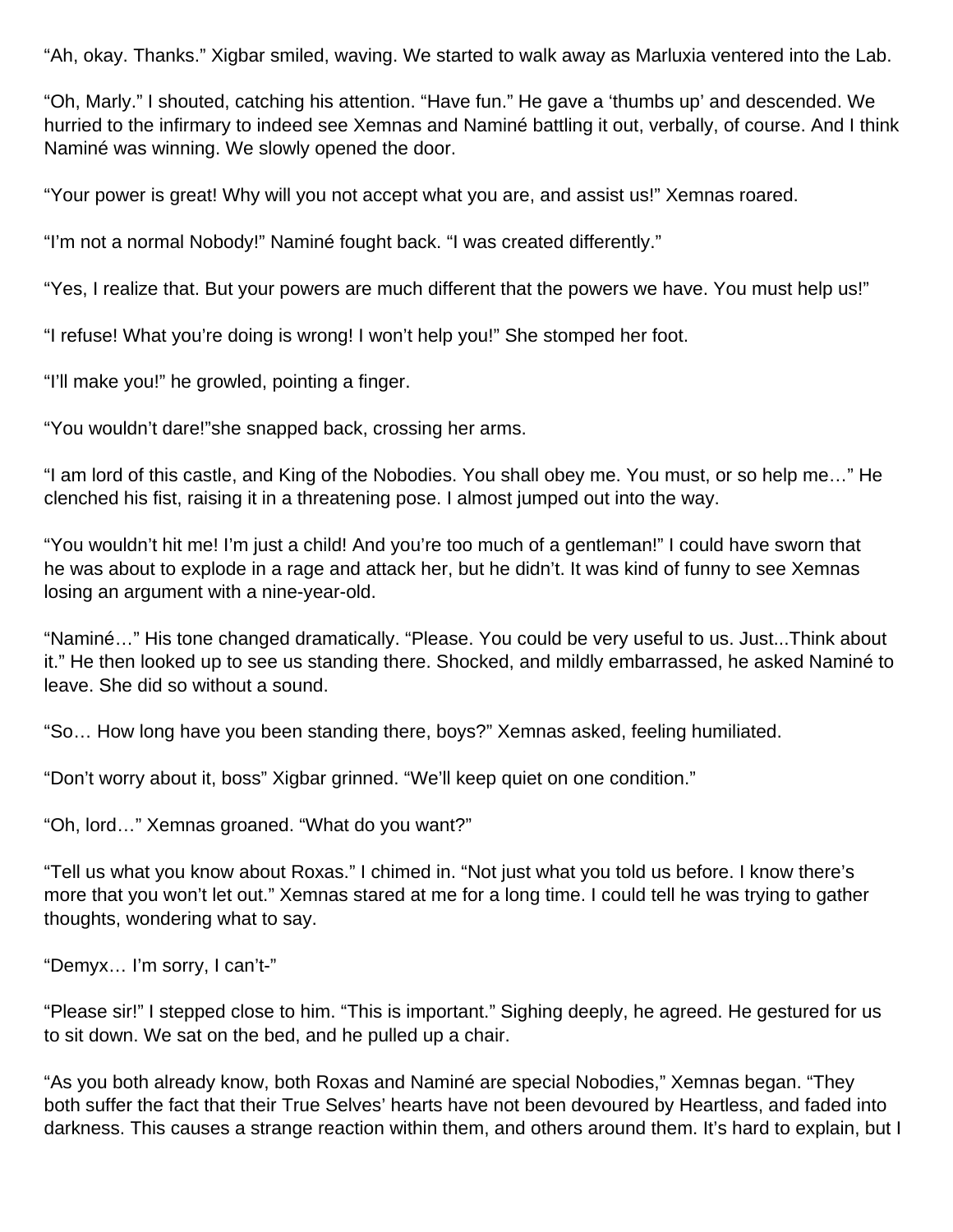will try my best.

"Let me use Naminé as an example. She has no heart, but her heart exists in this dimension. Although we all pretend to have hearts, and fake our feelings, with her, she really has those emotions. And it affects the Nobodies around her. They're drawn to the strong pull of her heart. It affects some more than others, but when it affects you, it consumes you. I feel it happening to myself. I feel drawn to her, but I know better than to chase the feeling. I know the feeling is false, like the others.

"Now, about Axel. You claim there is something between Axel and Roxas? It's pretty much the same. I'm not sure why it's affecting Axel specifically, but he's drawn to Roxas because of his heart. It might be too late to pull him away for he may be consumed by his want for his own heart that he feels that Roxas is his heart."

"So, you're saying that Roxas is causing Axel to focus all of his attention on him because of his heart?"

"Correct."

"And that Axel feels his heart, and believes Roxas to be his heart?" Xigbar added.

"Also, correct."

"That doesn't make sense."

"I told you it was confusing."

"So it's all Roxas' fault." I sighed. "Roxas is controlling Axel! He's forcing him to be like this!"

"No, no, Demyx, you misunderstand! Let me try to explain it a different way. Roxas is the Nobody of the Key Bearer. In order to wield the Keyblade, one must have an immensely strong heart, full of light, far from darkness. Because the Key Bearer's heart is so powerful, it's affecting Roxas. Like I said, it's almost as if Roxas still has his heart, although he most defiantly does not. Now, because the heart still exists, the Nobody feels complete, unlike the rest of us. We yearn to be complete, so, if we let ourselves, we can be drawn to Roxas, letting go of every other care, feeling complete with him. Do you understand?"

"I do…" I sighed. So it wasn't either of their faults. But who could I blame? Axel for letting himself be taken over? Roxas for having such a strong heart? Myself for allowing Axel to befriend Roxas? No. There was nothing I could do, and Axel would probably be totally sucked in to Roxas. Maybe it was for the best. Maybe I needed some time to myself anyway. A break, I suppose. I thanked Xemnas for his information, and his help. He then explained that Namine's pull wasn't so hard because her heart was lost in darkness for a long time. We chatted for a few moments after that, just talking. Xigbar left us to run some errands, tasks he wouldn't say what they were. Xemnas and I talked much about the darkness, and hearts and he started to tell me how he planned to give us our hearts back.

It was nice just to sit and talk with our superior. He was very intelligent, and extremely well-brought-up. I was starting to see a change in him, though. Since the day I met him, to today, he has steadily been changing. I can't really point out what it is that has changed, but I can just tell that something is amiss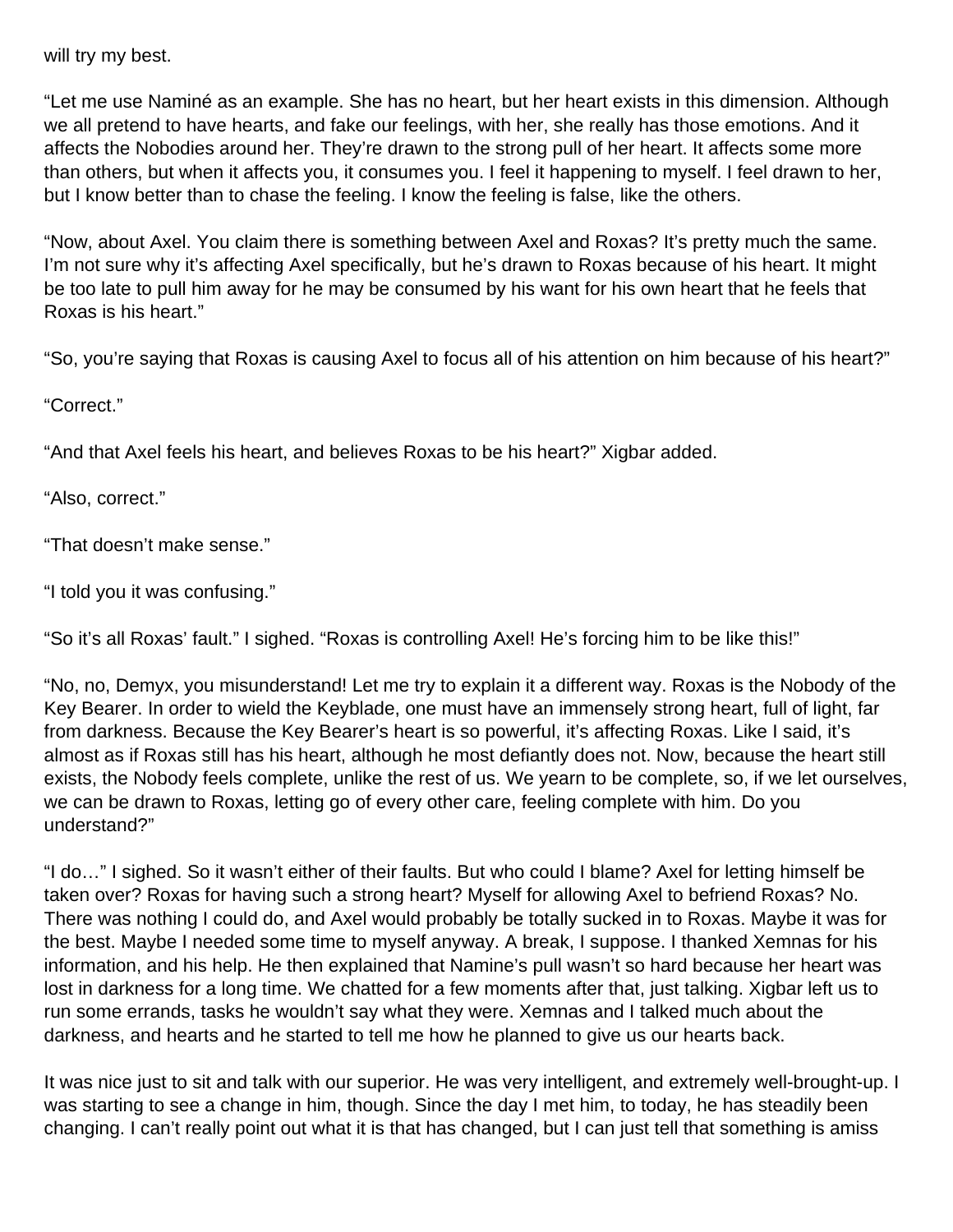with him.

---

As we talked, things happened in the castle that we were unaware of. I didn't find out until much later what occurred.

Xigbar left the infirmary as soon as he could. He sped to the stairs, up through the corridor, and through the North Wing. He pounded on Xaldin's door.

"Dude, come on! We gotta do it now while Dem and Xemmy are occupied!" He called. Xaldin came rushing out of his room, and they raced to the South Wing where they proceeded to kick down Axel's door.

"Hey, this is private property!" Axel steamed, jumping off of his bed. Roxas was at the window.

"Shove it, princess." Xigbar scowled. "Not here for you." He pointed to Roxas. "Roxas, buddy!" They walked toward him. He whispered to Xaldin, "Remember the plan!" Roxas was not very thrilled to see them.

"What do you guys want?" The boy snarled.

"Let's go for a walk, shall we?" Xaldin grinned, grabbing Roxas' arm. Xigbar took the other arm, and they rushed out of the room. Axel was stunned, and daren't follow them.

"Where are you taking me?" Roxas yelled, but neither answered his cry. They rushed down the stairs, and out the door. It was pouring rain in the abandoned city. As soon as the men entered the square, they were drenched, hardly caring. They threw Roxas down into a muddy puddle.

"What's going on!"

"Okay, Roxas let's chat." Xigbar smiled sadistically. He leaned forward. "Do you know what you are?"

"Y-yes of course I do!"

"Yes, you're a Nobody, but do you know who's Nobody?"

"…It doesn't matter."

"Oh, it most definitely does." Xaldin said quietly. "You have been chosen by fate. You are indeed the 'Key of Destiny', boy. Of course, you may pose to be a problem to Xemnas and his masterful plans. Do you know his plans, child?" Roxas shook his head. "You played a large role in his plan. Roxas, Xemnas was going to use you. He was going to force you to destroy all Heartless, but because you only wield Keyblades by default, you wouldn't actually unlock their hearts. We need your True Self, the Key Bearer."

"But if I was born from my True self, then doesn't that mean-"

"Your creation was rather unorthodox." Xaldin noted, standing straight-backed. The rain was pounding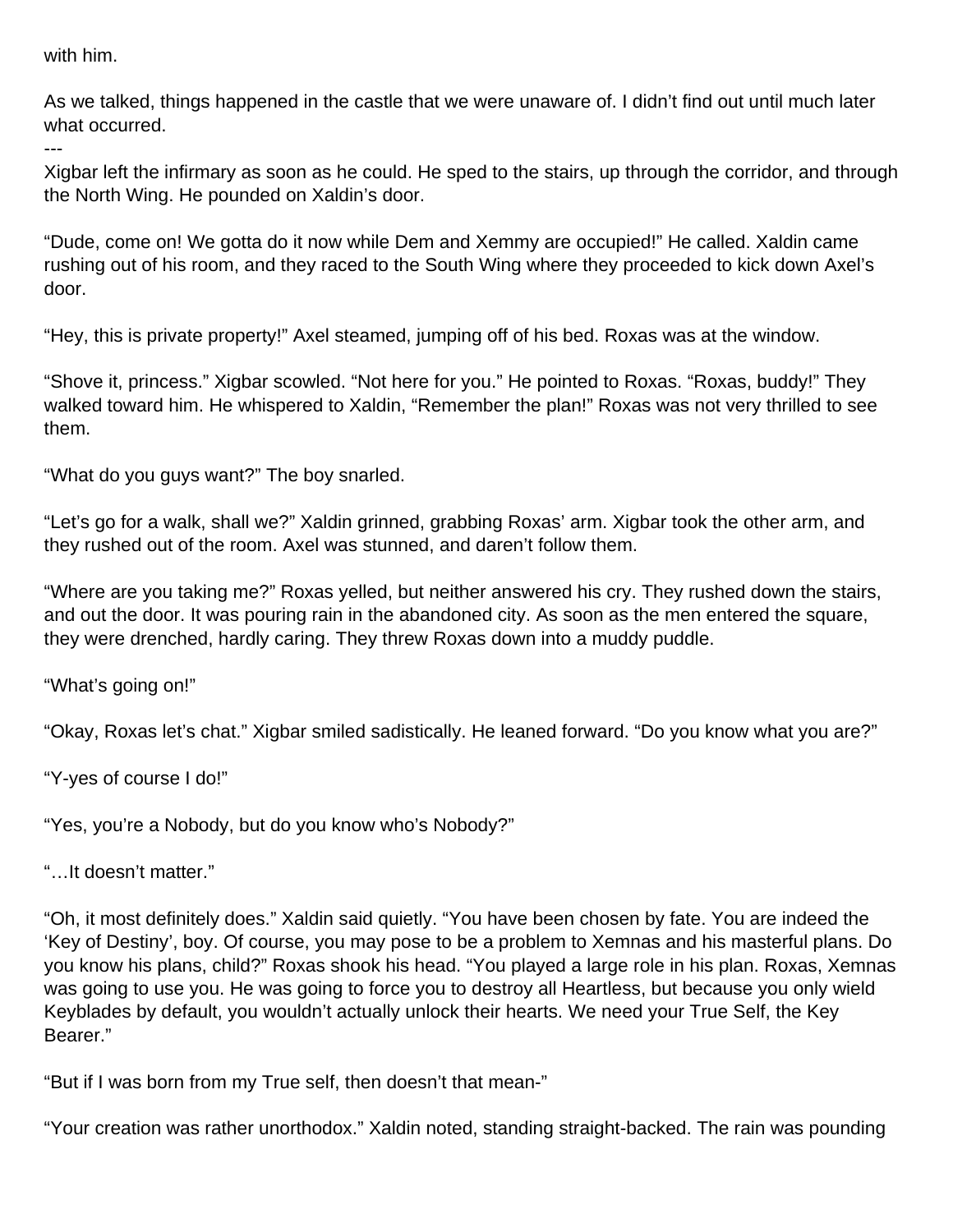hard on the trio. "Because of that, the Key Bearer, your True Self, still lives." Roxas was silent, jaw dropped.

"So, what's going to happen to me?"

"Currently, Xemnas has no use for you. A shame, though, what he has in store for your True Self."

### "..What?"

"Xemnas doesn't need you, Roxas." Xigbar finally spilled. "You're just another pawn in his game. He's going to manipulate the Key Bearer somehow and make him destroy the Heartless, releasing all the captive hearts. And when he's finished, he's going to have him killed."

### "But why?"

"Xemnas is slowly going crazy. Power is flooding his mind, and he probably won't be satisfied with just gaining his heart. He might seek a greater power, and if he does, he can't let the Key Bearer get in his way." Roxas was silent once more.

"So what's going to happen to me? You never did answer me…"

"We're unsure." Xaldin admitted. "We do know one thing. Maybe you could prove yourself useful. Not to us, but to yourself."

#### "What?"

"Leave the Organization. Go find the Key Bearer. Warn him of these plans, and don't let him be captured!" Xigbar cried. "You must stop the madness. Yeah, we want our hearts back, but we don't want Xemnas to become some insane, evil overlord or something." Roxas stood up. He felt heavier with the wet leather and dirty boots.

"but where can I go?"

"Use a portal, and leave. Go to another world. Seek information. Someone must know where he is!" Roxas' eyes narrowed in determination.

"Why are you doing this?" and for once, Xigbar was at a loss for words.

"… Just trying to help!" Roxas nodded.

"Thank you, guys." He turned to leave. "You know, I always thought you hated me. I thought that Axel was the only one who liked me. And honestly, he likes me a little too much. I won't leave right away, but you're right. I have to do this." Xigbar smiled at Xaldin, marveling at their accomplishment. The three then left the city, heading back to the castle.

---

Axel stormed into the infirmary, startling both me and Xemnas. Axel was the last person I wanted to see right now. Seeing his face flooded back memories of the night before. I quickly turned away, unable to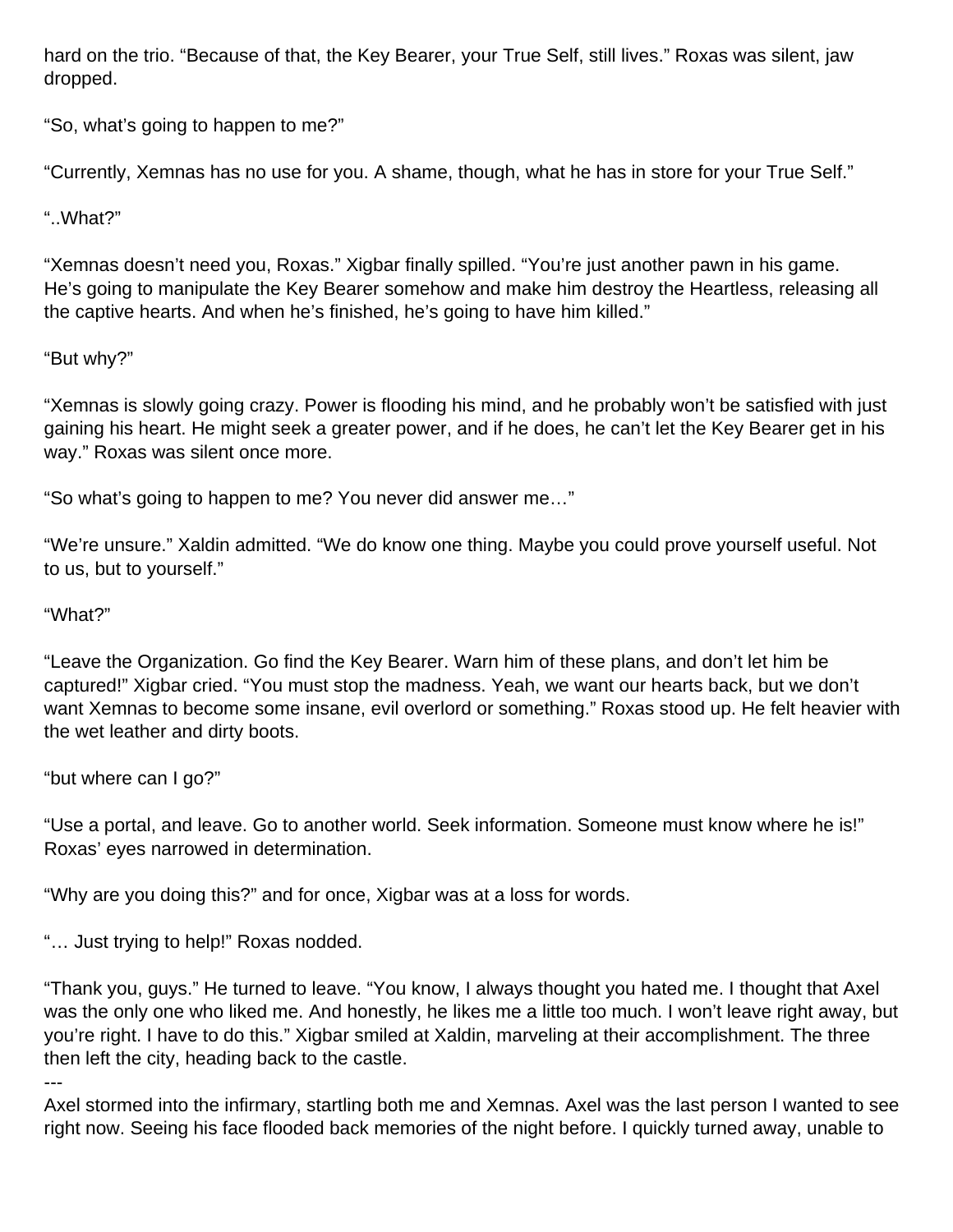gaze upon his uncaring green eyes.

"Where's Xigbar and Xaldin!" he roared.

"Xigbar left a while ago. What's the matter?" Xemnas questioned.

"They took Roxas somewhere, and I can't find them!"

"Did you check their rooms?"

"Yes"

"The lab?"

"Yes."

"The commons?"

"I checked everywhere, and no one seems to know where they went!" He then stormed out of the room. Not even a hello, or anything. Just wondering where Roxas was. Of course! How could I be so delusional as to think that Axel might spare a minute on me.

Now that we were shaken up, our conversation ceased, and I left. A good question was, 'where's Xigbar and Xaldin?' because now I, too, was wondering. I climbed the stairs, and collapsed on the couch in the common room. These emotions were killing me. I closed my eyes, and found comfort in a light nap. I woke up to a hug, and a peck on the cheek from Xigbar.

"Nng, what are you doing?" I stirred, stretching my arms outward. "And why are you wet?"

"Good morning, sunshine," Xigbar laughed, sitting up. "How are you feeling?"

"Okay, I guess. Where'd you run off to before? Axel decided to pay a visit, screaming about you and Xaldin kidnaping Roxas." Xigbar smiled big, and laughed so hard, I thought he was going to die of asphyxiation. After his fit subsided, and he had calmed down, he told me what happened. I wasn't sure whether to be happy or not over this. Roxas was leaving, and maybe things would go back to the way they were. I was happy at first, but wouldn't Axel be upset? I also wondered why Xigbar had done this in the first place. I sat close to him so I could get a straight answer.

"Xigbar, you know as well as I do that until these events occurred, you were trying to take me away from Axel." I pointed out. He nodded. "And now, you finally have me, and you're willing to give me away?"

"Demyx, I'm not doing it for me, I'm doing it for you. I care a lot about you and I want to see you happy." He leaned over and placed a kiss on my forehead. "And if you're happy, I'll be happy."

"Xigbar…"

"Nope! I've already decided!" He smiled. "And don't try to change my mind." But he was lying. I could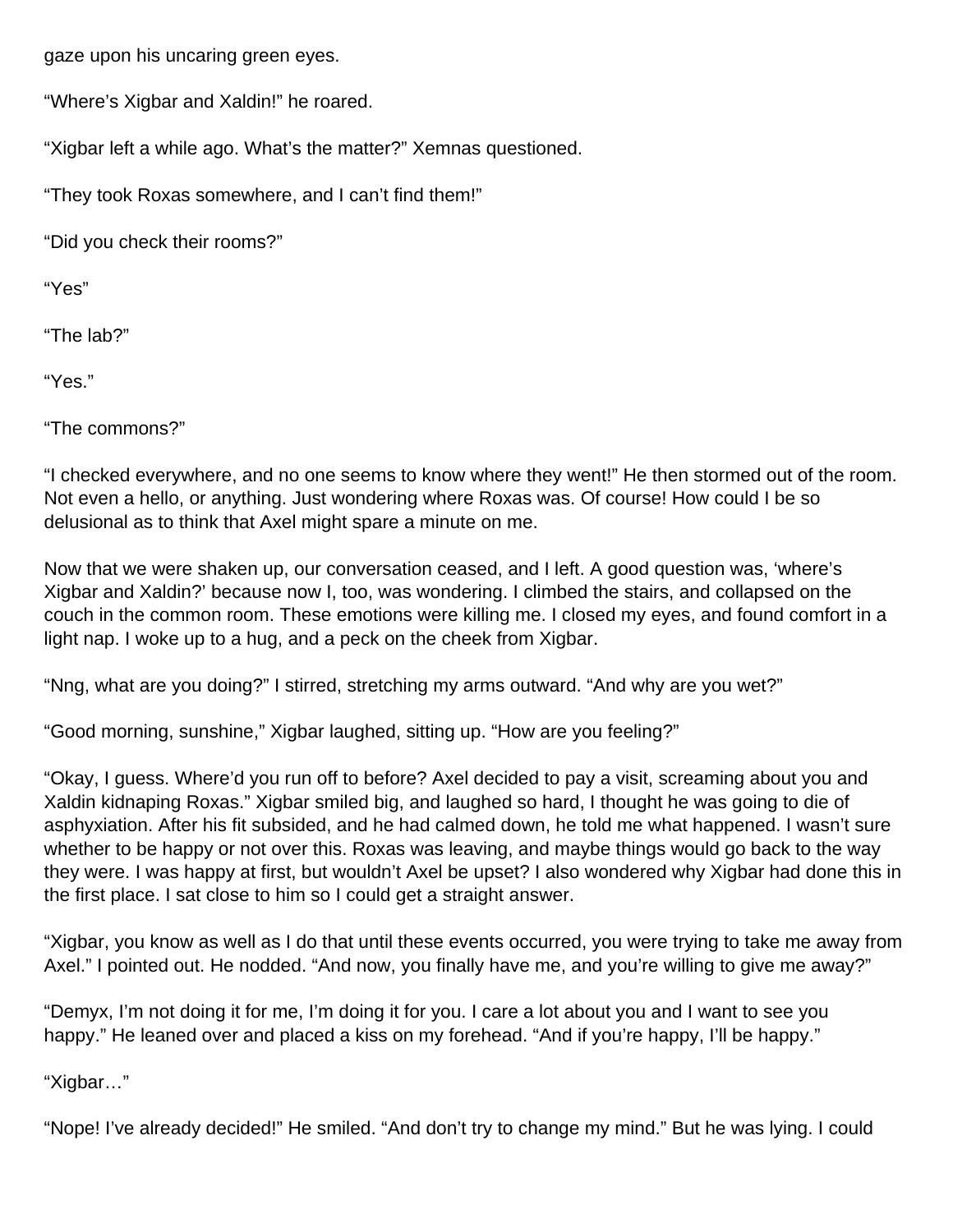see the sadness in his eyes behind his false smile.

"Xigbar, I'm not completely convinced." I figured it was best to be straight with him then to let it slide. "I know you. And I know that you don't mean that." His smile faded, and he turned away from me, gazing at the tiled floor. "So why don't you tell me what's really going on in your head, hmm? Why are you so obsessed with me? From the first day I can remember as a Nobody, it's been Axel by my side. Yes, you and I are great friends, but..."

"I get it. Well, I suppose it's best to start from the beginning." Xigbar nodded, sighing to himself. "You know that I love you with every fiber of my being. And I think you should know that I've been in love with you for about three years now."

"Three years? But I've only been a Nobody for one. Are you just exaggerating?"

"No, I'm not. Just listen, Demyx please. I have to start from the beginning. The beginning of our Organization."

And Xigbar proceeded to tell me his story.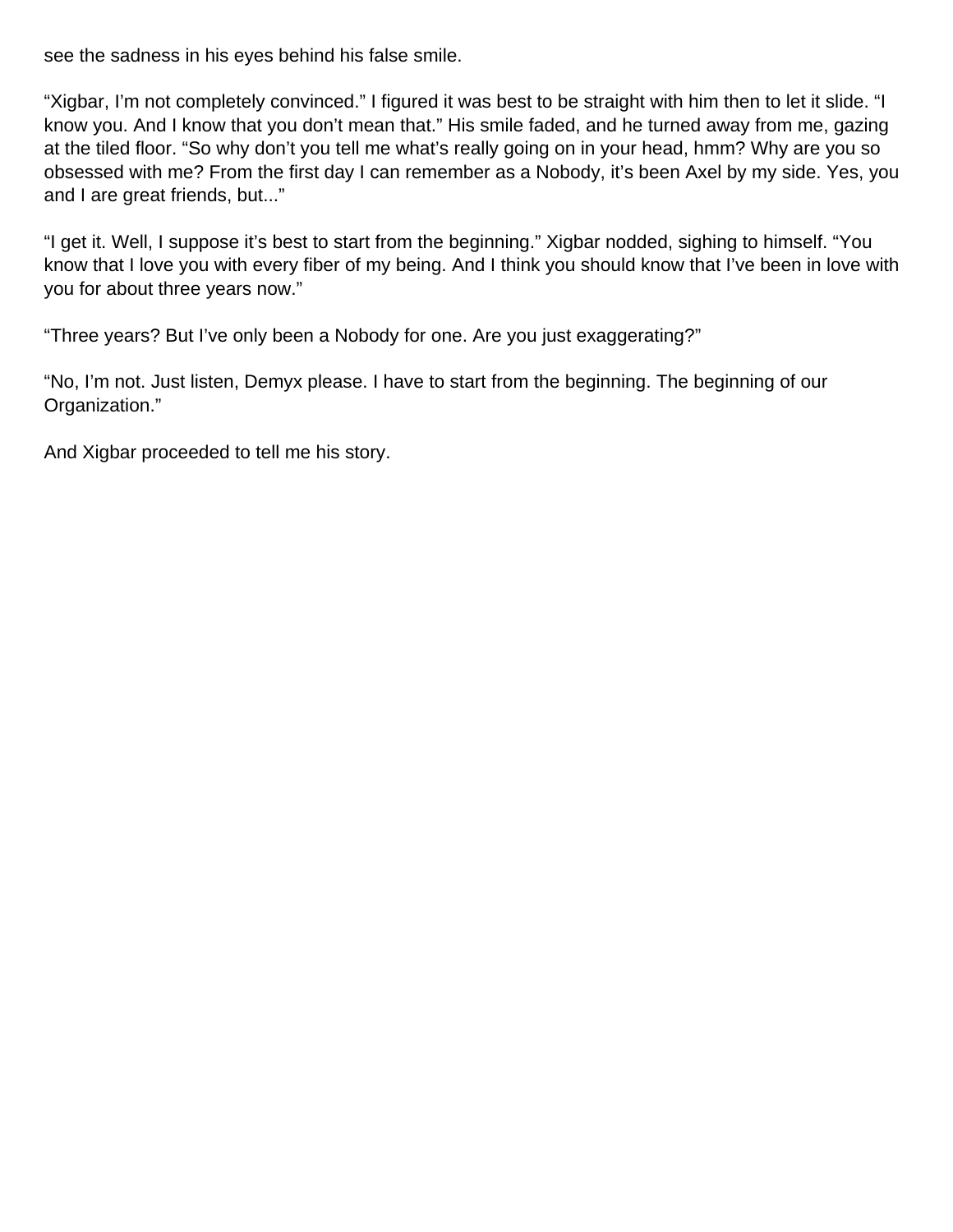# **9 - Xigbar's Tale I**

DISCLAIMER: I do not own Kingdom hearts.

AUTHOR'S NOTE: Wow chapter 9 already? I even amaze myself sometimes. I'm going to prophesize and say that I predict this story to be about 15 chapters long, give or take.

Woot!

Onward!

PART 9 'Xigbar's Tale I'

"I guess it's best to start from the beginning." Xigbar faintly smiled, still gazing at the ground. He paused for a long time, probably collecting his thoughts. I was eager to know. I've only known him roughly one year and here he said he's known me for more. How did he know who I was before I was a Nobody?

"All right. The beginning. " He took a deep breath, and told his tale.

"Years ago, who even remembers how long, the first six of us were young, avid, aspiring scientists under the rule of probably the smartest man of his time, Ansem the Wise. Our recent studies had influenced us to study the heart, and how it tied us together. We wanted to know what made a heart turn to darkness or light. Doing so proved to be a problem. Xehanort, the man Xemnas is a Nobody of, wanted to experiment on darkness, and it's origin. Ansem thankfully refused. Realizing what problems we could create, Ansem ordered us to cease all experiments on the heart. We were very discouraged, but we obeyed. Xehanort had other plans.

"Unfortunately, he convinced us to keep working on the heart, even if it was against our master's wishes. He said that as long as he had no knowledge of it, he wouldn't care. For months we worked behind Ansem's back, extracting darkness from hearts, extracting hearts from unsuspecting villagers. It was terrible, and I still regret it.

"Then the real problems began. We took the dormant darkness and gave it life, and gave it form. The mass of shadows twitched in it's cage until it took a most definite shape. It had glowing yellow eyes, and twitching antennae. We had created a Heartless. It was a great success, or so we thought. We were brilliant, and we knew it. After a few days, the castle at Radiant Garden grew darker and darker. The Heartless were multiplying, and growing in strength. We all turned to Xehanort for help for it was his great idea in the first place, but he didn't know what to do. We tried our best to keep the Heartless in the labs because if Ansem saw them, we would be toast.

"A few days later, Xehanort came up with another genius plan. He wanted to plunge into darkness, and seize the power of the Heartless. He wanted us to embrace the Heartless and become their leaders,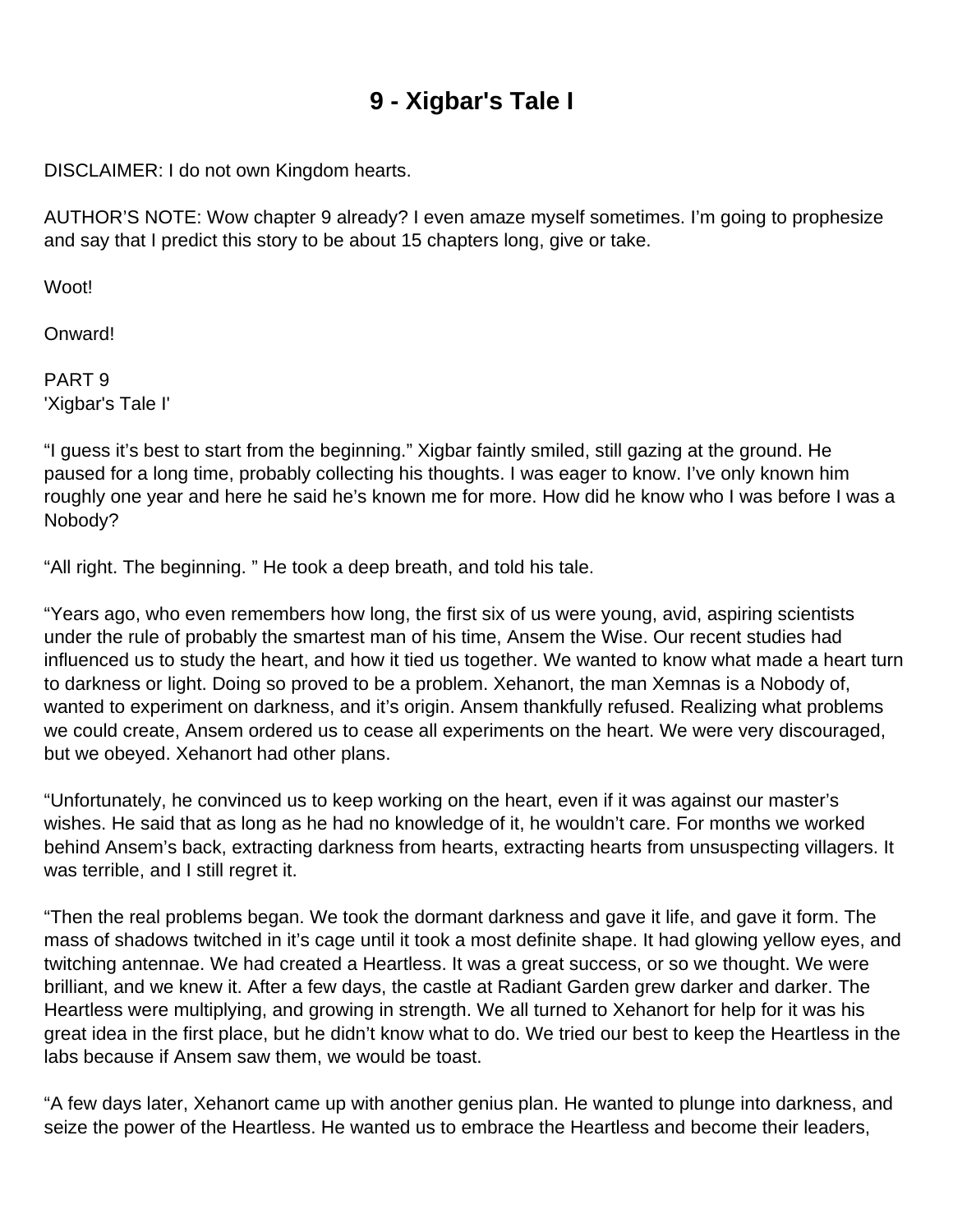rather than their creators. 'What's the worst that can happen?' We laughed. How so naive we were. How very inexperienced. Why did we let our greed for power over take us?

"One scientist rebelled. He knew this was a bad idea. He was probably the only

voice of reason, and we never listened to him. Poor, young Ienzo. You know him now as Zexion."

"Zexion?" I interrupted. I was utterly astonished. I could have sworn it was Vexen who might have rebelled.

"Yes, Zexion. The rest of us were too power hungry. Especially Even, err Vexen. He was probably just as bad as Xehanort." He continued. "Anyway, Ienzo learned of our plans, then rushed to inform Ansem. I only wish our friend made it in time. He spilled it all to Ansem just before Xehanort entered the room, and had Dilan and I escort them to the lab."

"Dilan?"

"Xaldin."

"Oh."

"Sorry, I keep forgetting that you don't know their real names."

"What was yours?"

"Braig."

"That leaves Lexaeus."

"Eleaus."

"Ah, I see." I paused. "What was mine?"

"… Just let me continue." I nodded and he began once more. "So we were in the lab, surrounded by Heartless, Ienzo and Ansem in a cage. By this point, I believe Xehanort had gone completely mad. I saw the burning craze in his eye.

'Who wants to go first?!' he sounded excited, greatly anticipating the result. He then pointed to Ienzo.

'You shall be first, traitor.' He scowled. Elaeus and Dilan grabbed each of his arms and pulled him from the cage. They threw him to the ground, and we all moved back.

'You're insane, Xehanort!' He screamed his last before the Heartless attacked. It was the most horrific and gruesome thing I had seen in ages. My dear friend, and collegue being torn apart by demonic shadows. They clawed at his coat, ripped his skin, he screamed and yelled yet none of us ran to his aid. We simply watched as our friend was tormented. His eyes grew wide, and from his chest burst a shining light.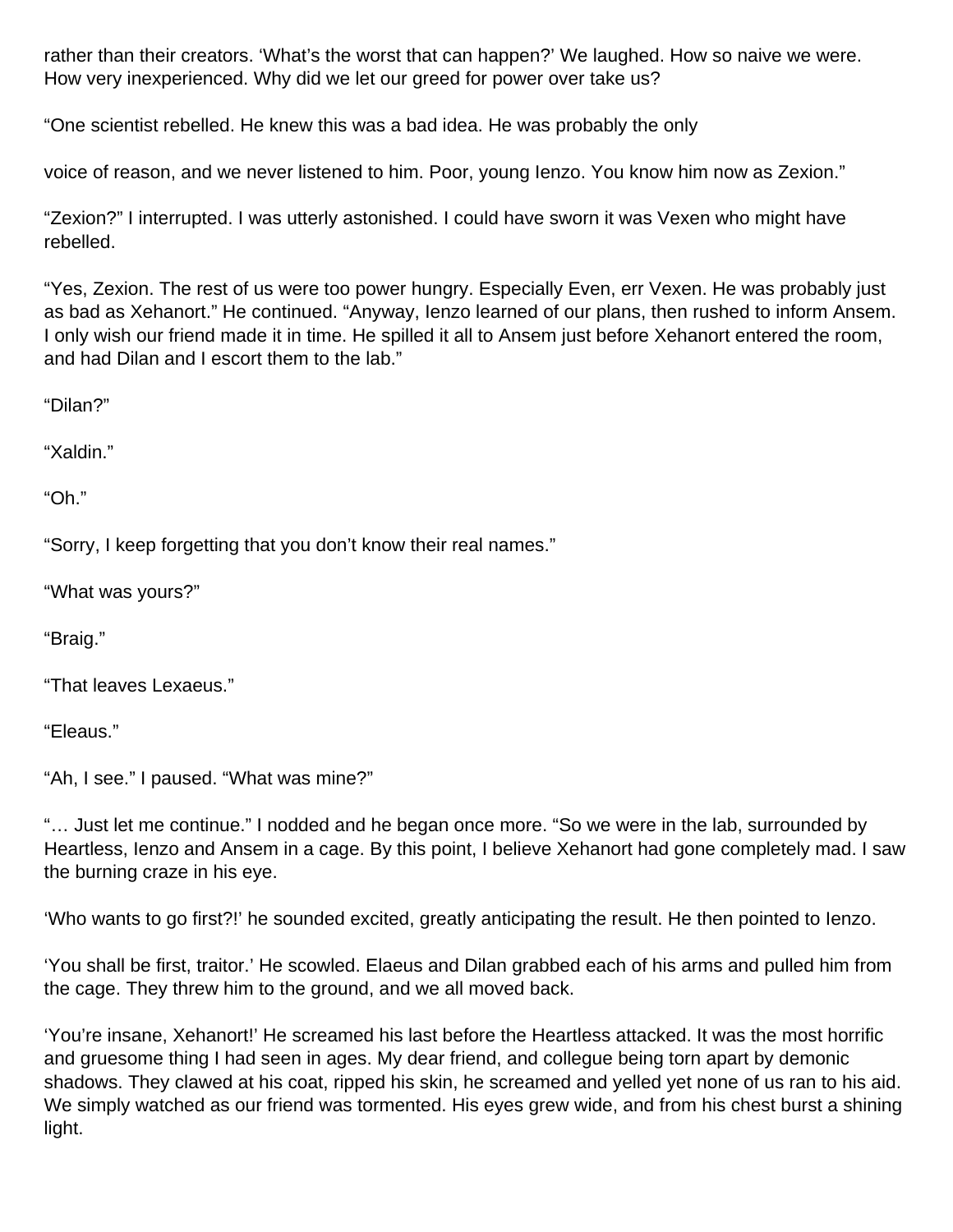'It's happening!' Xehanort hissed. We watched closer as Ienzo fell backward, into the shadows, and all that was left was his heart, floating freely among the darkness. Immediately, the Heartless jumped at it, grabbing at it, trying to consume, and destroy it, but they were unsuccessful as the heart floated away into oblivion. Ienzo was gone.

"We stood for a long while, watching the evil creatures multiply even more. They were growing restless, and eager for hearts. And before we knew it, they rebelled against us. We were their next victims. Trying to run, they barricaded the door, forcing us to be cornered. Ansem was still in his cage, screaming for us to let him out so he could destroy them. We were too afraid to move. Then the assault came, and the darkness came over us. The last thing I remember from that was seeing Xehanort in a frenzy, laughing like a mad man. Then was darkness. Overbearing, thick, painful darkness.

"I awakened to see rubble all around me. I quickly sat up and realized I was in the castle still. Had I survived? I looked around to see the bodies of my colleagues. At least, I thought it was them. Taking a closer look, there was something different about them. They had changed, physically, and they no longer looked the same. Dilan used to have dark red hair that met at his shoulders. Now, his hair was extremely long, and a dark shade of black. Even went from a brunet to a blonde, and looked older to me. Ienzo was smaller, and his hair was an odd periwinkle shade. Elaeus had fiery orange hair that stood up on end. I wondered how I looked.

"Looking around, I saw that the lab was completely destroyed. The cage Ansem was in was crushed, but Ansem's body was nowhere to be found. I had hoped he got out safely. My comrades began to awaken and we all looked at each other like we met for the first time. None of us recognized the other, and the only similarities we kept were found in our faces. Our eyes. Our eyes were the same colors, only brighter, and seemed only glowing. We stood to embrace, and thank the heavens for our safety, when we noticed Xehanort was missing.

"We found him, still unconscious on the opposing side of what used to be the lab. And he wasn't alone. There were two men there, one with long, white hair, much like Xehanort, and another with locks of silver. The silver-haired one was the first to wake up.

'We have lived,' he said, starting to smile. He stood, and shouted louder, 'We have lived!'

'Xehanort?' I asked.

'Yes, it is me. Why do you look so odd?'

'We've all changed, sir. We feel different, like we're missing something. What happened to us?'

'I am not sure. Look at this place, it's a wreck!' He walked around, examining all the broken furniture, the broken glass, the destroyed walls. It was then we all realized we had let the Heartless escape. It was a horrible feeling, knowing we let those monstrosities into the worlds.

"A few days passed, the majority of us forcing Xehanort to research us, find out what happened, why we changed, and stuff like that. We were all feeling a rush of emotions and then they would be gone. It was a strange sensation, and we couldn't figure out why. We felt dazed, empty, and incomplete.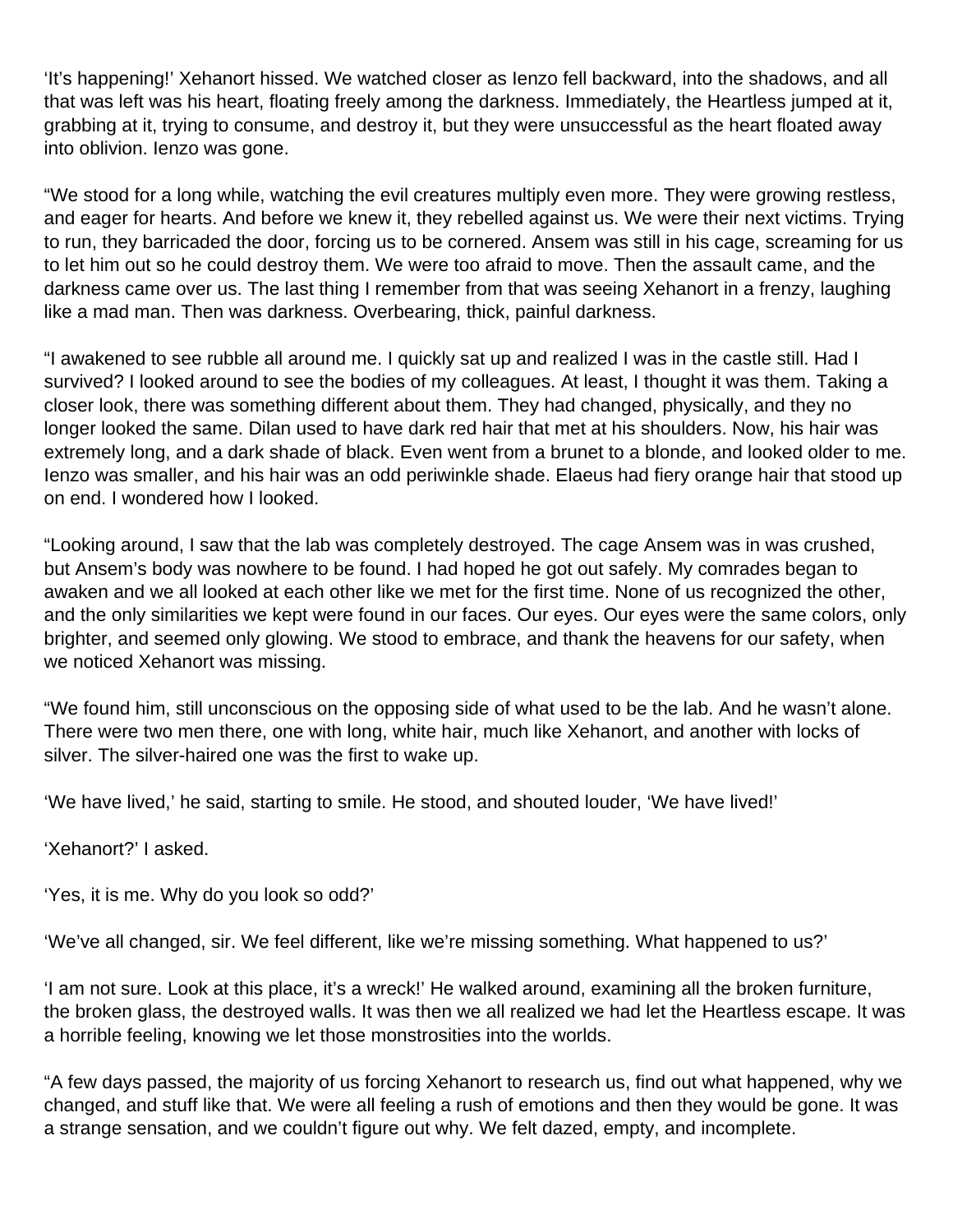'Gentlemen,' He said, coming to some kind of conclusion. 'I have been doing soft experiments on Even, thanks for volunteering.' Even nodded. 'I took DNA, and skin samples to try to pinpoint what went wrong, but when I connected the samples to the computer, I was getting errors and such. Usually the computer can tell dead tissue from live tissue, and tear apart the DNA. But… The errors made me think. If our computer cannot identify us, then maybe we're not real.' How absurd, I thought.

'Not real? How can we be not real? We survived the attack of the Heartless without becoming Heartless ourselves. We live! And we're here to prove it!' Xehanort shook his head. He pointed to Ienzo.

'We all saw it.' He said, straight faced. 'Ienzo lost his heart, and faded to darkness. The Heartless could not devour his heart. And here he stands. His heart floated to who knows where, but here he stands. Maybe he's not real. Maybe he doesn't exist.' Dumbfounded, we all stared at Ienzo who was indeed standing there, and was alive and well.

'I must run more tests…' Xehanort mumbled. 'Please be patient.' He called Ienzo to him, and they began more experiments. I couldn't help but feel that Xehanort was right. That we weren't real. We were nothings. But I wouldn't believe it. Even if he proved it, I wouldn't. I still had my whole life to live, and I wasn't going to let some freak accident destroy that for me.

"Surprisingly, it had been weeks later, but every day felt the same. Nothingness, and emptiness. That's all I felt anymore. Every day, the same thing. And I felt like I didn't care. I had no emotion to express. I was utterly confused, but still, didn't care. Finally, Xehanort emerged with Ienzo, finally bringing us a conclusion. We gathered around him as he began to finally explain the madness.

'I've come to a very disappointing conclusion.' A Pause. 'We do not exist. We are nothing. We are not supposed to be.'

'Well that's bloody depressing,' Dilan almost laughed.

'We are the bodies of our former selves left by the darkness. We belong to neither darkness or light, and that makes us nothings. When a heart leaves one's body, the body behind either dissolves into darkness, or I guess becomes what we are. Gentlemen, we have no hearts, but as far as I know, we've gained strength. We have new power coursing through us.'

'So that's why we feel incomplete,' I concluded. 'We have no hearts… That's why the emotions have been so out of whack.'

'Indeed,' Xehanort nodded. But I wasn't ready to accept that, and I exploded in new found, stronger than ever, rage.

'This is ABSURD!' I stomped the ground. The rubble shook around me. 'How can you say we do not exist when clearly we are right here! Clearly we are, my friend. Maybe you don't but this is all your fault anyway!' I pointed an accusing finger at Xehanort who was at a loss for words. This anger was filling me, and I was pretty much losing my cool at this point. The rocks around me shook, and I felt like I was floating. 'You can just take your science, your experiments, and your Heartless and leave me out of it! I still have my life to live and-' I felt my hands get heavy. I looked down to see large, spiked guns in each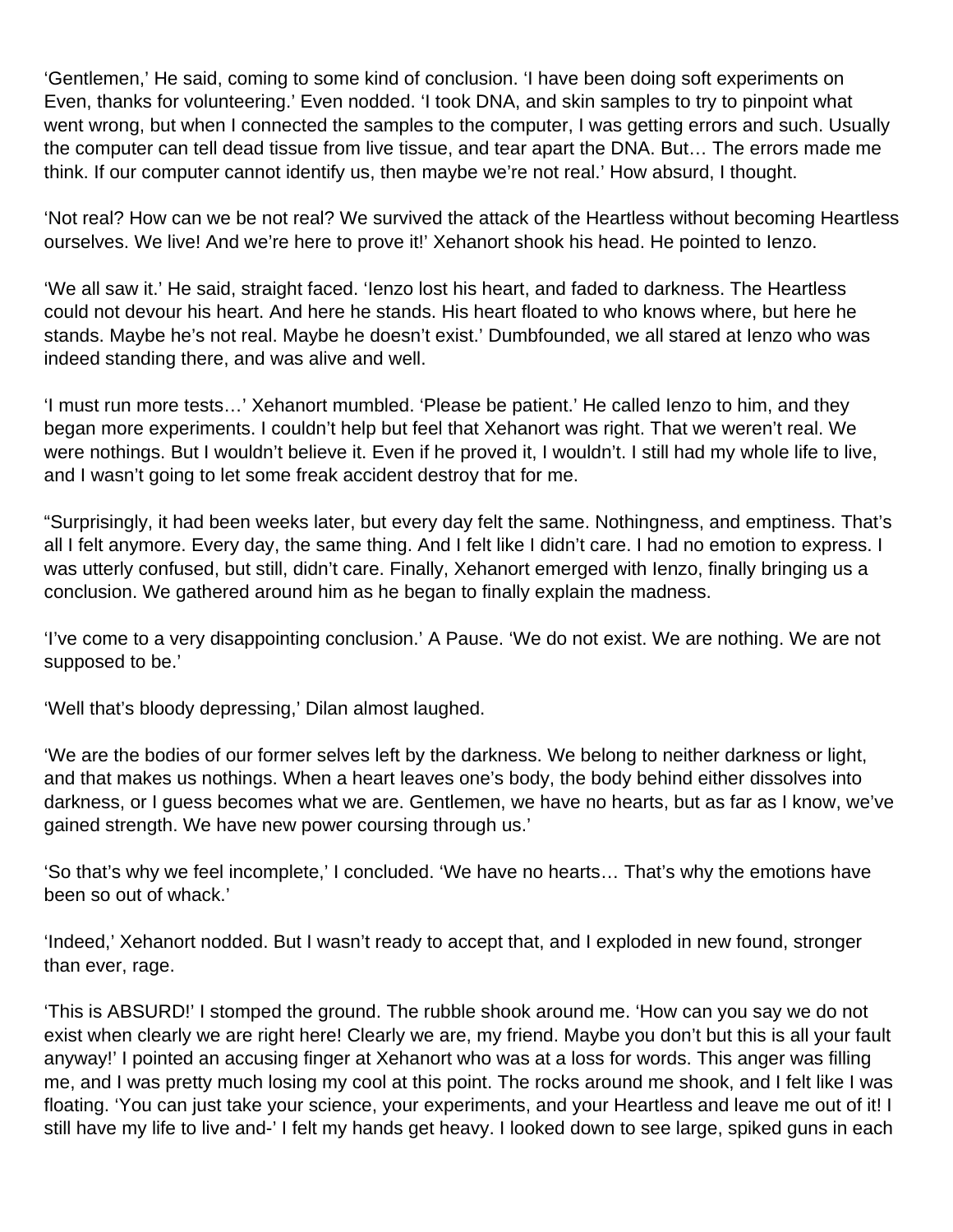hand. 'Where the frack did these come from!?' I was completely lost in the madness by this point. I then realized I WAS floating and so were the boulders that surrounded me. 'This is madness,' I hissed. Concentrating my thoughts hard, my desire to escape came true when a portal of swirling shadows opened beside me. Not thinking twice, I entered, and left.

"For a long time, I was traveling there. I was still in a shredded lab coat, and the guns glued to my hands. Where had these marvelous weapons come from? It didn't make sense to me, but then again, after all that had happened, very little made sense anymore. Finally I opened another portal and left that awkward, dark world. I looked around to see I was in another world. Far from the empty depths of what used to be Radiant Garden. It was no longer the beautiful castle it once was. Because of us, it was reduced to a hollow fortress, a bastion, and a shell of what it once was. A hollow bastion. Empty shell. Is that what we now were?

"The world I was in was a small town. It was night, and the flashing lights blinded my sensitive eyes. The town was quiet, and there was nearly no one around. Feeling out of place, I quickly ran to the nearest shop. I bought new clothes, and had a chance to look in a mirror. I finally saw the damage that had been done.

"I'll tell you, kid, I used to think I was a devilishly handsome young man. I had long, wavy light brown hair, and my eyes were a soft golden. But now... Seeing my reflection shocked me to no end. My hair was straight, black, and was beginning to streak grey. My eyes were glowing bright yellow, much like the Heartless. I feared the image before me, and sometimes I'm still bothered by it when I wake up in the morning.

"It was right then and there I decided I would never go back to the castle. I decided to wander the worlds, and live a real life, away from science, away from darkness, far from Xehanort's reach.

"Three months I was like that, wandering world to world, roaming the empty skies, trying to fill the void in my chest. I never spoke to anyone, and I would only stay in said world for a few days before moving on. I wanted to find a place where I was happy. But no matter where I was, I felt empty, and like I was fading away. I soon wondered if people could see me. I seemed to pass through unnoticed. I felt like a horrible depression hung over my head, yet I never actually felt it. The lack of heart prevented me from truly feeling anything, however, I could still pretend. I remembered what it was like to have those feelings, remembered what it was like to have a heart. Why was this happening to me? I was sure by now, Xehanort and the others had come to terms with their new selves, and were possibly living with it. Why couldn't I?

"The last world I visited was a sea-side town. It was rather large, and the beach was magnificent. I arrived late in the night, so no one was around. I walked along the beach for about an hour. The waves were calming, and the air cleared my thoughts. It was very serene and peaceful. Suddenly, I began to hear a most beautiful melody. I stopped walking, closed my eyes, and listened. I had no idea where it was coming from, but it was so relaxing, so beautiful. It flowed amazingly. When it had come to an end, I was sad. I frantically looked around. Where had it come from?

"Then, it started again. I glanced to where I thought it was coming from. There was a high cliff reaching over the sea. I was sure that's where it was coming from. I started to walk toward the cliff. Soon, the image of a man came clear to me. He seemed to be playing some instrument, creating the music. As I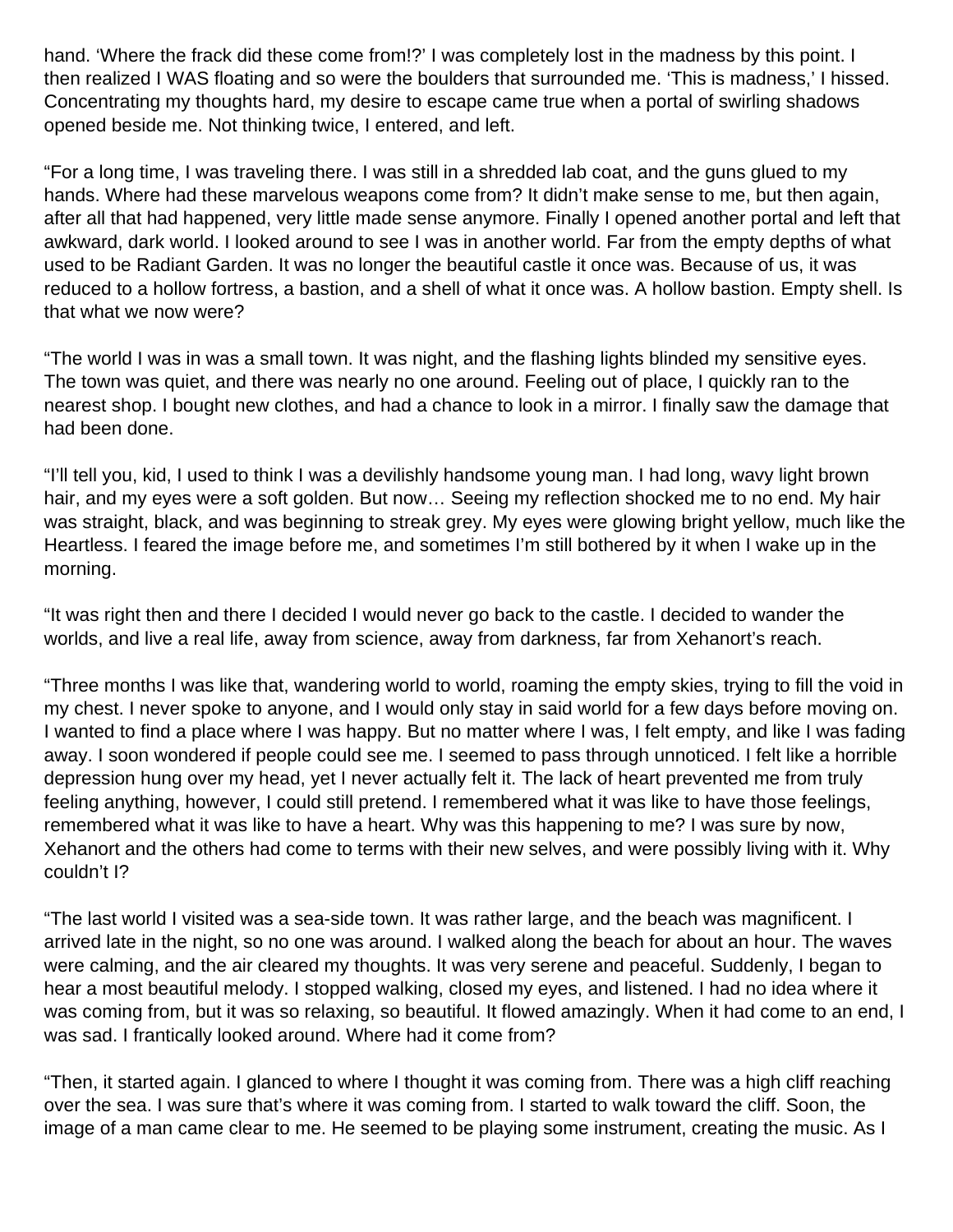came closer to the cliff, I saw that it was a young man. His eyes were closed, and he swayed to the music. I just stood and watched him. It brought me the peace I had been searching for. But I was distracted when I saw movement behind him.

"I couldn't make out what it was, but it was dark, small, and more and more began to form. They were racing up the cliff toward the man. Trying to get a closer look, I then realized what they were. The Heartless! How had they gotten out here already? I was far from my home, but here they were. There was no way I was going to let these monsters destroy my happiness again. I started to run toward the cliff. Before I knew it, the creatures jumped at the man, startling him, and pushing him over the edge. My mind screamed as the man tumbled down the rock and splashed into the salty sea. Forgetting the Heartless, I ran into the waves, crashing against the tide. I wasn't going to have those monsters ruin another's life. They've taken everything from me, but they won't take this moment. Curse those miserable beasts!

"Fighting the tides, I raced after the fallen man. I was up to my ears with salt water, but the man was no where to be found. I frantically scanned the dark water. Nothing. Had he gone under? Cursing the Heartless, I dove deep into the water. I couldn't see; it was too dark. I swished my arms around until I hit what I thought was a rock. I pulled at it, noticing it was far too light. Feeling more, I felt the frame of shoulders and a head. I had found the man! I swiftly pulled him above the waves, swimming back to shore.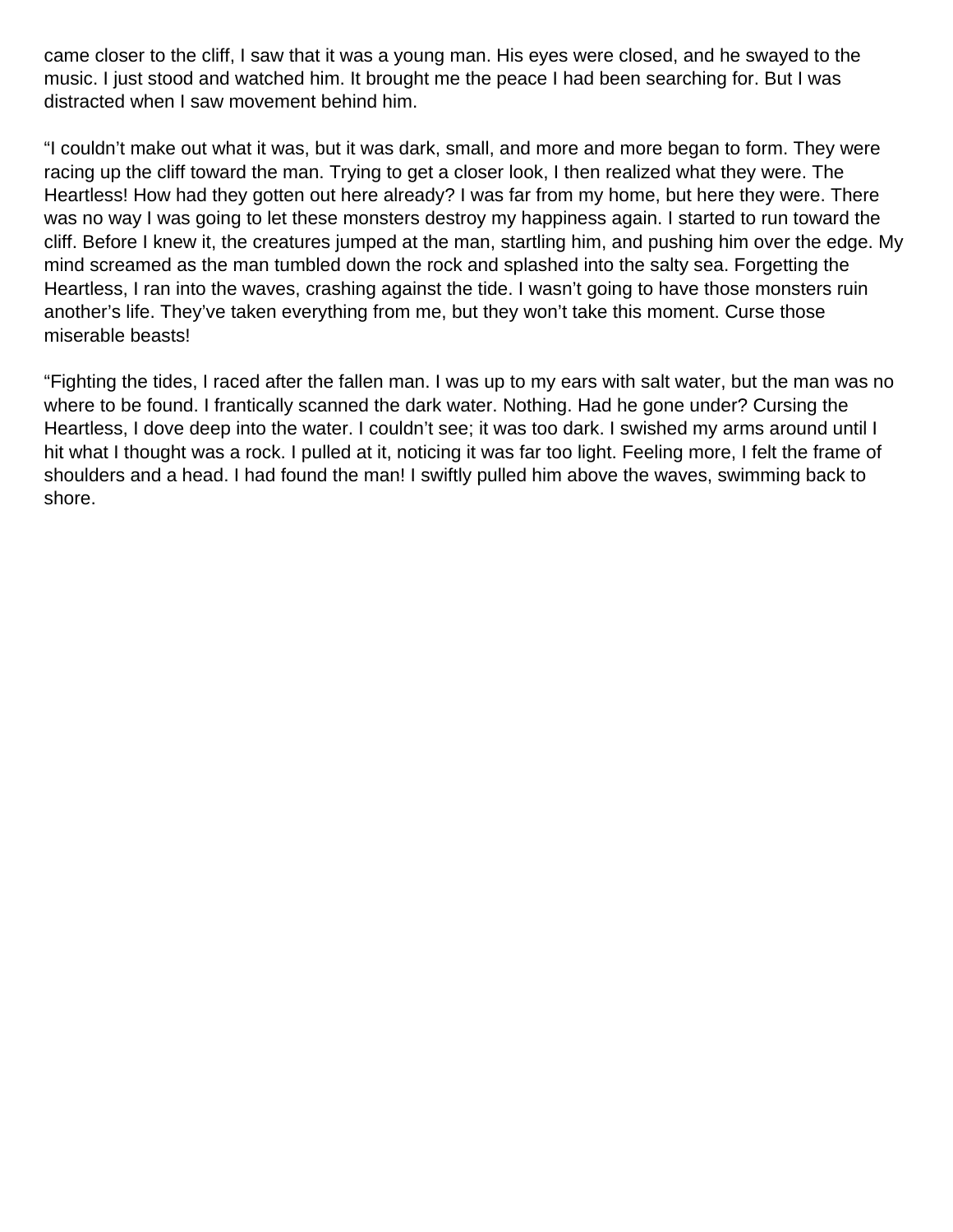# **10 - Xigbar's Tale II**

DISCLAIMER: I don't own Kingdom Hearts, but Myde is sort of mine.

WARNING: This chapter contains some Shounen-Ai (boyXboy love!) If you're against any sort of relationship like this, then please, stop reading the story RIGHT NOW!

You can view my journal about this story at my Xanga. xanga(dot)com(slash)velika

Now, the rest of you... READ! Remember, this is continuing Xigbar's story from Chapter 9!

PART 10 'Xigbar's Tale II'

"I pulled him onto the cold sand. I wish I had some kind of light. From what I could see, he was just a young brunet, thin, and mildly toned. I leaned over and placed my ear to his chest. Thankfully, I heard the gentle throb of his pulse. However, no air passed from his lips. I would have probably performed CPR if I knew how. I didn't want to take a chance, and crush his lungs. Beginning to panic, I did the first thing that came to my mind.

'LIVE, DAMN YOU, LIVE!' I cried, shaking his shoulders. I might've slapped him a few times, I don't really remember. Suddenly, the most miraculous thing happened. His eyelids began to twitch, fluttering about. I highly doubt anything I had just done had helped, but hey, I was excited to no end.

'You're alive!' I shouted with joy. 'This is amazing!' He coughed and sputtered water.

'W-where am I?' He stuttered. 'What's going on?' I didn't say anything. I couldn't. 'Who are you?'

'I-I'm.. I'm nobody.' I finally said, standing up, backing away.

'No, wait,' he said, concerned. 'You saved my life! Please, come back!' It was too late. I ran. I couldn't face him. I saved his life, but why? He wanted to know who I was, and I wanted to know who he was, but... No. It was better if he never knew I was there. If no one knew I was there. I was nothing, and I deserved to be forgotten. I stopped to catch my breath. I figured there was no reason to leave now. I was exhausted, mentally and physically. I decided to sneak behind an Inn, and collapse by an outdoor furnace.

"The next day, I didn't really want to leave. Something inside told me to stay a little longer. I humored this feeling by walking around town. It was a quiet place, and there wasn't much activity. I passed by a small restaurant, smelling grease, and various cakes. Why not, I thought. I went in.

"The smells were stronger inside, but I didn't mind it. It was like a normal diner, loud clanging plates from the kitchen, thousands of conversations around the Booth seats, and half the bar stools filled. I took a seat by the counter. It was then and there I had realized I had no money, and I hadn't actually eaten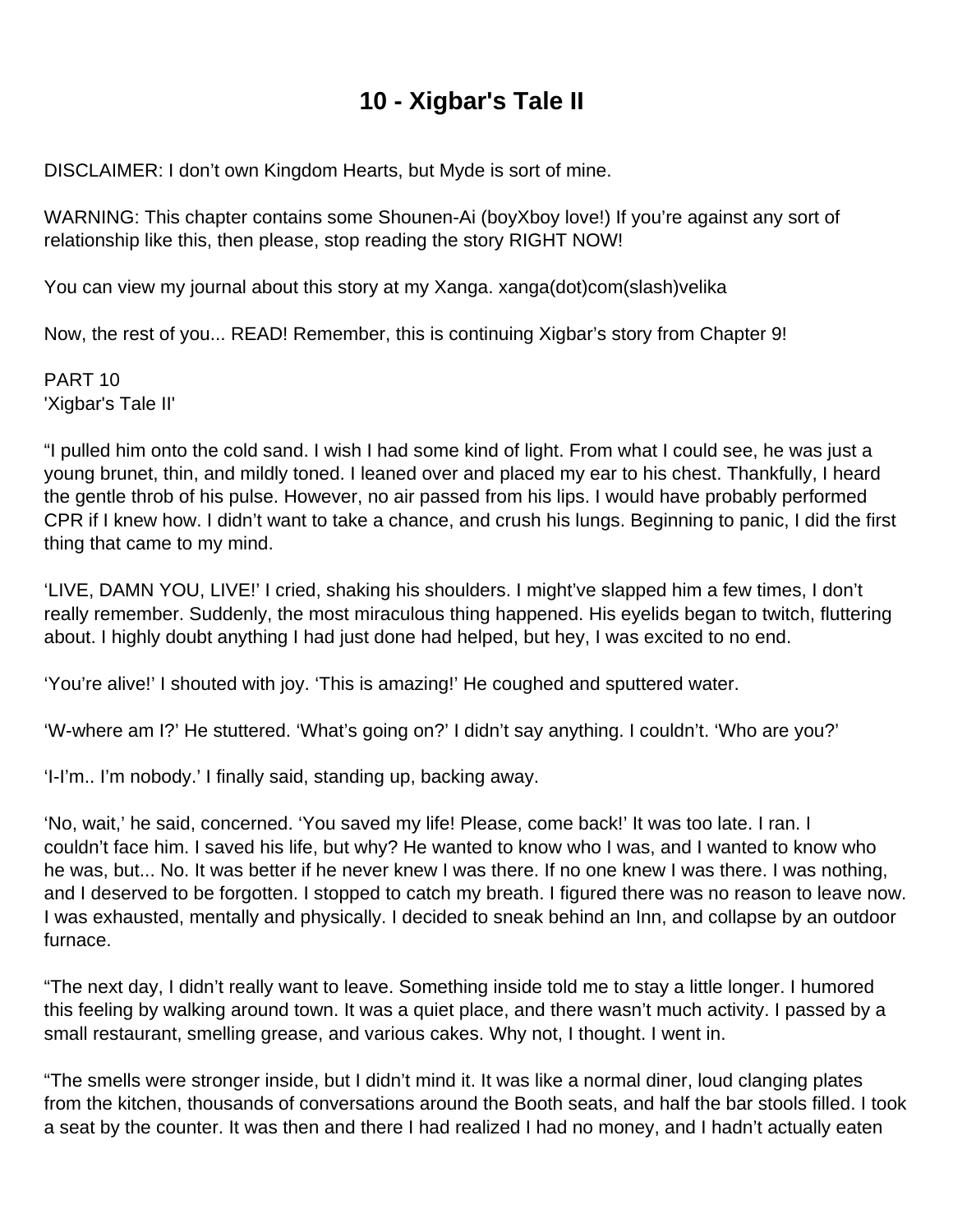since the accident. I had no hunger. There was no purpose to me being where I was. However, the atmosphere made me stay. I enjoyed it very much.

"What made me stay there, I really don't know. Maybe actually being around people. Real people. Hearing the gossip, the complaints, all normal things I had left behind. It was then I felt a tap on my shoulder.

'Hey cutie,' it was a waitress. 'You gonna jus' sit there an' be pretty, or are you gonna buy somethin'?' Her speech was terrible. Mine can be pretty bad when I don't watch myself, but this was far worse. I smiled.

'Actually, I don't have any money.' I simply shrugged. Her smile instantly left her face.

'No money? Well what the hell are ya doin' here?' She yelled right into my face. 'You expectin' to get a free meal? We don't work that way 'round here! Either buy somethin' or move along.'

'I can't buy anything. I'm broke.' I yelled back. Then I stood up so I could shout down at her. 'And I'm not planning on getting a free meal from you. I'm not looking for pity! Is it a crime to just sit and relax!' I wasn't really angry, but it had been a while since I started a fight with anyone.

'I oughta throw you outta here myself!' She cried, stomping her feet.

'Go ahead and try, miss.' And I sat back down.

'Oooh Just you wait! I'm tellin' the cook 'bout you! He'll have you outta here before you even get a chance to 'ppologize!' She stormed into the kitchen. I just had to laugh to myself. Here I was trying to keep a low key, and now I've just about blown it. I could have left, but I would have been running away. And I never run away from a challenge.

"The rude waitress opened the door to the kitchen, fixing her eyes right on me, and pointed an angry finger. The cook was right after her. He was tall, thin, and a lot younger than I thought he was going to be. I just smiled and waved.

'Good morning.' I grinned, as if nothing was wrong. They walked over to me.

'He doesn't seem to be causing any trouble,' The cook smiled at the waitress. She wasn't convinced.

'He refuses to pay, Myde!' She stomped again.

'He hasn't ordered anything,'

'That's 'cause he's a penniless bum!'

'So let me get this straight.' He took off his hat. 'He won't pay you because he has nothing to pay for?' The waitress was finally silent. I got a better look at the cook. He had scruffy, curly brown hair. He was pale, and had sea-green eyes. He then turned to me. His eyes grew wide as he looked me up and down. He walked out from behind the counter and looked at me some more.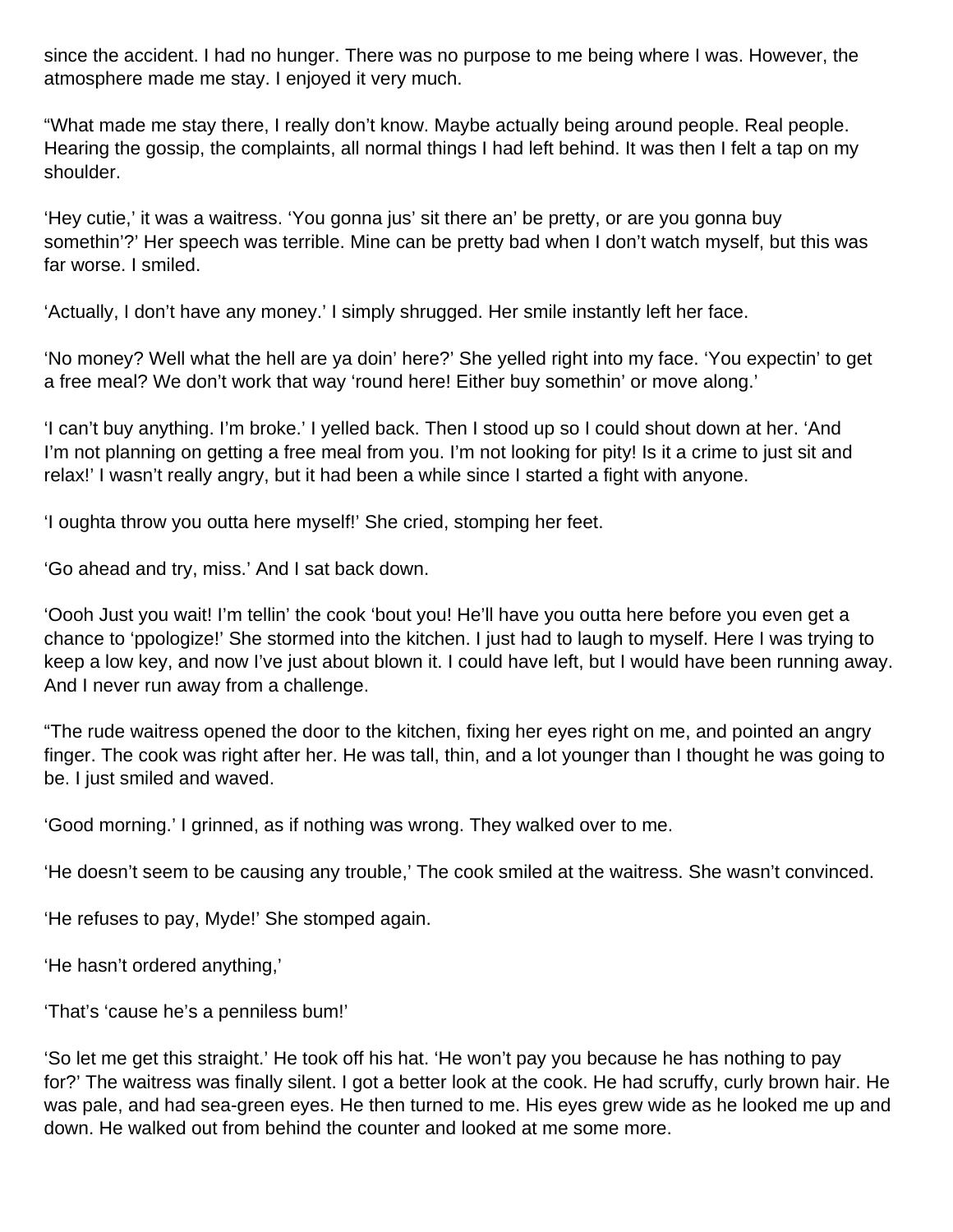'Uh, is there a problem, sir?' I asked.

'You!' He cried, his face exploded in joy.

'…Me?'

'You're the man from last night!'

'What?'

'Last night! At the beach! You saved my life!' Now I knew why he looked familiar. He was the guy I saved. The guy the Heartless attacked. The man who played the beautiful music. And here he was, thanking me. I wanted to thank him, but this wasn't the time or place to do it.

'Please, don't make a scene' I smiled. 'Let's talk in private' But he wasn't

listening to me.

'This man saved my life! Give him anything he orders, on the house!' Cheers came from all around. I began to regret staying in the restaurant. The dull roar of conversation turned to cheers, and crowds, and I became very uncomfortable.

'Please!' I shouted. The people grew quiet. 'Can we please talk… somewhere else?' The man nodded, and began to untie his apron.

'I'm taking off early. Tell the head cook.' He handed his work clothes to the waitress, and I followed him out the door. Not wasting any time, I began my prosecution.

'What were you doing at the beach last night?' I asked him.

'I could ask you the same question, but that would be quite rude of me,' he smiled. 'Who are you?'

'My name is Braig.' I grinned, extending my hand. 'I'm new in town. I actually won't stay here long. I'm a traveler.'

'Oh no, you mustn't leave!' He begged me. 'My name is Myde, and I'm forever in your debt. You pulled me from the sea after I had lost my balance. It was only fate that we were to meet last night. Fate that you happened to be at the beach the same time I was.'

'I really have nowhere to stay.' I quickly changed the subject. 'And I have no money for an Inn.'

'You can stay with me. I have my own apartment.'

'We've only just met. I don't think we should move in together just yet.' I joked. He smiled.

'I really must thank you, though.' He said in a softer voice. 'I didn't mean to make a scene back there.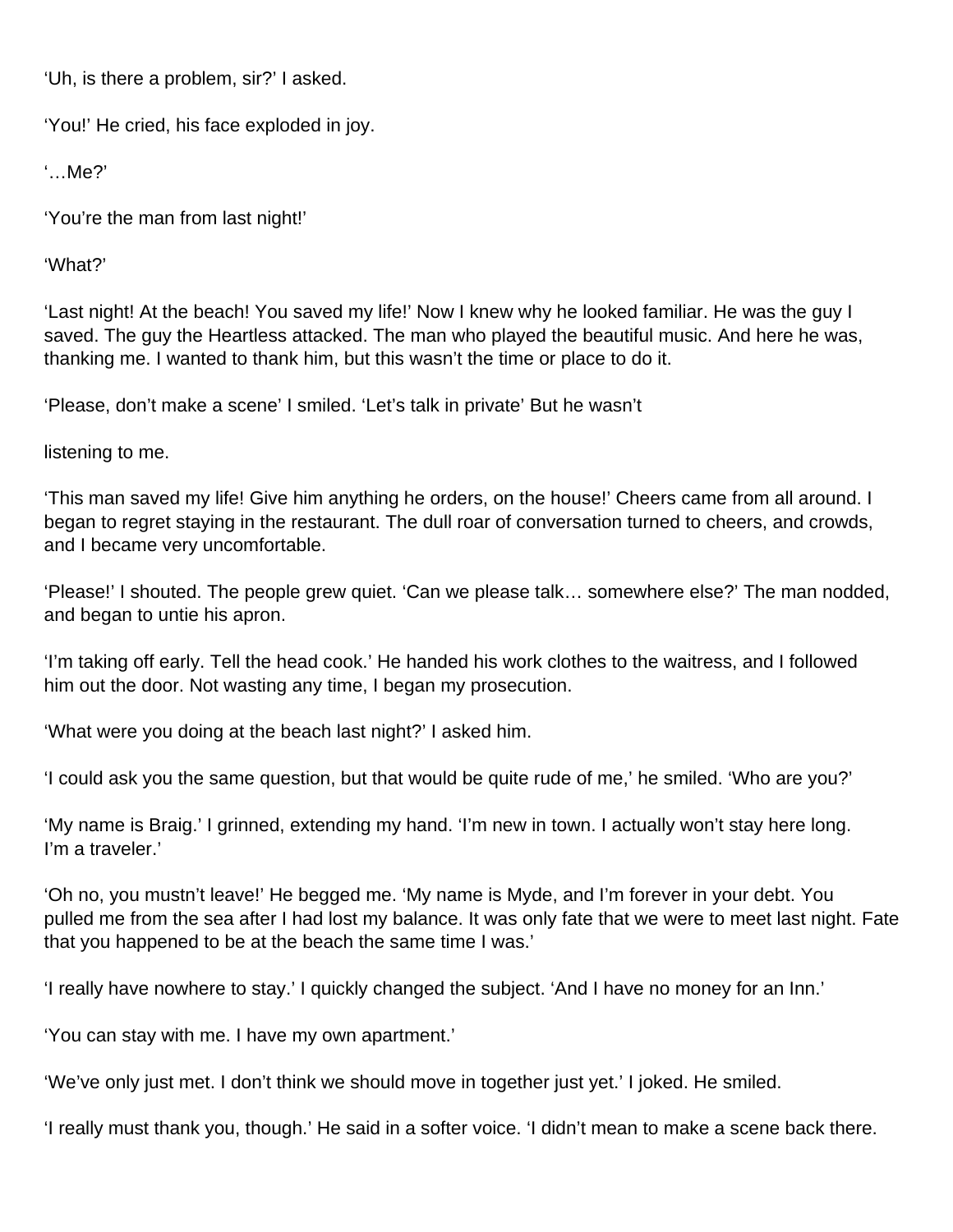I just got over excited. All morning I had been telling everyone how I was saved by an angel. Haha, so I guess you're my angel.' His laugh was unsure and uneasy.

"We had walked for nearly two hours before having a rest. The town was a lot bigger than I thought. We talked about all sorts of things. He told me about his family, and his college days, and I told him about my life before the accident. Of course, I refused to tell anyone about what had happened. Hopefully if I didn't stay in one place for too long, they wouldn't notice that I haven't changed in four months.

'If you really want to leave, I won't stop you.' Myde finally said. 'I just thought it would be nice to have a friend.' I thought about all he had said to me, and not once had he mentioned any people aside from his family.

'You don't… Have any friends?' I questioned. I didn't want to hurt his feelings, but that was when I realized. I had abandoned my friends. I was alone also. I guess it wouldn't hurt to stay a little longer.

"He showed me to his apartment. Top floor of a four-storey building. It was very spacious, so having more than just one person living there wouldn't be a burden. He folded his couch out to make a bed and told me if it was too uncomfortable, he would sleep on the couch, and I'd sleep on the bed. I told him he was being way too generous.

'Don't worry about food or anything,' I smiled. 'I don't really eat much.'

'You know, you should really eat.' He told me. 'And being a chef, I can totally make you amazing meals.'

'No, no that's all right. Don't waste your time. I told you, I don't eat.' I didn't tell him I hadn't eaten in a few months. Probably too awkward.

"It was still the middle of the day. We folded the couch back up and watched TV for a little while. It had been a while since I'd done anything electronic. We didn't even pay attention to what was flashing on the screen. We were too busy talking about everything we could think of. By this point, I thought that if I told him what had happened to me, he wouldn't believe me. And that was fine with me. The less he believed, the better.

"I started out the same way I started telling you. And as far as I knew, he didn't believe me. But that was okay. At least I threw it out there.

'So tell me… Why was it you were out on a cliff at the beach playing music?' I finally asked him. I wanted an answer. I wanted to know why the Heartless were after him.

'I do that every night,' He smiled. 'It just helps me escape the realities of life. You heard me?'

'I did. I heard it across town. I was drawn to the melody. It pretty much attracted me to the beach. Then I saw you fall.'

'That's pretty amazing that you saved me. I think I'd be too much of a coward to save anyone.'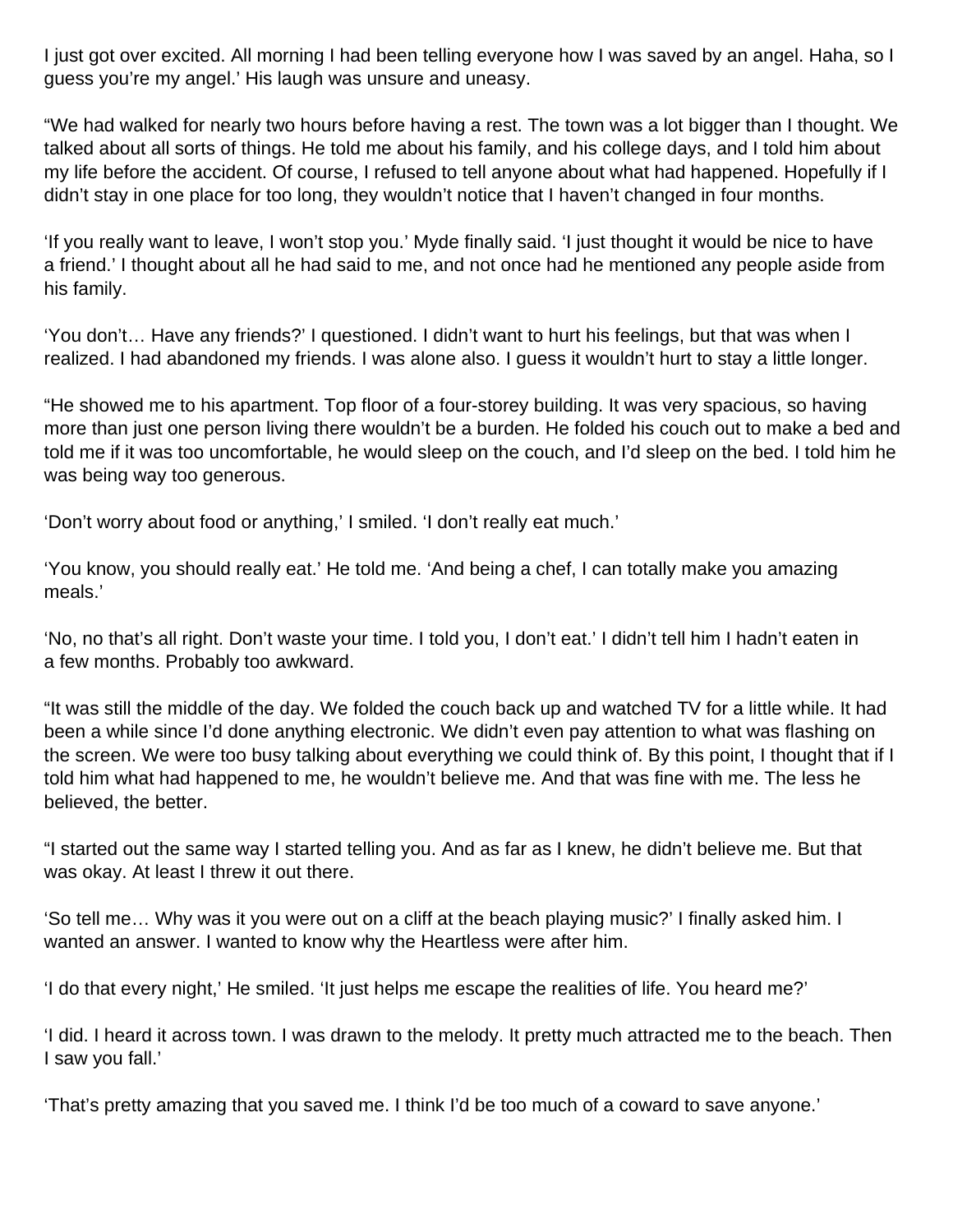'I didn't even think about it. The music stopped and you were drowning.'

'But why did you run away?' That was a question I was not hoping to be asked. 'You said you were nobody. But you're definitely a somebody to me!'

'Like I told you. I don't exist.'

'Just a figment of my imagination, eh?' We both shared a laugh. Just like with the music he played, I felt whole. I felt at peace. This guy made me feel all sorts of feelings I wasn't supposed to feel. I didn't like it at first, but I learned to deal with it.

"Over the next few months, we became close friends. Closer than I think I had ever been with any of my colleagues. We built up each other's trust, and then we were like inseparable brothers. Wherever he went, I was close behind, and vice versa. I soon got a job at the restaurant, in the kitchen, to earn a little spending money for myself. Every day, I felt like I was closer to him. I hadn't a care in the world when I was around him, and when we were apart, I felt sad.

"The winter came, and wasn't it just our luck that the heat in his apartment had broke. We were having a small party with some friends from work when it decided to blow. After about an hour without heat, it became very frigid, and our guests had left. We then decided to take a walk down to the small electric company to see what they could do. We bundled up, and headed out. Wouldn't you know it was the first snow of the season that night. We decided the heat could wait, and walked to a small park instead. We found a bench, and sat together, shivering. We watched the snow come down softly onto the frozen dirt. It was one of many moments I really enjoyed with Myde.

'Wow, it's really chilly out here,' Myde noted, tapping my shoulder.

'Well, it is snowing.' I smiled.

'It's so beautiful out here.'

'Yeah…'

'I'm glad I can share this moment with you, Braig.' I turned my head to look at him. Even in the brisk cold, he was blushing.

'Yeah… M-me, too.' I tried to smile, but the cold was starting to get to me. I quickly rubbed my arms, trying to wait it out. I didn't want it to end. I then noticed Myde unzipping his jacket.

'W-what are you d-doing? It's f-freezing out h-h-here.' I scolded him. 'P-put your jacket b-back on.' But he had already taken it completely off.

'You're more cold than I am,' He said sweetly. 'Here.' He draped his jacket around my shoulders, and zipped it up.

'But-'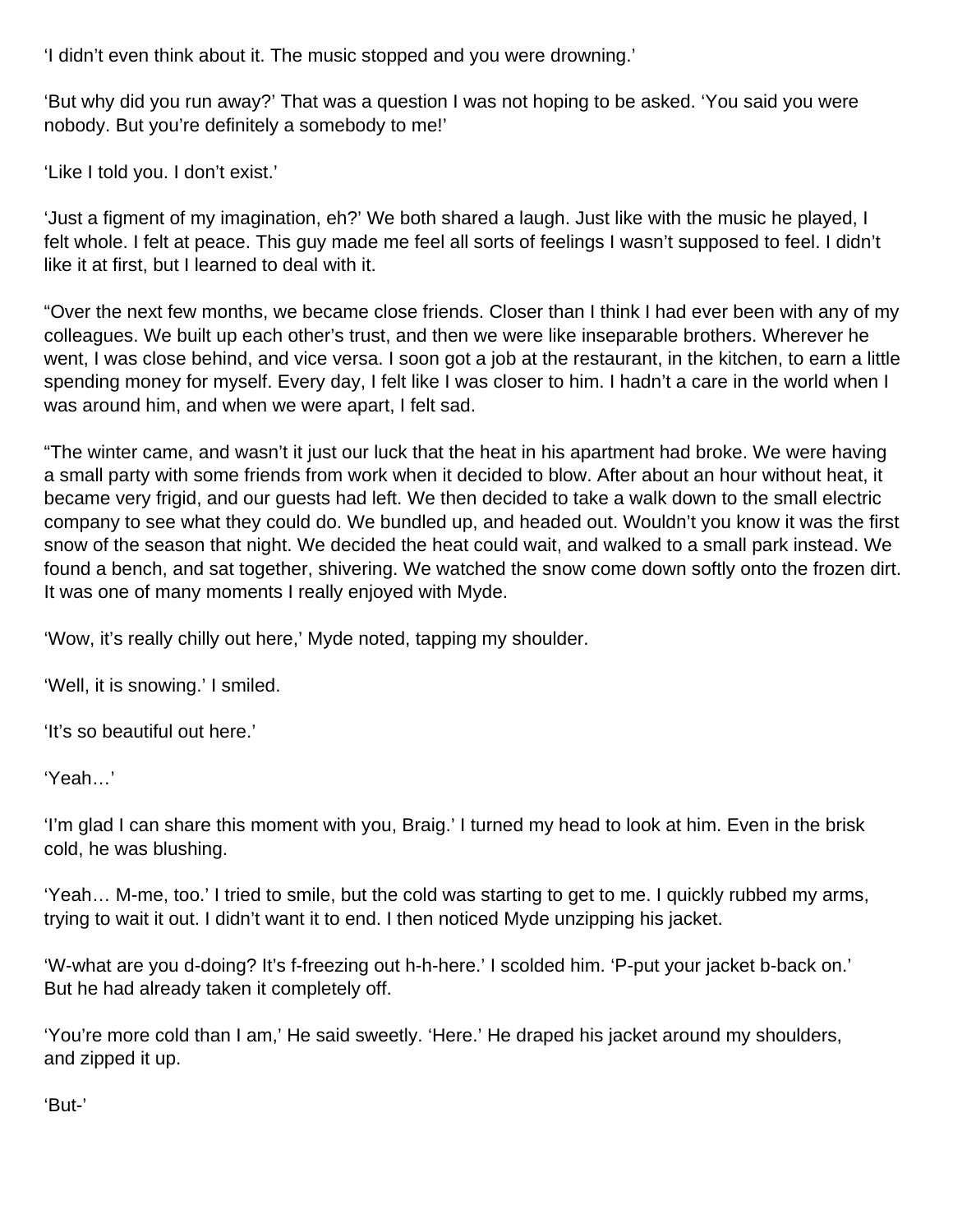'I don't want you to get sick.' He just smiled, 'Stay here. I'll go to the heating place, and I'll come back for you.' I opened my mouth to protest, but no words came out. As soon as I was about to speak, he leaned over and kissed me on the cheek. 'Try to warm up while I'm gone,' He then whispered in my ear. I said nothing as he walked off into the white fog.

"I sat there, silent, still, for a long time. I watched the snow fall, and all I could think about was Myde. I thought I was going mad. He was like a brother to me. He took me in when no one else cared, and I had saved him from the sea. We owed each other a lot.

"Some time passed, who knows how long. I was getting covered in white. My face then grew warm as I watched his frame break through the fog. I felt my eyes light up, and I stood. I was covered in snow, and my legs were locked in.

'Any luck?' I asked, immediately trying to rid my mind of thoughts of him.

'They said they won't be able to get to our building until tomorrow afternoon. Look's like we're sleeping in the cold.' I nodded, then stepped toward him. I slid off his jacket from my shoulders, and placed it around him, closing it tight. I then pulled him close, grasping him in a snowy embrace. He was shivering.

'Wha-'

'You're frozen!' I gasped. 'We must get back to the apartment.'

'It's probably colder in there!' he argued. I let him go, and pointed in the direction back to town. He took my hand, and we walked back into the storm. By the time we reached our destination, we were both shivering, clinging to each other, looking for warmth in the other's arms.

"When we reached the door, it was, no doubt, frozen shut. Myde fiddled with his keys, half shaking, half searching. When he finally found the right one, it slipped from his hands, falling deep within the frosty ice. I had gloves on, so I dug through the snow for the keys. We finally opened the door, and ran up the stairs to our apartment.

"The door creaked open, breaking what ice had been stuck to it. It was indeed colder inside, than out, but hopefully, the heat would come back well before the next day. At least, we hoped so.

'All this cold is making me mighty tired,' Myde sighed, slipping off his jacket.

'I hear ya,' I replied, taking a seat on the couch-bed. As soon as I sat, I shot back up. The metal bars holding the bed, and the springs weren't much warmer than the rest of us.

'That's… A lot colder than I th-thought it would be!' I grabbed my backside.

'You can sleep in my b-bed if you want.' Myde said, teeth chattering.

'Where are you gonna sleep?'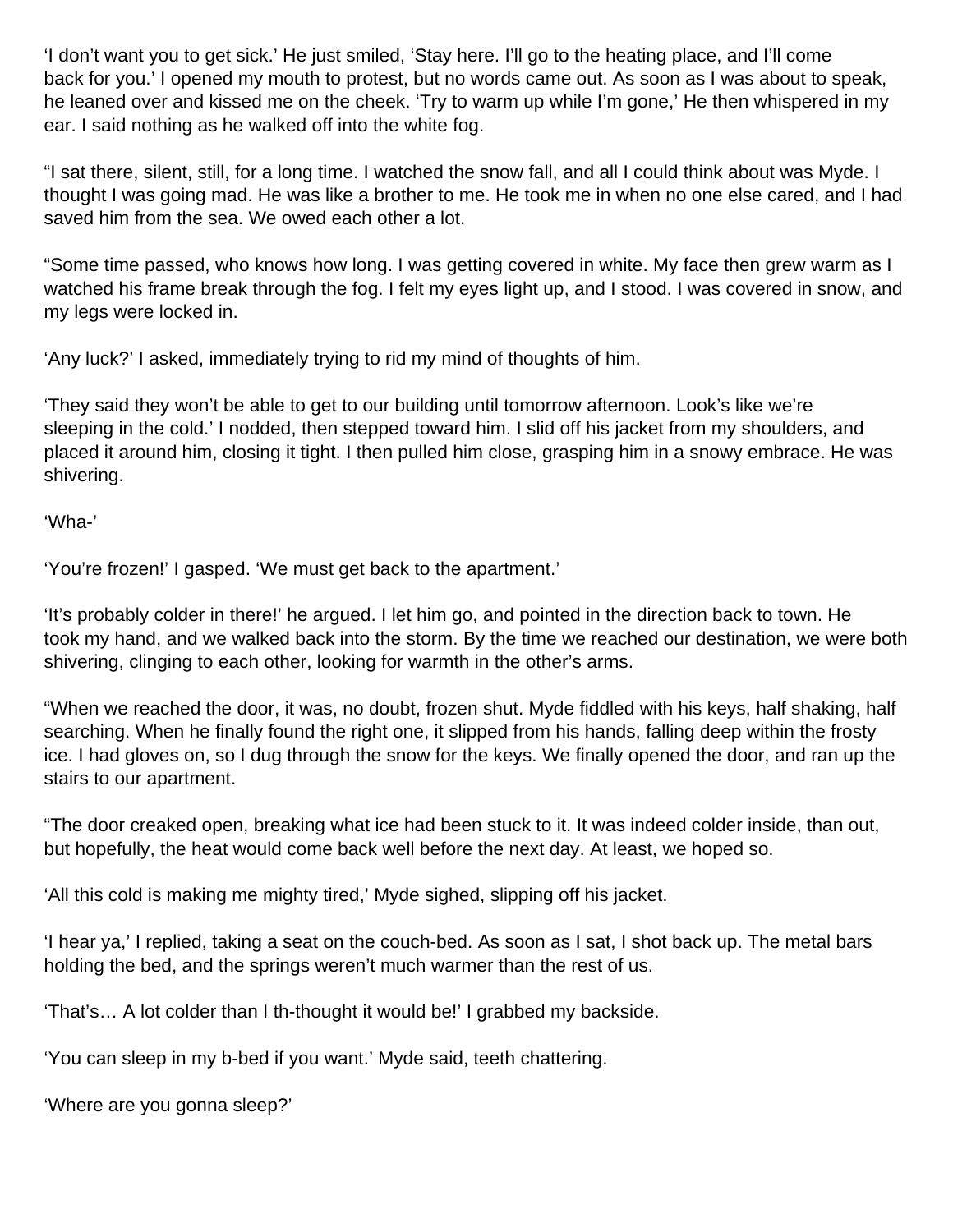'It's a big bed. We can share it.'

--three hours later---

"So there we were, just the two of us, freezing our asses off, sleeping in the same bed. I was too timid to say anything that wouldn't come out as awkward. I couldn't sleep. I just had thoughts and images racing through my mind, things I did NOT want to think about. But I did, and it made me feel uncomfortable. Finally, I sat up, and looked over to Myde who was indeed fast asleep. A few minutes went by, and I found myself just gazing at my sleeping brother. He looked so peaceful, so beautiful. These thoughts instantly brought more unwanted images.

'I'm not sleeping,' I heard a groggy voice mumble. I froze. 'Yes, I'm talking to you, Braig.' Myde said, turning over to face me. 'What's on your mind?' I said, 'nothing', then lay back down.

'Obviously there's something bothering you...'

'No, I'm fine. I just.. Can't sleep.'

'Me neither, actually. I have a lot on my mind.'

'Oh? Like what?'

'Actually, I'm glad you asked.' He sat up, and faced me. His eyes made me sad. He seemed upset.

'What's the matter, Myde?'

'I just... Can I ask you something?'

'Sure. You can ask me anything.'

'I just- I just don't want you to think of my differently.'

'Myde! How can you even say that? No matter what you say, I'll never feel any different toward you. Even if you told me that you're an insane serial killer who kills guys with long black hair, and I was your next victim, I still would look at you and see my brother.' He didn't seem convinced. 'Of course, I hope you realize, I would have to move out. No offense.' And then he cracked a smile.

'Well... Okay. I need your advice.'

'I don't know what kind of insight I can give, but I'll try.'

'Well... Have you ever been in love?'

'More times than I can count, man.'

'No, no. I mean in love. Passionate love that you can't deny any longer. The meer sight of this person makes your heart skip a beat. You long to be with them for the rest of your miserable life. True love.'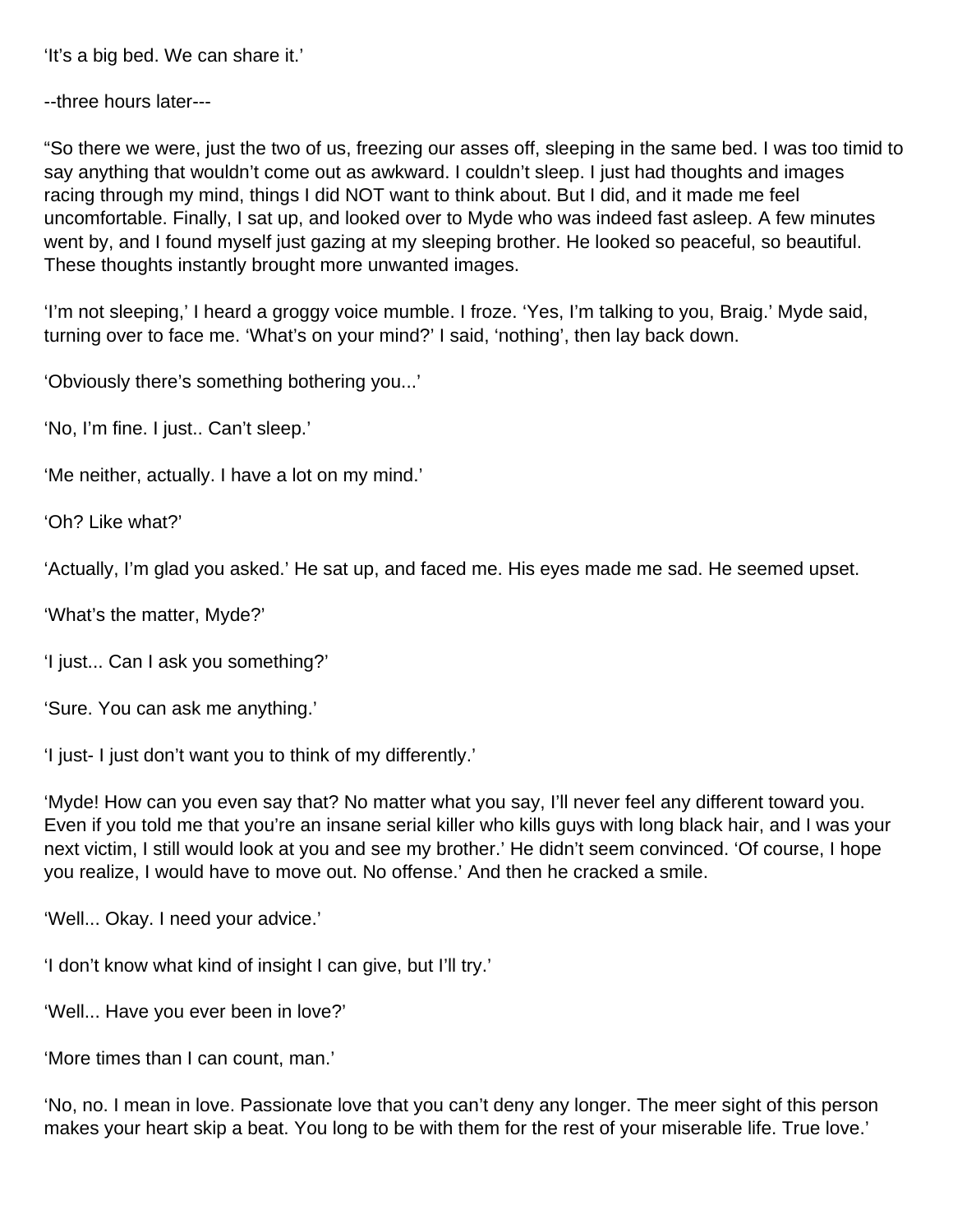Sadly, I shook my head.

'...No.'

'Then I don't see how you can help me... I feel like I'm falling apart. I feel such a strong want, a need for ... this person. I can't stand it any longer. I love them, but they don't love me back...'

'How do you know? Have you told them?'

'No, never! I... I've tried flirting. Simple stuff, you know. Hugs, play fights, I even kissed them, but I received no reaction.'

'Maybe they're unsure of how to react. Maybe they don't know how they feel about you. Or maybe they love you back, but don't know how to express themselves.'

'But... I-'

'If you want someone to know how you feel you either tell them or show them. Stand up, and take charge! You're an amazing guy, and there's no way you'll get turned away! Take affirmative action, and really show them how far you love goes!' He stared at me long and hard. I was definitely getting through to him. I found myself yelling in his face, but he didn't respond. Just stared wide-eyed back at me. 'Be spontaneous! Do something that will shock them so bad that they'll have no choice but to return this love you have! Don't be extreme but do what you think is right! Go for-!' A quick hand on my shoulder, a quicker one hooking onto my neck. Next thing I knew, Myde's soft, hot lips against my own. Seconds later, catching on to what was happening, I returned the kiss, and held on to him just as tight. A long passionate kiss. We finally broke away, much to my disappointment.

'I'm sorry...' Myde whispered, catching his breath.

'Don't... Apologize.' I said back, pulling him back into my arms. 'I've been having weird feelings lately. Feelings for you. And honestly, I don't think I could have broken the ice any other way, no pun intended.' We both laughed softly, and shivered some more. We both lay back in the bed, and holding him close, I stole another kiss. I combed his curled hair with my fingers, as his arms wrapped around my shoulders.

"Eh, I'm probably boring you with all this sex talk. I'll stop there, and continue on.

"Another year went by. We had discovered our love, and chose to embrace it. We continued to live together, and not once did we spend a night apart. I had never known a love like this before. But then again, I wasn't entirely sure I was being true to myself. Could I really feel love? One day, it hit me. I had forgotten everything. Everything that happened to me before I met Myde. My life before. The accident. My heart. It all rushed at me so fast, and so hard. I became incredibly depressed. The days went slower, and even Myde's company didn't satisfy my sadness. But then I realized. I wasn't really sad, and I wasn't really in love. Being a man without a heart, I'm not able to feel.

"I had told Myde this, but of course, he thought it was a joke. That is, until the last day that I saw him."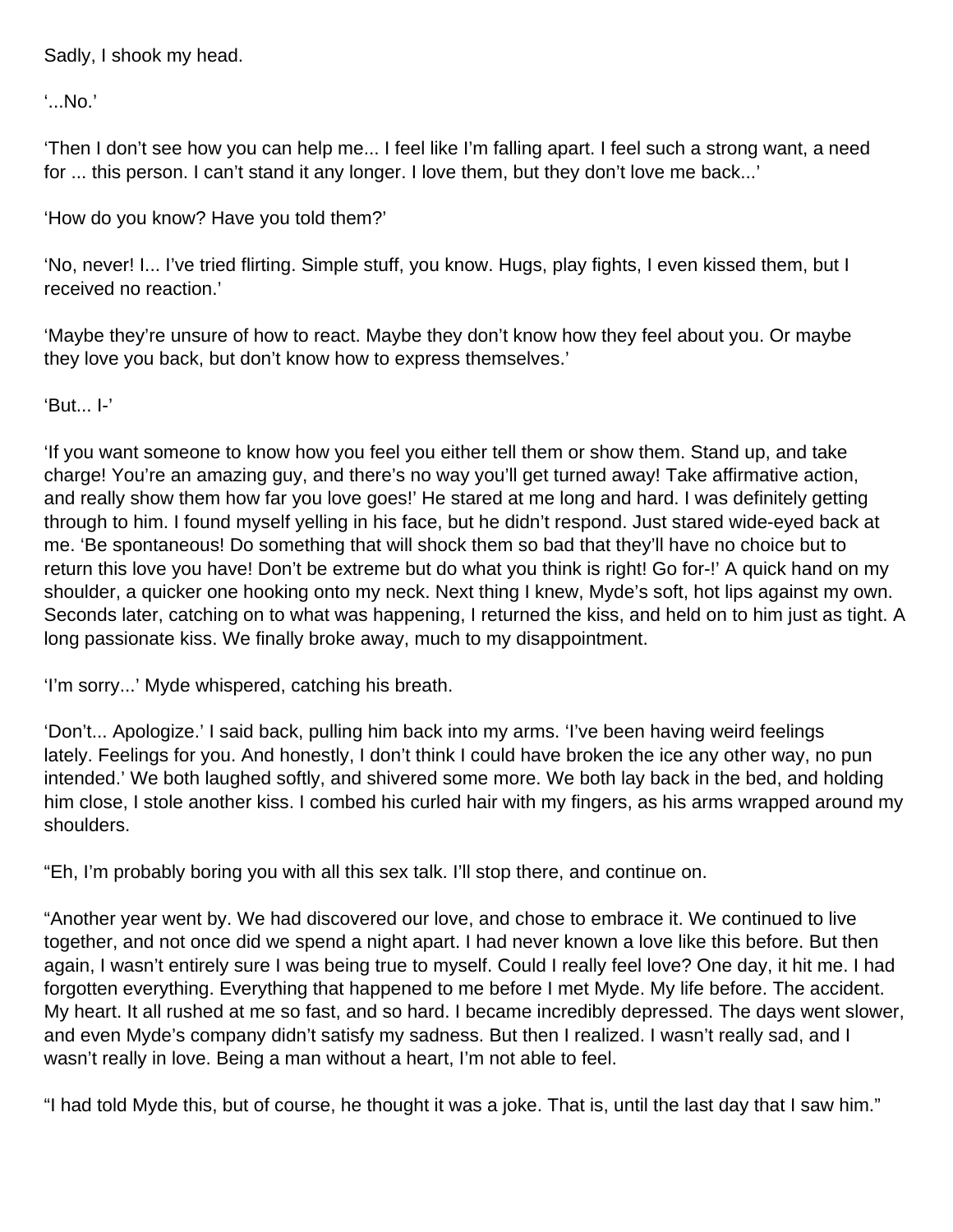Silence. Xigbar had stopped. I was so eager to know more, to know what had happened, but he was silent. I could see his eyes growing moist.

"You don't have to continue," I said, rubbing his back Of course, that was a bold-face lie. I needed to hear how this ended.

"No, it's all right. Besides," he said, finally looking me in the eyes. "I think you need to hear this." He took one last deep breath, and finished his tale.

"It started otu like every other day. Isn't that the way these stories always go? Things were normal. I woke up to a beautiful summer day. The sun was brightly shining through the bedside window. I rolled over to grant Myde a good morning kiss, but he wasn't there. I sat up, and searched the room. I then jumped out of bed, and left the room, searching for him. He wasn't here. No note, no nothing. Where the hell had he gone? I threw pants on, pulled my hair back into a pony tail, then went outside. Boy was I surprised.

"Heavy smoke clogged the skies. Houses burned in orange flames. People everywhere, screaming, running, on fire, and dying. I was astonished by these sights, and I instantly thought of Myde. Where was he during all of this!?

"Then I saw them. Through the smoke, and the fire. Two figures in our trademark hooded trench coats. Of course, at the time, I had no idea about the coats, or who they were. I had no knowledge of Xemnas, and the others. They were the last thing on my mind. They walked toward me, probably noticing I was the only one undamaged.

'YOU!' I roared, pointing at them. I knew they had done this. 'You are responsible for this! How dare you destroy our home! Who are you?!'

'We are nothings,' the first one said.

'Nobodies.' The second one responded. They pulled down their hoods. I didn't know it at the time, but it was Saïx, and Axel who had invaded.

'We're looking for a being with a pure heart, full of light, and strength.' said Saïx.

'You've come to the wrong place, my friends. Most have cold, darkend hearts here. And me? I don't have a heart, so just move along, or I'll be forced to kill you.' I hadn't fought in years, but hey, what's a good threat now and then?

"It's a shame, it didn't phase them. They whispered to each other, then Axel left, leaving me to face the dangerous one. I grabbed the first thing I could, a long pole, and made the first attack. Saïx was quick to dodge, summoning his large, blue claymore. He was definitely getting the better of me, and it didn't help that I was unprotected. I then heard a familiar voice shouting my name in terror.

'BRAIG!' It was Myde! I looked over to see he was cornered by Axel. The anger grew within me, and for the first time in nearly three years, I summoned my guns. As the guns formed in my hands, Saïx's eyes widened., and he called to Axel.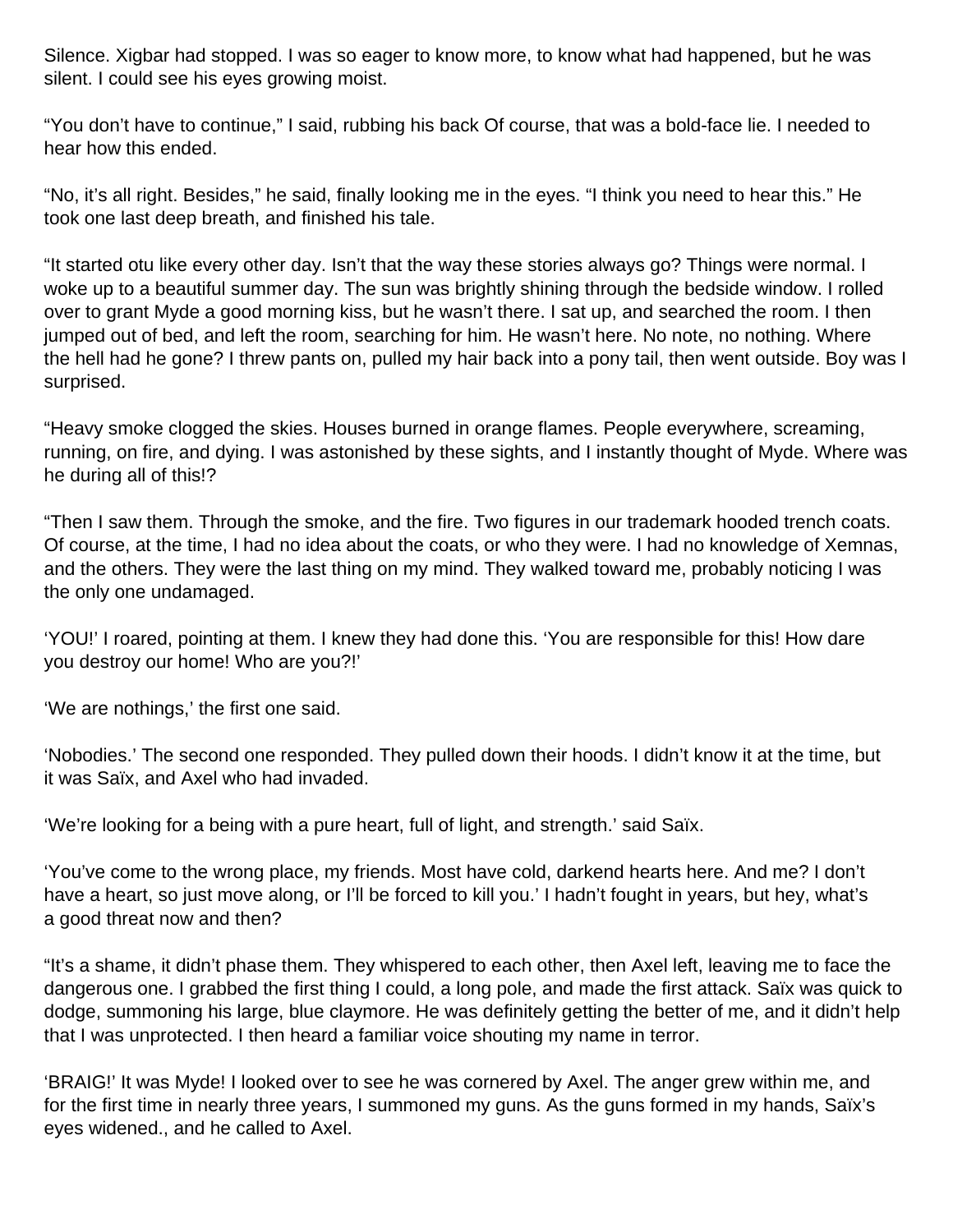'Axel!' he hissed. 'It's the Freeshoter!' Axel turned to him, his eyes screaming surprise.

'The freeshooter?! He's here?! NO WAY!'

'The Superior will be quite pleased with our discovery.'

'Everyone just SHUT UP!' I yelled. 'You invade our home, kill our friends, burn our homes down, and I won't let you live long enough to regret it!' I rushed forward at him, remembering my strength and the power I had discovered. With amazing speed, he still dodged me, and the real fight began. Like I said, I hadn't fought in years, and I wasn't very good. He bested me many times..." Xigbar began to unzip his coat. I was utterly shocked to see all the scratches and scars across his body.

"Those are..."

"From that fight." He answered me. "Saïx is a brutal fighter, and when he fights, he aims to kill. My madness blinded me, and I was unable to figure that out for myself. Then, when he realized that damaging my body wasn't stopping me, he went for my face. He dropped his claymore, and his nails, ripping through his black gloves, clawed at me. I tripped over my feet, and fell hard to the ground, in a puddle of my own blood. Saïx jumped on top of me, clawing at my neck, my chest, and my face. I only have a few scars on my face, one obviously being this obnoxiously long cut along my left cheek. The others are small, because it wasn't so much a scratch, than a stab. Focusing all his strength into his hand, it stiffened, and his hand became like a knife, headed straight for my head. Unfortunately, I was unable to dodge. I managed to shift my head to one side, but his claws dug deep into my right eye. I instantly lost sight in it, obviously. I was down, and tired, and accepting my defeat. I looked over through the blood to see Axel grinning big, and Myde shaking with fear. I wanted to cry out to him, I wanted to tell him that I loved him, but I couldn't speak. I had a very angry monster crushing my lungs, and blood clogging my throat. Then the last thing I saw was Myde, glowing, and I witnessed the same heart-releasing ceremony once more.

"The next thing I remember is waking up to see Xemnas standing over me. I was bandaged up, and my head killed. We sat and talked, catching up on what I had missed those long years. Xemnas informed me of his research, his experiments, and the seventh and eighth members. But then, he mentioned a ninth. I looked to the bed next to me and there you were, Demyx. I immediately recognized you, but you didn't know me. I don't know if you remember that. " I shook my head. "I vowed to myself that I would make you remember me, and remember who you were, but, I don't think even telling you all this is going to make you remember your True self. That's all I have to say."

I was truly astonished. It brought me to tears. What could I say? Nothing. No words could describe what I felt. I looked at him for a long time. His head collapsed into his hands, and be sobbed silently at his memories. I inched close to him, pulling him into a supporting embrace. I comforted him the best I could. I now knew it all. I knew why he was coming between Axel and I. I knew why he'd done what he had done, and I wanted to thank him, but I still couldn't speak. We sat there, alone, clinging to each other. It was then, I heard footsteps walking past the common room. I looked up to see Roxas bobbing along, down the stairs, and then I heard a door slam. Xigbar instantly sat up, and dried his eyes on his sleeve.

"Wanna go spy on him?" he quickly suggested. Some things never change.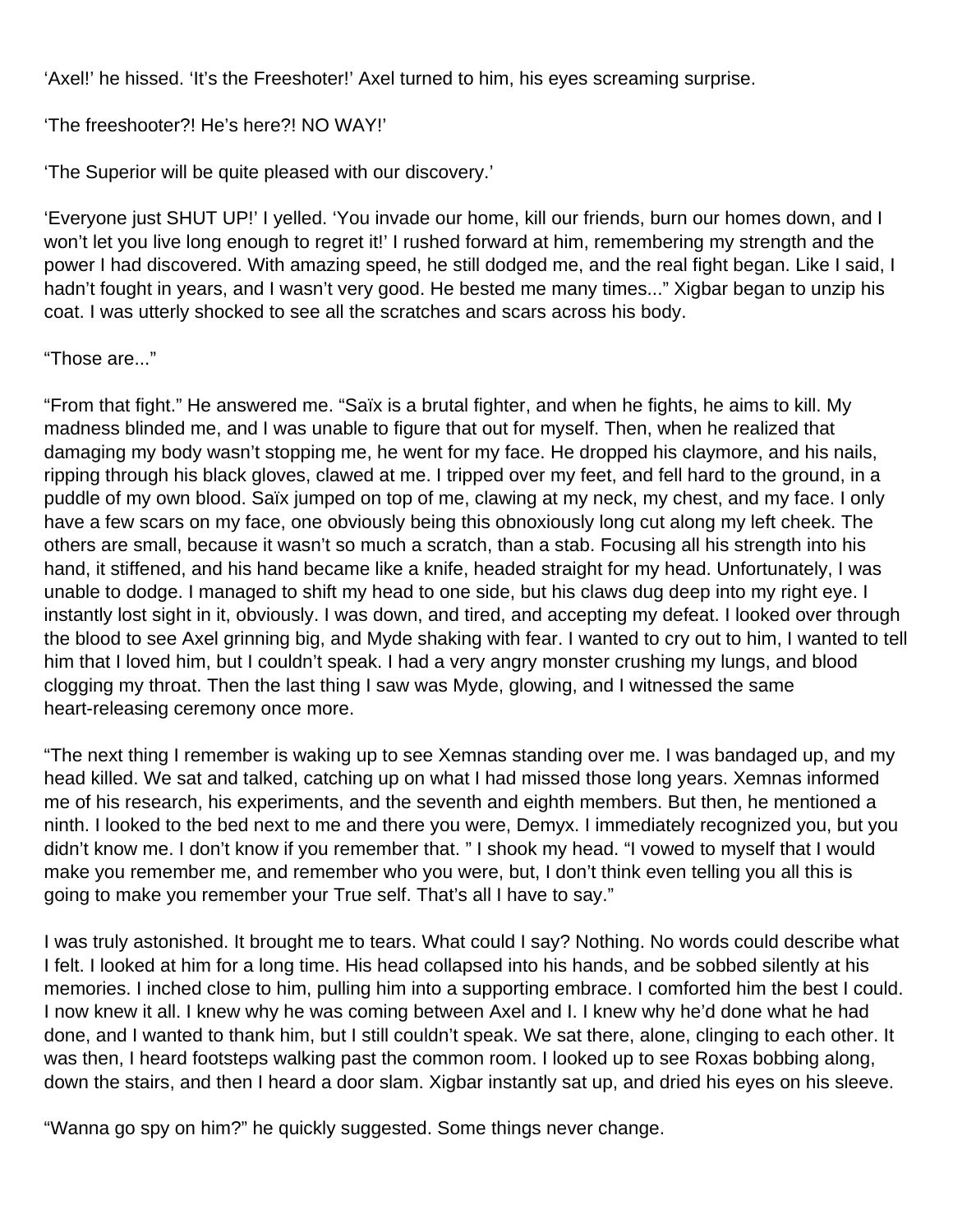"Oh, hell yes. You bet!" I grinned. We stood up, and silently chased after the blonde teen.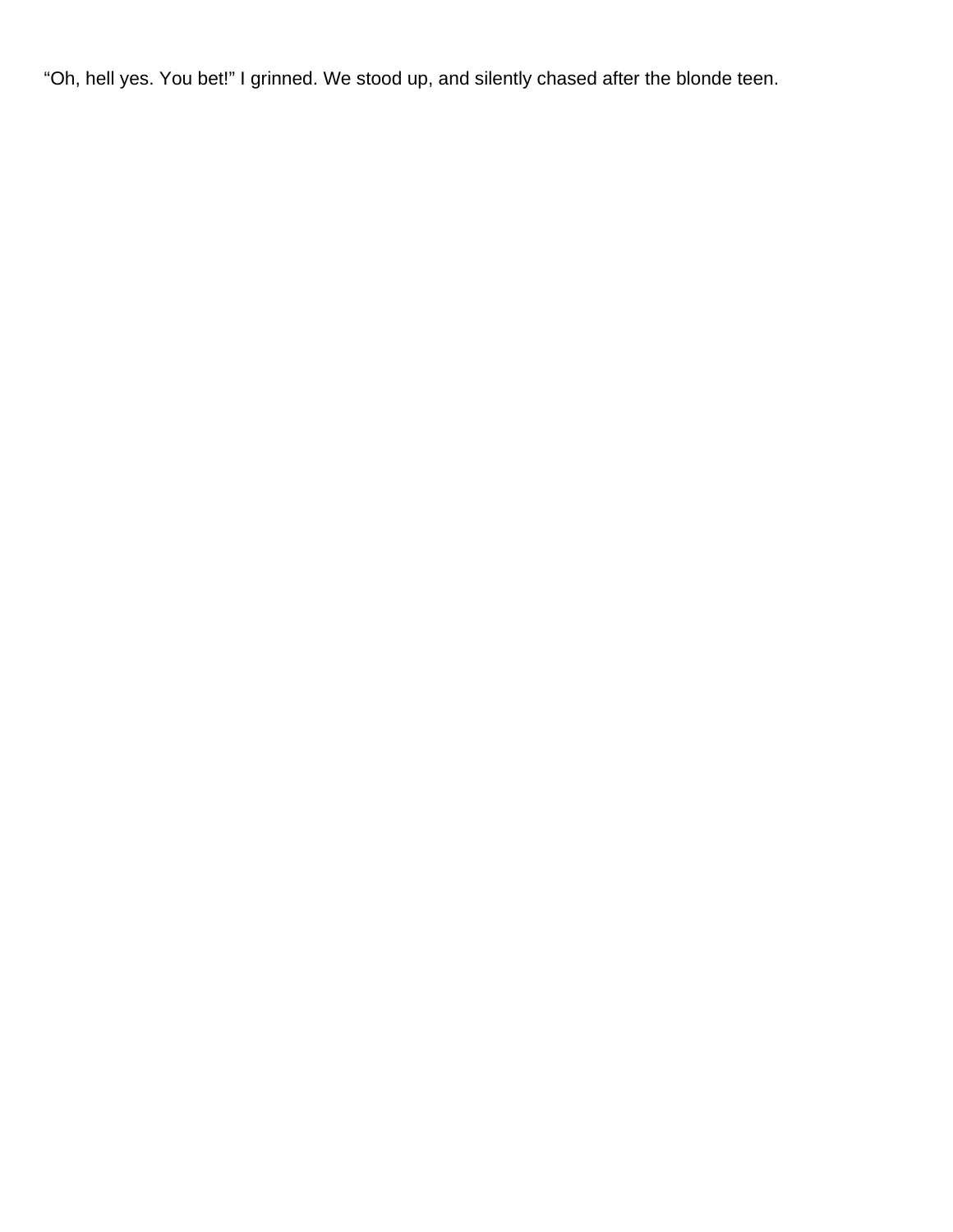### **11 - Roxas Leaves, Axel Follows**

DISCLAIMER: I do not own Kingdom Hearts

AUTHOR'S NOTE: Yes, now we're starting to see more of the story tying in with the game. I took this scene with Axel and Roxas DIRECTLY FROM THE BEGINNING OF KH2! So if you recognize it, that's why. Xemnas is cooking up some wonderful plans for the Key Bearer :)

PART 11 'Roxas Leaves, Axel Follows'

We had gotten up to leave, when Axel, quickly and quietly, chased after Roxas. We then quickly and quietly followed Axel. I don't think Roxas knew he had three people following him.

The clouds were bubbling in the dark, murky sky. This abandoned city that doesn't exist, this world that never was, it was always dark and storming. Roxas calmly walked through the streets of his origin, goal set in his mind. Axel had gotten far ahead of us, and even ahead of Roxas to ambush him. Axel stood, cross-armed against the side of a large black building.

"Where will you go?" He mumbled just loud enough for Roxas to hear as he passed. Roxas said nothing. Axel gave a deep, depressing sigh. "Your mind's made up, then?" Roxas stopped walking.

"Why did the keyblade choose me? I have to know." He simply replied. Xigbar and I were watching from a rooftop not too far away.

"You can't turn your back on the Organization!" Axel yelled. Roxas was silent once more. "You get on their bad side, and they'll destroy you!"

"No one would miss me," Roxas finally replied, beginning to walk to the edges of the city.

"That's not true!" Axel said softly. "I would…" But it was too late. Roxas was gone, and Axel was alone. He hung his head, then collapsed to the ground.

"It's not fair…" He whispered. "I love you, Roxas." That was all I could take. I was hoping that after a few hours, maybe a day at the most, Axel would return to normal. Roxas was gone, and things were back to the way they were. Xigbar and I hurried back to the castle to find Xemnas giving a speech. He was informing the group about Naminé. Xigbar and I were just in time.

"So you see, our darling Naminé here has the power to change one's memory." Xemnas announced, Naminé firm in his grasp. "She has the power to enter one's heart and unlink the chains of memory deep within us. She also has the power to create new memories, and connect them to the old ones. Knowing this power of hers, I have begun to plan a project to find our friend the Key Bearer. Speaking of which, where is Roxas?" Xigbar and I looked at each other, then we looked at Xaldin. "Well, no matter. This doesn't concern him, anyway." He continued. "I plan to break us up into two groups. One group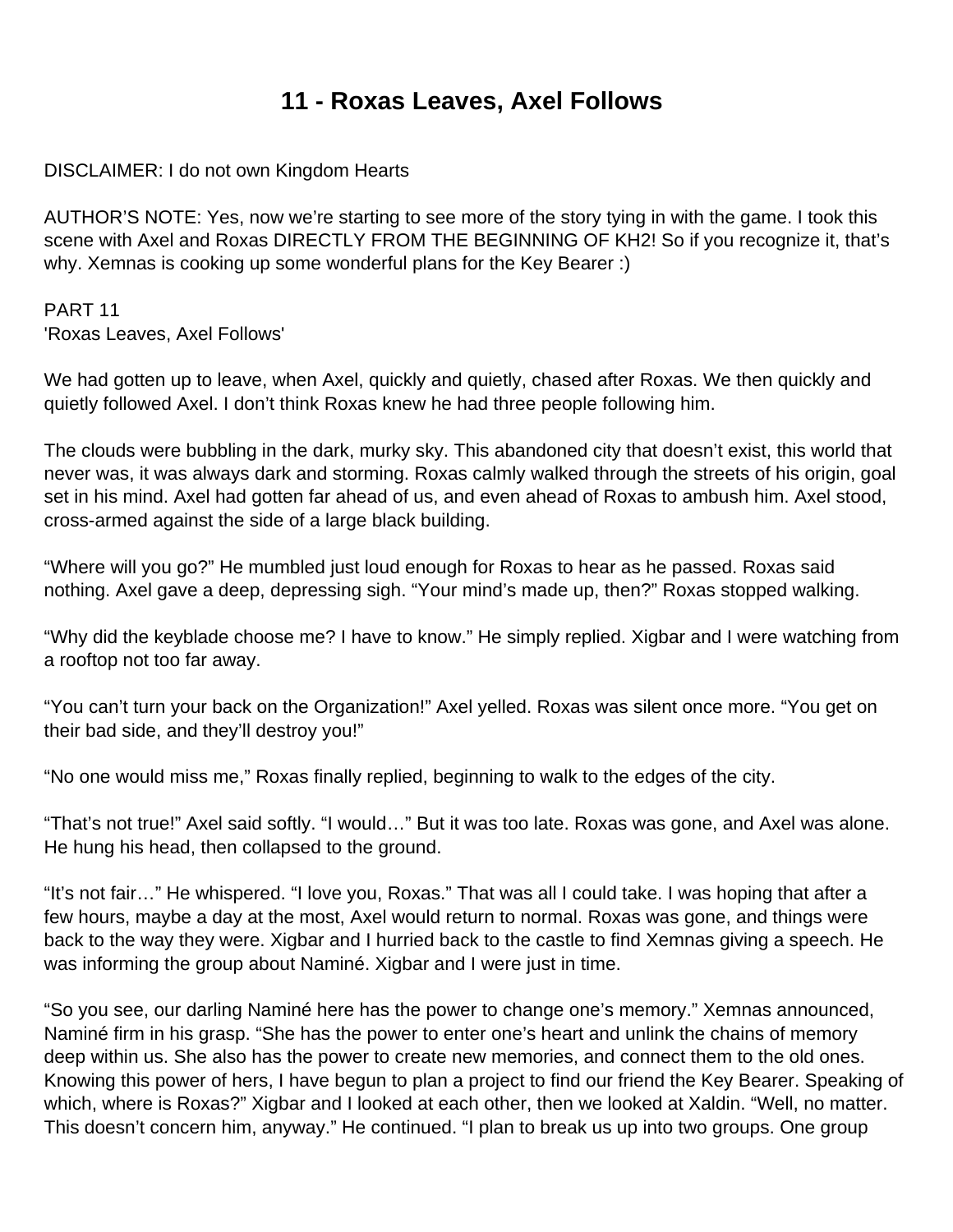will be the base team, and shall stay here. The others shall make a base at a new place and lure the Key Bearer there. When the new castle is up and running, you will move in immediately. I have already broken you up, and decided who shall carry out this mission." He stepped toward us. "Vexen. Lately, your work has been failing me. Prove to me your worth, and help the others carry out this mission." Vexen grumbled, then let out a quiet,

"Yessir."

"Lexaeus. You've proven your strength many a time. You shall join them achieve their goals." Lexaeus gave a silent nod. "Zexion. You're cunning, and your skill to sense strong beings will be very helpful. Larxene. You can reach amazing speeds with your knives. I was going to have Roxas join you but…"

"I'll volunteer." Axel said monotonous.

"Ah, thank you, number eight." Xemnas grinned. "That's very kind of you to take the child's place." He finally turned to the pink-haired drama queen.

"Marluxia," Xemnas smiled. "You've have proven your worth to me in many, many ways. You're strength is growing still, and you show real leadership potential. I shall place you in charge." Marluxia's blue eyes began to widen, and sparkle.

"Lord Xemnas!" He squealed with joy. "This is quite an honor!" I didn't hear what else he said, because a very ticked off Vexen pushed me away, jumping ahead of the group.

"Master Xemnas!" Vexen shrieked. "How dare you appoint this... Imbecile control over a large amount of us!" He turned to Marluxia, and shouted in his face, still addressing Xemnas. "He's one of the lowest ranking members you've placed on this mission. How can you give him the title of 'Leader'? How absurd!"

"Number four, you shall hold your tongue!" Xemnas hissed, eyes narrowed. Vexen jumped at the tone, and turned to face him. "You dare question my judgement?"

"No, not at all sir!" Vexen pleaded. "I... I just think someone of higher rank should control the situation! Marluxia is hardly experience-worthy!"

"And I suppose you are, Vexen?"

"...I'm not electing myself, but... "

"Vexen, as many times as I ask you to prove your worth to me, and our group, you fail. Your experiments are failures, which seem to me to be a perfect representation of you. You have no room to decide who should lead. His rank may be lower, but I have more faith him to bring me success than you. Understood?" This was a hard blow to Vexen's ego, I could tell. You could see the hatred he had for Marluxia. And Marluxia smiled a most fiendish smile. He was enjoying this! He loved seeing Vexen squirm. It made me sick to watch. And what was with Xemnas? When did he become so... So angry?

Vexen, realizing his place, stepped down. His eyes burned with fury, but his face was calm. I could see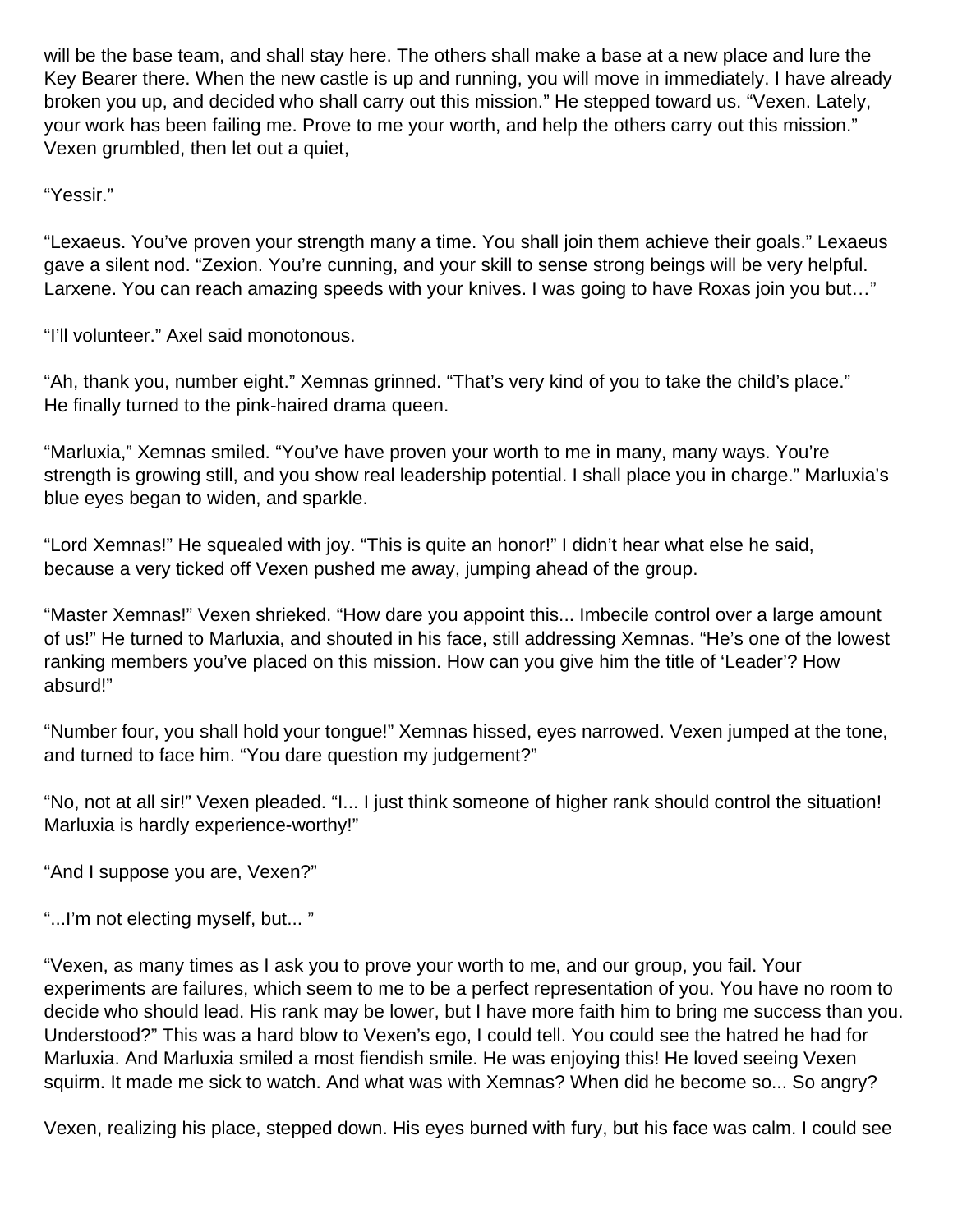him and Marluxia exchanging glances.

"Continuing on," Xemnas said, beginning to pace. "The castle where this team will be based is still being built. It is a world between worlds, like where we are now, only visible to those who seek it. Meaning, if you desire to find this place, it will appear before you. The mission of those going to the castle shall be to lure the Key Bearer to the castle, and have our dear Naminé erase his memories, and make her own to make him her puppet. Then, we can use him to destroy the heartless, and reach our ultimate goal."

"Sir, you have yet to fully explain this 'ultimate goal', even to me." Marluxia said, stepping in. "I think it's about time you revealed these plans." Sorry, Marly, but we already tried that tactic.

"Very well, number eleven." Xemnas nodded. Oh sure, listen to the flower-boy. "Our ultimate goal is none other than Kingdom Hearts."

"..Sir?"

"Kingdom Hearts. That is where our destinies lay. Tell me, gentlemen, where do hearts go when they are released? They don't just float around, I'll have you know. If Heartless don't devour them, they float to a plane of existence I'm not sure anyone's seen. It is a place between darkness and light where all hearts drift to. It is known as Kingdom Hearts. Every heart that has ever been lost resides there now. And that includes ours. My plans, my friends, are simply to find, and infiltrate Kingdom Hearts and find our hearts, letting us be whole once more."

There were so many things wrong with this plan, but being the timid mouse I was, I remained quiet. How were we sure Xemnas even knew what he was talking about? So we're looking for this so-called 'Kingdom Hearts'. I'm not sure I like this plan at all. But that was the least of my worries for now. Xemnas was planning to ship them off tomorrow afternoon. He said he wasn't sure how long they'd have to be gone. This worried me to no end. One of my best friends had been chosen to go to this castle. Zexion. And was I the only one who saw the dangers of these plans? They were going to go head to head with the Key Bearer! If he's as amazing as I've been hearing, then what happens if things go wrong? What if he harms any of them? What if he kills them?

The meeting was over, and I was lost in my thoughts. I shook them off when everyone started to leave. I caught up to Zexion.

"Hey, Zex, wait up!" I called. He stopped and turned to me. He smiled big, and we continued to walk together.

"So this is quite an honor..." He said softly. "Xemnas has never given me such a huge responsibility before..."

"I think this is really a bad idea..." I admitted.

"Why do you say that?"

"Well, it's just.. This could be really dangerous... and I don't want any of you getting hurt. This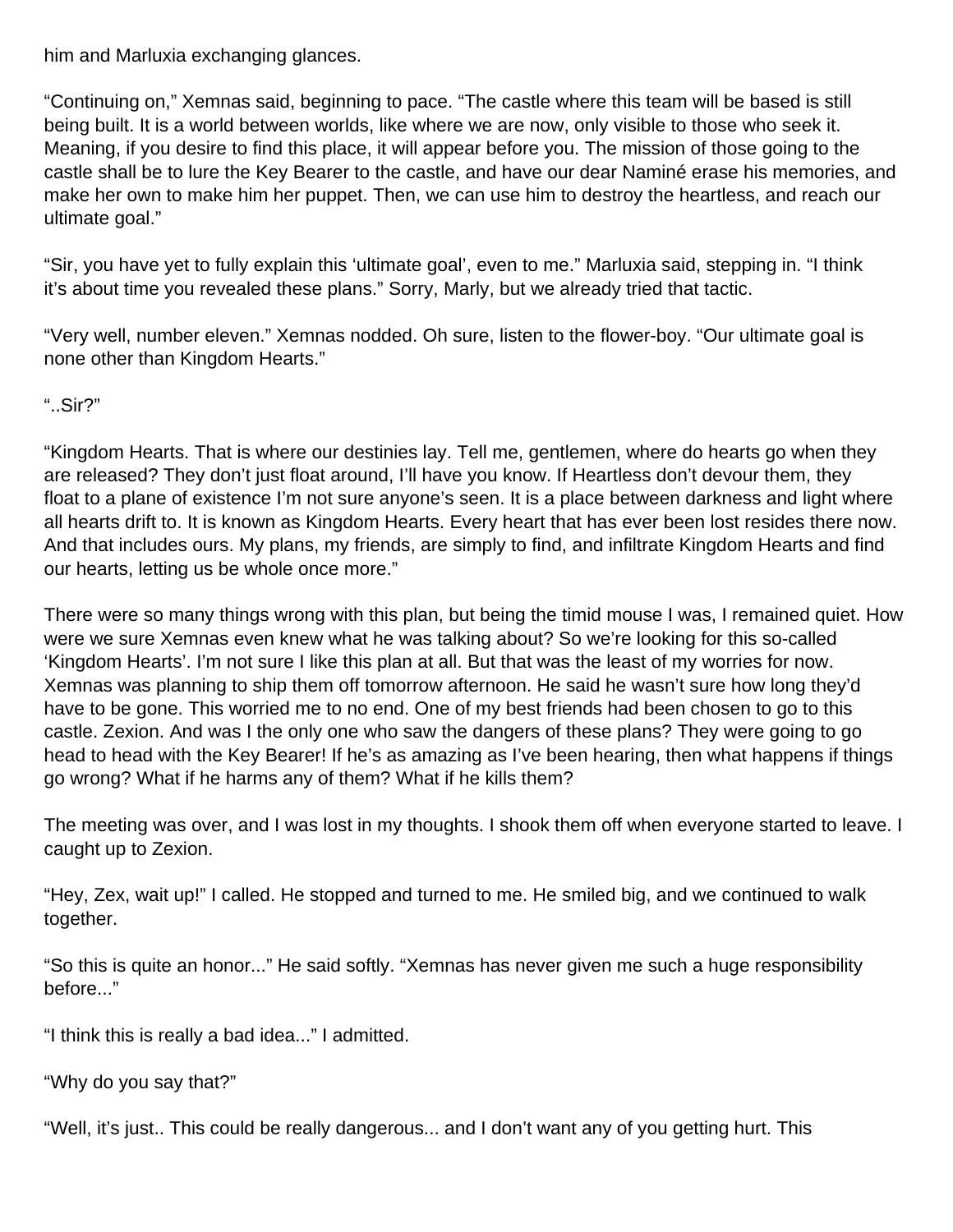keyblade guy sounds dangerous. He's apparently gone to many worlds, fighting the Heartless, growing stronger by the minute! Who's to say he won't be stronger than us?"

"You're way too paranoid, Dem. So he killed some Heartless. We're stronger, and smarter than any Heartless he could have faced. Besides, if things go as planned, there won't me much fighting. Naminé will take care of that, I hope."

"You.. Hope?"

"Well, she doesn't seem like she wants to help us."

"That's apparent."

"I just wish she could see it from a different perspective. She thinks us to be bad, evil people, when in reality, we just want our hearts back. She may have gotten a bad impression from Xemnas... And I'm sure being controlled by Marluxia won't change her mind either. He'll probably force her somehow."

"I agree with you there. This all seems so strange. And I wonder why Axel was so eager to volunteer."

"I think now that Roxas is gone, you should sit him down, and talk to him."

"Yeah, you're probably.. Wait. How do you know about that?" Surprised, I stopped walking. He turned around, and flashed a quick, shy smile.

"I'm smarter than I look. I know what happened, so don't worry about covering it up."

 $\frac{1}{2}$ 

"Anyway, I don't know why he would want to join us. You should talk to him. Maybe talk him out of it. You're right. It could be dangerous. And what if we don't come back?"

"Don't say that!" I cried. "I don't want to think about that... You're going to come back. In fact, I just got a great idea. Wait here." I ran to my room as fast as I could. Under my bed, I kept a small journal that was unused. I was planning to use it, I just never really had the inspiration. I rushed back to Zexion.

"Here. Take this." I handed him the notebook. "I want you to document the events at the castle, just for me. Then you can give it to me when you return." Zexion stared at the book for a long time. After a while, he looked up to me.

"I'm going to miss you, pal." He smiled, brushing the silvery-lavender hair from his eyes.

"I'll miss you, too. Don't be gone too long." We shared a warm hug, then he ventured off to his room to gather some things. It was getting late. I still had some time to talk to Axel. I hurried to his room. Luckily, he was there. I reluctantly knocked on his door.

"...Axel?" No response. "Axel, please open the door. It's Demyx. I want to talk." The knob turned to my surprise, and Axel was there.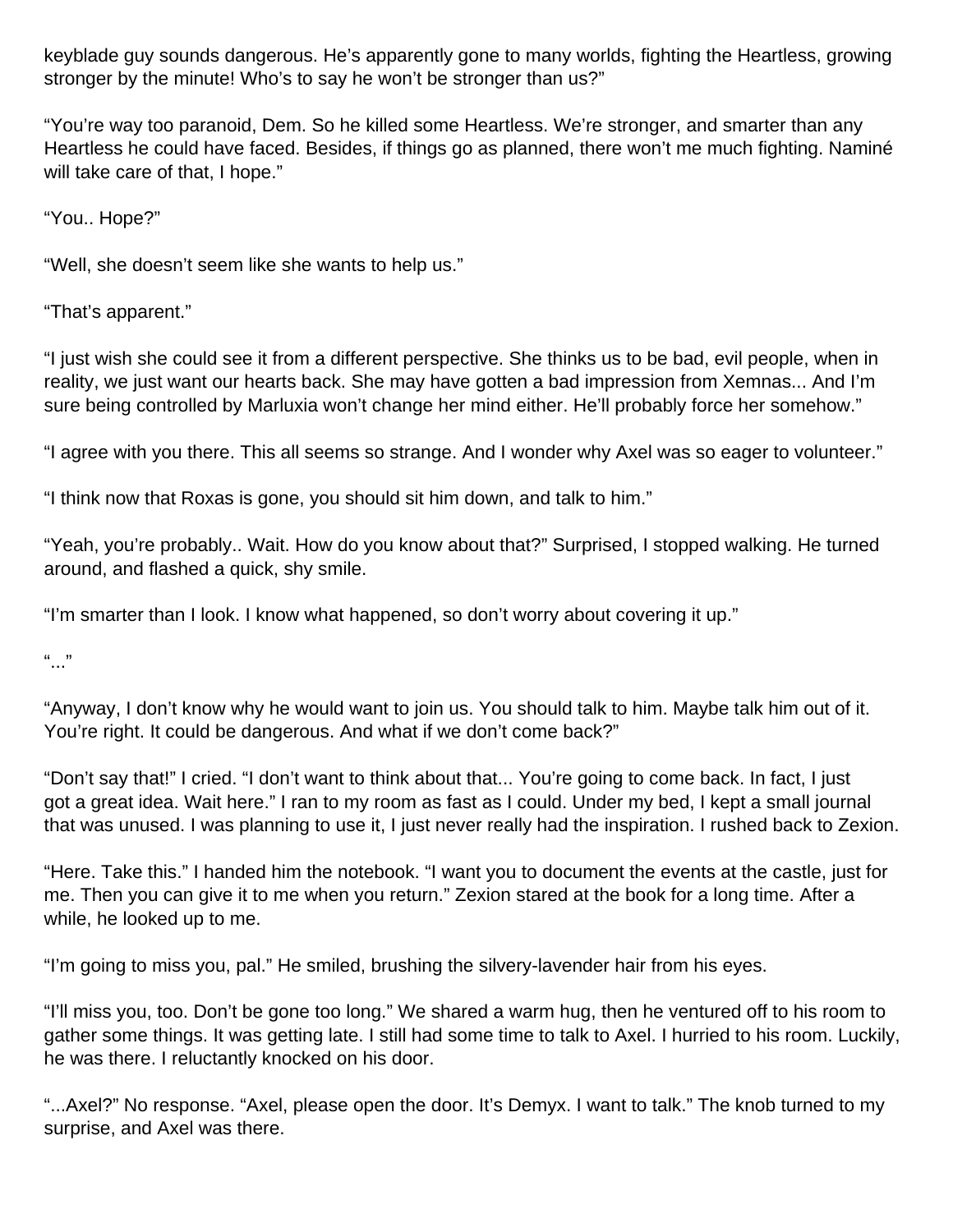"Come on in." He said, surprising me again. And I did just that. Maybe it was finally over. Maybe he was back to the way he was. Maybe things were finally going to resume where they left off.

"So what was it that you wanted?" he asked me after a long period of silence.

"I just.. Wanted... I wanted to know if you knew where Roxas went... I'm not looking for him, but everyone else seems to be."

"He left."

"He... left?"

"Yeah. Earlier today. Before the meeting. He said something about finding out why he has a Keyblade. What a fool. We coulda told him that."

"So... why exactly did you volunteer for Xemnas' new project?" Then he grew silent.

"I need to get out into the worlds... yeah..."

"That's not the real reason. Axel, tell me the truth." I could see he was uneasy about it, yet I had no idea why.

"I can't tell you. It's a personal thing."

"Axel... Remember the days when you told me everything? We shared everythign with each other... everything. Remember?"

"Can't say that I do." Oh, no. "Listen, is there anything else you wanted? I need to get some stuff together." Realizing that nothing had changed, I slowly shook my head, stood up, and left. I couldn't believe it. Now he didn't even remember the time we had together. I had a hunch that him volunteering had something to do with Roxas. Maybe having Zexion write in my journal would help me figure it out. I had a very lonely few weeks ahead of me. Thank god Xigbar was chosen to stay behind. At least, I knew I had someone willing to comfort me if things got bad.

3am. Can't sleep. I couldn't stop thinking about them. Axel, Zexion, and Xigbar. Axel, why won't you remember? Why did I ever let Roxas come between us? What are you trying to achieve? Zexion, what if your plans fail? What if the Key Bearer attacks you? What if you get killed? Xigbar, I'm sorry for all the history we have, and I'm sorry I don't remember it. I know you're in love with me but...

Why can't I fall asleep? This is ridiculous. Suddenly, I heard yelling from the room next door. Axel's room. I snuck out of bed, and crept from my room. I put my ear to Axel's door to hear two voices arguing inside.

"You just don't get it, do you?" said the first voice.

"Oh, I understand perfectly." the second voice shouted. "You just can't face facts!"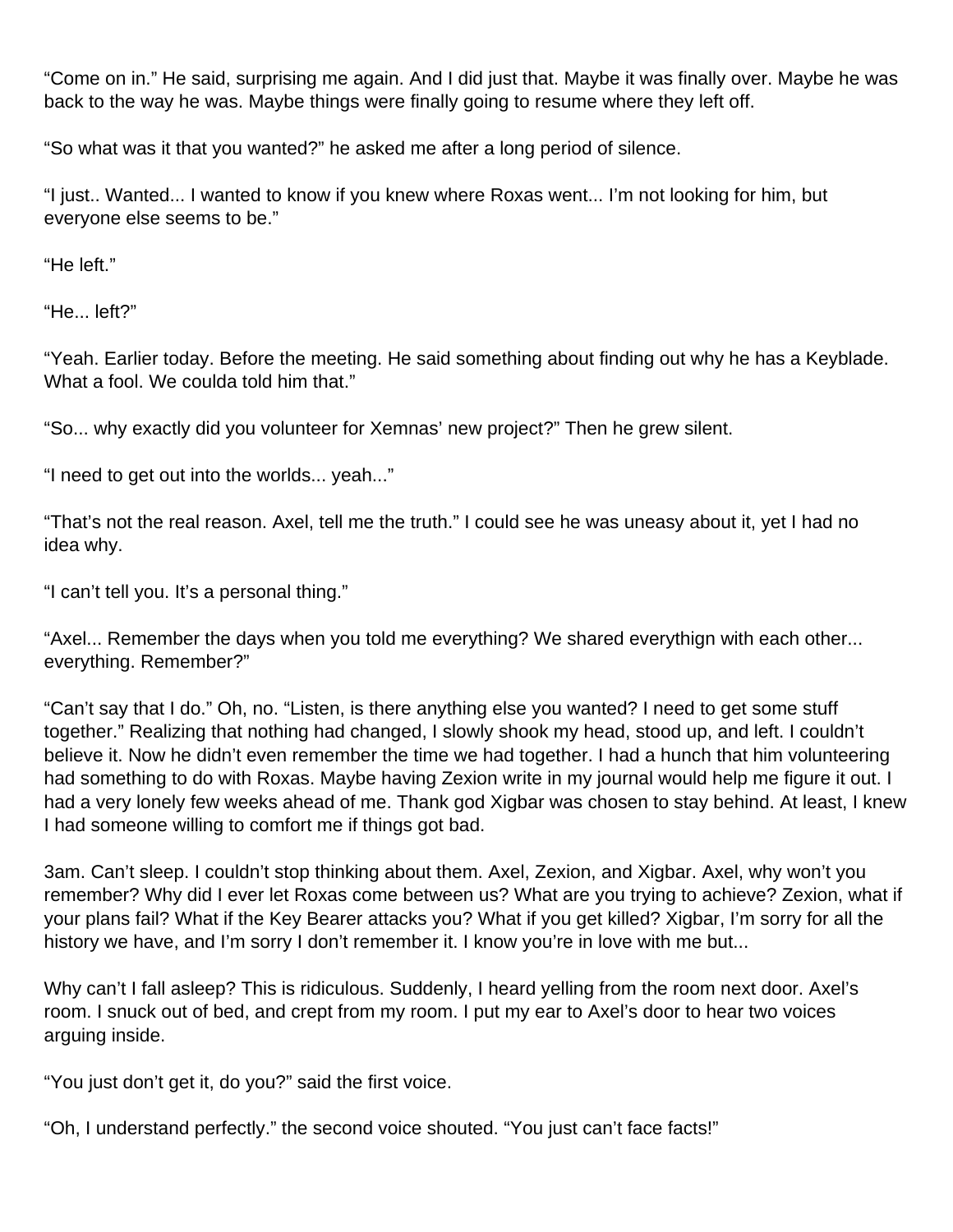"What are you talking about?!"

"Can't you see, he cares so much for you! And you just throw him aside like he's no one."

"He is no one to me."

"You weren't saying that a few months ago!"

"What?"

"Don't you remember anything before that kid took over your mind?"

"Leave Roxas out of this!"

"It kills me to watch him suffer! I swear to God, if you hurt him any more, I'll have to kill you myself." I heard footsteps heading toward the door, I quickly hid in my room, peeking out the door. Xigbar emerged from Axel's door, slamming it shut. There was no point in me hiding. I opened my door and Xigbar looked right at me.

"Demyx..."

"...Xigbar.. Can I.. Stay with you tonight? I'm having trouble.. Falling asleep."

"Of course. You can stay with me any time." He took my hand, and we walked through the corridors, to the opposing wing.

When we reached his room, everyone had finally settled to bed. It was very quiet, and we were the only ones awake.

"I'm sorry we woke you..." Xigbar whispered. "I wasn't sure how loud we were being."

"You didn't wake me," I corrected him. "I was already awake. I can't shake this feeling that something terrible is going to happen."

"Everything's gonna be fine, Dem. You'll see. Soon, we'll have the Key Bearer firmly in our grasp, and next thing ya know, we'll have our hearts back!"

"I sure hope you're right..." We had settled on his bed, sitting side by side, in silence. Finally, I spoke up.

"You... miss Myde, don't you?" Xigbar's head shot up so fast, I thought maybe he got whip-lash from it.

"W-what did you say?"

"When this is all over, when we finally get our hearts back, we won't be the nothings we are now. We'll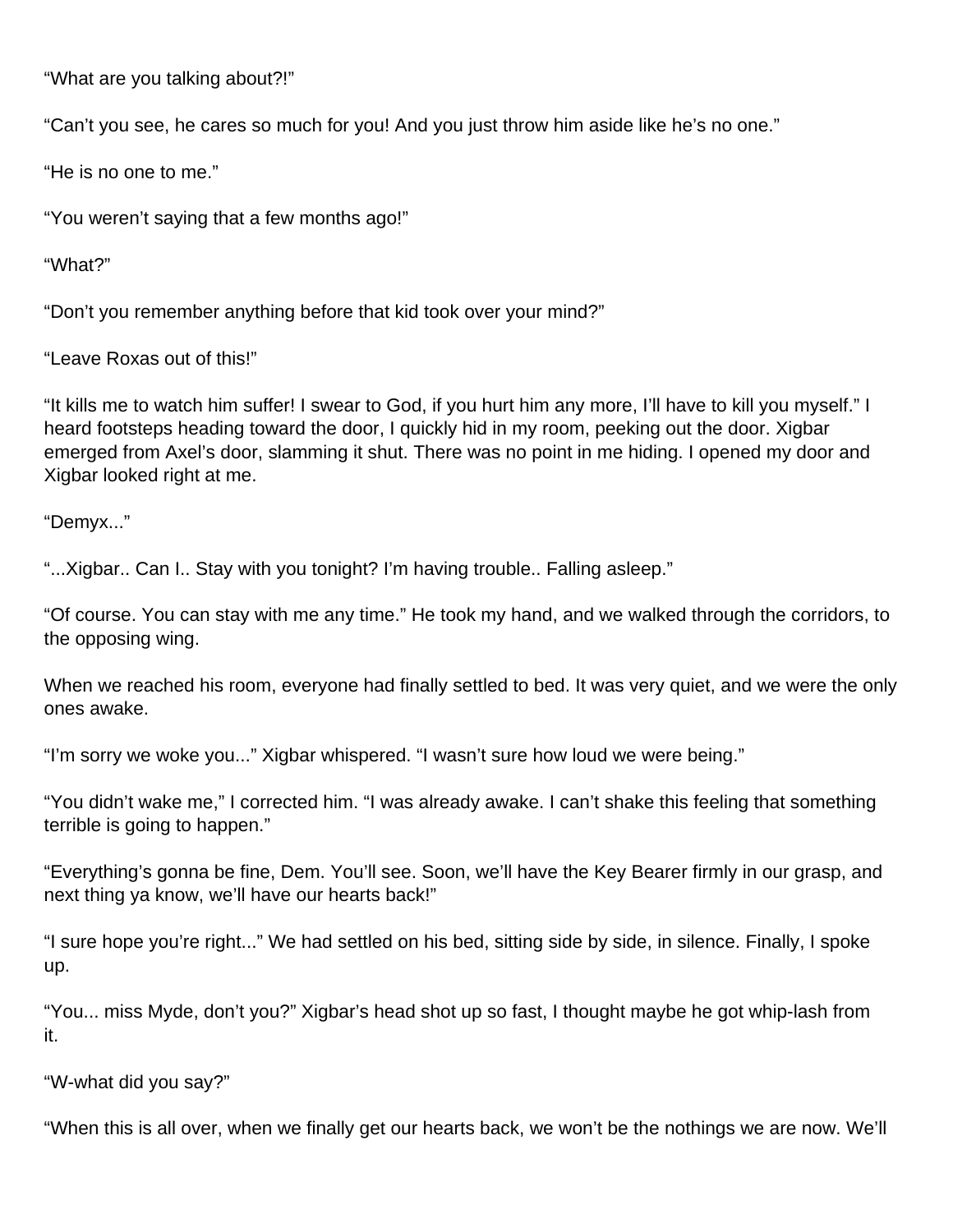be our True Selves. I have a strong... Well... I don't know if Axel will ever remember when we were together...and I feel like even if we got our hearts back, he wouldn't... I just... Do you think... I-I don't know what I'm trying to say here..."

"Demyx, I need to be honest with you. I thought helping you to get Axel back would be one of the most rewarding things I've ever done in my life. I knew it would mean losing you, but knowing you were happy would be enough for me. At least, that's what I thought. I think... I think I've been fooling myself. When this is all over, I don't know if Axel's ever gonna recover. And I feel like this is a lost cause. I don't wanna sound selfish, but I finally have you, kinda. Something about Roxas' heart, the pure heart of the Key Bearer, is forcing Axel to have all that's around him clouded. Roxas is the only person in his view, and I'm afraid we can't change that." I was listening to him, but I just couldn't look him in the eye. That is, until he grabbed my by the shoulders, and forced me to.

"Xigbar..."

"Demyx, I love you."

"No, you love Myde." I managed to say.

"You're better than Myde. You're a part of him, and it's the part that I know I fell in love with. Demyx, let's stop this foolish hunt. Axel is a lost cause. Let's just leave him to chase Roxas to the ends of the universe. We can stay here, and be happy. Together. Forever. And when we regain our hearts, we can really start our lives!"

"Xigbar... I-"

"Don't tell me you can't... Please..." There was nothing I could say. I would have just been fooling myself in agreeing. Realizing I wasn't going to answer him, he backed away, letting me go and gave a deep, depressing sigh.

"What if it was only temporary?"

"...what?"

"Like, for a few weeks maybe. While Axel's away. While they're at the new base castle. It's not like you'd still see Axel every day to remind you of him right? Outta sight, outta mind."

"I.. I need to think. I need time to think." I finally said, unsure of how else to answer.

"..Okay. Think about it. Let me know when you've decided." He leaned over and placed a soft kiss on my cheek. I actually felt better. I was glad we talked, and things that had to be said were said. I thanked him for the hospitality, but I needed to sleep alone that night. He understood, and walked me back to my room. We said our 'goodnight's and I shut the door. By now it was about 4ish in the morning. I got what little sleep I could, and made sure I was up in time to say goodbye to Zexion and maybe Axel.

Morning came too quickly. I knew I had to get up. In fact, I was running late. They were to leave any minute, and I was still in bed. I jumped up, wet my hair, and threw on my coat. I raced downstairs to the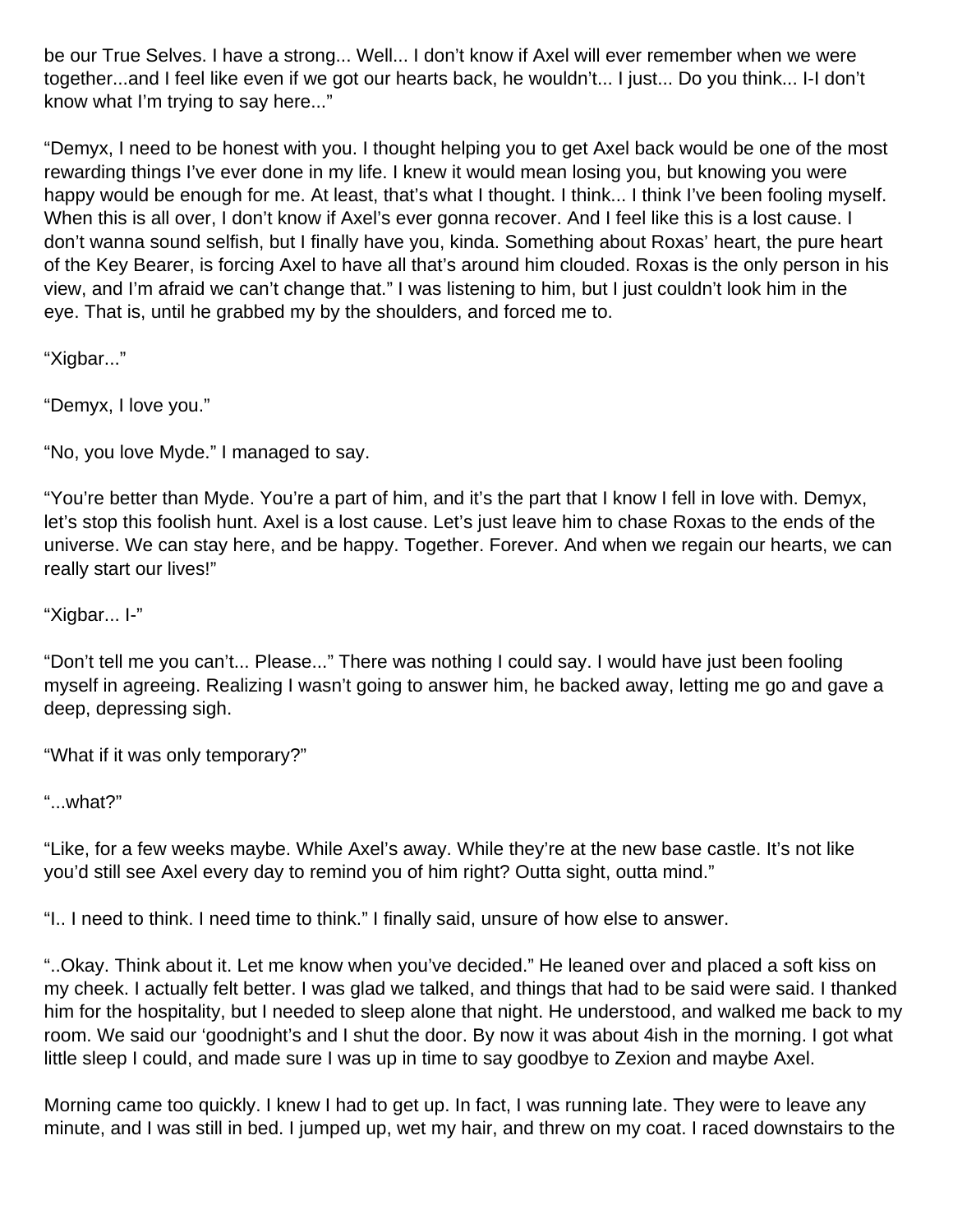foyer where everyone else was. Everyone was talking, wishing each other good luck, and such. Then I spotted Zexion. He, and Vexen were talking to Xaldin. I hurried over. Xigbar wasn't anywhere in sight, and neither was Axel. I was sort of thankful for that, though. I wanted to forget about them for now, and focus on my dear Zexion.

"Good morning, sleepy head," Zexion greeted me. I smiled.

"Didn't even have time to do your hair?" Xaldin almost laughed.

"I overslept," I stretched, yawning. "I wanted to say goodbye."

"Yeah, who knows if you'll ever see us again." Vexen grumbled.

"Don't talk like that," I scolded my elder. "You guys'll be fine. Have fun, and be careful."

"We'll try... Don't worry, I'll keep your notebook updated, and I'll personally hand it back to you when this is all over." Zexion was all smiles now, extending his hand for a final handshake. Knocking it aside, I pulled him into a hug.

"Come home soon."

"Already there." I shook Vexen's hand, wishing him the best of luck.

"Watch out for Marly," I warned him. "I don't think he's right in the head."

"I agree" scowled Vexen. "The bastard is going to be the end of me..." With that, they left, heading toward an opened shadow door leading them to the new castle. Who knew Vexen's last statement would be so significant? I guess you'll see why later.

Vexen, Lexaeus, Zexion, Axel, Marluxia and Larxene, all gone. Naminé, too. The castle felt naked without everyone there. It felt empty, lonely. And now I was alone with Xigbar standing over me, waiting for my response. I dreaded the decision. Xigbar meant a lot to me, but I could never let go of Axel. I don't even know why. I just couldn't. It hurt too much. And it wasn't even supposed to!

Later that night, I was in my room, continuing that beautiful melody I had started months before. The notes came so easily. I put every false emotion I could feel into it, and wrote it down, note by note. A haunting melody. A, hrm, melodious nocturne, you could say. Every note seemed to blend into the next, and as I played, I felt the harmony flow through my fingers, to the strings, and bellow from the sitar to the corners of my bedroom, and out through my window, into the night sky. Suddenly, I heard a voice. I didn't know where it was coming from, but it was humming along to my music. I started the song over, playing every note with energy, and then I heard words from to the melody.

"We met that night when the sea ran high," the voice sang.

"And I craved for more of a near love experience.

"Those who the music hath then joined together,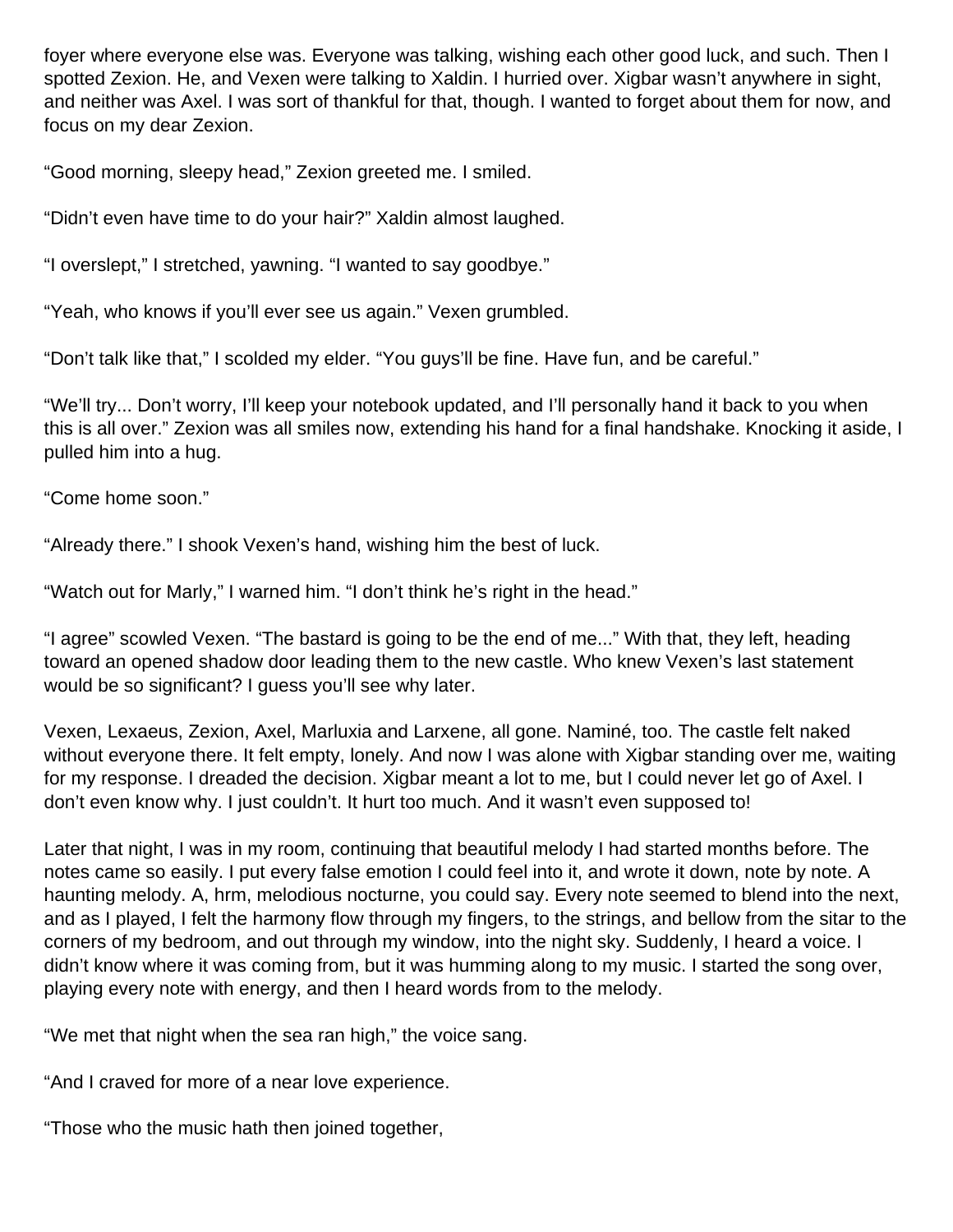"Are now but asunder…" I stopped. Who was singing? I looked down out my window. No one. I looked up. No one. Where were these magnificent words coming from? Just as I was hanging out my window, my door burst open to show the figure of Xigbar, looking stunned, and amazed. He rushed to me.

"Tell me that was you playing that haunting trill!"

"Wh-what?"

"That music! That was you, wasn't it?"

- "Wait! Was that you.. Singing?"
- "Where did you learn that song?"
- "I j-just made it up. I've been composing it for a long time."

"Are you sure?!"

"Xigbar, what's the matter?"

"That's the song Myde played on his guitar that night at the beach!"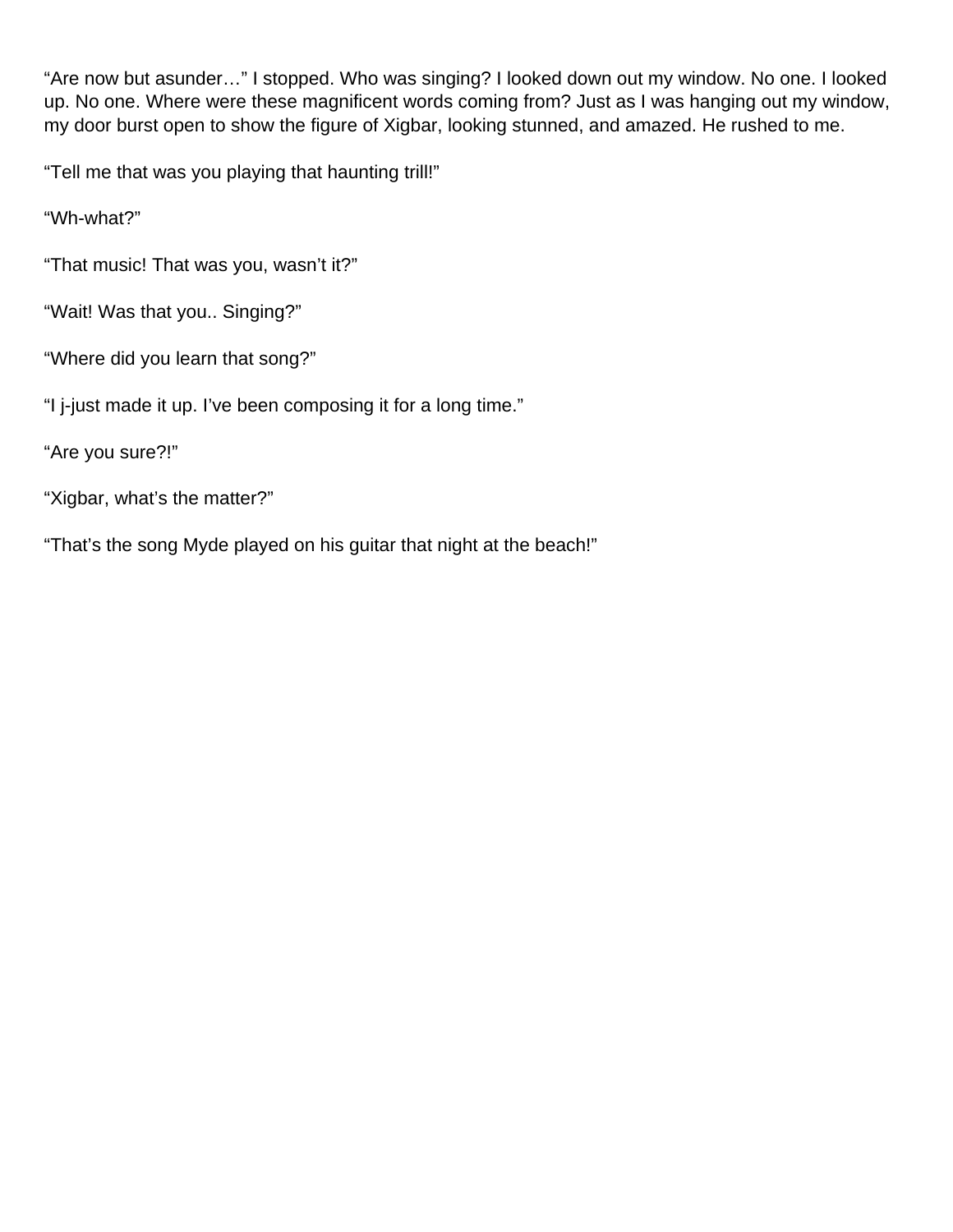## **12 - With the Guys**

DISCLAIMER: I don't own Kingdom Hearts.

AUTHOR'S NOTE: Anyone play KH:Chain of memories? That's where I'm headed next :D There's a lot of fluff in this chapter. Sorry, I was in a sappy mood. OH and BTW, yes, I put a bar in Traverse Town. That place needs some excitement XD

PART 12 'With the Guys'

Previously, in **Mellifluous Trill...** 

"We met that night when the sea ran high," the voice sang.

"And I craved for more of a near love experience.

"Those who the music hath then joined together,

"Are now but asunder…" I stopped. Who was singing? I looked down out my window. No one. I looked up. No one. Where were these magnificent words coming from? Just as I was hanging out my window, my door burst open to show the figure of Xigbar, looking stunned, and amazed. He rushed to me.

"Tell me that was you playing that haunting trill!"

"Wh-what?"

"That music! That was you, wasn't it?"

"Wait! Was that you.. Singing?"

"Where did you learn that song?"

"I j-just made it up. I've been composing it for a long time."

"Are you sure?!"

"Xigbar, what's the matter?"

"That's the song Myde played on his guitar that night at the beach!"

---

I stared a long time before finding the words to speak.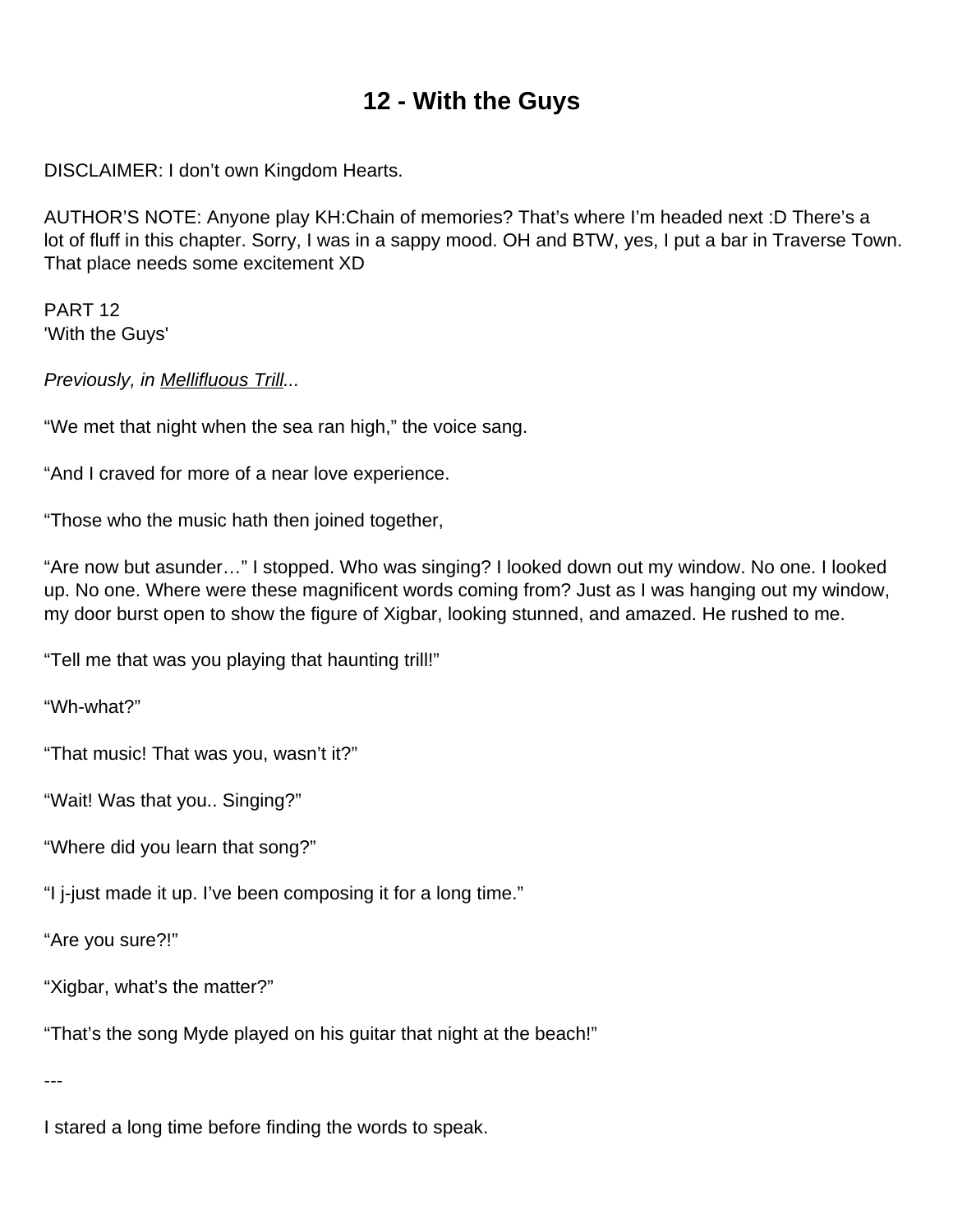"What... What are you talking about? I've been writing this song for... Months now. "

"I'm as confused as you are, Dem..." Xigbar sighed, sadness in his voice, sorrow showing on his face. "C-could you just... Play the song some more?"

"I don't want to upset you..." He walked into my room, and sat comfortably in my leather computer chair.

"It's just been so long since I heard suitable music, especially that." This troubled me some. I was afraid to speak to him. I didn't want the subject of "us" to come up in any sort of conversation. I sat on my window sill, and plucked the strings. I became consumed by the melody, and it seemed, Xigbar did too. He started to sway, and hum to the sound. I came to a stop, a break in the music. That's all I had written. I looked to Xigbar. His hands, gripping the arm rests tight. His face was in complete anguish, tears streaming from his eyes. He gritted his teeth, trying to stop the flow, but he couldn't stop.

I immediately dropped my instrument, running to his side as it dissolved into flowing bubbles. Then it hit me. What the hell was wrong with me? I mean, yeah, I cared a lot about him but, I was just beginning to realize how... how submissive I was acting. I was like a lost puppy, coming to every beck and call of my master. Xigbar wasn't... Controlling me somehow, was he? No. That's absurd. That's what happens when I think too hard. I think the reality of it was that maybe I was actually falling for Xigbar. Maybe falling a little too hard. And I was in denial. I'm often in denial, aren't I?

I pulled him close, and he shivered in my arms. He was like a child for those few moments. And I felt like my entire being called him close. Was this how Axel felt about Roxas?

"I-I'm sorry" he sniffled, trying his hardest to stop..

"No, don't apologize." I commanded. "Stop apologizing..." My grasp tightened. I felt his arms, his hands grab my back. My arms were around his head, and he sobbed silently into my chest.

"I'm not trying to be a b-bother" he whispered to me.

"I'm in quite a pickle," I chuckled. I couldn't help but laugh. "I don't think I've ever seen you cry. Now, to die in peace, it's Xaldin's turn to shed a tear." Even Xigbar laughed at that. He pulled back, smiling, wiping his eye on the sleeve of his coat.

"Man, if word got out a bout this, I'll be a ruined man," his mouth curved in a sharp grin.

"Well. I know the first thing Zexion's gonna hear about when he gets back!" I shouted, standing up, mimicking his devilishly evil look.

"Oh, you wouldn't dare!" He roared, standing up. I winked.

"Just try and stop me!" I made a break for the door, stopping to look behind. Xigbar was close behind, and I could feel his chest on my back.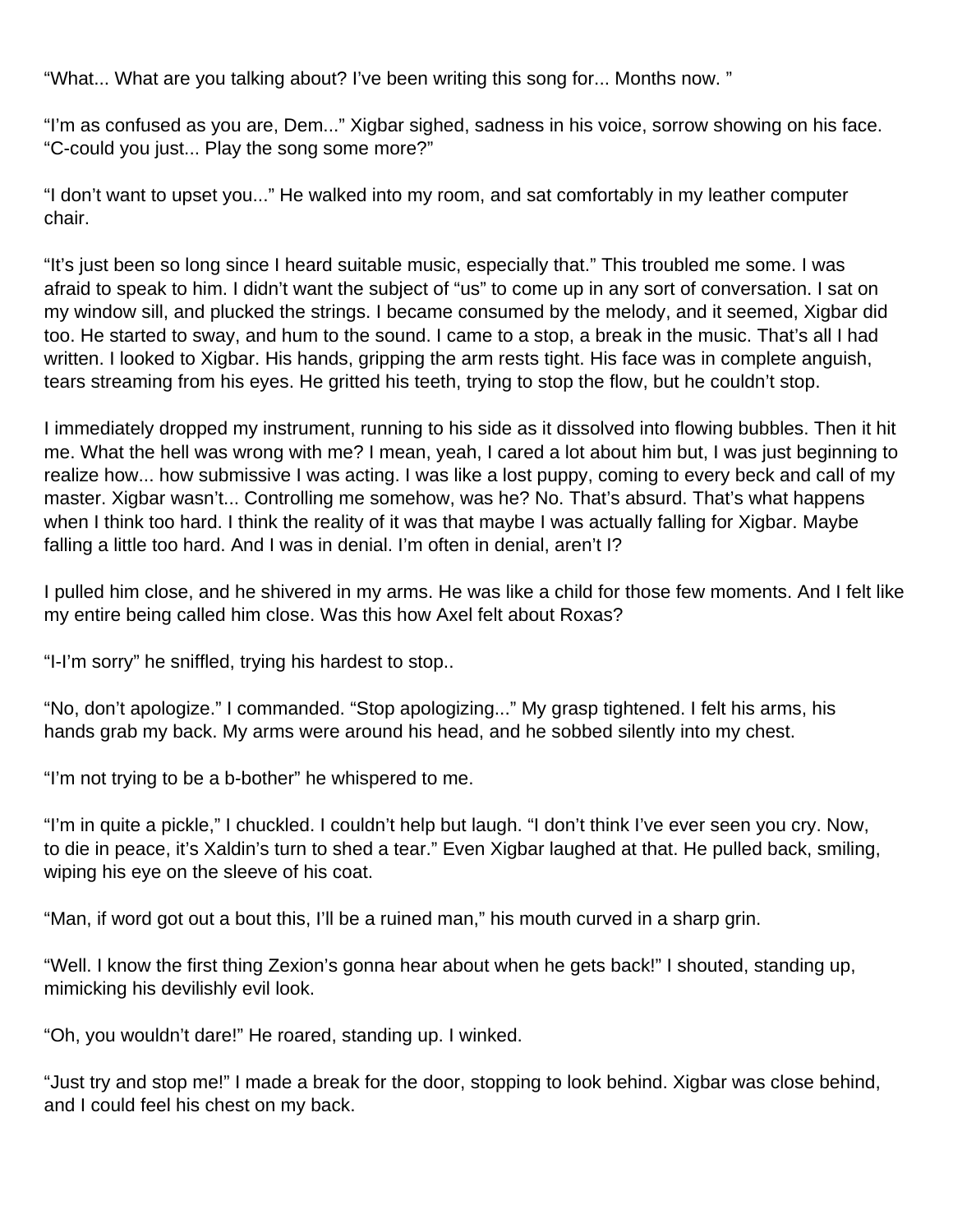"Hands off the doorknob." He whispered. I let go, raising my hands as if I was busted by police. I then slid from between him and the door, and ran to the window, threatening to jump. And then he was gone. He blinked from my room like he was never there. I stood in my window, staring at my room, trying to find him, and then I felt a tap on my shoulder. I turned around, facing the outside and seeing Xigbar, upside down, floating on nothing. Extremely startled, I screamed, heading back into my room. He then appeared beside me, tackling me to the bed. We wrestled, and when it was clear that I was pinned, he held me there, sitting on top of me.

"Where the hell did you learn to do that?!" I cried. I had never seen him teleport before.

"I've been workin' on it lately. Impressed?"

"Eh... A little" I lied. I was really impressed. I thought that was amazing, and I was hoping he'd show me how he did it. But then my mind drifted to other matters.

"Mind letting me up?" I asked.

"Oh, right. Sorry." He hopped off the bed, off of me, and I stood up. I'm not sure why I did it at first, but I was glad I did after. I quickly kicked Xigbar's feet from under him, him falling onto the bed, and me finally pinning him down for a change.

#### "Demyx, wha-"

"Listen. I've been thinking, and tonight just proved something to me. I've thought about your offer..." It was then that I achieved his attention. "Let's give it a shot, I mean... What's the worst that can happen in a few weeks anyway?" Saying that as fast as I could didn't lessen the blood flooding my face. I could feel the flush, and knew it was apparent. And for once, Xigbar was speechless.

"Dem, maybe you want more time to think about it..." He suggested. "I mean, I don't want you to feel like I'm forcin'-"

"No, I understand, and I've made up my mind." I leaned in close, my lips almost touching his. "I think..I'm falling for you." It was getting hot. The blushing was getting worse, and it was too late to go back now. The fact that I was laying on top of him didn't help either. "Wherever my heart may be, it's telling me to try something new. "

"Something... new?"

"My earliest memory as a Nobody is Axel. And it's not that I want to forget, but I want to move on. God, I must sound like a hopeless sap." I started to lean back, and sit up, but Xigbar wouldn't let me. He swiftly held on to my shoulders, and pulled me back down. He pulled me into a soft kiss.

"If that's what you want..." He said, breaking the kiss.

"You don't seem as enthusiastic as I thought you'd be..."

"I just don't know if you-"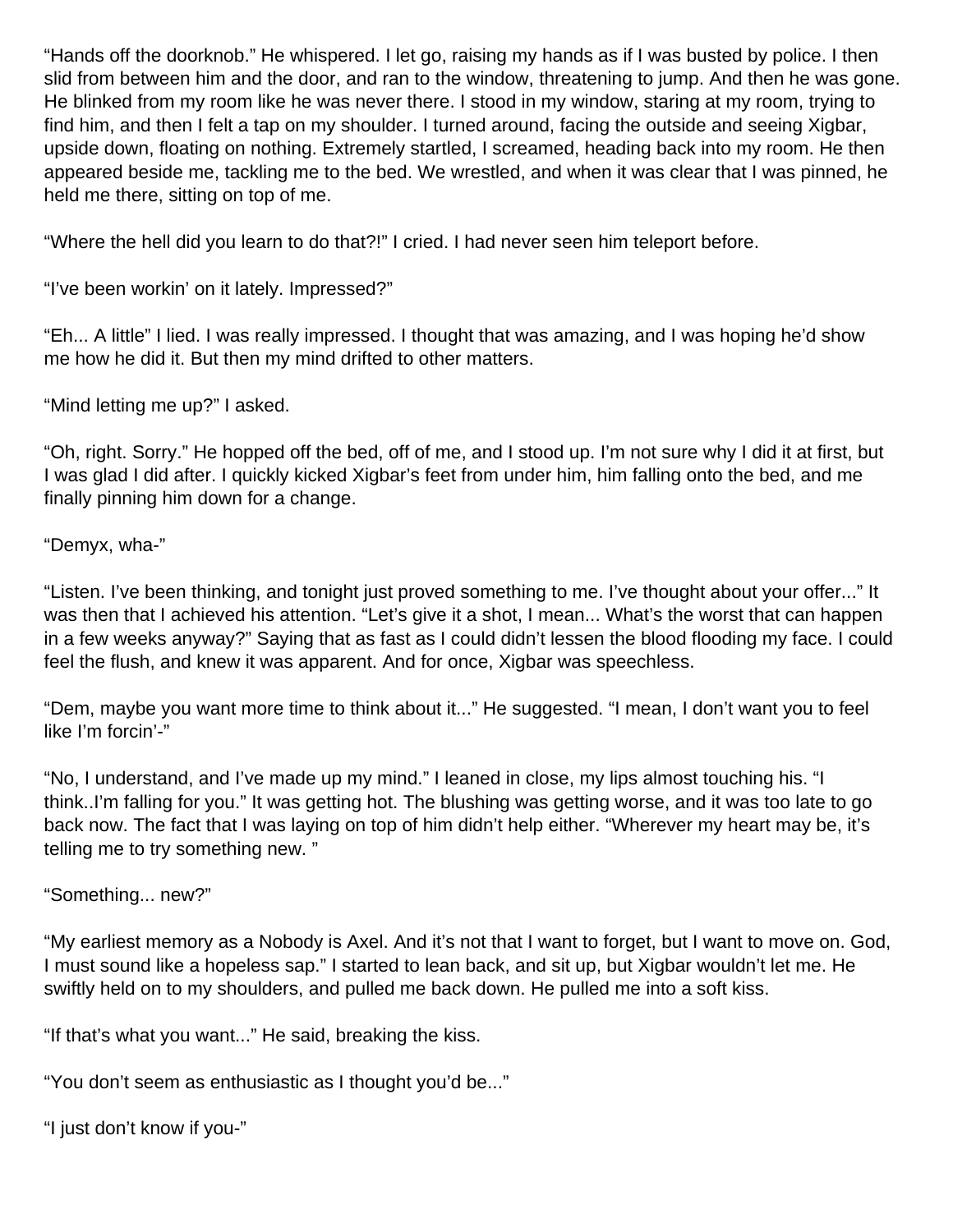"Let me worry about me. This is my choice, and who knows? Maybe something good'll happen." What I wanted to say was 'maybe you can help me get my mind off Axel', but I would basically be contradicting myself. At that moment, I was hoping to have a fresh start, and no one would get in my way. The others really kept to themselves, except when Luxord felt the need to have group card games. Xemnas and Saïx spent the majority of their time in Xemnas' bedroom, and I think that's as much detail as I need to go in there. I was never exactly sure what was going on up there, but I'm sure you people are smart and can cook up something in your imagination.

Since it got quite boring, and quiet in the castle, the four of us, Xaldin, Luxord, Xigbar and I, would often hang out. We were, after all, the only ones left. Saïx received daily reports from our friends at the new castle, Castle Oblivion. One from each of them. Then, he would keep us up to date with the events. It had only been a few days since they left, but it felt like a lot longer.

"They've settled pretty nicely in Castle Oblivion." Saïx began. "Marluxia has assigned them each a task, and role in the castle. If it is not carried out, he promises to inform us after applying consequences and necessary action. He expects the castle to be ready in a week's time. He is already formulating plans on luring Roxas' True self to the castle.

Vexen's report states that his experiments are going fairly well. He is still not happy about being controlled by Marluxia, but he has great plans for our key wielding friend.

"Zexion's and Lexaeus' reports didn't say much. And Larxene didn't seem to write one... Axel has also neglected to send his. That is all."

"What kind of experiments is Vexen trying to conduct?" I asked.

"He did not specify." Saïx turned and left. So things were finally getting off the ground there. Good. I couldn't wait until Zexion returned with my notebook filled with his experiences, his adventures. And I wanted all the details about the Key-boy. Which oddly reminded me. I hadn't had my nightmare in a long time. In fact, I hadn't had it since the day Roxas left. I thought it was weird, but I was glad.

That night, me and the guys, (I suppose that's what I'll call them now instead of listing them by name), left our castle via dark door and went world-hopping. Truth was, Luxord wanted to go drinking. And we didn't object.

So, we stopped at a quiet place. I don't remember the name. Transverse Town? Tavern Town? Didn't matter. It had a bar.

Not caring of our appearance, we left our hoods down. We entered, and walked to the back. There weren't many people there. The four of us sat down, and began the night with a shot of vodka.

After that, the night was pretty much a blur. At least, it was for me. I remember Xigbar sitting down next to a young blonde man dressed in black. He covered himself in a red cape.

"So what're you in for?" Xigbar grinned, the alcohol taking effect. The man held tightly to his beer.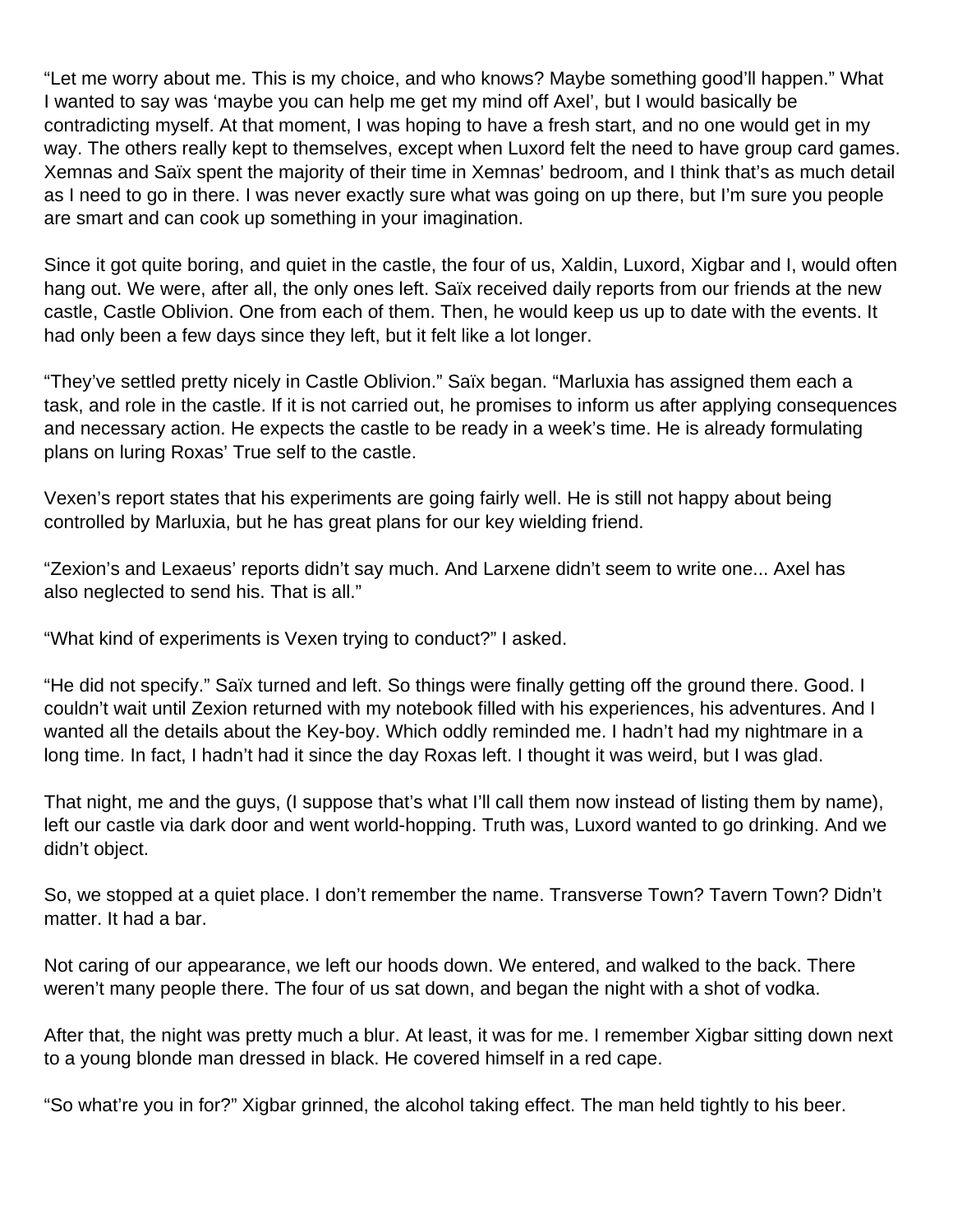"A friend o' mine killed my girlfriend, and now he's tryin' to blow up the planet." He said, taking another gulp from his bottle. Xigbar then leaned over to me. I could smell the brew in his breath.

"Poor guy must've gotten dumped by his lady friend," he whispered. The night seemed to drag on as we all got more and more intoxicated. I think Luxord blacked out for a few minutes, but I don't remember. Next thing I knew, the four of us were stumbling into my bedroom. Why? I think it was to escape the wrath of Xemnas and Saïx. Their rooms, of course, were on the other side of the castle. I also remember I couldn't stop giggling, and then I fell face first onto my floor. Xigbar had settled on my bed, and I pulled myself onto my computer chair. Luxord and Xaldin had awkwardly started flirting by my window, and it made me laugh to watch Luxord play with his hair. Looking back, though, it was really disturbing.

And of course, the morning after. I had passed out, leaning on my computer desk. A few swift cracks of the back, and I was feeling fine. Thankfully, the hangover wasn't NEARLY what it was last time I drank. However, I couldn't say the same for my comrades. Xaldin and Luxord were slumped together in the corner. It was kind of cute, and I almost wished I had a camera. It would have been awesome blackmail. I feared what would happen when they awoke. Xigbar was still in my bed. His hair was a mess, and so were my sheets. I quietly pecked him on the cheek, then left my room. I wondered if he had any of his 'special pills' handy. Wouldn't it be funny if he couldn't find them? The evil thought flooded my mind as I raced down the hall. I came to the wing. I crept into his bedroom, closing the door behind me. I turned on the light. Everything was nicely and neatly arranged. There had been some targets on his walls with millions of bullet holes through them. I strode into his bathroom, checking all the bottles. I'm sure he kept it in some secret place; I just had to find it.

By the time I gave up searching the bathroom, I noticed a tile out of line. I bent down and moved it aside. Below the tiles lay a small wooden box. I picked up the box, and opened it slowly. Inside the box were envelopes of all sorts, old photographs, and finally, the bottle. I smiled, and had myself a little victory dance.

Then I became quite nosy. I started looking through the envelopes. Endless documents containing science-related things I had no knowledge of. I even saw a few diplomas, and degree in sciences and such. Then I looked through the photographs.

They must have been from the days before the Heartless. He looked… Different, but I could still tell it was him. Pictures of him in the lab with others. Was that Xemnas? Next picture. Two people with test tubes in hand. One was definitely Xigbar; he had long black hair, and I knew that smile anywhere. The other also had long black hair, but I couldn't tell who it was. When I flipped the picture over, in bold print it said, 'BRAIG & DILAN'. Xaldin's True self. They must have been great friends.

I searched the pictures more; there were so many. Finally I came to the last picture, and the ghost of my emotions saddened me greatly. The picture was of Xigbar, and a man with lengthy, curly brown hair. By the angle, they were both holding the camera, and it was above their heads. The brunet was kissing Xigbar on the cheek. I flipped it over to read the names, although I was pretty sure I knew. 'BRAIG & MYDE'. They looked absolutely in love. They were so happy together.

A door slam. My head shot up, and I scrambled to put everything back in it's place. I don't think I've ever moved that fast in my life. Shoving the wooden box down into the hole, I covered it with the tile then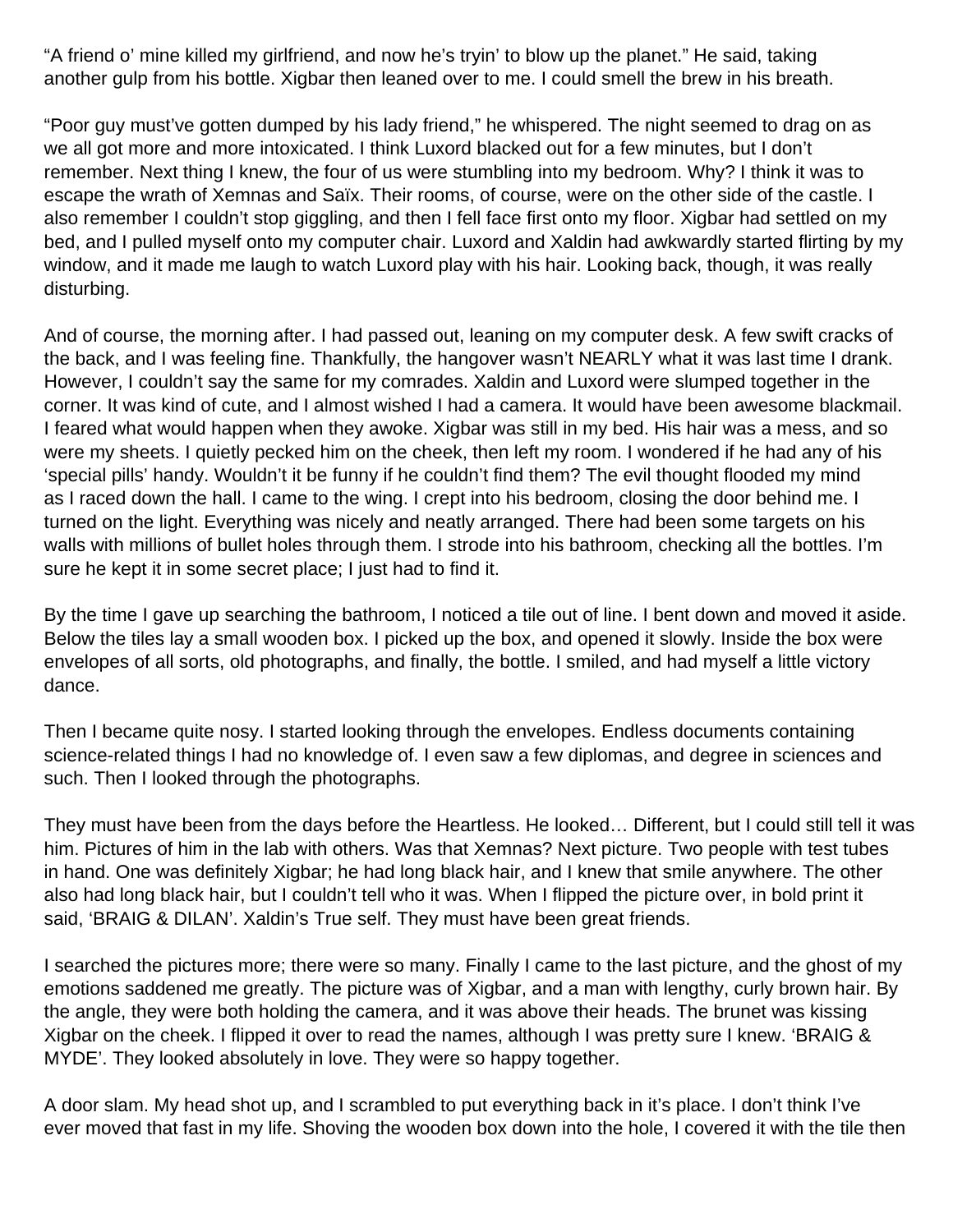stood. Footsteps. And they were coming closer. I began to panic, and jumped into the shower, pulling the curtain across. I drew up my knees, and sat, almost afraid. The door opened, and a figure came in and looked around. I heard the sound of the tile scraping across the others. It had to be Xigbar, although I wasn't sure because I wasn't about to peek my head out. It was then I realized I was still holding the bottle of pills, and the last picture.

"shoot, where'd I put them?" He said, obviously looking for his beloved pills. He then set the tile back in place, and left. When I felt it was safe to emerge, I did. I quietly stepped out of the bathtub, and soundlessly put the bottle back in the box under the tile. But something told me to keep the picture, so I did. I was careful to place it in my pocket, not trying to ruin it. I then crept out of his bathroom, and out of his room. I then walked back to mine.

I came in to all sorts of yelling, mostly Xaldin and Luxord yelling at each other, and Xigbar yelling at them to keep quiet.

"What's all the commotion?" I said innocently, entering the room.

"Luxord thought it would be funny to pass out on my shoulder!" Xaldin shouted, crossed arms.

"Oh bloody hell, Xaldin," Luxord said back. "It's not my problem that you were content with your arms around me!"

"Ugh, Guys come on. My head is POUNDING!" Xigbar roared, teeth bared.

"What's the matter, Xiggy?" I decided it was time to play around. "What happened to your precious 'special drug', hmm?"

"It's gone missing..." He mumbled, obviously suffering from his sickness. "I s'pose I could make more, but that would take a while." I couldn't help but laugh. I tried my hardest to hold it in, but I couldn't any longer.

"Maybe you should look again!" I shouted between laughs.

"I checked everywhere!"

"I just said, look again!" He gave me an extremely suspicious look, but then left to check. While he was gone, I made quick work to Xaldin. I pulled out the photograph from my coat, and shoved it in his face.

"...Demyx how did you get this?"

"It doesn't matter. You're close to Xigbar. Tell me. What does he tell you about me?"

 $\frac{1}{2}$ 

"Xaldin, please! Before he gets back!" He quickly collected his thoughts.

"When Xigbar had returned from his absence, you were with him. After you both had awakened, Axel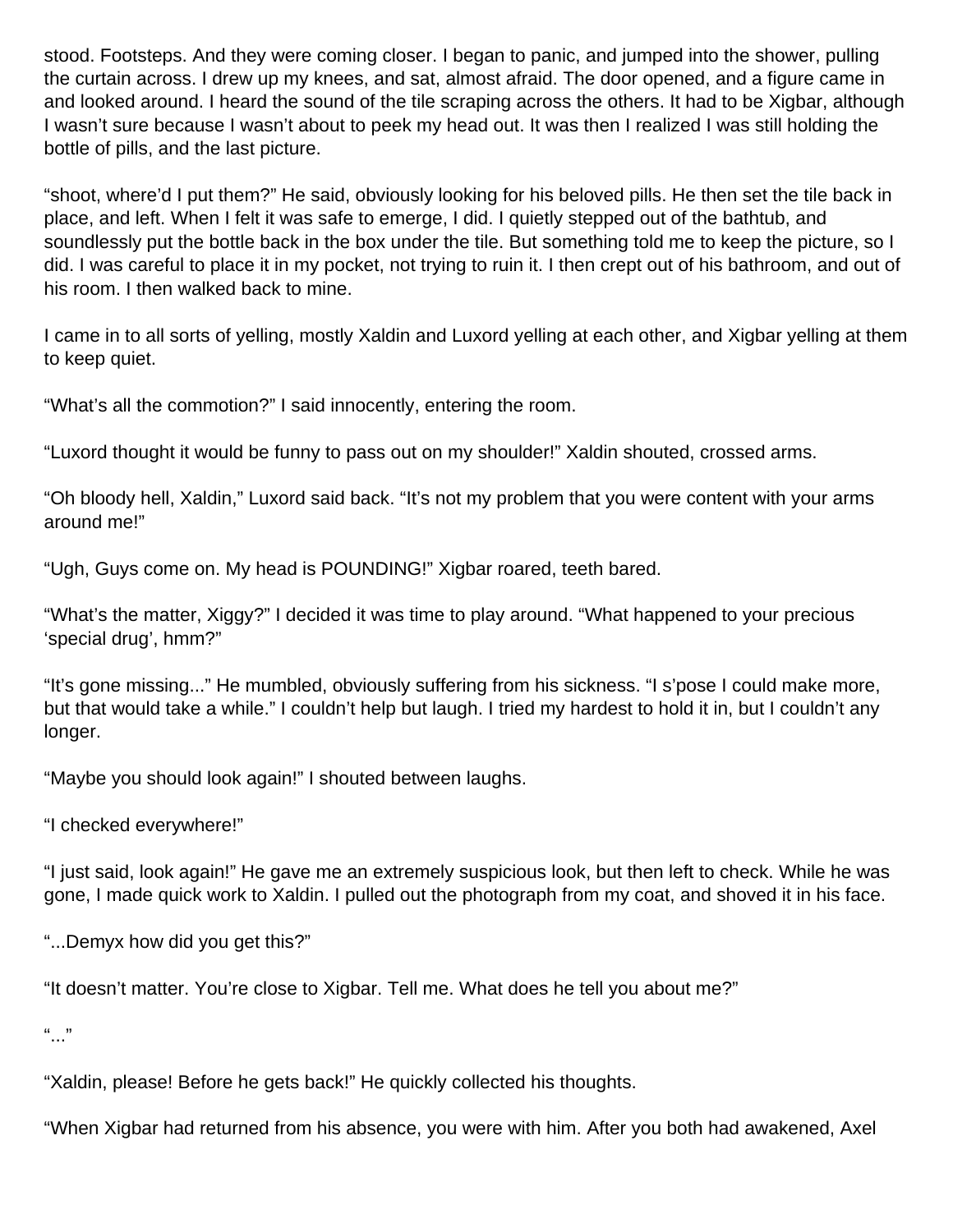took full care of you, educating you of what you were, and how you came to be. Of course, being who he is, he lied to you, and gave you a sense of protection from him. Axel, sadly is as much an enigma as Master Xemnas himself.

"When Xigbar had realized what had happened, he went into a mild depression, and denied it had ever happened. He didn't believe you were his beloved Myde, and steered clear of you. He kept this picture tucked away where he could look at it at any time. He told me all about his journey, and all about you, er, Myde. His reason for agreeing to Xemnas' insane plans is so that when we get our hearts back, he'll finally have his love back."

"So it's not enough to have me," I whispered. "He just wants me to become what I was."

"No, no, Demyx, you misunderstand. I suppose... You could compare it to You and Axel?"

"...Excuse me?"

"You've agreed to spend your days with Xigbar, yes? But you really wish to have Axel back, and no matter how hard you fight that, you can't hide your true feelings."

"...but-"

"So, similarly, Xigbar has you, and loves you but he truly wishes for Myde." I nodded my head and what amazing timing we had. Xigbar had just then returned to the room.

"I can't believe I missed them before" he said, holding the jar of drugs. I quickly stashed the photo in my pocket. "Here, everyone have one." Of course I refused, remembering the effects of last time. Plus, I wasn't sick enough to take it twice.

After their side effects subsided, we decided to go for a walk; the four of us. Of course, we didn't make it far before hearing an explosion. Strange thing was, it had come from the Lab, and as far as we knew, no one was down there. By the time we got to the door, Xemnas had burst out, white lab coat in shreds, and a maddened, crazed gaze in his orange eyes.

"I have done it!" He said, voice on the verge of madness.

"Done what?" Xigbar asked. "What's goin' on?"

"A creature. Stronger, smarter, more agile than any Heartless. My friends, I have created the first of our army!"

"Whoa, whoa, hold it," Luxord cut in. "Army? Army of what?"

"We are not the only Nobodies, my friends! We are the strongest of Nobodies. We are able to keep our human form. Most, however are unlucky. For every Heartless created, a Nobody is made in it's place. It may not become strong beings, able to think for themselves like we are, but they are there, and I've found a way to bring them to our dimension. I am now plunging our castle into a world that never existed; a place where Nobodies roam, and we shall control them! This castle, this world, it all will be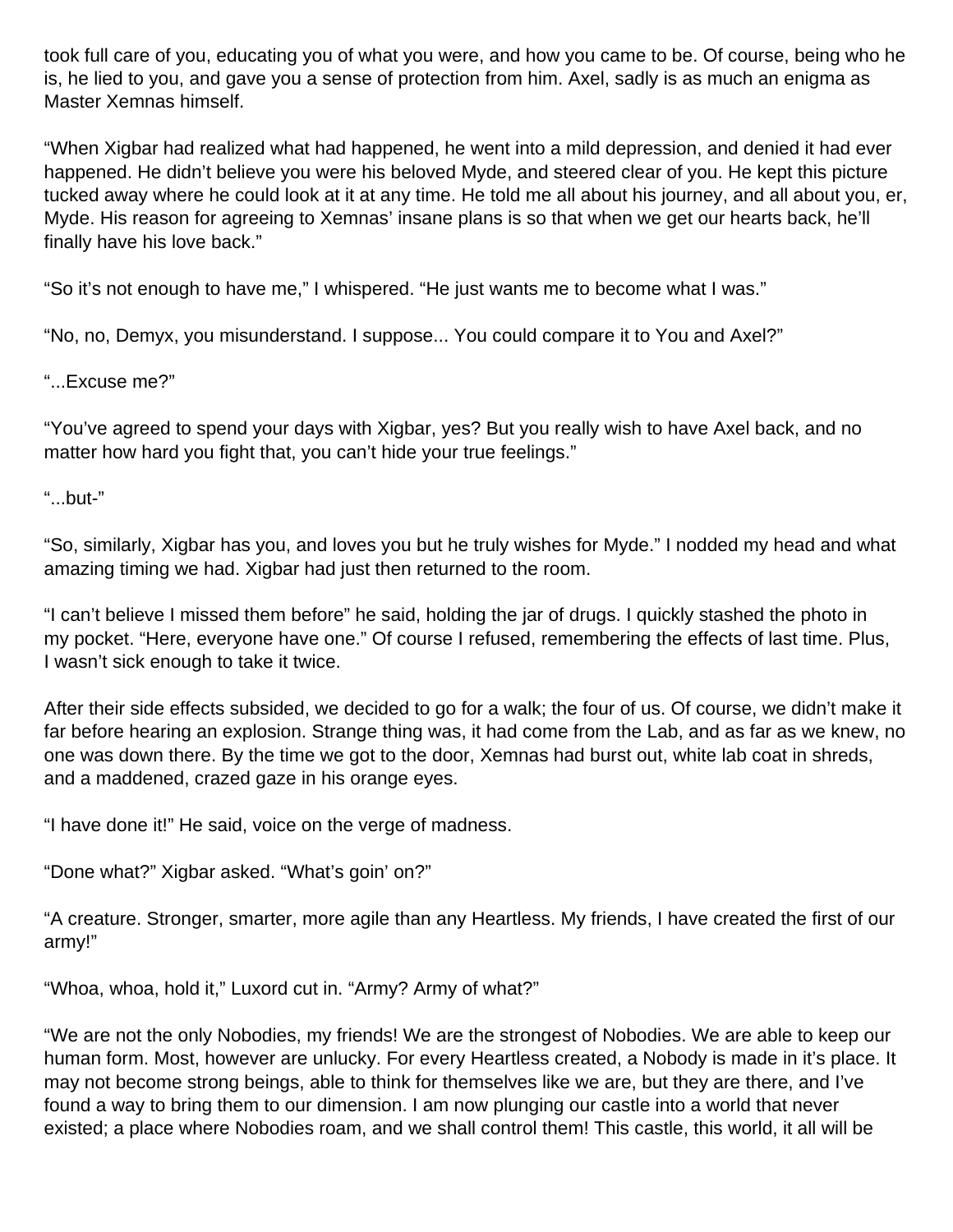over run by this army of Nobodies."

"Sir...?"

"Soon, this castle won't exist. We will live in a world that never was, and we will control our fellow Nobodies in an attack against the other worlds!"

"..What do we need to attack the other worlds for?" I asked. I was utterly confused.

"Not so much attack, but find our key-wielding friend Roxas. Some Nobodies like myself can determine where other of our kind are. I shall send them on a search for Roxas while Castle Oblivion takes care of his other, Sora."

"Sora... "

"Indeed. With Vexen away, I must do these tasks myself. Please, go about your business, and I'll try my hardest to have Saïx keep you all updated." With that, he went back into the lab, shutting the door behind him.

Xemnas became weirder and weirder throughout the time I've known him. It seems as though he's lost his mind. Attacking other worlds for no reason?

About three weeks went by. Up until last week, the reports from Castle Oblivion were normal, saying how they had successfully lured Sora to them, and already had Naminé arranging his memories to fit their dark deed. He spoke of great successes, and how their plan was almost complete, and Sora was almost a mindless puppet at Naminé's beck and call. Things were sounding amazing. It was until that third week, that it all crashed down.

We had heard nothing since the last report, not even from Marluxia. Xaldin began to worry, but we didn't think much of it until the day Axel came back. Alone. With my notebook, dripping in blood, in his gloved hands.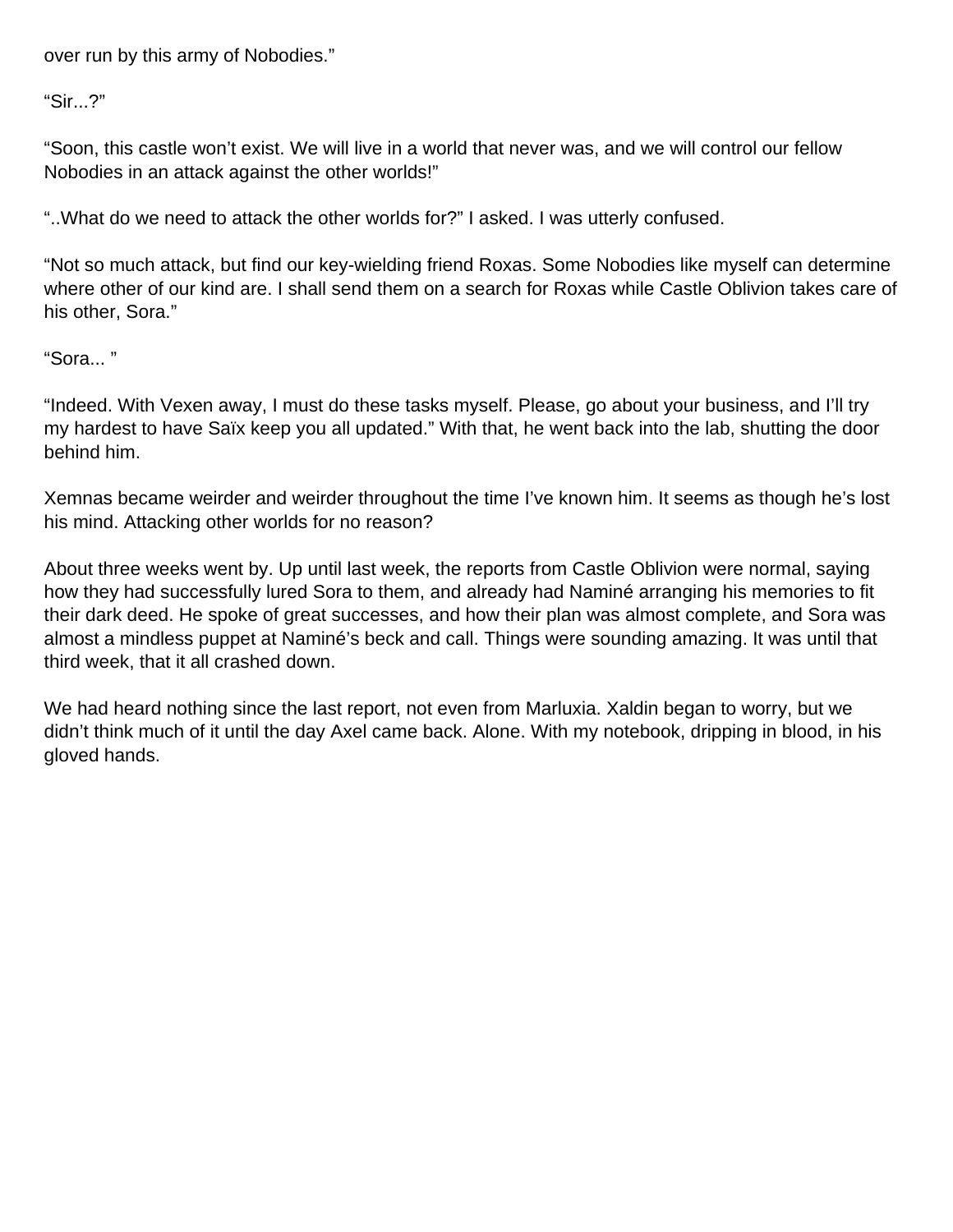# **13 - You Are Never Coming Home**

Disclaimer: I do not own Kingdom Hearts.

Author's Note: Just a few things.. The reason it took me so long to get this out is because I realized that listening to happy/upbeat music doesn't help to write sad/depressing stories. I've been in such a good mood this week that I almost didn't want to work on this at all.

These last few chapters might be a little confusing to those who don't know the games all that well. Whenever the Organization meets up with Sora (Roxas' true self), They call him Roxas. So in these chapters, I'm not talking about Roxas, I'm talking about Sora who they call Roxas. Yeah, kind of confusing, I know. But think of it this way. Roxas has never set foot in Castle Oblivion.

I'm such a sucker for 411 that I just HAD to put some in here. I could never write amazing 411 ficlets like some of my favorite author's on y-gallery, but I did what I could. (411 is the common term for VexenXMarluxia. (Get it? Vexen 4, Marly 11 ahahah...) Yeah..)

The title is a lyric from the My Chemical Romance song The Ghost Of You. I pretty much had that song on repeat while writing from about page 3 on.

PART 13

"The last thing I see, you are never coming home"

I stared at the notebook for a long time. I stared at the ridges of the dried blood, eyed the glove-print stain on one side, and the splatter on the other. It greatly disturbed me to see this. Something dreadful had happened at Castle Oblivion, and for whatever reason, Axel was the only one who had returned. He tossed the book at my face, then left. So many questions, I had. So many that I wouldn't dare ask Axel. I paged through the book, seeing every page filled with inked words. Should I read it? How I longed to know what went on. What happened to you, Zexion?

I took the book, and went to my bedroom, locking the door. I wasn't going to let even Xigbar break me away. I needed to know what happened. I sat at my desk, and opened to the first page.

Entry 1

Day 1

Well, Demyx. I promised you I'd write this all out for you, so here it goes. Might as well start today. We've just arrived at Castle Oblivion; the place where 'to find is to lose, and to lose is to find,' as Marluxia likes to say. He's having a grand old time.

Lexaeus, Vexen and I began setting up our laboratory in the first floor of the basement of the castle. There are in fact thirteen floors, and thirteen basement floors. What a coincidence, right? Marluxia, Axel, and Larxene have taken to the top-most floor. That's where they're keeping Naminé. Marluxia's calling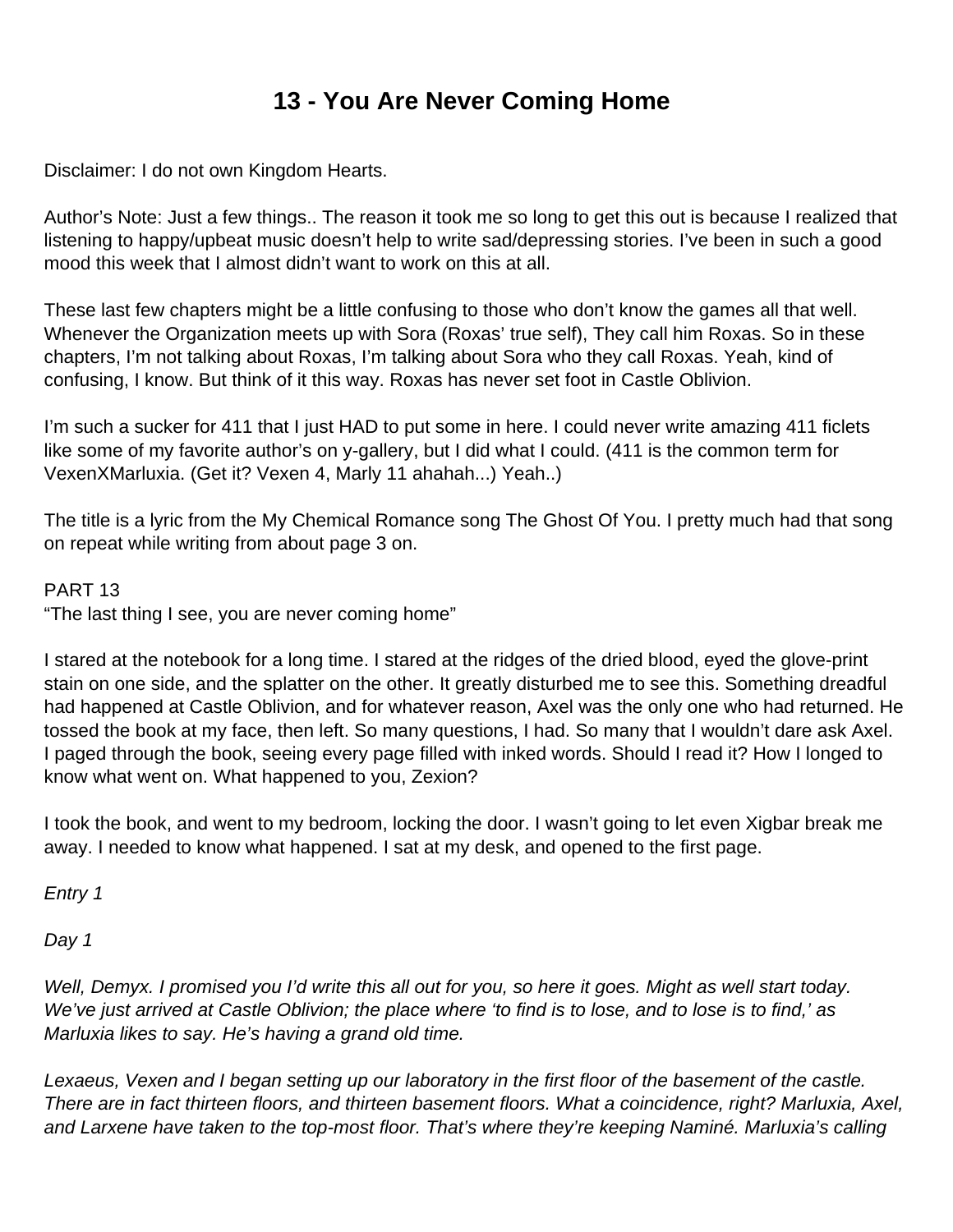a meeting, so I'll write more later.

Hmm. What an eventful meeting. Marluxia plans to have the castle set up in about a week's time. He says we all must meet every goal he sets for us so that when we lure Roxas here, everything is in order. The key bearer is really just what seems to be a clone of Roxas. Or maybe it's the other way around?

So, there's not much else to write about, my friend. I'll try to update every few days.

Entry 2

Day 3

Things are not really shaping up around here. Vexen refuses to do anything Marluxia tells him. Axel doesn't seem to want to either, but he does. Lexaeus and I finished setting up while Vexen and Marluxia argued in his office. They've been up there for some time, now. I wonder what's taking so long.

Speak of the devil! He just walked in and-

Sorry. Vexen walked in all sorts of bruised. When I saw him, I immediately ran to his aid. He won't tell us what happened, but I had a strong feeling it had something to do with our fearless leader.

"It was nothing," Vexen had said. "Just a small argument. You know how we fight." But they had never actually physically fought. Lex and I patched him up. I'll have to write more later. Lex is calling me.

Vexen just relayed some very interesting information to Lex and I. Apparently, Marluxia and Larxene are planning something. Vexen had heard something about them turning Roxas into a mindless puppet and send him to our home after Naminé rewrites his memory. When he asked why, Marluxia had gotten rather sore about it, and attacked him. He said the bruises were actually from his plants. Marluxia had never touched him. He just sent vines and flowers after him. If Marluxia's flowers can bruise, I hate to see what Marluxia can do...

Entry 3

Day 6

It's the day before Roxas is supposed to arrive. Or I should say, Roxas' Other. It's just easier to call him Roxas though. Things have been falling apart. Marluxia and Vexen fight every chance they get, Axel is gone most of the time, and Larxene is just a total dog to us all. Lex and I just sit in Basement 1 and drink tea. (Not even joking.) Well, since I have time now, I might as well explain how we're going to work things here. Our ultimate goal is to have Naiminé replace Roxas' memories with ones she's made herself so that eventually, he will become just a mind puppet. Then, we can force him to help us gain our hearts back.

Luxord stopped by yesterday to help us install a certain memory-card-system. I'm not quite sure how it works, but apparently, Luxord made these special cards for us to use. He said that we can turn these cards into a place from a memory. So what we're going to do is pry deep into Roxas' memory and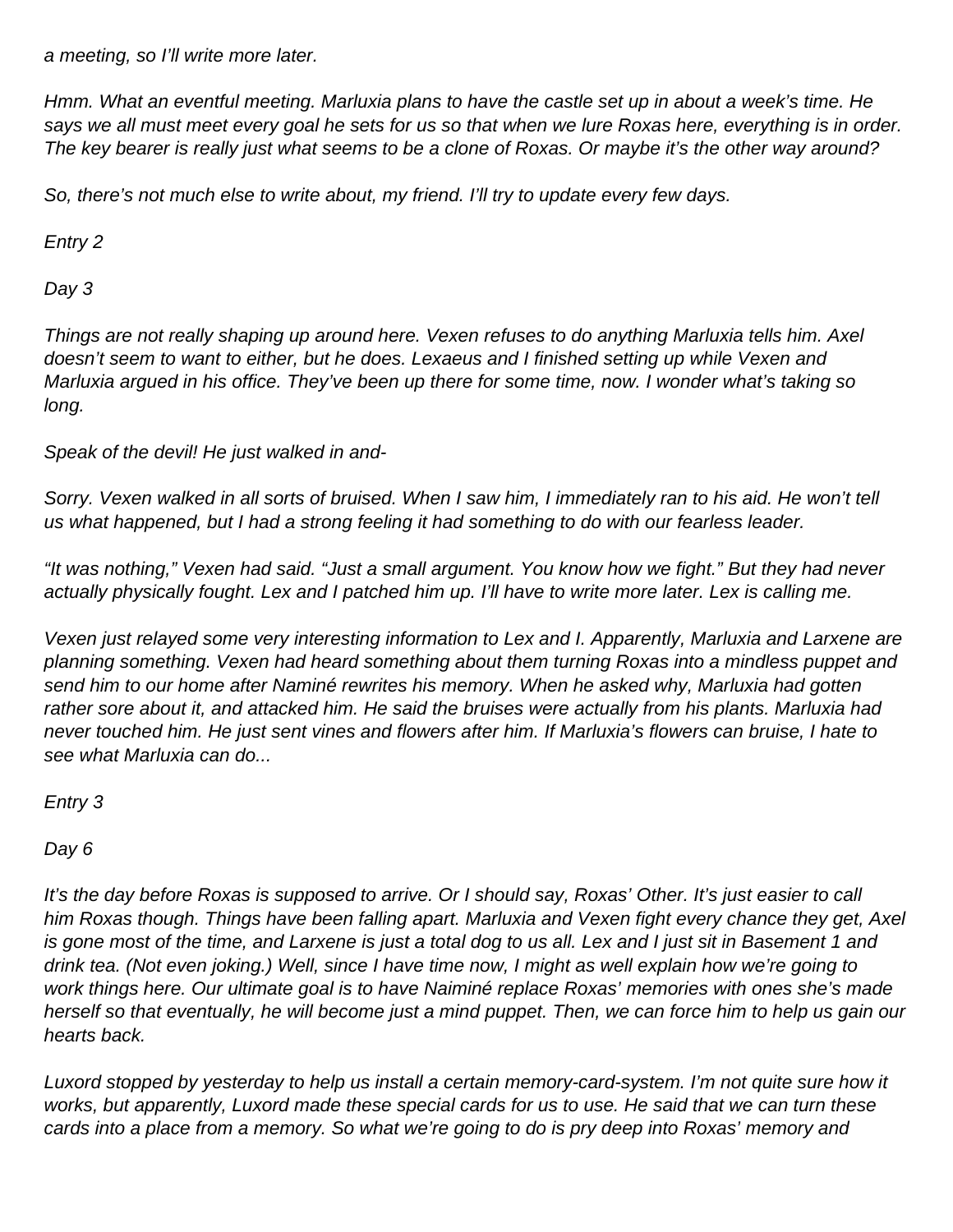recreate the worlds he's visited. Because he'll most likely be working up through the floors of the castle, Marluxia wants him to use these cards to gain entry to each floor. Each floor will be a different place from his mind.

I thought that was pretty cool. I'm not sure what purpose it holds, but it shall be fun to toy with our keyblade-wielding friend. Vexen has been gone a long while. I'm going to go look for him.

I have returned my friend to relay some unfortunate news. I'm really not sure how to tell you this without any sort of alarm... I only wish I could tell you in person, but unfortunately, I am not able to.

I had left the notebook, and walked up the stairs from Basement 1. I walked through each floor, up every stair. I finally made it to Floor 13, to Marluxia's chamber. As I walked toward it, I noticed the door was cracked open. I could hear yelling, and arguments of sorts. Most likely Vexen fighting up a storm. I inched toward the door, not wanting to be detected when I noticed the yells had turned to screams, and shouts.

"You shall be silent!" Marluxia called. I didn't see what happened next.

"Augh! You're disgusting!" Vexen shouted. "Get away from me!" Glass shattering.

"This is my castle; I am your master here, number Four, and you shall obey me!"

"I will do no such thing! You may control this castle, but you cannot control one of higher rank such as myself, and the others." I had finally reached the door when I saw a vine crawling out. Several, in fact. I quickly jumped to the side as the vines grew quickly around, and out the door. I had lost my chance to look in. But I was not discouraged. I pressed my ear to the door to listen further.

"Stop this madness, Marluxia!"

"Oh, Vexen. You're so desirable when you're furious!"

"Nng, stop!" Vexen's cries quickly shot from angry growls to helpless pleads. I could hear the mocked terror in his voice as he shouted for help, yelling at Marluxia to stop. I placed my hand to my mouth, trying hard not to make a sound. I only wished I could see, help, anything! I felt helpless, myself.

The sound of more glass shattering caught me off guard, and I jumped back against the door, causing it to shut on the vines. The greenery snapped, and the door slammed. This caused no disruption, of course. Then I realized the vines were gone, and creaked the door slightly open.

I heard the sounds of tears, and rips, and I saw the result. Vexen, stark naked, constricted by a hellish, fly-trap type monster of a flower. I could see the thorns from the branches digging deeply into his skin, causing him to bruise, and bleed. I wanted so badly to save him, but I couldn't risk Marluxia capturing me as well. All I could do was wait, and watch.

Marluxia began to unzip his own coat, beckoning the beast to bring poor number Four down. Vexen had stopped struggling, realizing the damage, and accepting where this was headed. Marluxia placed a firm hand on his head, grasping his hair.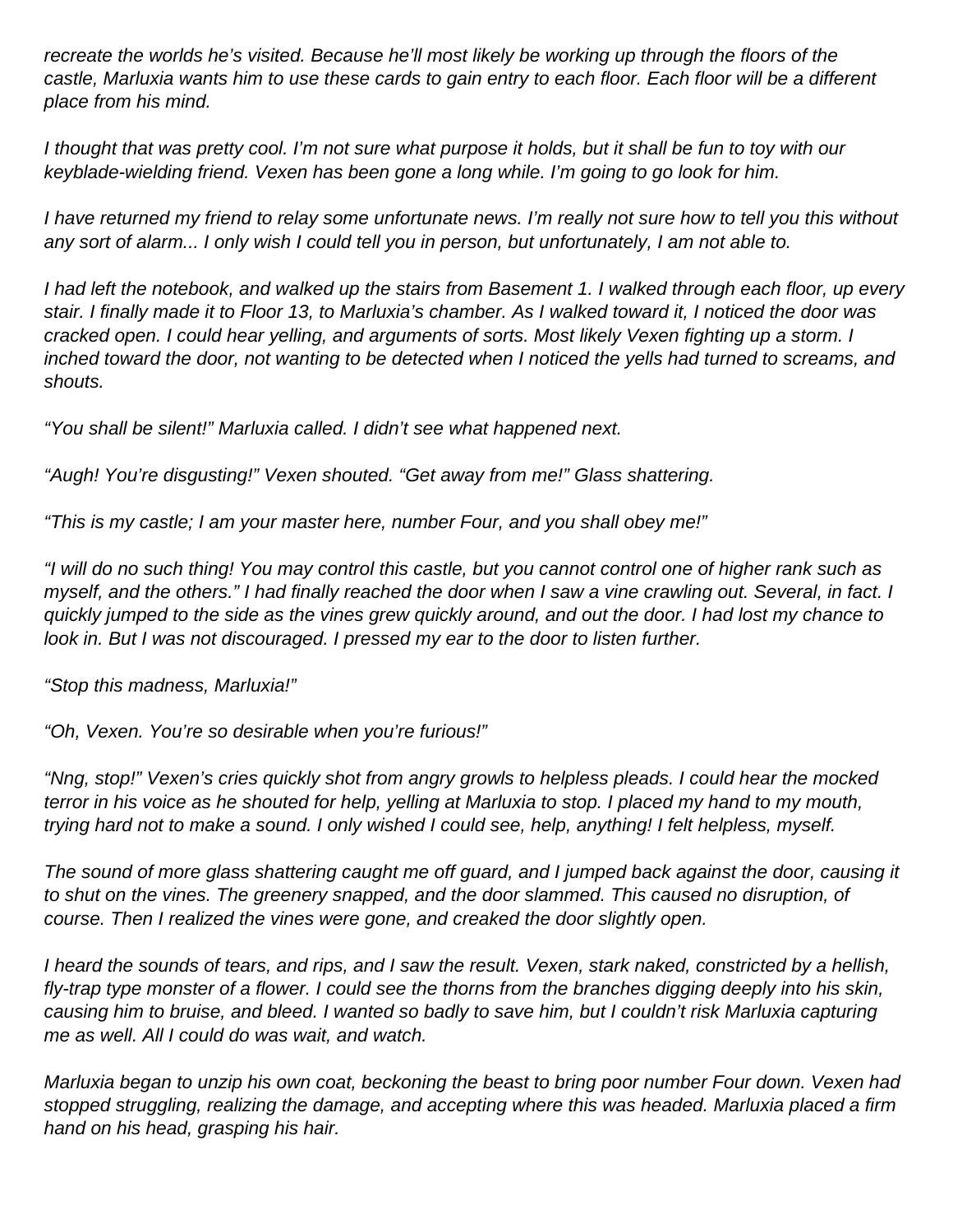"You're so cold," he smiled, shaking his head. He brought Vexen's face to his. "We are like opposites. The deadly winter versus the blooming spring. "

"I refuse to beg, Marluxia." Vexen said evenly, staring him right in the eyes. "Let me go. Someone is bound to find us. You will be reported to the Superior, and he will destroy you himself!"

"Oh, I highly doubt that. As you recall, he no longer has trust in you, dear Academic. You are a failure, just like your work. That is why he placed you under me!" Vexen gasped as Marluxia pulled harder on his hair. "Watching you suffer has been the highlight of this endless week of preparations." He pulled Vexen's face close, practically biting him into a violent kiss. I watched as Vexen's hands struggled around the vines, turning them to ice. They started to break, and shatter, and then, his arms were free. He immediately wrapped them around Marluxia's throat, pushing him away. As Marluxia lost his concentration, the vines released Vexen, causing them to fall onto the floor. The daggers in Vexen's eyes began to shine as ice formed around Marluxia's neck, causing breathing to be a problem.

"Ohoho!" Marluxia laughed, gasping for air. "Touche!" It was my time to enter. At least, I thought it was. As I started to open the door more, Marluxia clawed at Vexen's hands, prying them away. How was he so strong? They tumbled over, Marluxia now sitting over Vexen. He pushed his wrists to the ground beside his head, vines and roots holding them in place.

"How I will enjoy this!" Marluxia beamed, voice like poison. I couldn't watch any more. I was horrified, and truly afraid. I feared for my friend, but I couldn't take him on myself. I backed away, and turned to leave when Larxene appeared by the stairs.

"Well, well. Being snoopy, aren't we, Zexion?" She grinned, malice in her eyes.

"That's none of your business, number Twelve." I said back, walking past her.

"At this rate, we might not have a scientist on our hands for very much longer." And then she was gone. I raced to the basement, and found Lexaeus. I told him what I saw, and we rushed back. Surely we could take on Marluxia together. By the time we had arrived, he was gone. Larxene must've informed him. We entered the room and instantly spotted Vexen. He was crumpled in the corner, wrapped in his coat. We hurried to him.

"Vexen, Vexen! Are you all right?"

"...Y-yes," he whispered. "I'm fine."

"Let us bring you to your room."

"What's the point? It's over. It was over before it even began."

"Vexen?"

"Marluxia is absolutely insane." He shivered. "His views differ greatly from the rest of us. He's... He's going to try to kill the Superior. And he's going to use Roxas to do it."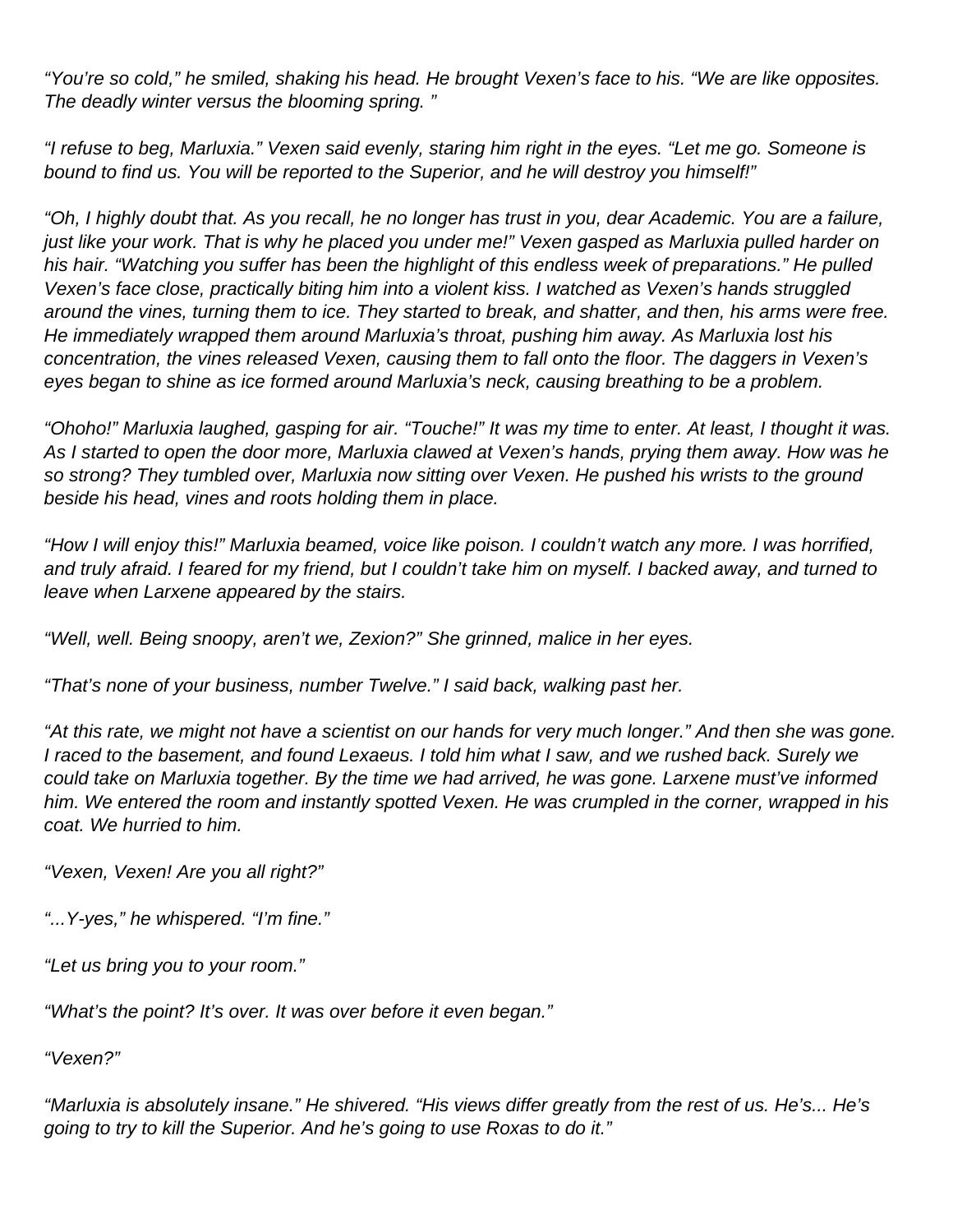"That doesn't make sense!" I cried. "Why would he want to do that?"

"He wants to take over the Organization. Him and Larxene. And he'll stop at nothing to attain his goal."

"We must tell someone about this."

"No!" He shouted, grabbing my sleeve. "You mustn't say a word! If he even finds out that I've told you, he'll... get back at me. You mustn't tell a soul. Neither of you! We'll deal with it ourselves. "

"But how?"

"We'll figure something out. Now please, help me up?" I helped him to stand, but he was having trouble walking. Lexaeus picked him up, and we brought him back to the basement.

Later that day, we had one final meeting. Marluxia basically informed us that he was going out tonight to draw Roxas to the castle. We were to prepare in every way we could. The cards were ready, and somehow, Marluxia forced Naminé to do his bidding. (I can only imagine how.) So he's out right now. We can't trust Larxene OR Axel. I don't know if Axel's in on their scheme, but I can only hope there's some sense left in him.

Entry 4

Day 8

So, our friend with the Keyblade has finally embarked on his journey through the castle. Things are going pretty smoothly, aside from avoiding as much as the others as we can. We mostly stay here, in Basement 1.

A really interesting twist of events occurred. It seems our friend has brought others with him. A boy named Riku. A boy with real potential. He would make an amazing asset to the Organization. He lived in darkness for a long time, and he is ever so powerful while using it. Vexen has started a new project. He's been studying the boy, learning about his abilities, and such. He has a wondrous idea to gain this boy's power on our side. If Marluxia is going to fight with Roxas, then we're going to fight with Riku. It is now war between Floor 13, and Basement 1.

### Entry 5

I've lost track of the days. It's been a miserable two weeks I don't understand Marluxia's actions, nor Axel's. Who's the real traitor?

Vexen took affirmative action after his Riku project failed. Yes, it failed. And I'm sorry to say that it was the last experiment for our dear friend. He took Roxas to a place where he wasn't supposed to and almost revealed everything to him. We were hoping to persuade him to leave the castle, get out of Marluxia's reach. But Marluxia acted fast and... Let's just say our Graceful Assassin assassinated Vexen. In fact, he made Axel do it. Demyx, Axel killed Vexen! I was starting to feel like I was going crazy myself.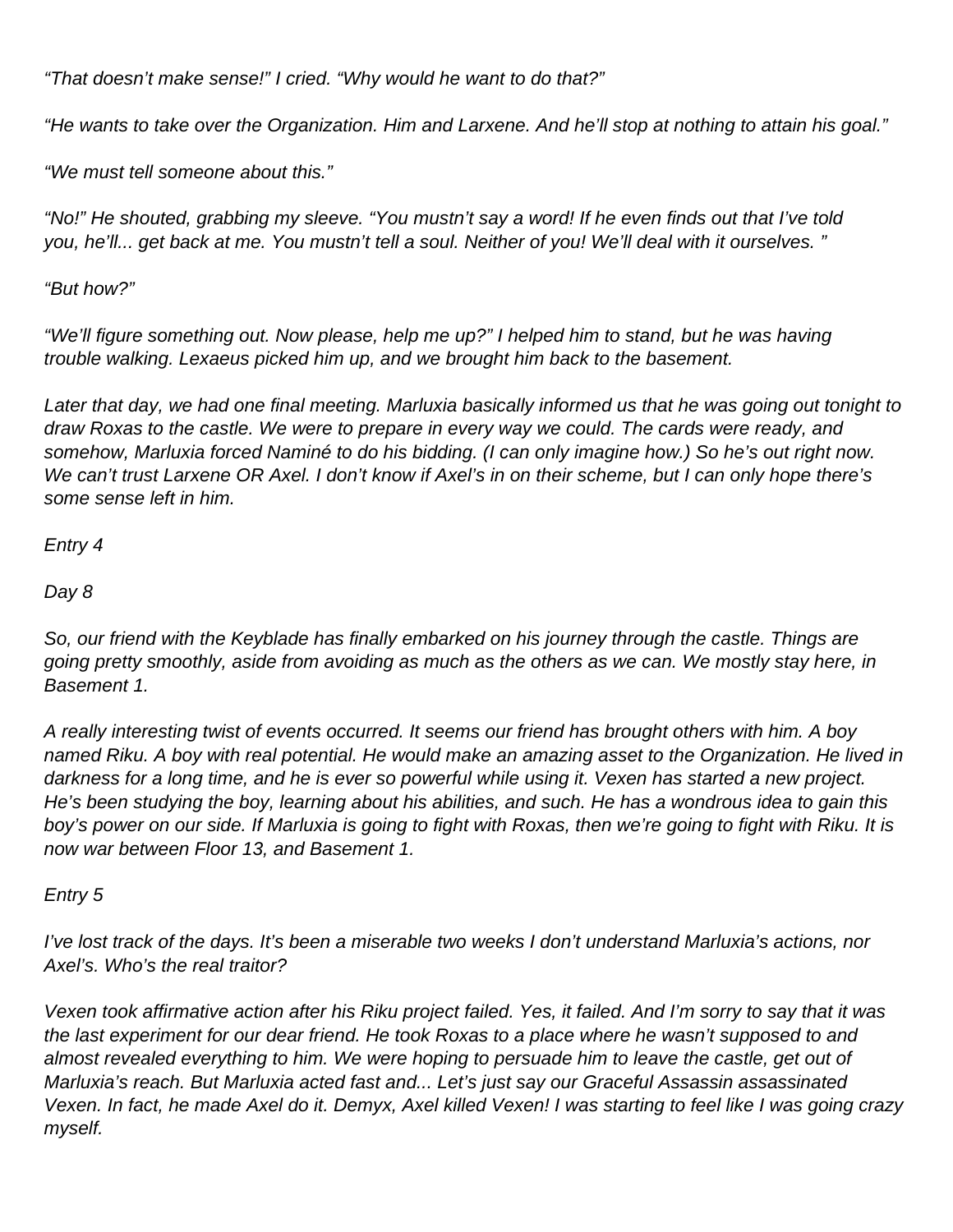After that, things went wrong left and right. I sent Lexaeus to try to get Riku on our side, and once again, he refused, and my dear Lexaeus payed dearly for it. Larxene seems to have been annihilated as well. Now, it's just me against Marluxia and Axel. I have to think of something, but I don't know what to do. Roxas is basically at the mercy of Marluxia, and if things continue at the rate they are, I'll be done for next. I need Riku. I need a plan, anything! I only wish I was never chosen to go on this dreaded assignment.

Demyx, I can only hope I'll escape this place alive. If I don't I hope you find this book. I want to tell you that I always considered you as my closest, and only friend aside from Lexaeus. And now that he's gone, you're all I have left. I'll return to you. I'll come back with Marluxia's head on his scythe. I promise you this. Maybe after I'm dead, they'll find this book, and give it to you. I'll keep it with me when I face Riku, and who knows. Maybe you can give me some luck.

I stopped reading. Tears were swelling in my eyes, and I felt as if I couldn't continue, afraid to find out what happened at that awful place. Unable to completely break away, I turned the page. The handwriting was different, and as I read, I soon realized who wrote this, and accepted what it said.

Wow, Demyx. This kid really wasted a lot of time writing to you. But hey, I don't blame the guy. It was his last wish for me to finish this for him, since he can't.

Marluxia was crazy from the start. Remember the time we went to get him, and how Xemmy said he was the wrong guy? Well... I guess now we know why he thought that. He was absolutely insane.

I'm not a traitor. I killed Vexen, yeah, but I only did it to get close to Marly. I wanted to expose his plan against the Organization. That Keyblade boy. I'll never call him Roxas. He's not Roxas, just a cheap imitation. His name is Sora, and I need him alive if I'm ever going to see Roxas again. When Marly and Larxene were distracted, I let Naminé go. When flower boy found out, he tried to kill me. Larxene caught her, but then Sora made quick with the attacks, and sent that dog to Hell, where she belongs. After that, Sora went to fight Marluxia, and killed him. That's when I went searching through the basement floors. I knew Zexion was still around. I was gonna take him home with me, but...

He was trying to get help from Sora's buddy Riku. Riku denied, and they fought. Sorry to tell ya, but Riku killed Zex. That's why I'm here instead of him. After Riku left, I tried to help him, but it was hopeless. Zexion pulled this book from his coat, and handed it to me, telling me to 'finish it'. Then he faded. Sorry, man, but that's just the way things go.

So now, Naminé is fixing Sora's memory. Putting it back the way it was. It's gonna take some time for him to recover, so he's going into a hibernation-type-thing. Riku, on the other hand left the castle with some guy in red. I don't know where the hell he came from, but it wouldn't be a bad idea to keep tabs on him.

So basically, that's it. Everyone's dead. Except me. And now, while Sora sleeps, I have time to find Roxas. As long as Sora's around, Roxas will be around.

And that was it. The last page. Zexion was dead, and it hurt so bad. I couldn't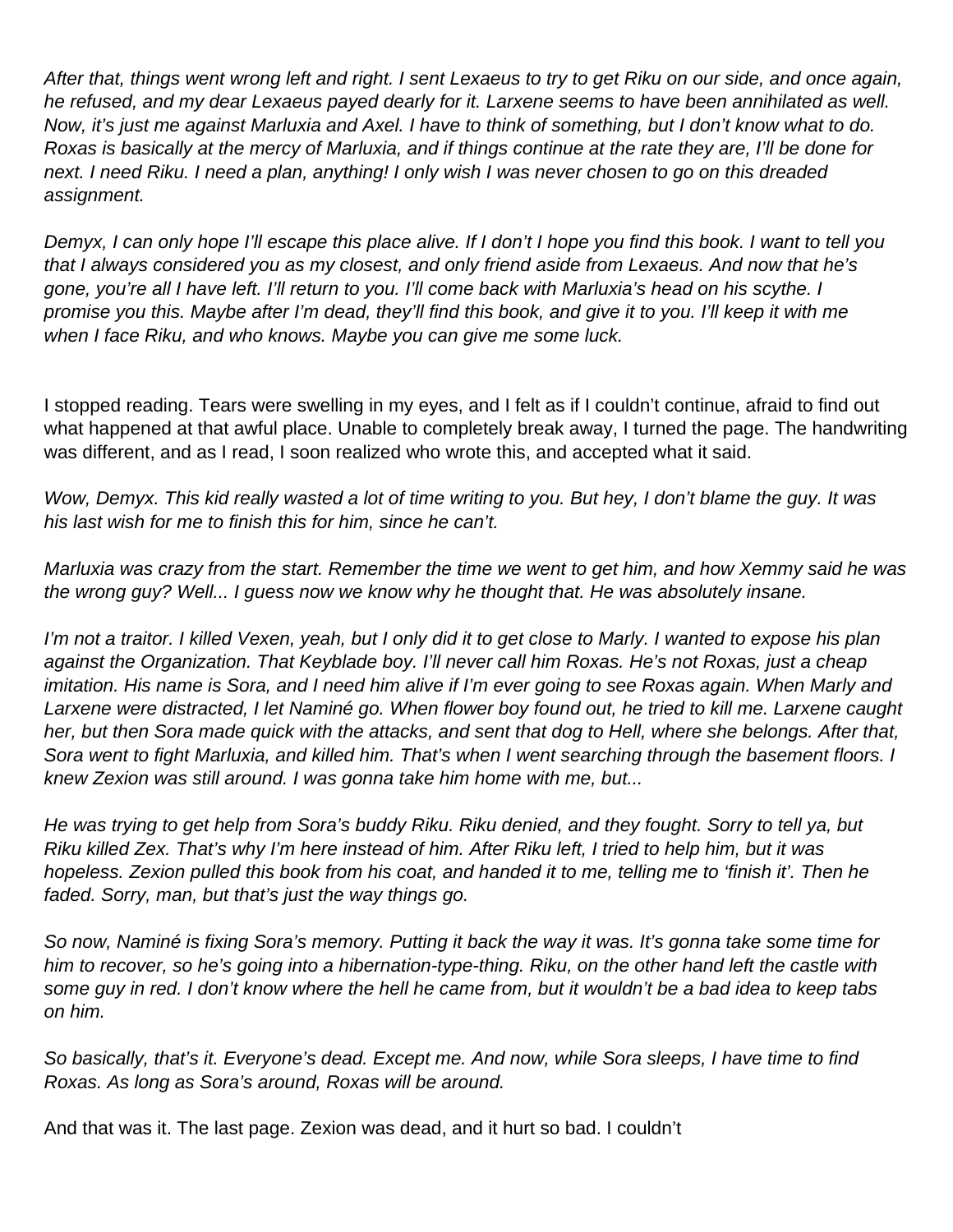hold my tears back. They just flowed from my eyes, and I couldn't stop. I cried hard, slumping onto my bed. Where was this sadness coming from? I couldn't feel! Why was this affecting me so much? I shouldn't feel. I don't have a heart. But then why, why do I still hurt?

Knocking on my door. Perfect timing. It was, of course, Xigbar.

"Dude, you in there?" He called. "What's goin' on? You okay?"

"I'm fine!" I choked, obviously lying.

"You are not. I can hear it in your voice. Open up." I didn't want to, but I did. I opened the door, and Xigbar instantly took me in his arms. I sobbed hard into his chest.

"They're all dead," I said. "All of them! Nothing was ever all right! Marluxia lied, and wrote fake reports to us! Axel killed Vexen! He killed him like he wasn't one of us! Just an excuse to get close to Marluxia!" I broke away, and gave the notebook to him.

"You're notebook..."

"Naminé is fixing what she broke, and it's going to take a long time to put back 15 years of memories back into his head."

"Yes, and she's gone missing. We don't know where she went off to."

"I don't care at this point. Axel..."

"What about Axel?" I knew he was irritated at the mention of his name.

"I just... He's been blind! He wrote that as long as Sora's alive, Roxas will be too..."

"Demyx... Didn't we agree that you were going to forget about Axel?" I sighed, unable to look at his face.

"...I'm sorry Xigbar. I need to do this. If I can kill Sora, then in theory, I'll be killing Roxas. If we can't find Roxas, then we'll just have to find Sora."

"Demyx..." He sighed,.

"I'm... I'm sorry this didn't work out. I love you with every false feeling I can muster up, but... I can't let go, and I'm sorry."

"...It's all right, Demyx." He closed his eye. "I understand." He turned to leave. "You better prepare yourself. This kid isn't one to be taken down easily." And then he left. I was alone once more. Now, I had truly lost everything. Axel, Zexion, and now, Xigbar.

And I blamed it all on Roxas.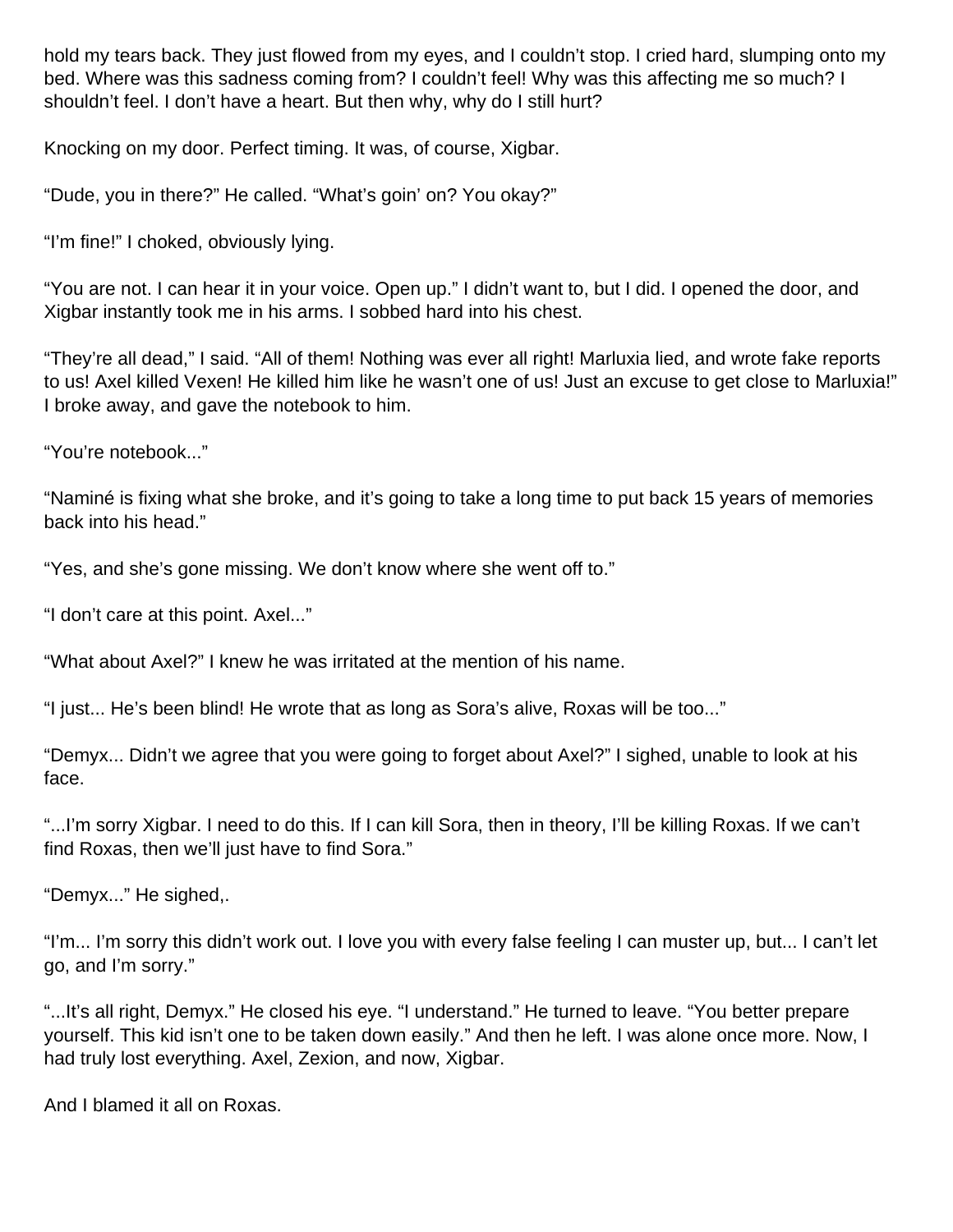## **14 - Awakening**

DISCLAIMER: I do not own Kingdom Hearts.

AUTHOR'S NOTE: Wooo. One more chapter after this (and then an epilogue). I hope you guys like it. PLEASE REVIEW! REVIEWs MOTIVATE ME! lol

PART 14 Awakening

One year was all I had. I didn't know it was going to take that long at the time, but it was about one year. Every day I would wake up and hope that was the day, yet I dreaded that day at the same time. I was working hard, trying to improve my techniques, and battle skill, but I feared, in the end, I wouldn't be able to defeat him. There was this doubt in the back of my mind telling me I was never going to win. I hated it.

And throughout that entire year, all 365 days, I didn't see Xigbar at all. Not once. Was he avoiding me? Was he really that petty? I didn't even bother searching for him, though. If he didn't want to see me, then I would just stay out of his way.

The message of the Castle Oblivion disaster reached Xemnas before I was finished reading. Axel had apparently reported to him after shoving the book in my face. But the strange thing was, he didn't hold any sort of meeting, he didn't announce the deaths. It seemed like he didn't care. Which, I know he truly didn't, but he used to feign his feelings. We all did. We'd laugh at things that were supposed to be funny, get mad at things that we thought would make us so. But I really think I was the only one to cry for the deaths of about half of our members. Five of us dead. Was Xemnas just going to let us die, too? If I was killed, would anyone morn my death?

And was he going to punish Axel? True, he's the only one who survived, but he killed poor Vexen. Sure, he was ordered by Marluxia, but he didn't have to think twice before slicing him to pieces with his chakrams.

The majority of the time, I was in my room, working hard, improving my water manipulation skills. I rarely left the wing, and I only really left my room to grab some food. I didn't care what the others were up to. Nothing really mattered to me anymore. Looking back, I wish that I would have gotten some help, and maybe a partner to help me. It's hard to do things like this alone.

One fateful night, I was training late, determined to make a clone of myself using water. There was a mighty thunder storm outside, enveloping the city. I saw large flashes of light, loud claps of thunder. I thought of Larxene and her untimely end. I missed even her, and I didn't even know her that well.

I then heard the sound of clanging metal, sharp, swift hits that could only be from a sword. I dropped my sitar, and ran to my window. The rain was coming down hard, smacking the back of my head as I looked down. Two figures. They were fighting in the rain. And they both had Keyblades.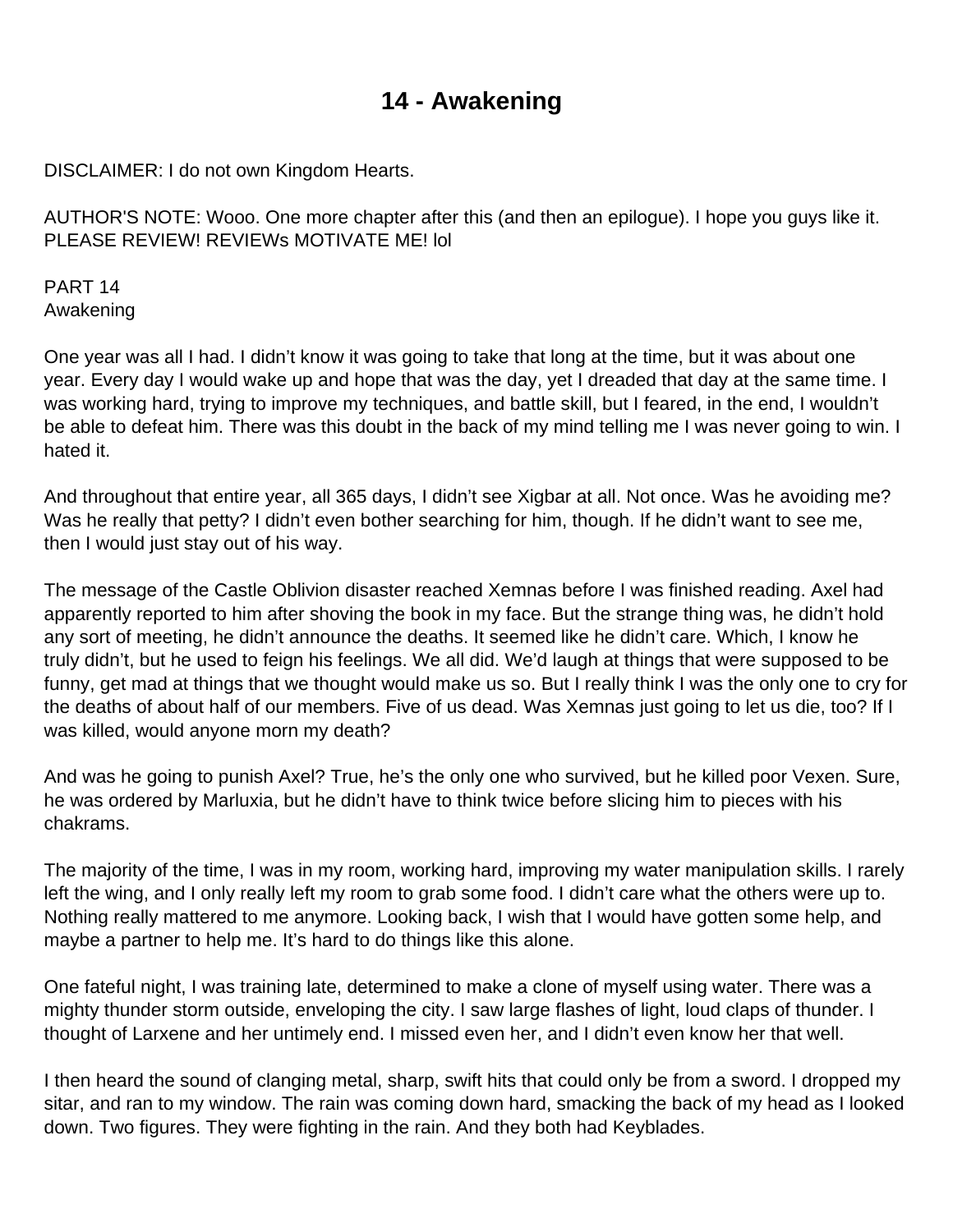My eyes widened as I watched them battle. I had to get closer. I jumped from my window, using the water in the air to flow to the top of a building. The fighting had ceased. Only one remained. He was wearing a black hooded trench, and held two keyblades. He slowly walked toward the large central tower. He looked up, and shouted,

"Where's Sora?" I knew that voice. It had to be Roxas! Hoards of Heartless began to form around him. As he fought them off, more and more appeared. He began to jump around, faster, stronger. And then the clouds parted, showing the bright moon. I looked up to see another figure in a black coat standing atop the large central tower. His hood was down, and his silver locks waved in the strong winds. He was blindfolded.

Who the hell was he? He wasn't one of us, was he? The scene became intense as Roxas jumped to the tower, making his way up it. He was sprinting up the side of the tower! The silver-haired one smirked and jumped off the top. Were they both insane?

Roxas tossed upward his black keyblade and the other caught it, falling straight down. Roxas then jumped sideward, and down they landed on the pavement. Then, they began to fight once more. I wanted to stop them. I wanted to be the one to destroy Roxas. But I let them fight on. My attention strayed for one moment, my eye catching something red. I looked across the way, in a small alley. Axel. He was watching. Why didn't he run to Roxas' aid?

The fighting stopped again when Roxas knocked the other down. He snatched back his Keyblade, and pointed it right in his face.

"Why," The blindfolded man cried. "Why do you have the keyblade?!"

"Shut up!" Roxas replied, cracking him across the face with his weapon. Roxas then stepped over him, leaning down, and grabbing him by his coat.

"Tell me, Where's Sora?"

"Why should I tell you!"

"Because I'll kill you if you don't!"

"You can't kill me. I have the power of the Darkness on my side!" The silver haired boy began glow and eerie shade of violet. Dark swirls and vines began to wrap around the boy, and he started to change. When the darkness cleared, he was someone completely different. And with one swift motion, Roxas was down, and out. The boy was now a taller man, tanned skin, an white hair. The blindfold was gone, and his eyes were amber.

"Sorry, but I need you alive." He said, picking up Roxas' unconscious body, and walking off into the nothingness. And surprisingly, Axel didn't follow. I half-expected him to chase after and fight the man, but he just receded into the shadow of the alley way.

But I wasn't going to just wait for something to happen. I quickly jumped down, and followed Axel into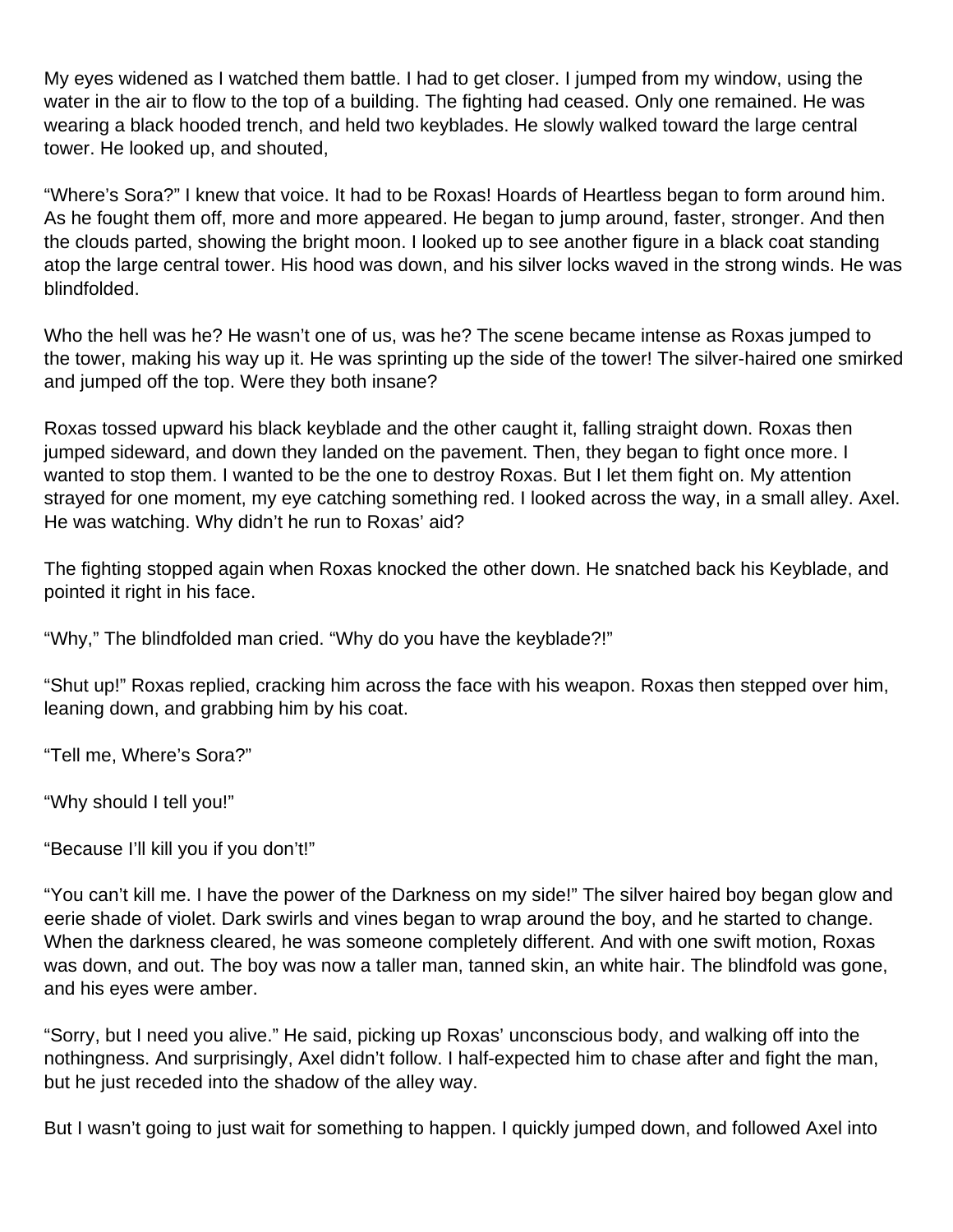the alley. I knew he would hear me coming, and he stopped walking. I came up to him and looked him in his cold, emerald eyes.

"You saw that, didn't you?" I said. He nodded, never looking away. "Aren't you gonna follow them? Isn't Roxas your beloved? The only thing on your mind?"

"I've seen that kid," He finally said after a long few minutes. "He's the one… Who killed your friend. I am no match for him. And he changed into an even stronger state. There's no way I could take him on. Besides... Roxas is a traitor, remember? Xemnas would probably have him destroyed."

"So that's it? You're just going to let him kidnap Roxas." Why was I so mad? I hated Roxas for everything that happened. Why was I angry about this? Maybe it's because Axel abandoned me, and I didn't want him to do the same to Roxas. I'm not really sure.

"He's going to bring him to that weird guy in red that was hiding in the depths of the castle. I know he is. They left together. I know they're working together. I just wish I knew who that guy was…"

Months passed. Axel left the castle against Xemnas' wishes, and traveled worlds, looking for Roxas. Everyone seemed so boring, so fixed on nothing. We were truly starting to act like who we were; Nobodies. And the fact that Xemnas was making armies of lesser Nobodies didn't help. Those creatures were strange, white monsters. They moved like liquid, but killed like beasts. I didn't like the way things were going. That is, until one day that Xemnas knocked on my door.

"Come in," I called, not knowing who it was. He entered with a tall, pink and white Nobody. I stared for a while before asking what it was.

"I made it for you." He smiled. "A dancer Nobody. You are to control these kind."

"I get my own kind of Nobody to control?"

"Yes. I'm trying to make several different kinds for us all to control." Then he abruptly changed the subject. "You want to fight Sora, don't you?" Not knowing what to say, I simply nodded. "He's a big threat to us now. He will grow strong when he awakens. Naminé, wherever the hell she is, needs Roxas to complete the process she started. After all, Roxas is part of Sora. I've sent some Nobodies to search the worlds for him. If he awakens, we'll have no way to control him. We need to find Roxas and bring him back before Axel finds him, and before Sora awakens."

"Before Axel finds him?"

"Axel is working on his own, now. He's searching for Roxas for his own needs. We must be wary of him."

"I see..." I started to worry a little. What if Xemnas had Axel killed? I guess I still loved the bastard enough to want to save him from whatever fate our superior had in mind. "Why is Sora going to be such a threat?"

"He's refused to join us, and therefore, refused to help us. We need hearts. I have found the location of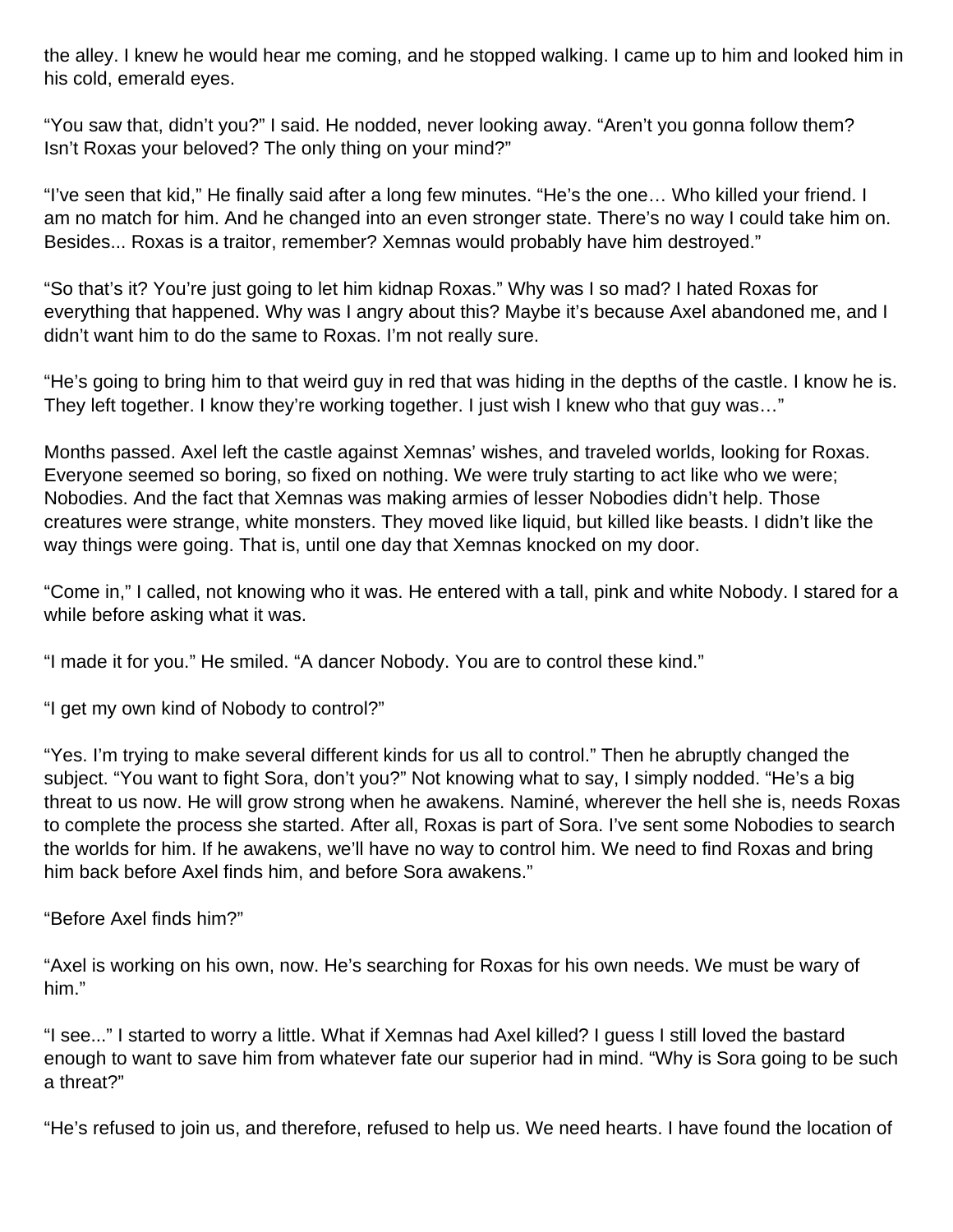Kingdom Hearts, Demyx. We cannot allow anyone to stop us. We have come too far to give it up now."

"But if we found Kingdom Hearts, then why do we need more hearts?"

"We've been shunned by all of mankind. One's heart holds amazing power, my friend. Kingdom Hearts has appeared, but it is not complete." Complete? "We must gain more, I must give it more. Kingdom Hearts will be completed, and then the power of all hearts will be upon us. We will know more strength and power than we could ever hope to have. And we will be whole again. And we will seek revenge!"

## "Revenge for what?"

"Demyx, you are too simple minded to understand. I'm sorry, but I must go. Now that Vexen is gone, Saïx and I must make haste to finish what he started. Excuse me." He sternly turned, and left. Too simple minded? Excuse me? I might play dumb, but I assure you, I'm not a moron. Xemnas has gone blind with power. He wants more than just his heart. And that's not right. But I didn't care. My only focus was Axel. You jerk. Sora. This is all your fault.

Days before Sora's awakening, I had finally achieved my goal. I no longer had to focus hard, and strain my mind to make clones. It came naturally as I played my sitar. Water could form around me, and I was able to make about 15 clones of myself at once. And as long as I played, they were there. As soon as I stopped, they'd splash back to the floor and disappear. I was quite pleased with myself. It was an amazing accomplishment.

I wanted to take a walk. I had been closed up in my room for months, and it was time to get some fresh air. I closed my door and strode down the hall, and down the stairs. Everything just seemed so quiet. I wasn't even sure I knew what everyone would be doing. It had been so long since I spoke to anyone, aside from the Superior. I walked to the infirmary. I still hadn't seen past that point. And I was feeling adventurous. It was time to see the rest of the castle.

The door past the Infirmary brought me to a small room. No windows, no doors. It was lit by strings of lights lined up the sides. The walls were made of glass, and I saw through to the interior of the castle. Was this all that was here? Just one room? That couldn't be it. I walked to the middle of the room. I stood there, disappointed, and turned to leave. Just then, the floor began to move. It was going upward at an alarming speed. I fell on my @\$\$, scared out of my mind. When it stopped, I was just glad I didn't have a heart attack. Not like I could..

I quickly left the room, not wanting to go through that again. The door led me to somewhere new. A glass staircase. It twisted around to the left. Large pillars surrounded the area, and I knew that if I fell over the side, I'd fall for a long time, and probably splatter all over the ground. Wasn't that a nice image? I walked up the stairs, slowly, marveling at the true beauty of the castle. I always thought it was just a magnificent place. At the top of the stairs was another door.

It led me to a great hall. Truly a difficult place to describe. The walls ran high, and were decorated with many silver ornaments, and designs. The ceilings were arched high, and made of glass. You could see the swirling nothingness above it. But as I looked through the glass, I noticed something I never had before. It looked like the moon, only it was shaped differently. I could only see part of it, though. Strange...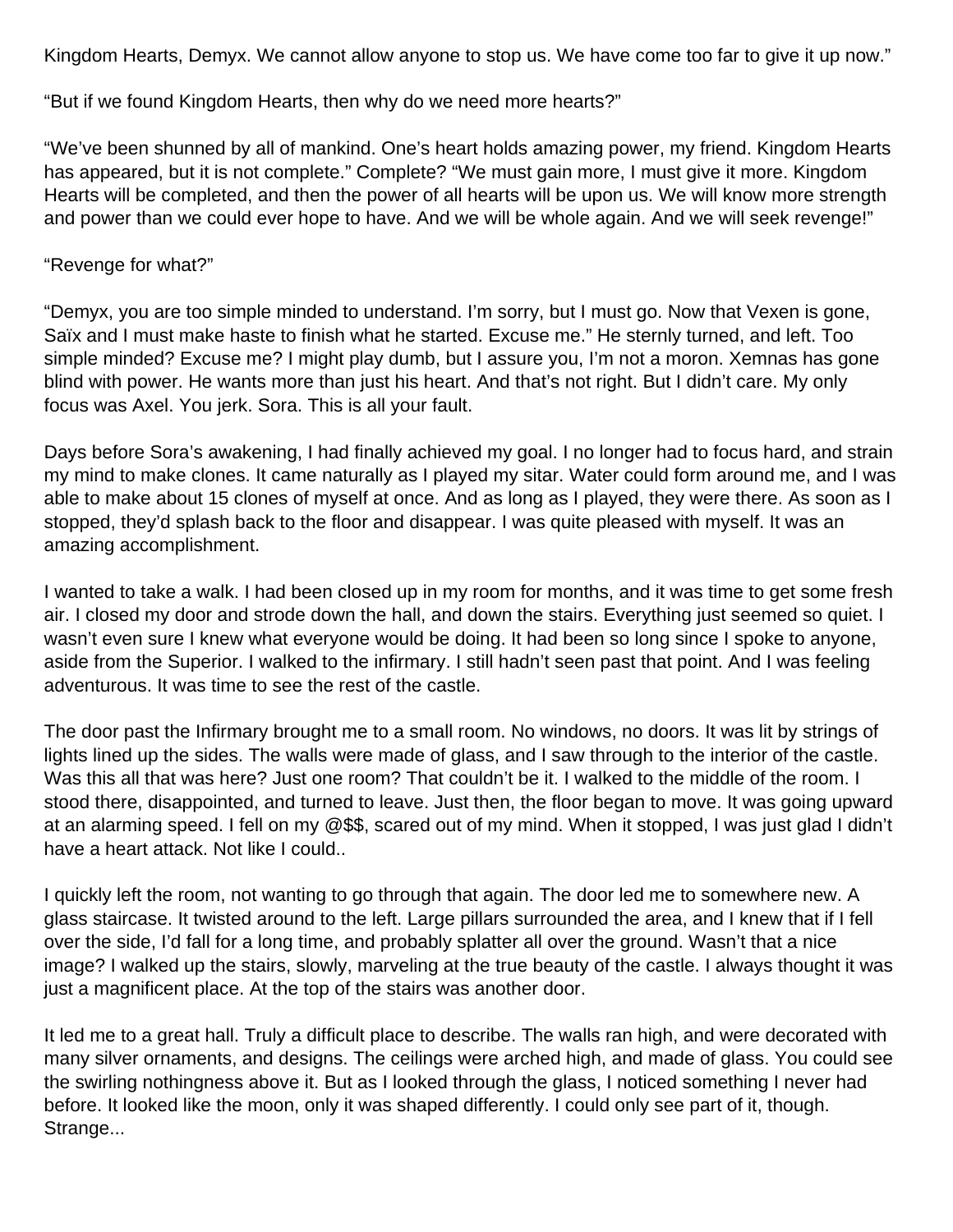Moving on. There was a door embedded in the central wall. And it led outside. The sky sure did look darker than normal. The terrace led up along the side of the castle. It was then that I got a better look at the moon. Not much better, though. I also got a good look at the outside of the castle. Truly beautiful. Up, up, and up. I was starting to get tired, and thinking maybe I should head back. But I didn't. I wanted to see the rest. Another door at the top.

This led me to a smaller room. More like a hallway. I was above the grand hall-type room. There was yet another door across the hall, and of course, I entered it. I had no idea that this amazing high of beauty would all come crashing down hard on me.

The next room had a long hallway leading to it. From what I could see, the next room was small, and it was pretty poorly lit. Reaching the end of the hall, I soon regretted ever taking that walk. Large thin metal frames held glowing blue glass that had our Nobody emblem etched into it. Below each, were flat, red and blue plates. At first, I had no idea. There was one for each of us. Some metal frames were glowing, some weren't. The plates beneath each had a picture carved into it of our weapons. It's hard to explain. I found mine, outline of my sitar, glowing blue. Axel's next to mine, his chakram glowing blue, too. Luxord was in that row too. But so were Marluxia's, Larxene's and Roxas'. Marluxia's and Larxene's plates were glowing red. Roxas' was blue, but the metal frame above was broken. I walked to the next row. Vexen, Lexaeus, Zexion and Saïx. Saïx's was the only one glowing blue. So were Xaldin's and Xigbar's in the next row. Then it hit me. This wasn't any kind of shrine, or whatever. This was a graveyard. A Nobody graveyard. This realization hit me harder than I expected. The one's glowing red were red because they were dead. I had to leave. I ran to the end of the room, and left.

I didn't really care to where I was going now. I was on another balcony type thing. And as soon as I got outside, I saw the moon in all it's splendor. Only, it wasn't round. The moon was heart-shaped. And this confused me. More doors, more hallways, I had finally made it to the top. I ascended my final case of stairs. The moon was large, and bright. There was no where to go, now.

"Why... Why is the moon heart shaped?" I softly asked myself. I heard footsteps behind me and out of nowhere appeared Saïx.

"Kingdom Hearts," He said, his expressionless face barely moving. "That is what that is. It grows ever stronger."

"That's... Kingdom Hearts?"

"Sora is near awakening. We'll need him still. Xemnas has an assignment for you." I groaned. I didn't feel like going out on an assignment. "You are to leave at once and find a man by the name of Auron in the Underworld. Understood? Find him, and gain his Nobody on our side. You have your orders."

"Whoa, wait. You want me to get a new member all by myself?"

"It's possibly his heart isn't strong enough to maintain his human form. But his Nobody will be quite powerful. We have everyone out doing the same. Don't come back until you've gotten it." With that, he dispersed into the shadows. Great. A mission. And I had to do it by myself.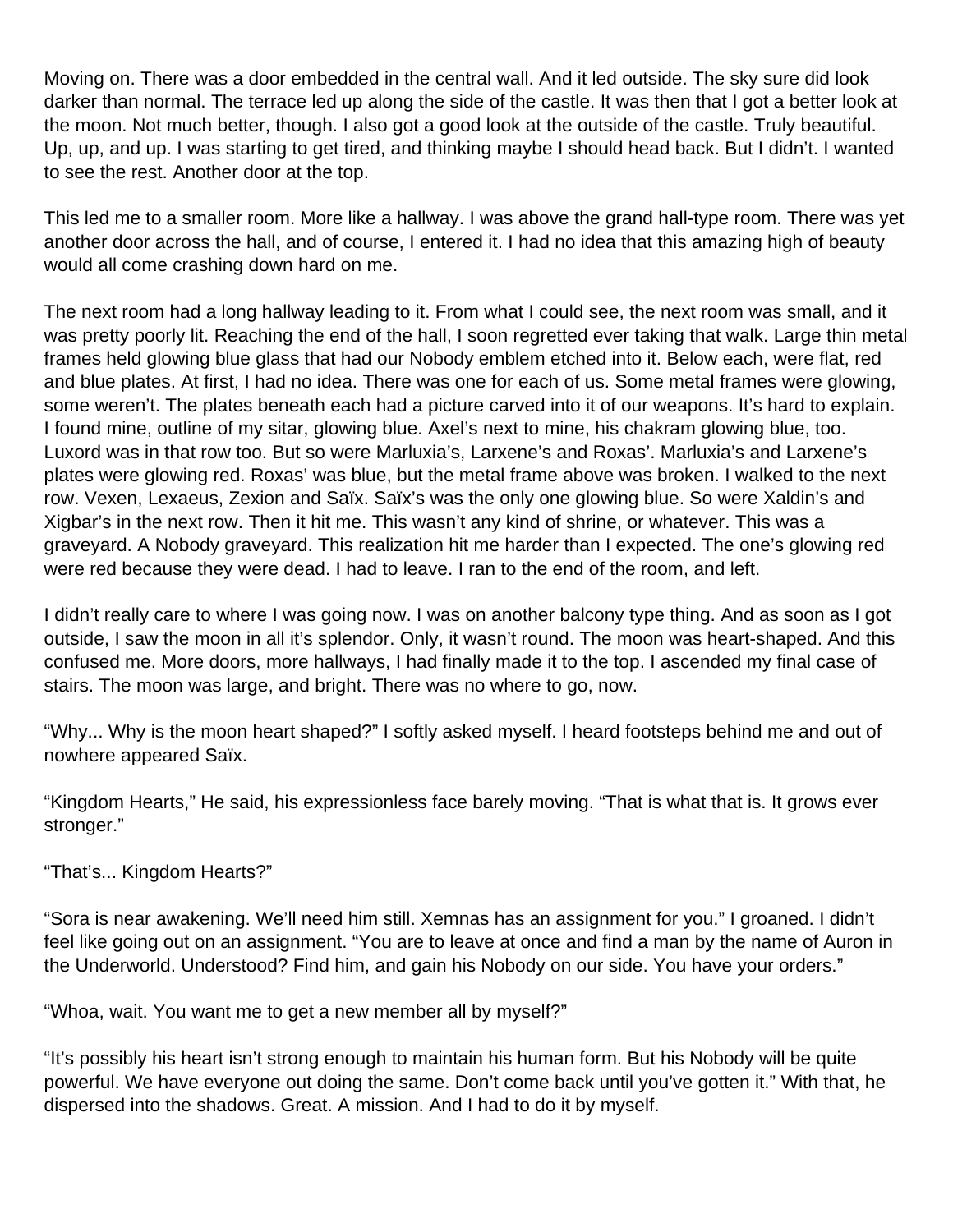I guess it could be worse. Apparently the others had their new Nobodies to gain too. Xaldin was sent to a far away castle to search for a beast, Luxord was sent to a place named Port Royal, and Xigbar was assigned to a world named the Land of Dragons. They had left immediately, but I did not. Honestly, I didn't care for Xemnas' assignments anymore. I didn't care if they got done or not. I just wanted my chance against Sora.

After thinking about it, I realized I didn't even know what this kid looked like. All I knew was that he was Roxas in a sense.

The day had finally arrived. I was woken up by shouts from below, "Axel has failed! The Nobodies were vanquished! Sora has awakened!" I jumped from my bed, and hurried to the lower levels.

"What's going on?" I shouted. Everyone was gathered around a small table with a thin screen. The screen showed Roxas, and a man wrapped in red clothes.

"We just found the location of Roxas, but it's too late! That man in red is merging him into Sora to hasten his awakening!" Xaldin growled.

"That man! Who is he? It's like he's purposely working against us!" Luxord cursed, crossing his arms.

"I know who it is," Xemnas said, glaring at the screen. We all looked to him. "Yes, why didn't I see it before? 'Tis our old master, Ansem the Wise." Xigbar muttered a, 'No way...'

"Inconceivable..." Xaldin murmured. "He died long ago. When Radiant Garden collapsed!"

"No, it's gotta be him!" Xigbar protested. "I doubt it, but something's tellin' me that he survived all these years. And that's him!"

"It can't be..."

"No matter," Xemnas interrupted. "So Roxas has reformed with Sora. Good. Now he's twice as strong. Gentlemen. We shall meet at Radiant Garden to greet our friend with the Keyblade." No timing could have been more perfect then just then when Axel decided to pop in to say 'hello'.

"I'm sorry, sir, but I couldn't get Roxas back. I tried." He said lowly, walking right up to us.

"Ah, Axel. Nice of you to join us." Xemnas replied. "We are off to meet Sora. Care to join us?"

"Of course," He bowed, hiding a smile.

"Then come, let us go." The screen showed Sora running about the town, fighting Heartless with his companions. A duck and a dog. What kind of friends are those? We left immediately for the place that used to be Radiant Garden.

"Remember, gentlemen. We shouldn't give it all away at once." Xemnas grinned, pulling his hood over his face. We all did the same. I guess hiding our identity was all we cared about in the end. We silently watched over the town. Luxord had the smart idea to listen closely to our buddy with the Keyblade. And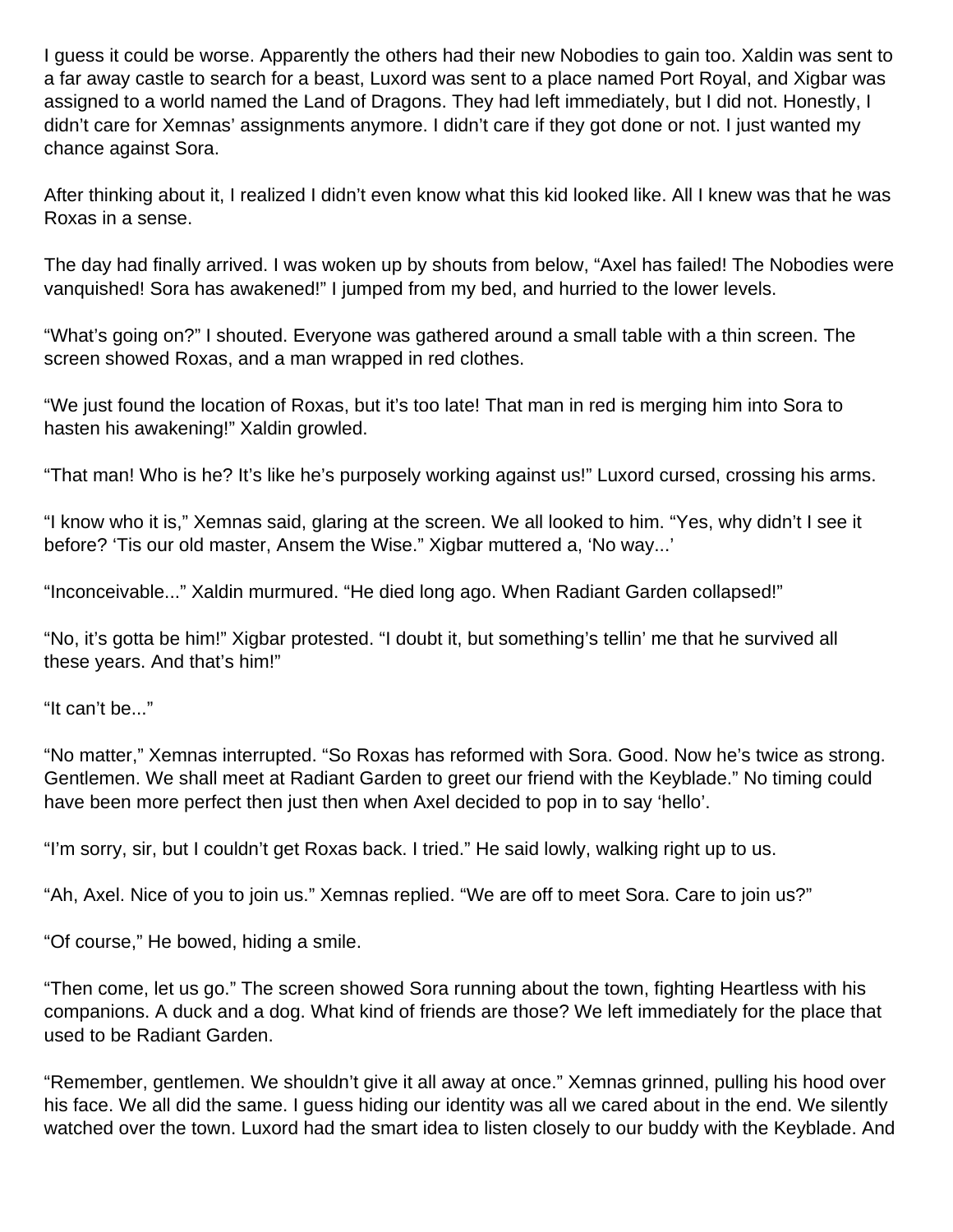we did. And he was talking about us.

"...The guys we need to worry about are those Nobodies." Sora said, talking to some guy I didn't know.

"And those Organization XIII guys in charge, too!" His dog-friend added. It was time to screw around.

"You called?" Xemnas grinned, making his voice heard to Sora, and his companions. They all stopped in their tracks, scanning the area for anyone at all, and finding nothing. He quickly fled from the scene, to an open area. It was time to make our grand appearance.

"You're doing well," Xaldin complimented.

"Who's that?!" Sora shouted, summoning his weapon.

"This calls for a celebration," Xemnas stated, summoning low-classed Nobodies. Sora quickly disposed of them, triumphant in his victory.

"The Keyblade..." Xemnas noted. "A truly marvelous weapon. If only it were in more... capable hands." We smiled to each other, laughing up a storm.

"Show yourselves!" Sora demanded, obviously not finding it as funny as we did. And that's exactly what we did. First was Xemnas. He appeared on a ledge, high above Sora. And we followed.

"Organization XIII!!" The dog exclaimed. Well, who was he expecting?

"Good!" Sora scowled. "Now we can settle this!"

"What a shame," Xemnas sighed. "And here, I thought we could be friends." We started to laugh a little. I had to admit. Even I thought that was fun. We started to leave.

"Stop!" the duck screetched. We left, but Xigbar stayed behind to taunt them a little. I couldn't help but stand off to the side, and watch.

"What's the big idea?!" The duck screamed.

"Whoops!" Xigbar shrugged.

"Move! You're in the way." Sora yelled, readying his Keyblade.

"Now, do you think that's polite?" Xigbar taunted. I could tell he was truly enjoying this. "Shutting me down like that?"

"I said, get outta the way!" Sora roared again.

"As if. You can talk all you want, but that won't change a thing."

"Then we're gonna make you move!" Said the duck. It was kind of hard to understand the little guy.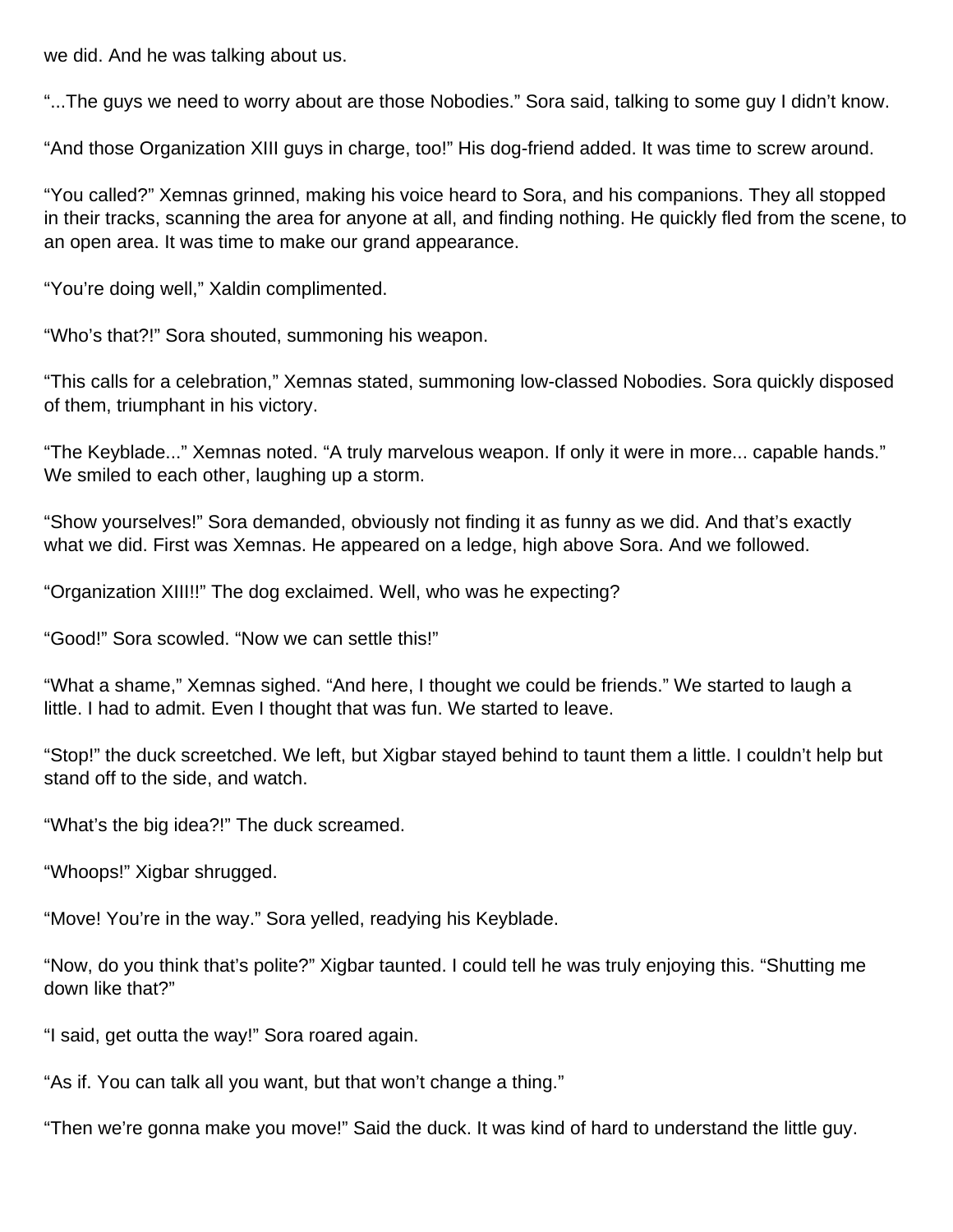"See, that would work if I was just any old dude." He pointed at himself. "'Cept I'm not. I'm with the Organization. Nothin' 'any old' about me." True. He wasn't just any old guy. Not to me, not to anyone. I was starting to miss his company.

"Hah!" Sora grinned. "Tough talk for someone who sat on the sidelines while his Nobody flunkies did all the fighting."

"Oh dear... I think you got the wrong impression."

"You gonna cry?"

"As if. Why don't I remind you how tough the crowd you're dealing with really is!" He wasn't going to fight, was he? That can't be good.

"Remind me?" Sora scowled, grunting at the confusion.

"Hahaha, that's right! He used to give me the same exact look!" That's right. Roxas never did like Xigbar.

"I guess you think you can psyche me out by saying really random stuff."

"Gee, I just don't know." They stood there for a long time. Finally, Xigbar said his goodbyes. "Be a good boy, now!" And then he was gone. It was probably time I was on my way as well.

So that was it. He didn't seem so tough. But then again, why was I still afraid to face him? Was I really afraid of some punk kid? No. I wasn't afraid.

It was then, I figured I should finish up my assignment. I wanted to get it over with before I faced Sora. I was on my way out when Xigbar approached me.

"Hey, kid."

"Oh.. Hey Xigbar."

"Xemnas wanted me to tell you that if you see Roxas, and he doesn't respond, you're gonna have to fight him and jog his memory."

"What?"

"He wanted me to give you this." He handed me a small white card. I read it silently to myself.

"Oh.. Thank you." I said, not really knowing what else to say. I stashed the card in my pocket. Xigbar then turned to leave.

"Be safe, kid." And then he was gone. Out of my other pocket, I pulled the photo of which I had stolen. 'BRAIG &MYDE'. I folded it back up, returned it to my pocket, and left the castle, bound for the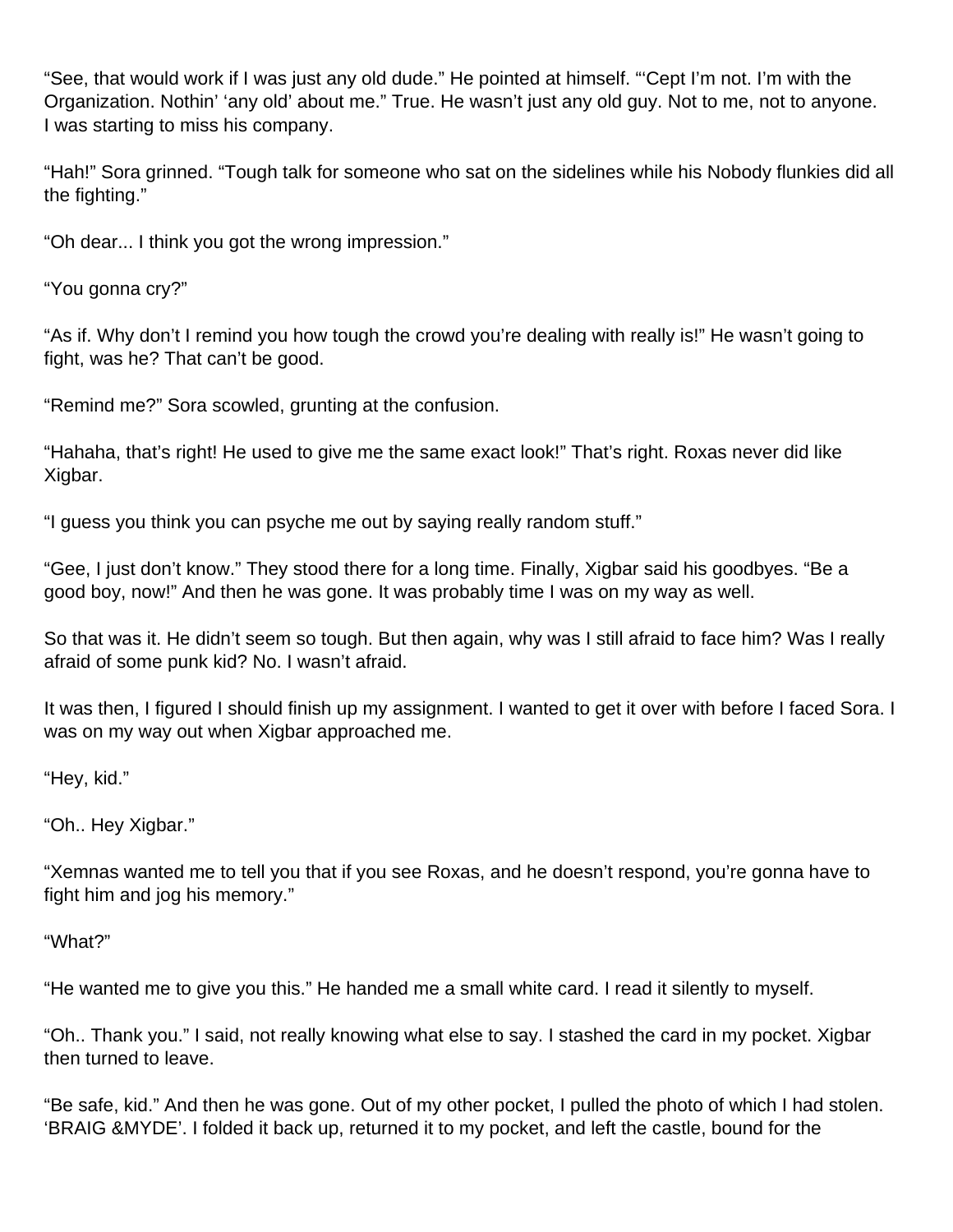Underworld.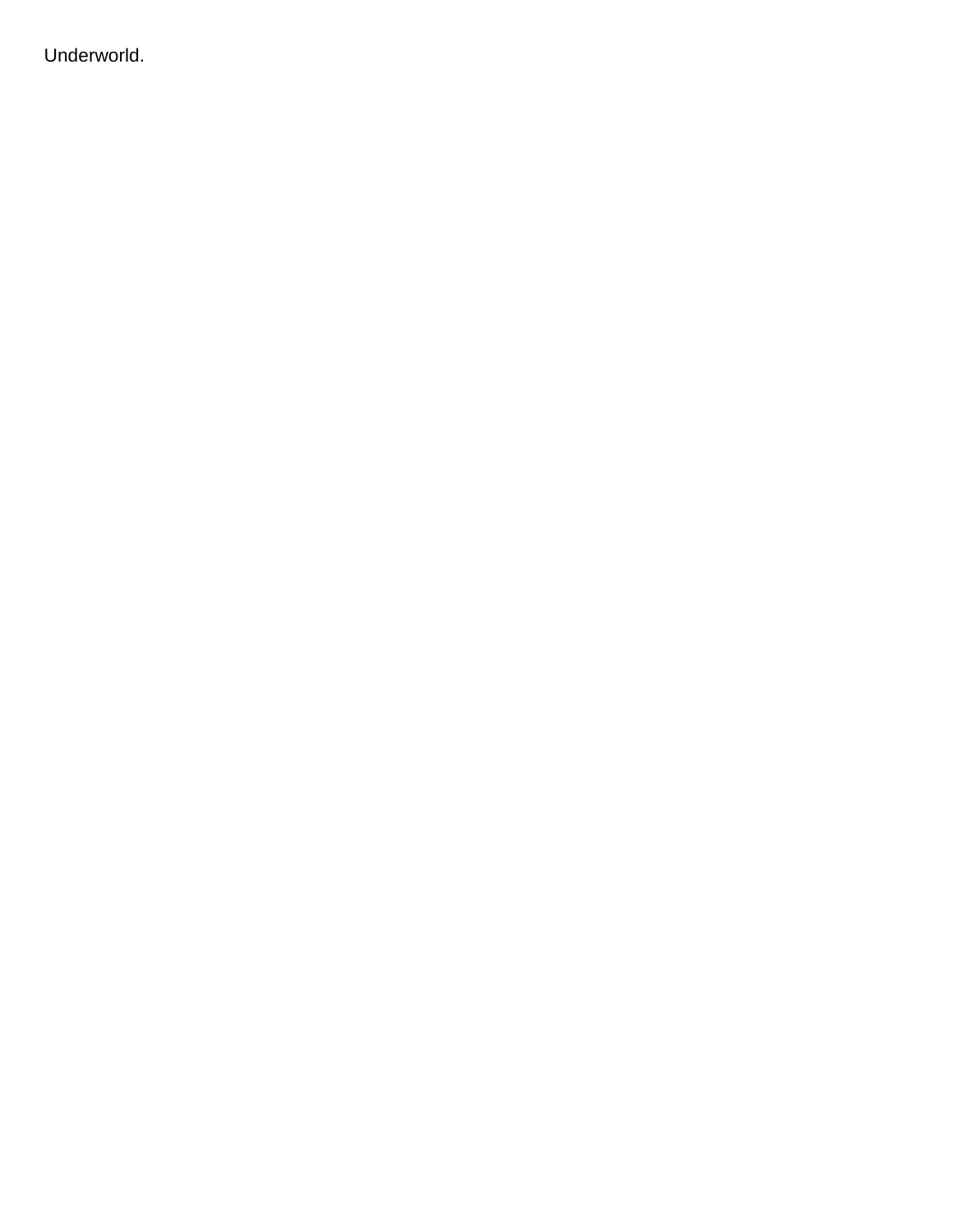## **15 - The Price of Failure and Epilogue**

DISCLAIMER: I do not own Kingdom Hearts.

AUTHOR'S NOTE: This is it. The last chapter. The story ends here :( Sorry that it's so long. I just want to make a note that I got the layout of the Underworld wrong. I did it from memory, and I didn't have the game handy. (The thing with the red eyes is Cerberus I :heart:Cerberus.) Oh, and I added some more convorsation between Demyx and Sora because.. Well... I can lol. I hope you all enjoy. Once again, the song is GravenImage by Sonata Arctica (it's supposed to be the song Demyx wrote. Yeah...)

PART 15 "The Price of Failure"

"Demyx,

I am setting you on your own for this task. It shouldn't be difficult for

you, for your skills have improved immensely. I have assigned the remaining few of us to certain worlds. You are to infiltrate the Underworld, let loose your Heartless, and Nobodies. If you should come across one with a strong heart, you are to immediately bring them to me. And what luck, Roxas should be around that area as well. If you should find him, you are to call him by name, not identity. If the subject fails to respond, use aggression to liberate his true disposition.

I wish you luck, Number IX. Do not fail me.

## -Xemnas"

I arrived not too long after I had left. The door opened up to a wide open place with golden sand, and large pillars. There was an arena stage in the center, and large riser seats all around. On each end were tall golden doors. The place was deserted.

"This can't be right…" I mumbled, crossing my arms. I pulled the small white card from my pocket. "'The Underworld', hmm? This place seems too bright and cheerful to be called something so… well not bright and cheerful..." I walked around the arena. The sun was high in the sky, bouncing off the sand into my eyes. The doors were all locked. "There's nothing here." I grumbled a bit, and decided to leave. Right as I thought this, the golden doors opened, simultaneously, on both ends. I quickly put up my hood, and hid behind the stage. On one side, thousands of people started pouring in, filling the stands. The other door opened to a tall man, muscles largely toned, waving. I took a closer look. Behind him, I could see a small amount of swirling shadows. "There we go!" As the strong man walked to the stage, I silently snuck past the doors.

There was a long, dark staircase leading downward. This had to be where I was supposed to go. I had finally hit the bottom. Now, this place was dark, and it just screamed 'evil'. Large black spikes shot from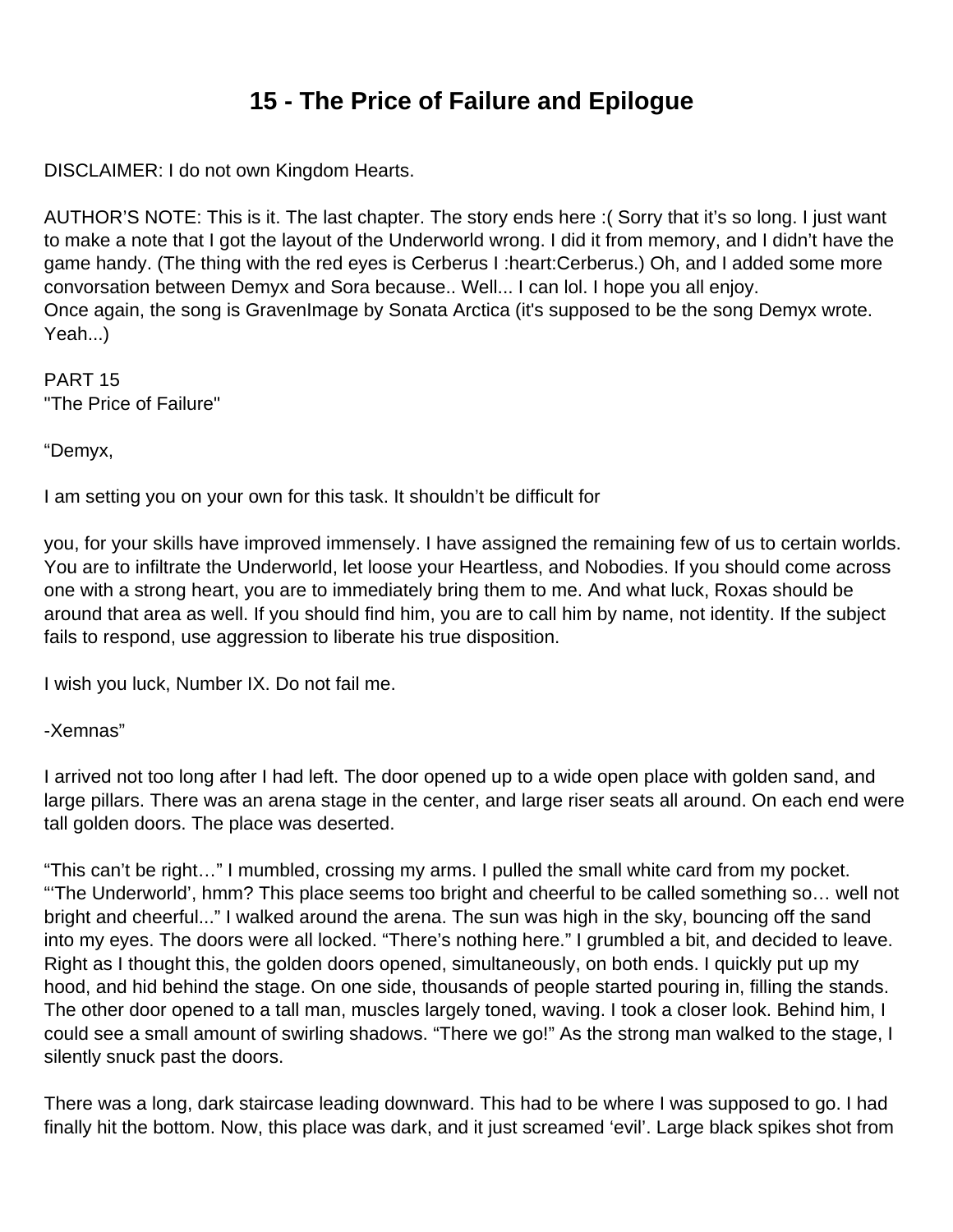the ground. There was a river of dark, murky water surrounding the platform I was on. Two large doors. And in the distance, a large coliseum-looking dome.

"This has got to be the Underworld." I smiled to myself. "But now what do I do? Well, I guess the easiest way to do this is to start from the source. But who rules the Underworld?" Across the platform were two, short little demon-looking guys. One was blue, taller and thin, one was red, shorter and fat. Time to ask for directions.

"Excuse me," I said, leaning over them. "Can you tell me who runs this place?"

"What does it matter to you, Hmmm buddy?" The red one said, hands on his plump little hips.

"Y-yeah! None of your business!" The blue one replied.

"I'll make it my business!" I yelled. "Now, tell me!" The blue one jumped, and ducked his head down.

"Look, man" The red one shouted in my face. "You can't just barge in here like you own the place and-"

"Look, you little red runt!" I interrupted him. I summoned my Dancer nobodies. "At least point me in the right direction before my friends here get antsy." The red one, realizing his defeat, pointed to a large black door. I thanked them, and ran to the door, leaving them to face the Dancers. The door closed behind me, but I barely noticed. I had entered a sector that was full of swirling fog. I could barely see the ground in front of me. I suppose that was because there was no ground in front of me. I took a few steps, then fell to my doom beneath the fog. I landed on my back against some black rocks.

"They should really put a sign or something…" I summoned some more of my Dancers, and had them scout the area. I walked slowly through the fog. I wasn't sure what kind of surprises it held. All was quiet. Strange little balls of light soon were appearing all around me. They seemed harmless enough until I decided to touch one. You can't tell me you wouldn't have done the same!

It sent a nice little shock through my body. By the time I had enough sense to back off, my left arm was numb. More of these little spheres began to appear around me. Wasn't going to make the same mistake twice. I quickly left the area through a stone archway.

Continuing through the fog, I started summoning more Heartless, and Dancers. I was, after all, supposed to 'let them loose'. I sat on a wide, dusty rock, and had myself a small rest. I started to think about everything. About Axel, about Xigbar, Zexion. But mostly about Axel. I was doing all this for him, but did it even matter? How can I know that without Roxas, Axel will return to normal? I stood up, and started to walk some more.

Axel... What happens when it's all over? Xigbar... I'm sorry. Why won't you speak to me? I don't want to hurt anymore. I don't want to lose you. My mind drifted to Roxas. This was all his fault. Roxas, Sora, I was going to destroy you! Feeling quite rejuvenated, and worked up, I kicked a small stone into the rock wall. I didn't think much of it until the wall began to snarl and growl at me. Six, beady, red, glowing eyes peered at me. Not knowing what else to do, I ran for my life. I ran and ran. Through the fog, down, deeper into the Underworld. I was coming to what I thought was a dead end. And then I saw him. Sora.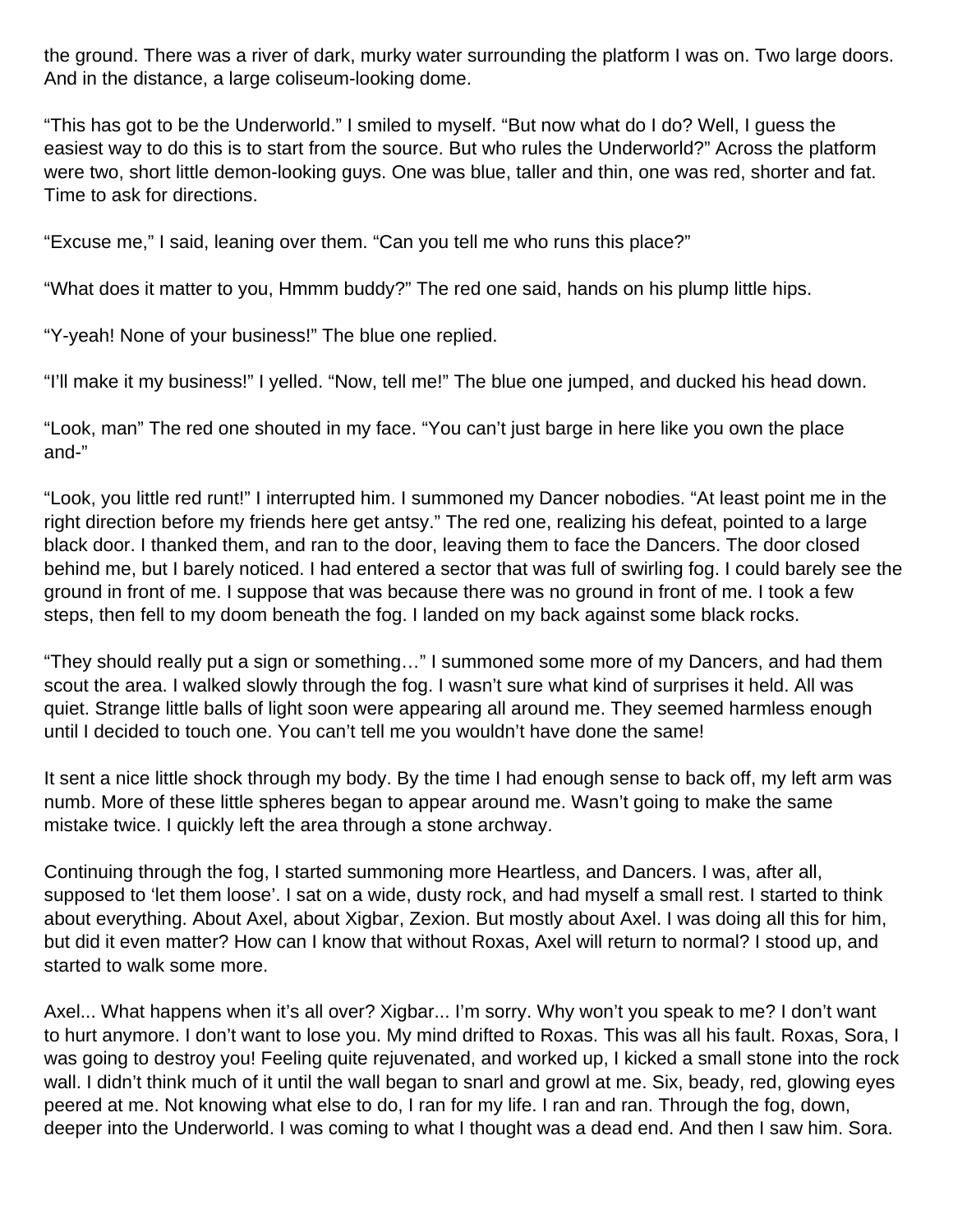Standing there before me! But I couldn't stop. I had to get away. I was sure that I was being chased by that... Monster. Until next time, my key-wielding enemy!

I saw him ready his weapon, but luckily, I ran right past him.

"Run! Run away!" I cried, running past right into a freshly opened shadow door. I didn't care where the door led as long as I was away from that beast. It actually led me to a strange room. I was off to the side, behind what I think was a chair. Two men were talking.

I couldn't really see, but the men started arguing. I was a little cramped, but I tried to stay absolutely still. I heard yelling from a third person. I scooted a little to the side so I could peek my head out.

And they started to fight. I was sort of getting bored. I was about to leave when the doors flew open to reveal Sora. I had to get out of there. But where could I go? I opened a dark door, and fled the scene. The door led me back to the outside arena. The muscle man was in the middle, pumping his fists into the air. The crowds were chanting, "Her-cu-les! Her-cu-les!" The large golden doors opened once more. There were Sora and his buddies again. Where was my anger? My strong desire to destroy him where he stood? And the more I saw him, the more I saw Roxas in his shadow.

Sora walked over to Hercules. They started talking, but I wasn't really listening until I heard 'There's a stone that protects one against the forces of the Underworld. The Olympus Stone.' I watched them discuss the stone. Then, Hercules left to find it. And there struck a plan. If I could get the stone, that would leave Sora defenseless while in the Underworld. I wasn't really sure what that meant, but if I had that stone, maybe I could easily kill him. I silently, and unknowingly followed Hercules. I managed to get ahead of him, and snatched the stone before he arrived. It was no bigger than my palm, and it glowed a bright golden hue. Engraved in it was a lightening bolt. I had myself a small victory dance, then hurried back to the depths of the Underworld. As I was leaving, Hercules spotted me. I quickly summoned lesser Nobodies, and ran.

"Stop! Theif!" he chased me, but was stopped by my Dancers. He chased me back to the arena where I instantly disappeared, creating a dark door leading straight into the heart of the Underworld. I closed it before he could reach me. As I caught my breath, I felt somewhat rejuvenated. I felt strength I've never known coursing through my body. Was it the Olympus Stone?

"Hey! You!" I jerked up, and turned around. A small pot-bellied goat-man had followed me. "What do you think you're doin' with that!" I panicked. I summoned a blast of water, and knocked him out cold. I picked him up and dragged him to the stairway leading to the arena. I left him there, then quickly left. Before I knew it, I had been found.

"Who's there?" called Sora's duck-friend.

"Ah! You!" I gasped. I pulled down my hood. I couldn't just shout "I SHALL TAKE MY REVENGE ON YOU" or something. He probably didn't even remember who I was. I remembered Xemnas' note, and almost forgot not to call him 'Sora.'

"Wait a sec... Roxas?"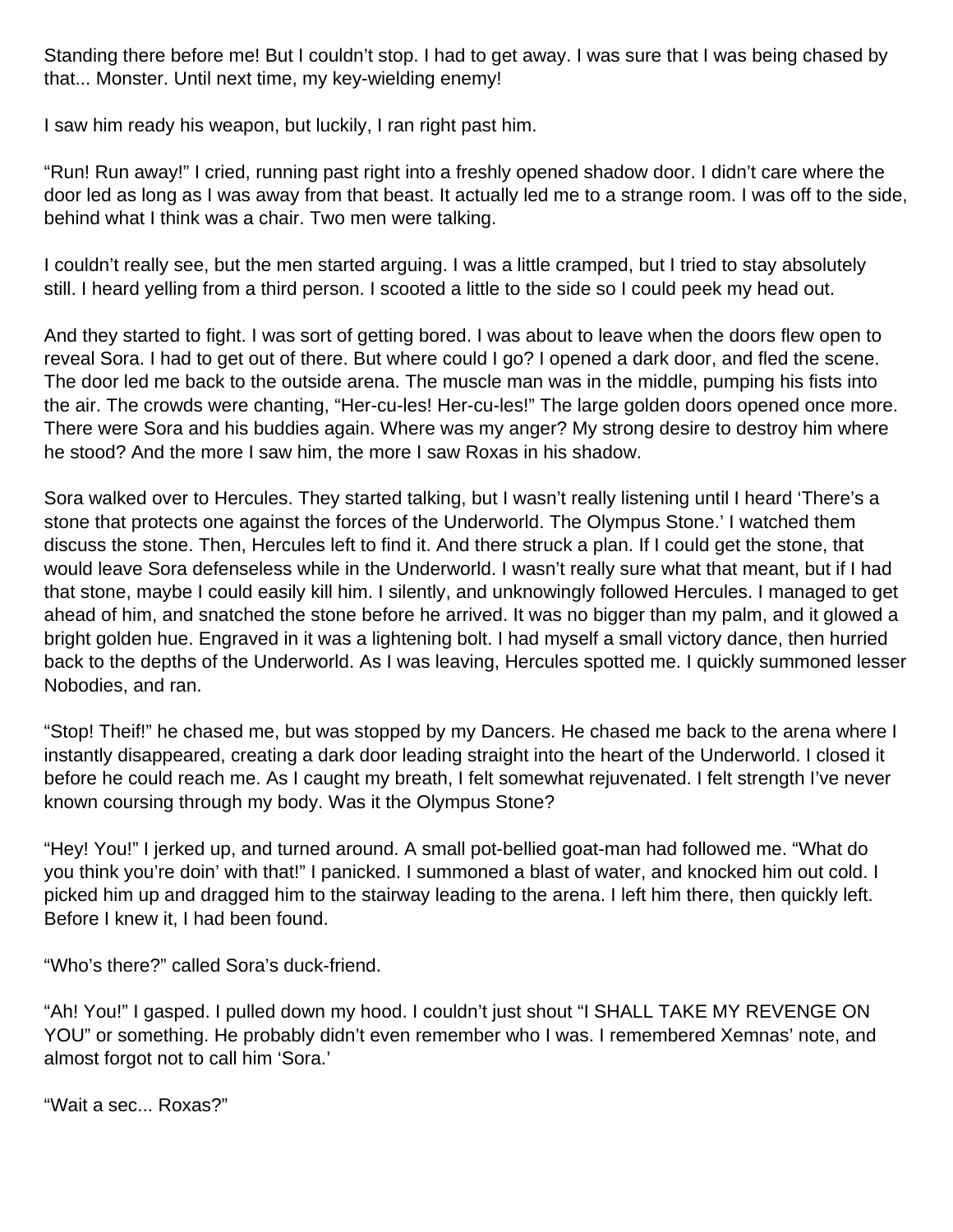"Excuse me?" Sora replied, giving a confused look.

"Roxas?" I sighed. This was getting me nowhere. He had no idea what I was talking about. "It's no use..." I pulled the white card from my pocket.

"Wha? What are you talking about?"

"'If the subject fails to respond, use aggression to liberate his true disposition.'... Right. Did they ever pick the wrong guy for this one..." My fear slowly came back to me. But I didn't want to fight him just yet. So, I decided to toy around a little bit more. After all, it's always fun playing with one's mind.

"You're bizzare..." I pulled the Olympus stone from my other hand, and held it clearly in his view.

"He must be the thief!" The duck quacked.

"Now, that's just plain rude!" I pouted. Me? A thief? Never. I silently laughed to myself, summoning my blue instrument. "Dance, water, dance!" I managed to form 7 clones of myself. They surrounded Sora, and began to circle him. And to my surprise, he defeated them. One by one. And then they were gone. Then again, they were just water, after all.

"Not bad, Roxas." I grinned. Then I grew quite serious. I doubted I would be able to defeat him right then and there. It was time for more clones.

"Stop calling me 'Roxas'." He said, pointing his Keyblade at me. "What are you doing here?"

"Oh, wouldn't you like to know?"

"You're with the Organization. You can't be up to any good!"

"Whoa, man that's profiling." I wagged a finger at him. "Aren't you supposed to be the pure-hearted Keyblade Master? How'd the Keyblade choose such a jerk?" Before he could answer, I strummed like crazy. 10, 11, 15, 27. 50. 50 clones, and I was getting tired.

And, again, he destroyed each one.

"What's the matter? Can't fight me yourself?" He called.

"Seems I underestimated you just a tad," I admitted. He may have won this round, but next time... I nodded, and accepted my defeat. I knew that unless I left right now, he wouldn't let me leave alive. I disappeared into a portal, and I left the stone behind.

Defeat was the worst pain. I had failed my mission. I didn't even do anything I was supposed to. I was too ashamed. I didn't even tell anyone I had returned. I sat in my room, disappointed in myself, and ashamed at my actions. I could have hidden myself and still carried out my orders. Why didn't I stay?

Stupid. I wasn't thinking straight. I couldn't even make sense of what I had done. But it was over with. I had to face Xemnas eventually.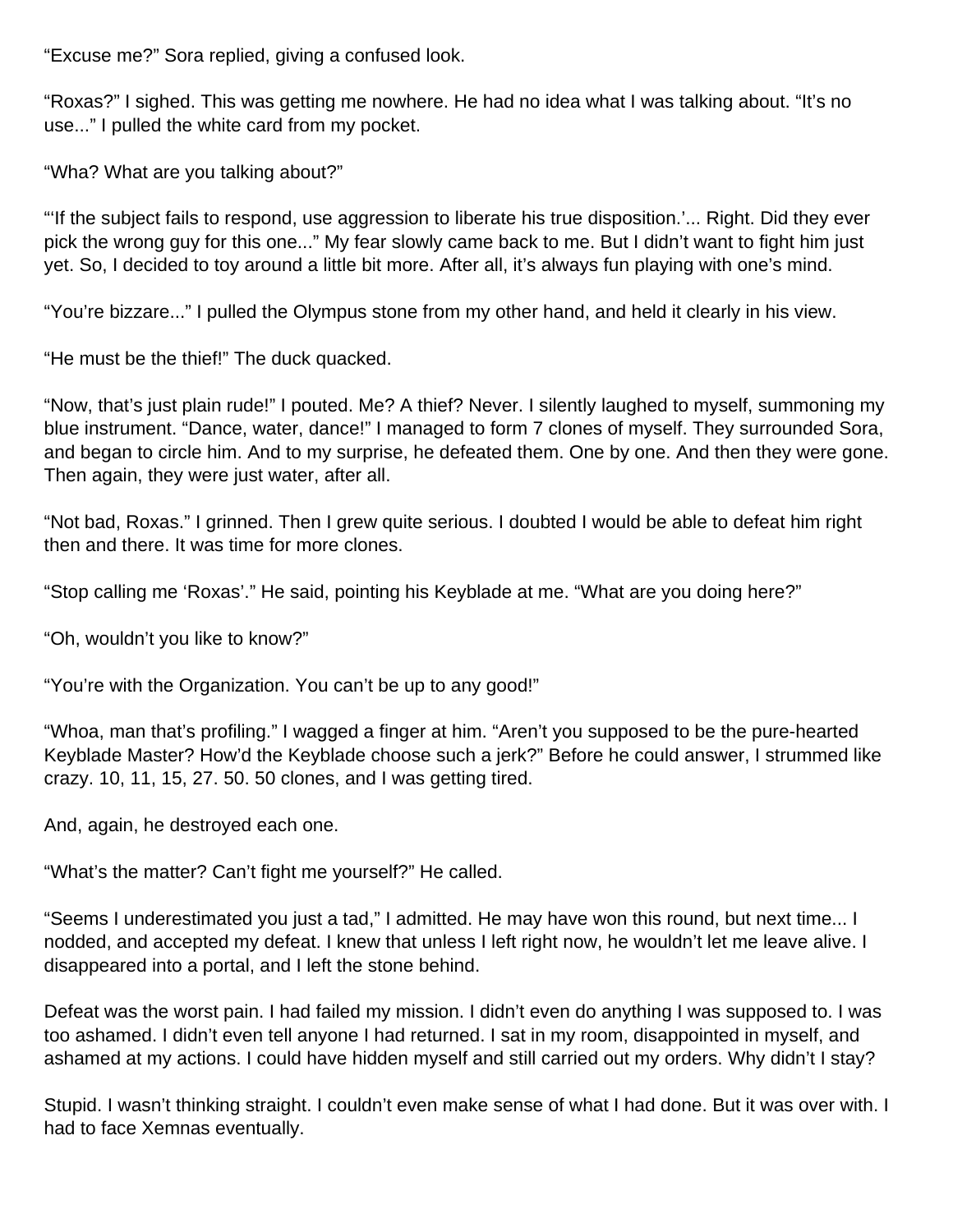A knock at my door. How'd they even know I was home?

"Xemnas would like to have a word with you."

"...Great." I mumbled.

It was everything I expected, except a beating, or something like that. I was expecting a long, drawn out speech, and maybe a smack or two. But he didn't hit me, and I was glad for that.

"... You see, Demyx, that's why I cannot accept failure. Yet, this is really the first time I have had to speak to you about this." He stood up and walked to me. "Demyx. To make this up to me, I have a special assignment for you." He gestured for me to follow him. We walked to a small room that branched off his bedroom. There was a large map on the back wall.

"This is a map of our old home of Radiant Garden. We are going to invade, you could say. Heartless, and Nobodies. It is sure to lure Sora there. I want you to ambush him, and destroy him. That is, after all, what you want."

"...Sir?"

"I know that you blame him for all that's gone wrong in your time here. So go, and seek your revenge."

"... You want... me to kill him? I think you're sending the wrong guy..."

"These plans won't be executed for a few days, so you have time to rest up, and prepare yourself." I nodded, and he dismissed me. I was at the door when he added, "Do not fail me. And do not come back until the deed is done."

---

What was I going to do for a few days? Hell if I knew. One thing I told myself, though. I had to set things right with Xigbar. At least, I had to attempt it.

That night, I woke in a frenzy at early hours in the morning. For the first time in months, I had a nightmare. It was so... So real. I was fighting Sora, and he knocked me down, and stabbed me straight through. And then, after I had died, he killed Axel, and then Xigbar. Then, everything went white. Axel was laying on the ground. He looked to the side and said, "I wanted to see Roxas..." And then he burst into flames. And then I woke up.

I was felt angry, yet scared. I never wanted to have these dreams ever again, and the only way was to ger rid of Roxas, er, Sora, or whatever his name was. It didn't matter. He was a dead man.

After realizing I couldn't fall back asleep, I rolled out of bed, and sat at my window. What a beautiful night it was. I summoned my sitar, and pulled out the very melodious song I had been working on. I closed my eyes, and decided to finish it.

Note after note, each more mellifluous than the last. And finally, I had finished it. The piece was complete. I looked the papers over and over. I played the song from start to finish at least 4 times. And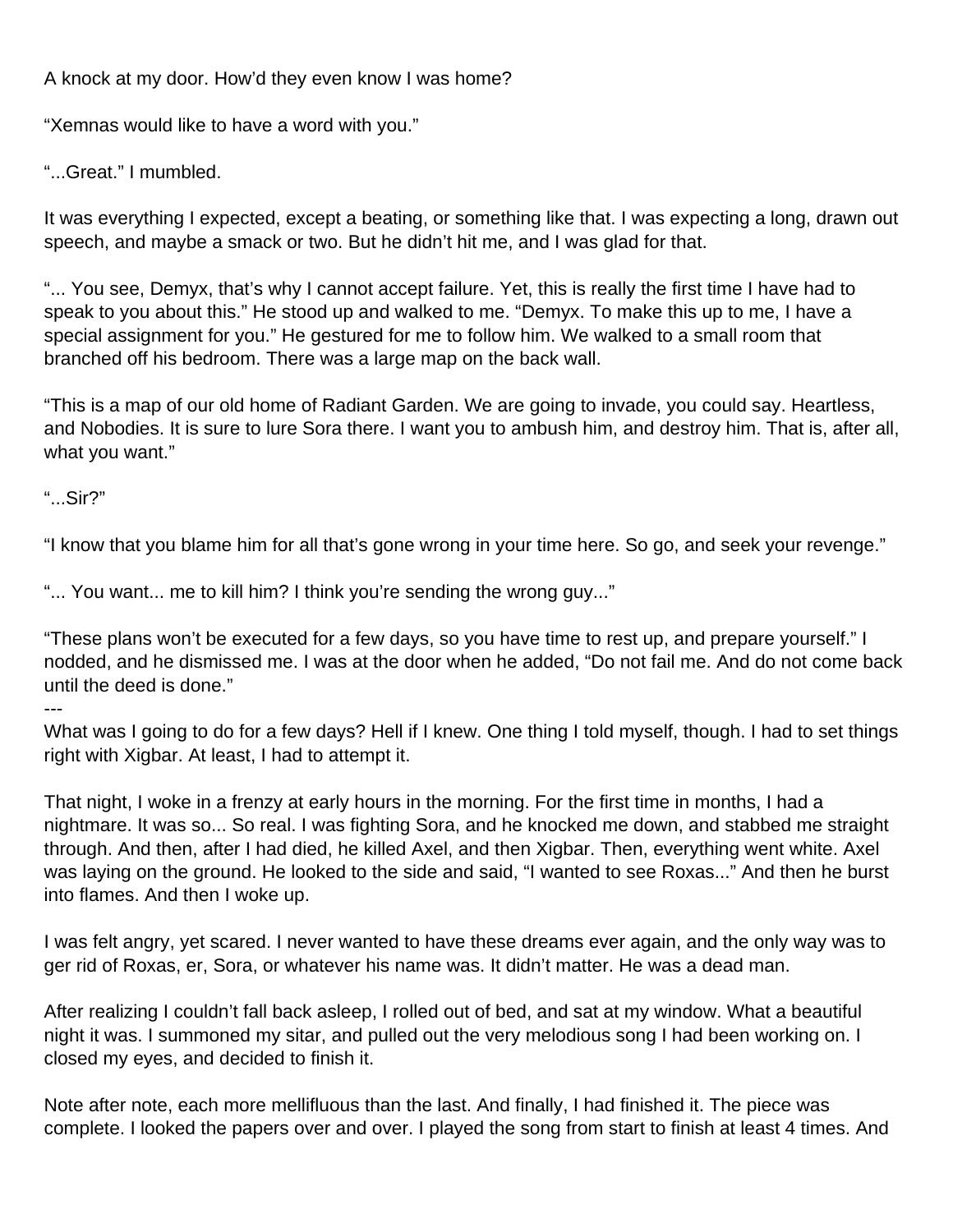when I played, I felt all the emotions I had only wished I truly had. It was everything I had felt the past few years. Everything that had gone on in my time as a Nobody in music-form. I was extremely amazed with myself. This song was me, a melodious nocturne. A mellifluous trill. My life, composed. And I knew just what to do with it.

Later that day, I was walking the halls, and I spotted Luxord and Xaldin. Seems they had returned from their assignments.

"Hey guys," I said catching up to them.

"Hello, Demyx," Luxord smiled. "How was the Underworld?"

"Eh... Creepy, for one thing." I answered. "How was, uh.. Where did you guys go, anyway?"

"Well, Xigbar and I traded. I went to this island that was inhabited by pirates. Actually, it was pretty fun. I'm just taking a break."

"Yeah, same here." Xaldin chimed in. "I was actually assigned to a marvelous castle. I'll be going back in a few hours."

"..Did you guys hear about Xemnas' invasion?"

"...No." They said simultaneously. I shrugged, then changed the subject.

"Have you guys seen Xigbar?"

"Not for a few days." Xaldin said.

"Actually, I just saw him." Luxord interrupted. "He's in his room. I think he failed his mission." Phew. I didn't feel so bad, now.

I thanked them, then walked as fast as I could to Xigbar's room across the castle. I stood in front of it for a long time, not knowing what to say. Talking about his mission would probably not be the best topic. Not knowing what else to do, I opened his door. The sound automatically roused him, and he glared at me from the corner of his room. He was sitting on a chair that was facing backward. He had his arms crossed on the back.

"...Can I help you? You know it's rude not to knock." I decided I wasn't even going to reason with him.

"Look." I said. I walked in, closing the door behind me. I walked right up to him, and made sure he couldn't look away. "Don't talk to me, that's okay. I don't care anymore. Just hear me out. I haven't seen you in a long time. You hate me because I can't let go of Axel, yet it's okay for you to hold on old memories of you and Myde." I pulled out the old photo of the two of them and shoved it in his face.

"...How did you-"

"Listen. I know you loved him, and he probably loved you back, but he's not coming back no matter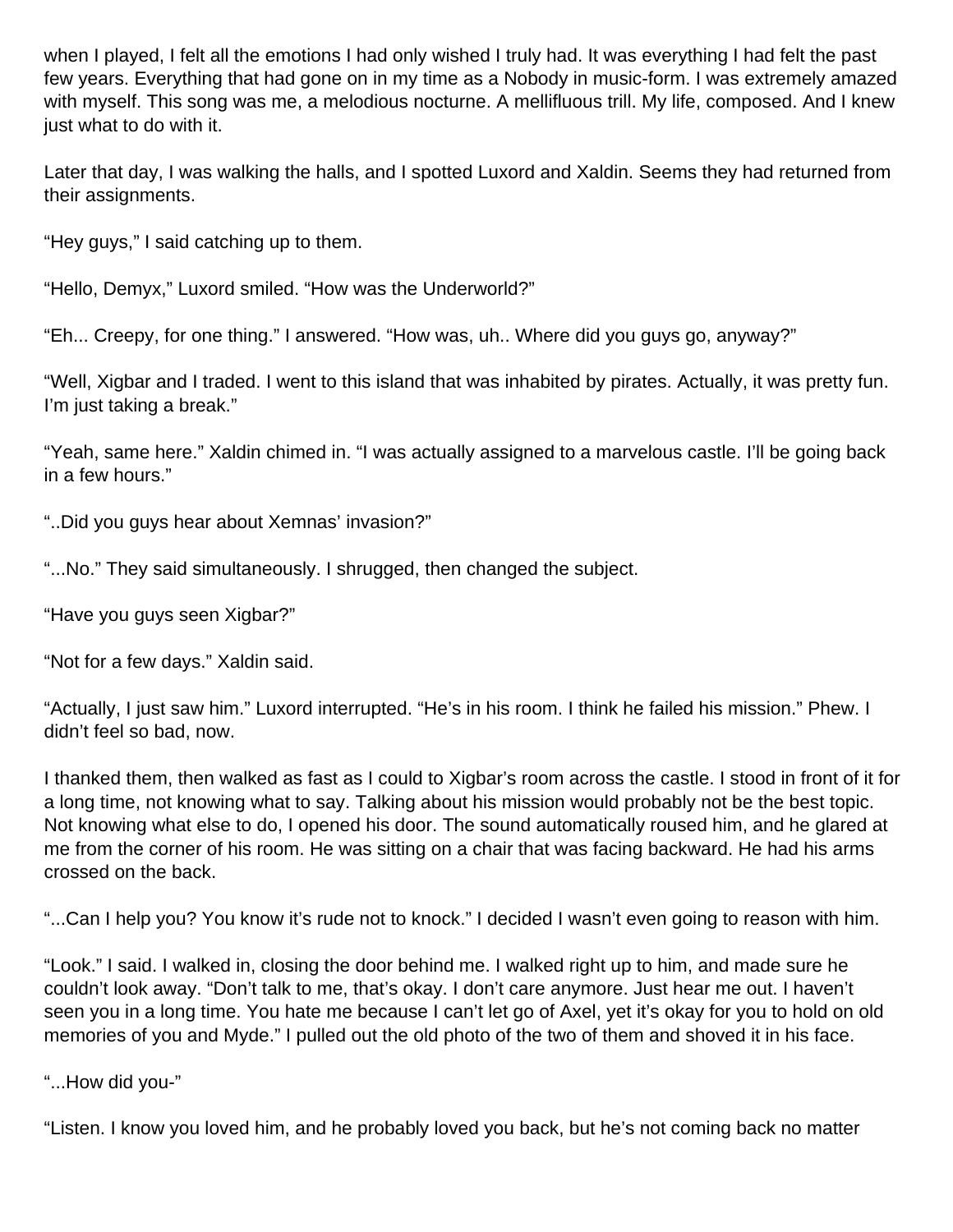how much you want him to. He's gone, and I'm in his place. And I know you're having trouble dealing with that. It's the same thing for me and Axel. He's changed, and things aren't the way they used to be, and they might never be, but that doesn't mean I can't try to bring him back. I care a lot about you, Xigbar, and it isn't worth losing our friendship over this stupid shoot. Here." I handed him the music. "It's that song you said that Myde played for you. It's the only part of him that, I suppose, has lived on. Take it. I don't care what you do with it." I turned to leave. "I have things to do, so I guess I'll just talk to you another time." And I left.

Nope, I'm not kidding this time. I really said that to him, and it felt amazing. Yet, it still hurt a little bit. The next two days, I practiced, trained, anything I could do to prepare. And on the third day, I went to Radiant Garden.

I thought it would be pretty quiet, but it was anything but that. It was pure chaos. Heartless everywhere, people screaming, fighting. But no Key Bearer in sight. I crept around, trying hard not to be seen when I saw Axel. My body froze, and my mind screamed. What was Axel doing here?

"Axel..?" It was time to confront him, as well. He looked at me, but said nothing. "Axel, why are you here?"

"...I want to see how this all unfolds. There's an army of Heartless marching toward the old castle."

"Axel. Roxas might be here. Is that why you're here?" He looked me straight in the eye for the first time in years. He placed his hands on my shoulders, and got close to my face.

"Ever since Roxas left, I felt... Strange. I'm remembering things that I'm not sure even happened. And here, looking into your eyes, I know they must've occurred."

"What?"

"Slowly, memories of.. Us.. Together.. Are flooding my head. Memories of us. I don't remember these things ever happening. But... Somehow... I know they're true. And I forgot them." His eyes shouted sadness. "Somehow... Roxas changed all that. I'm not sure how, but..." He then closed his eyes, and stepped back from me. "If he comes back, I'll forget again. We were close friends, weren't we? I don't want him dead, but..."

"Axel... I have specific orders to... To kill him."

"...Do what you've gotta do.." He said, leaning against some rocks. "Just... Be careful." He then pointed to a small platform where Sora and his friends were headed. This was the moment. This time, I was not going to fail. I opened a portal, and materialized right in front of him. I wasn't sure what to say, so I just said the first thing that came to mind.

"Uh... Hey, you guys are lookin' lively." Wow. I'm a dork.

"Scram!" The duck yelled.

"Didn't we catch you messin' around in the Underworld?" Sora asked, hands on his hips. "How'd a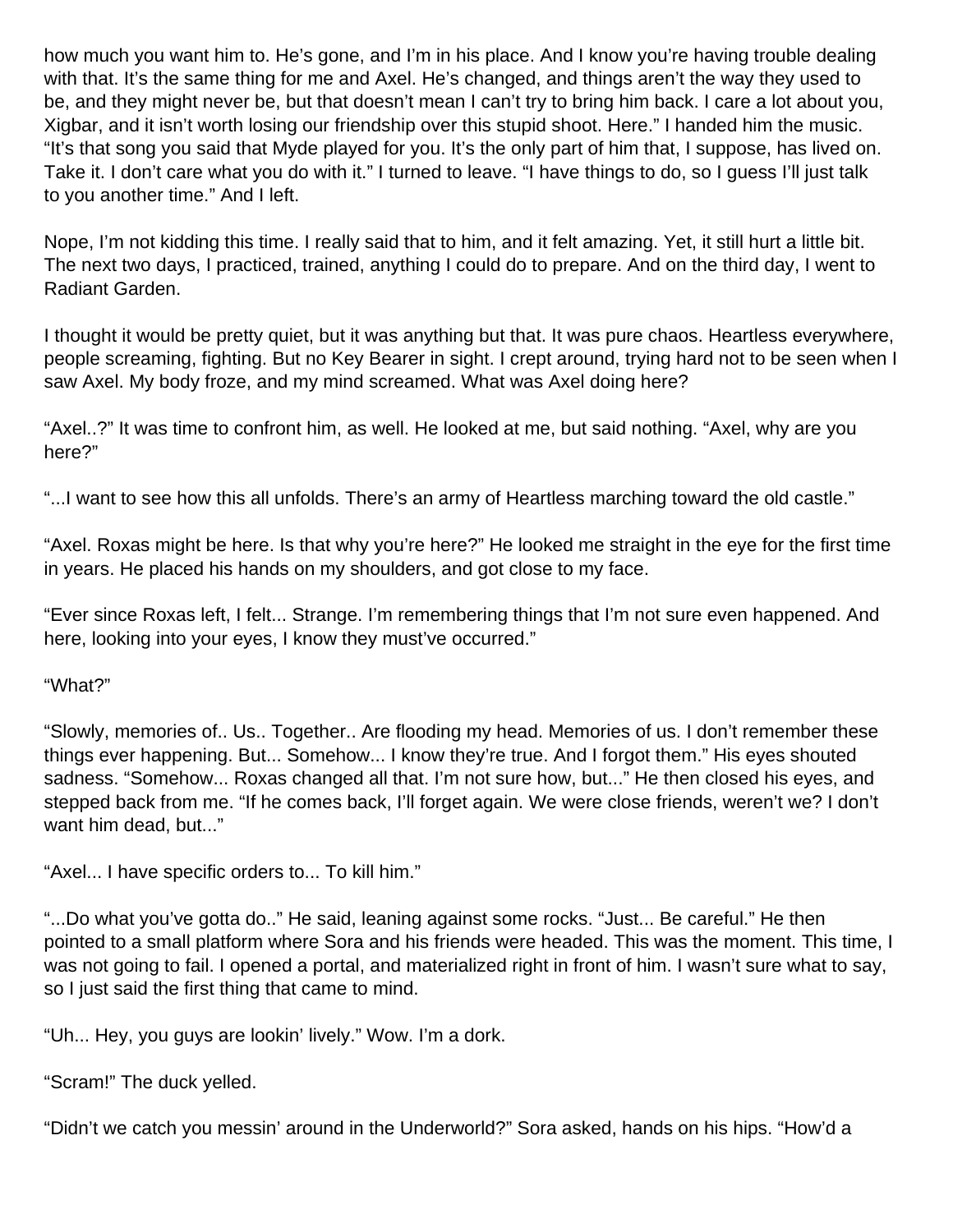wimp like you get into Organization XIII?" I backed up a little bit. You're a jerk, I wanted to say, but I didn't.

"I bet you can't even fight!" He crossed his arms.

"Yeah, but we can!" Said the duck. He was starting to get annoying.

"You shouldn't judge anyone by appearance!" I said, wagging a finger. They readied their weapons, and I had a slight twinge of nervousness. I turned around, and spoke just loud enough for him to hear me. "Oh, I told them they were sending the wrong guy..." Maybe if he thought I was a wimp, I could take him by surprise.

"Who is this kook?"

"Remember, the organization is made up of Nobodies." said the dog.

"Right. No hearts!" Sora said back. That caught my attention. So he knew about us. Maybe he remembered after all.

"Oh, we do too have hearts."

"You can't fool us."

"..." It was time to end this. "Silence, traitor." My sitar materialized in my hands. I began to conjure my clones.

"Oh, not this again..." I heard Sora moan, as he began to fight them. I only produced a small amount. As they were defeated, they splashed against the soil. As the last one was destroyed, he headed for me next. I quickly placed a barrier of water around me. After some time, the water fell, and I used it to propel myself across the platform. It caught him off guard, and the stream knocked him down. I began to play, and bursts of water shot up around the arena. Sora skillfully dodged each blast, and headed straight for me. I tried my hardest to move, but I couldn't Hit after hit, blow after blow. I tried to put up a wall of any kind, but I couldn't move. Quickly, I managed to punch him in the face, and I started to run. I started to summon more clones.

"Oh no, You're not getting away from me that easily!" He said, voice hot with rage. He ran straight at me. I gripped my sitar on the end with both hands, but before I could swing.. ---

So, here I am. I'm standing here staring into the angry blue eyes of Sora. All I feel is pain. My sitar dropped from my grasp. My whole life. Everything. It all just played through my head, flashed before my eyes. What just happened.?

I look down, and all I can see is red as my eyes blur. Is that... The Keyblade? I look back up at Sora who's now smiling. He tears the sword from my chest, and turns to leave. I want to speak, but I cannot. My voice is gone, and I feel weak. I drop to my knees.

"...No way..." I whisper, unable to realize what just happened. I collapse backward. I look to my hands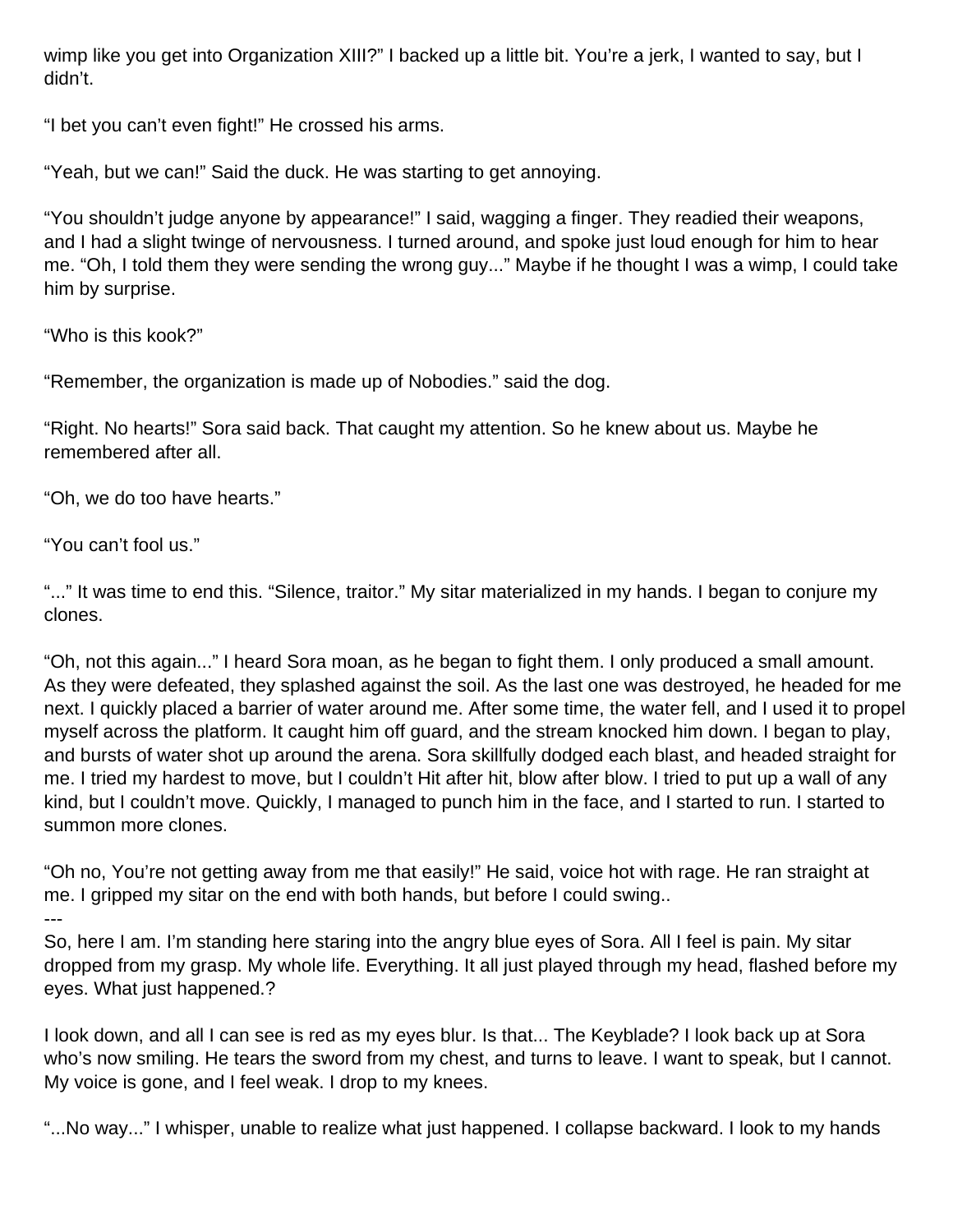which are fading before my eyes. Is this what happened to Zexion? I can't see anymore. My eyes are shut, and I can't open them. Is this what it feels like to die? I'm sorry, Xemnas, I've failed you again. I'm sorry Xigbar, I'm not coming home. I'm sorry ...Axel.

I stop struggling. There's no point. This is the end.

And then, Demyx died, fading into the darkness, unable to return to the castle, unable to go on. And although his body disappeared, his heart still remained, and strayed from Kindom Hearts. And somewhere, on the other side of the universe, a young man with curly, dirty blonde hair awakened to the sound of a familiar voice calling his name;

"Myde?"

–THE END–

**EPILOGUE** (told in 3rd person)

A knock on Xigbar's door.

"Hey, Demyx is fighting Roxas! You've gotta see this!" It was Luxord. Xigbar's head perked up.

"He's... what?"

"Come on!" The two raced from the wing to Xemnas' bedroom where they were able to watch the events on a small screen. Xemnas, Saïx, and Xaldin were huddled around the screen, watching intently. Xigbar stood off to the side as Luxord joined them.

'Come on, kid.' He thought to himself. 'I know you can do this.' They watched the fight progress.

"He's losing!" Luxord cried. Xigbar rushed over.

"No!" He shouted, pushing the others aside. "Demyx!" But he yelled in vain as he watched the fight come to an abrupt end. "...No.. This can't be happening!"

"It's over..." Xemnas said, monotonous. "All right, everyone out. It's time for a new strategy."

"Master Xemnas!" Xigbar cried. "Demyx was just brutally murdered and you're just going to 'form a new plan'?"

"What would you like me to do, Xigbar?"

"...Something!.. anything.."

"There's nothing I can do. Now, get out."

A few weeks later, Axel had met up with Sora between the dimensions. Axel had finally completely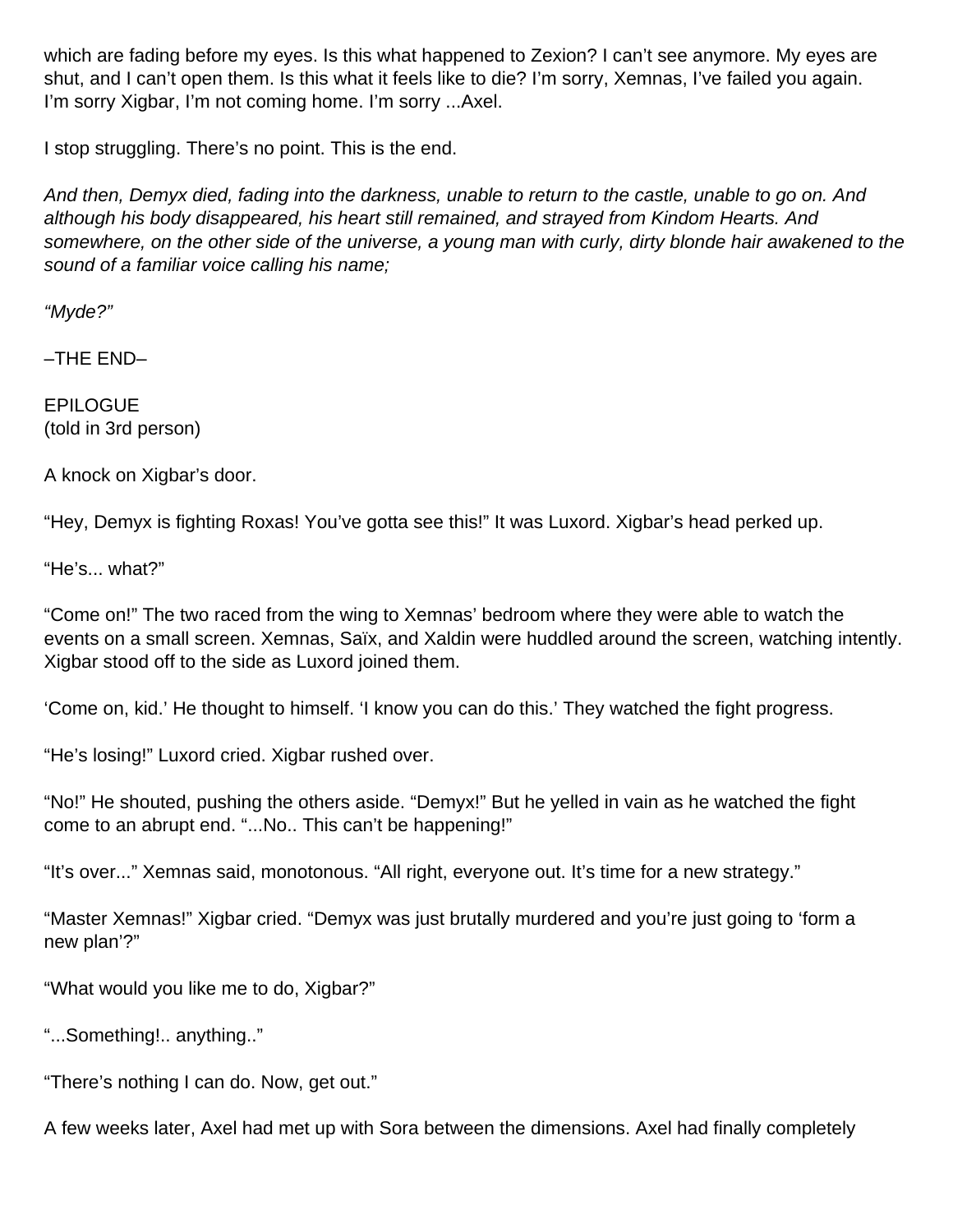severed himself from the Organization, and was working alone to save Sora so he could one day be reunited with Roxas. Thousands of Nobodies ambushed them and they were unable to defeat them all.

"It's hopeless!" Sora cried. "We'll never kill them all."

"Don't give up!" Axel yelled, realizing his fate. He jumped into the center of the attacking Nobodies, and before Sora could protest, Axel exploded in a burst of fire, and light. When the light cleared, the Nobodies were gone, and Axel was collapsed on the ground, starting to disappear.

"You're... Fading away." Sora said, rushing to his side.

"Well... That's what happens when you put your whole being into an attack." Axel replied, quite pleased with himself.

"Why.. Why would you help me?"

"I wanted to see Roxas... He... was the only one I liked. He made me feel... Like I had a heart." He chuckled to himself. "It's kind of funny... You make me feel.. The same.." After some time, Axel was gone, and Sora had left to continue his journey. Shortly after, Xigbar appeared between dimensions.

"Axel... You bastard. Demyx sacrificed himself for you, and you didn't even care? He died for you, he faded with your name on his lips. And here you kill yourself for Roxas? Unbelievable. I do hope you burn in Hell, Axel. Wherever Nobodies go when they die, I hope he's there, and he gives you what you've got coming to you."

He closed his eyes, letting a silent tear drop down his cheek. He began to hum the familiar melody of Demyx's song. And then he quietly sang to himself.

"We met that night, when the sea ran high. And I craved for more of that near love experience. Those who the music hath then joined together, are now put asunder...

Remember me, when I lit the fire. To keep us warm. On a cold winter morning. Now I pass through the moment. Can I still recognize a beautiful melody...

I play a note, but hear no sound. Have I lost my love or the wings I found. When I was young... and eager to please anyone who had time...

Needed to sing, the very notes I heard. Had to stay in the shadows and seek for the loneliness. Nevertheless, the price was higher than I realized. I was to live alone, ready to make the sacrifice. Was I in love with you...